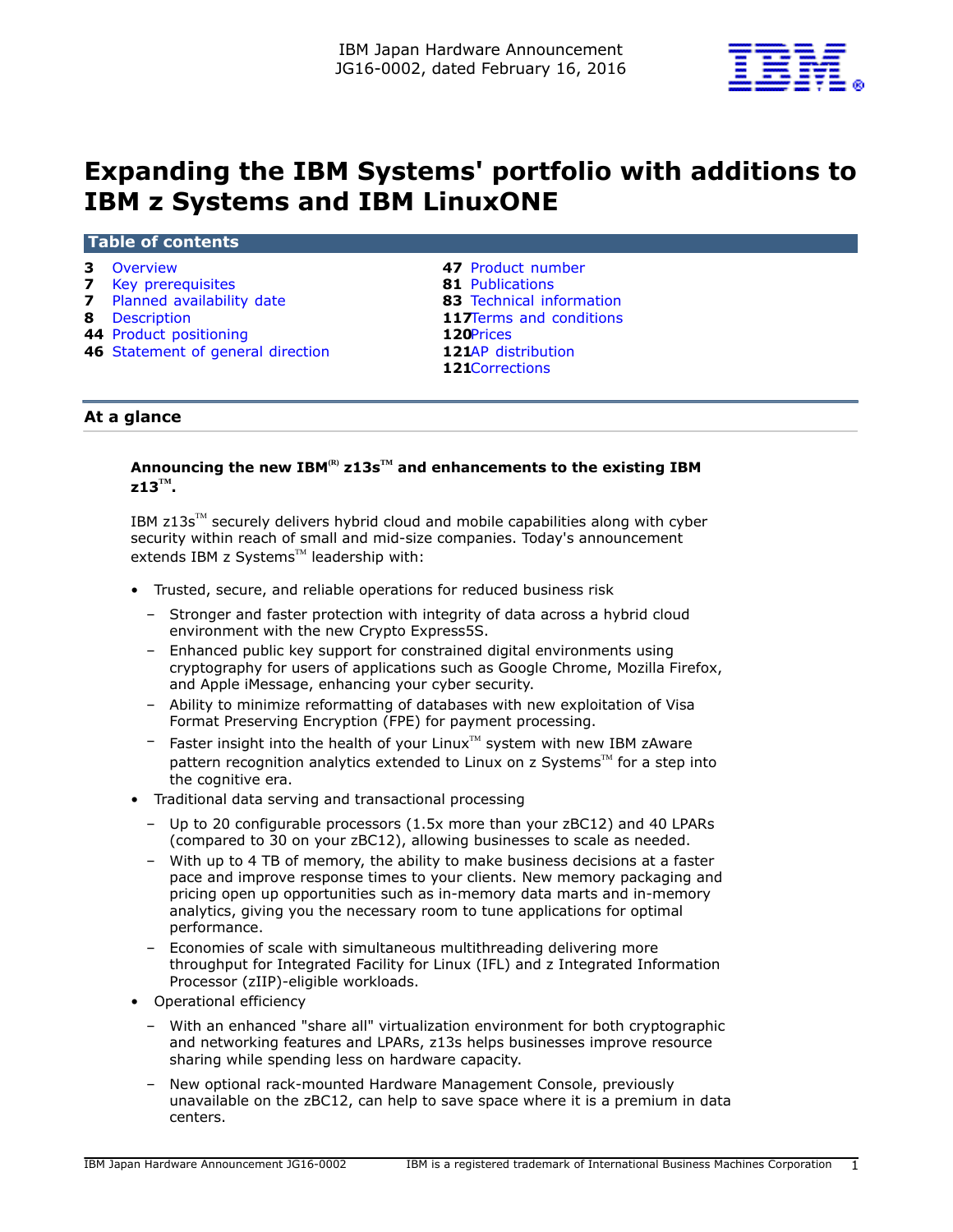- Single Instruction Multiple Data (SIMD), a vector processing model providing instruction-level parallelism, can speed workloads such as analytics and mathematical modeling.
- A design for the z13s and  $z13^{\text{m}}$  intended to:
	- Optimize internal LPAR to LPAR communications within a CPC transparently, with no changes to applications, using Shared Memory Communications - Direct Memory Access (SMC-D).
	- Improve Time-To-Value with faster deployment and implementation of software solutions delivered as virtual software appliances and firmware appliances with z Appliance Container Infrastructure (zACI).
	- Simplify z Systems hardware and virtual infrastructure management for KVM for IBM z Systems including integrated dynamic I/O management with IBM Dynamic Partition Manager (DPM).
- Full upgradability to z13s from IBM zEnterprise<sup>(R)</sup> BC12 and zEnterprise 114, and full upgradability within the z13s family
- Full upgradability to z13 from IBM zEnterprise EC12 and zEnterprise 196, and full upgradability within the z13 family

#### **IBM LinuxONETM - In August 2015, IBM Introduced IBM LinuxONE, an all-Linux enterprise platform for open innovation comprising the best of Linux and open technology with the best of enterprise computing in ONE platform. LinuxONE systems are built to be the backbone of the mobile era, setting new standards in transaction volume, speed, resilience, and trust.**

IBM LinuxONE includes two products -- named, given the Linux heritage, after penguins: IBM LinuxONE Emperor™ and IBM LinuxONE Rockhopper™. Today's announcement introduces the latest version of the Rockhopper offering along with enhancements to its most scalable sibling, Emperor.

- **IBM LinuxONE Emperor** a system enabled for enterprise-grade Linux that is robust and trusted for critical workloads, delivers higher performance and throughput at a lower cost per transaction compared to x86 servers, and is integrated with new open capabilities
	- Runs on a 5.0 GHz processor
	- Supports up to 141 customer-configurable LinuxONE cores
	- Delivers I/O and high availability through 667 dedicated cores
	- Supports up to 8,000 production workload capable virtual machines in a single footprint
	- Supports a multilevel cache subsystem and 10 TB memory
	- Delivers massive I/O capability that can support 30 billion RESTful web interactions a day without fail
	- Delivers up to 2.2x the performance for the same SQL and NoSQL databases running on commodity Linux platforms
- **IBM LinuxONE Rockhopper**  an entry point for LinuxONE that embodies the same innovation, value, flexible growth options, industry-leading virtualization, trusted resiliency, secure cloud, enterprise mobility, and operational analytics capabilities as the massively scalable IBM LinuxONE Emperor
	- Runs on a 4.3 GHz processor
	- Supports up to 20 customer-configurable LinuxONE cores
	- Delivers I/O and high availability through 264 dedicated cores
	- Supports from hundreds to over a thousand production workload capable virtual machines in a single footprint
	- Supports a multilevel cache subsystem and 4 TB memory
	- Delivers significant I/O capability for medium-sized enterprises

Today's announcement highlights the following LinuxONE capabilities: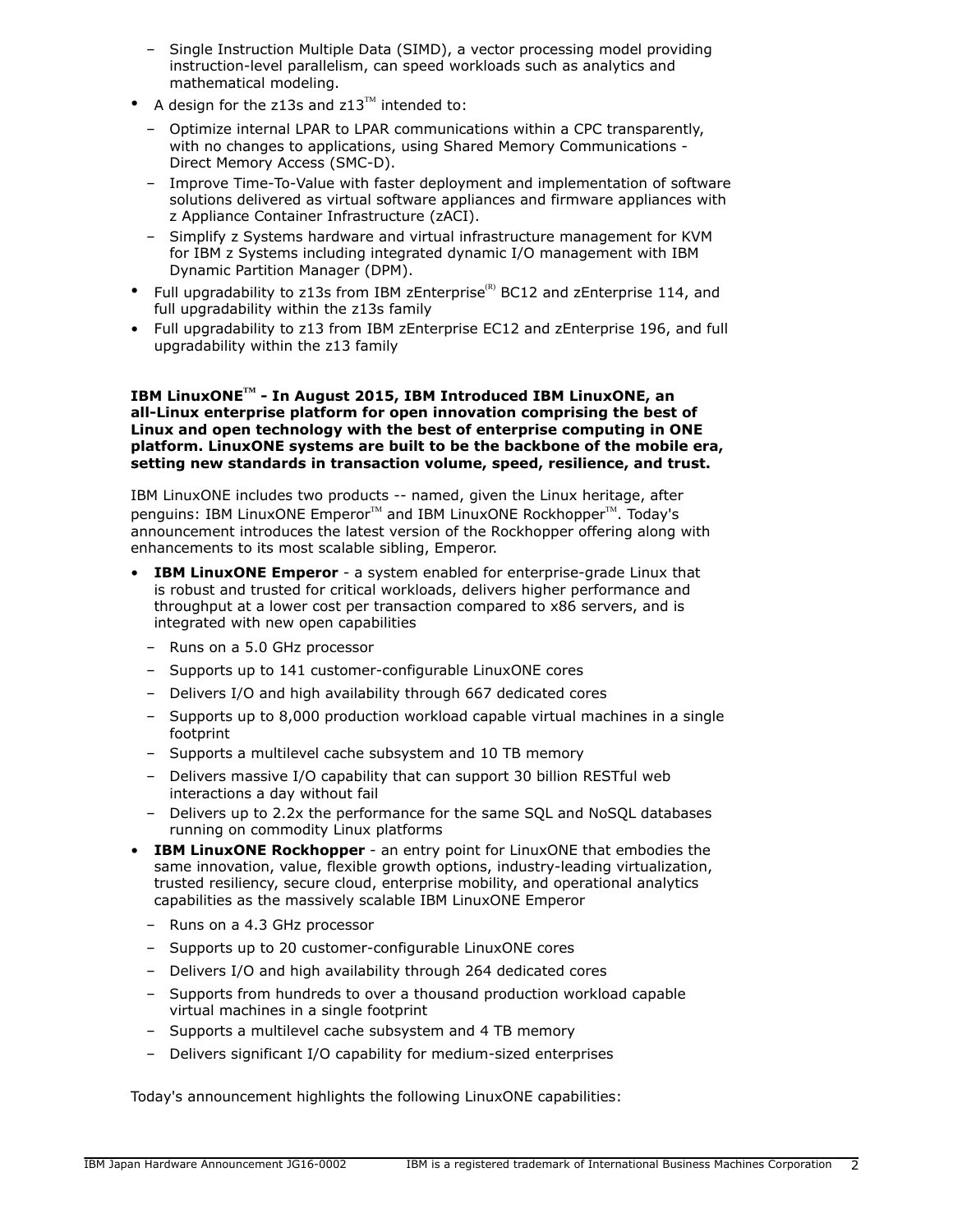- Linux Your Way
	- Embraces the best of Linux and open technology, giving you the freedom to leverage skills, tools, and apps widely embraced by the industry.
	- Enables you to pick your hypervisor, run time, languages, management, database, and analytics.
	- Lets you run all the open source software that modern IT loves -- Ubuntu, Red Hat, SUSE, Ruby, Java<sup>™</sup>, Node.js, Chef, Docker, Mongo, PostgreSQL, Spark, plus many others -- on a system that delivers industry-leading strengths of enterprise computing.
	- Provides a rock-solid foundation for your on-premises cloud strategy.
- Linux Without Limits
	- Delivers virtualization capabilities that can result in a less complex, more economical and flexible Linux infrastructure compared to x86 servers.
- Linux Without Risks
	- Delivers high availability through component reliability, redundancy, and features that assist in providing fault avoidance and tolerance while permitting concurrent maintenance and repair.
	- Built on the innovation of IBM Systems' RAIM memory technology that has been responsible for zero visible memory failures in the last 5 years, mitigating a known problem on competitive x86 platforms.
	- Delivers Secure Sockets Layer (SSL) transactions.
	- Supports the dedicated adapter card for crypto acceleration, Crypto Express5S, for secure co-processing and bulk encryption with clear key and protected key support, helping protect sensitive keys from inadvertent disclosure.
	- Supports the cryptography ideal for resource-constrained environments such as mobile phones and smart cards while meeting stringent digital signature requirements with support for PKCS #11 standards. Additional standards for the banking and finance industry, such as ANSI, ISO, and EMV, are also supported.
	- Supports IBM Resiliency Analytics for LinuxONE (orderable as IBM zAware) for near real-time diagnostics to proactively help identify system anomalies and problems faster in the Linux operating environment.
	- Supports the IBM GDPS<sup>(R)</sup> Appliance for clients running  $z/VM^{(R)}$  hypervisor and associated Linux guests, delivering multiplatform, high availability, and disaster recovery benefits in case of system, application, or network failure.
	- Supports IBM Spectrum Scale™ for Linux based on IBM GPFS™ technology for high availability through advanced clustering technologies, dynamic file system management, and data replication.

# <span id="page-2-0"></span>**Overview**

# **The IBM z13s and enhanced IBM z13 expand the breadth of the IBM z Systems family.**

Market forces are pushing businesses to transform and meet changing industry demands. There is an explosion of digital data that requires management, movement, security, and manipulation, and it is causing strains on IT. Businesses need to take advantage of and gain insight from all that data -- in real time. Clients are demanding new services, and if the response isn't immediate, the client may move on. A business must be diligent and forward thinking and IBM can help with the infrastructure needed for the transformation. With both hardware and software, IBM can help you be competitive in the digital world of analytics, mobile, security, and hybrid cloud, helping you get ready for what the future brings.

The new IBM z13s is designed to help transform business and tackle tough realtime business challenges. It provides impressive scale in terms of memory, I/O, and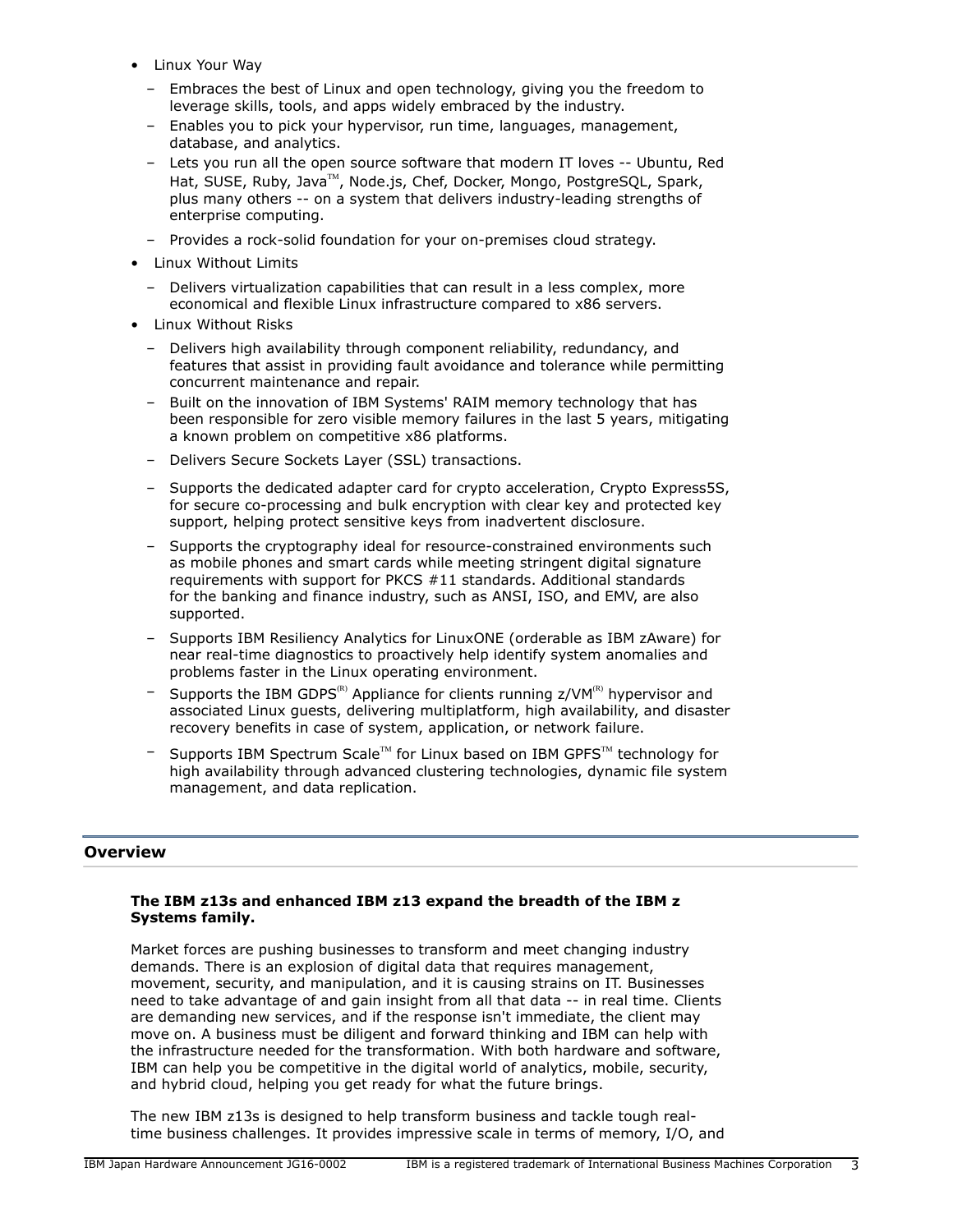processing power in a single frame that can quickly respond to dynamic changes in business growth or fluctuations. The z13s also helps you meet your service level agreements by allowing you to deliver real-time information and insight from data that can give your business the advantage of more timely business decisions. The use of IT to change how you approach your basic core business models, such as by deploying hybrid cloud, analytics, and new appliances, can help maximize revenue while improving the client experience.

The z13s expands the breadth of the IBM z Systems family by delivering a strong range of new smaller-capacity, attractively priced models with significantly more capacity than the zBC12. With up to 4 TB of memory and up to 20 configurable processor units, the z13s will advantage traditional, hybrid, and emerging marketing users. IBM  $z/OS^{(R)}$  supports the new processor with significant enhancements to operating system design optimized for scalability, cost savings, advanced compression capabilities, reliability, availability, and serviceability. The new multithreaded processor design benefits Linux application servers, database servers, as well as analytic and cloud workloads running in PR/SM™ mode under z/VM, under Kernel-based Virtual Machine (KVM) for IBM z Systems, or Linux in LPAR, as well as in IBM Dynamic Partition Manager (DPM) mode under KVM for IBM z Systems or Linux in LPAR. Users may see performance benefits when taking advantage of large shared, virtualized memory without having to change footprint size or energy requirements. New clients may consolidate the footprint and reduce the energy envelope. Taking advantage of large memory can reduce latency and CPU cost, and thus improve operational efficiency -- particularly when considering today's analytical, mobile, and hybrid cloud deployments. Delivered with security and availability, the z13s provides enhancements to protect your users, your clients, and your business.

Specialty engines such as the Integrated Facility for Linux (IFL), z Integrated Information Processor (zIIP), Internal Coupling Facility (ICF), or additional System Assist Processors (SAPs) continue to help deliver greater efficiencies and help optimize the capabilities of the platform to support a broad set of applications and workloads, while helping to dramatically improve mainframe economics. The specialty engines can be used independently or can complement each other to optimize workload execution and lower costs.

Built on z Systems core values and strengths, the z13s delivers innovations and technologies to enable real-time digital business. It is designed to handle the explosive growth of increasingly mobile clients and employees, is able to leverage new and vast amounts of data for modern analytics, and can provide deeper realtime insight at the point of impact for greater business outcomes. All of this can be deployed within a secure and resilient hybrid cloud-ready infrastructure.

Today IBM is also announcing new capabilities for both the z13s and the IBM z13. A new z/OS memory-based communications convention can transparently be utilized to optimize communication between LPARs on the server. A new appliance framework can be employed for improved consumability and security when deploying new appliances. Updates to KVM for z Systems and a new optional, simplified operations interface allow better skills portability for clients with existing KVM implementations on alternative architectures and have the potential to create new possibilities for delivery of open source tools, databases, and management software to further lower the cost of Linux on z Systems deployments.

For more information on the capabilities originally introduced on the IBM z13 which are now available on the IBM z13s, refer to Hardware Announcement [JG15-0001](http://www.ibm.com/common/ssi/cgi-bin/ssialias?infotype=an&subtype=ca&appname=gpateam&supplier=760&letternum=ENUSJG15-0001), dated January 14, 2015.

#### **IBM LinuxONE -- Linux Your Way, Linux Without Limits or Risk.**

The Linux and open technology momentum is huge and driving an open standards revolution. Linux is everywhere and for good reason. It has evolved from its humble origins as technical experiments, side projects, and niche applications, to being a key part of the enterprise IT toolkit. However, the world is constantly changing. The mobile world and new app economy are driving change with unprecedented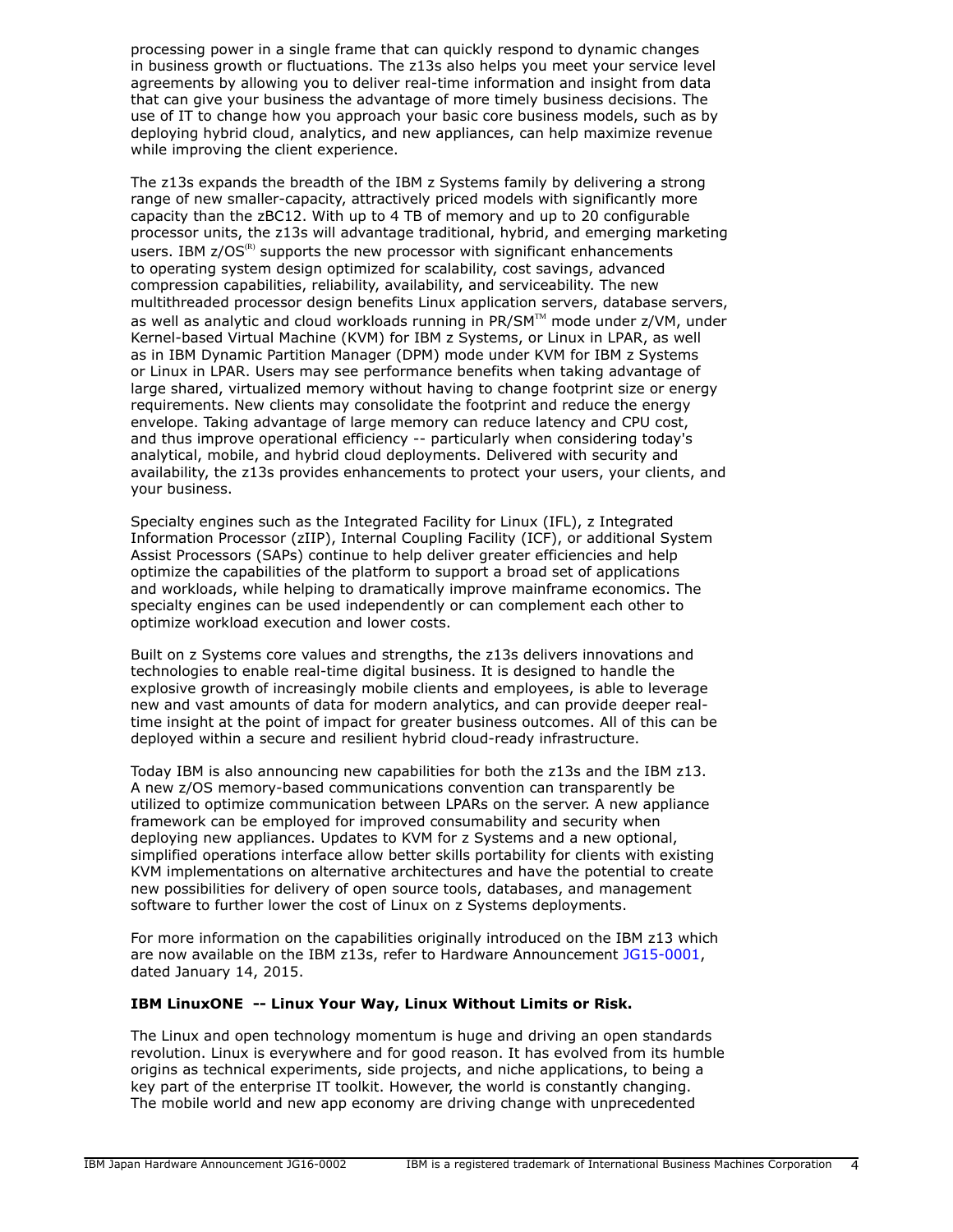speed and scope, and creating new requirements and expectations that have to be addressed.

As today's IT landscape is evolving rapidly, technologies such as cloud, analytics, social business, and mobile solutions are at the center of a technology shift that is rapidly driving growth and innovation. This new era represents an opportunity for companies of all sizes to reshape the value they deliver; however, cost, complexity, and risk are standing in the way. Performance, availability, and scalability of systems can further hinder the adoption of these technologies.

To run open source software and meet the rocketing demands of exploding data volumes in the mobile era, traditional infrastructures have added thousands of servers to existing data centers, creating burdens of cost, complexity, latency, and vulnerability. The complexity of a server farm can shackle innovation. While open source lets IT professionals build apps quickly, deploying the server infrastructure to make it work can consume valuable time and resources. All in all, the tension between mission-critical open source applications and the systems that run them is reaching a breaking point.

To address these growing challenges, IBM introduces the latest version of the IBM LinuxONE Rockhopper and enhancements to the IBM LinuxONE Emperor.

IBM LinuxONE servers are built to be the backbone of the mobile era, delivering significant processing compute capability and setting new standards in transaction volume, speed, resiliency, and trust. They deliver incredible I/O capacity supporting billions of web transactions a day without fail. LinuxONE servers run all the open source software that modern IT loves on a system that can meet unprecedented demand through virtually limitless scale, with fast subsecond response times, and availability to keep clients' business up and running 24x7. LinuxONE servers offer the ultimate in dependability -- these systems are designed not to fail. With the highest level of security certification for commercial servers in the industry, clients can trust LinuxONE. What does this mean for your business? It means not making your customers wait, being sure your data is protected, and not giving your competitors an edge because your IT solution failed to deliver.

#### **Linux Your Way**

A LinuxONE system embraces the best of Linux and open technology, providing the freedom to leverage the skills, tools, and apps you already know and love. You can pick your hypervisor, run time, languages, management, database, and analytics. IBM LinuxONE systems are supported by some of the biggest names out there -- Ubuntu, Red Hat, SUSE, Ruby, Java, Node.js, Chef Docker, Mongo, PostgreSQL, and Spark plus many others. You can use the products you want while leveraging the strengths of enterprise computing.

Moving all workloads to the cloud was the mantra of three years ago. However, many organizations that adopted a largely off-premises model have been reconsidering. Costs can balloon, and performance can result in a poor user experience. Now, a provider can evolve to a new model using LinuxONE as the foundation of an on-premises cloud strategy.

LinuxONE servers are built for performance. Take, for instance, the LinuxONE Emperor, which delivers up to 2.2 times the performance for the same SQL and NoSQL databases running on commodity Linux platforms. IBM has tested the Spark-Perf benchmark suite on LinuxONE Emperor, demonstrating that the platform can process up to 50% more data than distributed systems for model building. Add Apache Spark, and your system can radically simplify the development of innovative, intelligent apps that are fueled by data.

Companies can now tap into Node.js and rapidly develop secure, high-performance web and mobile applications for their customers, partners, and staff, meeting demands for the latest technology without purchasing additional hardware.

LinuxONE is flexible enough to give you the choices to build the infrastructure that is right for you, including additional support for Canonical's Ubuntu alongside current Linux distributors Red Hat and SUSE. The Kernel-based Virtual Machine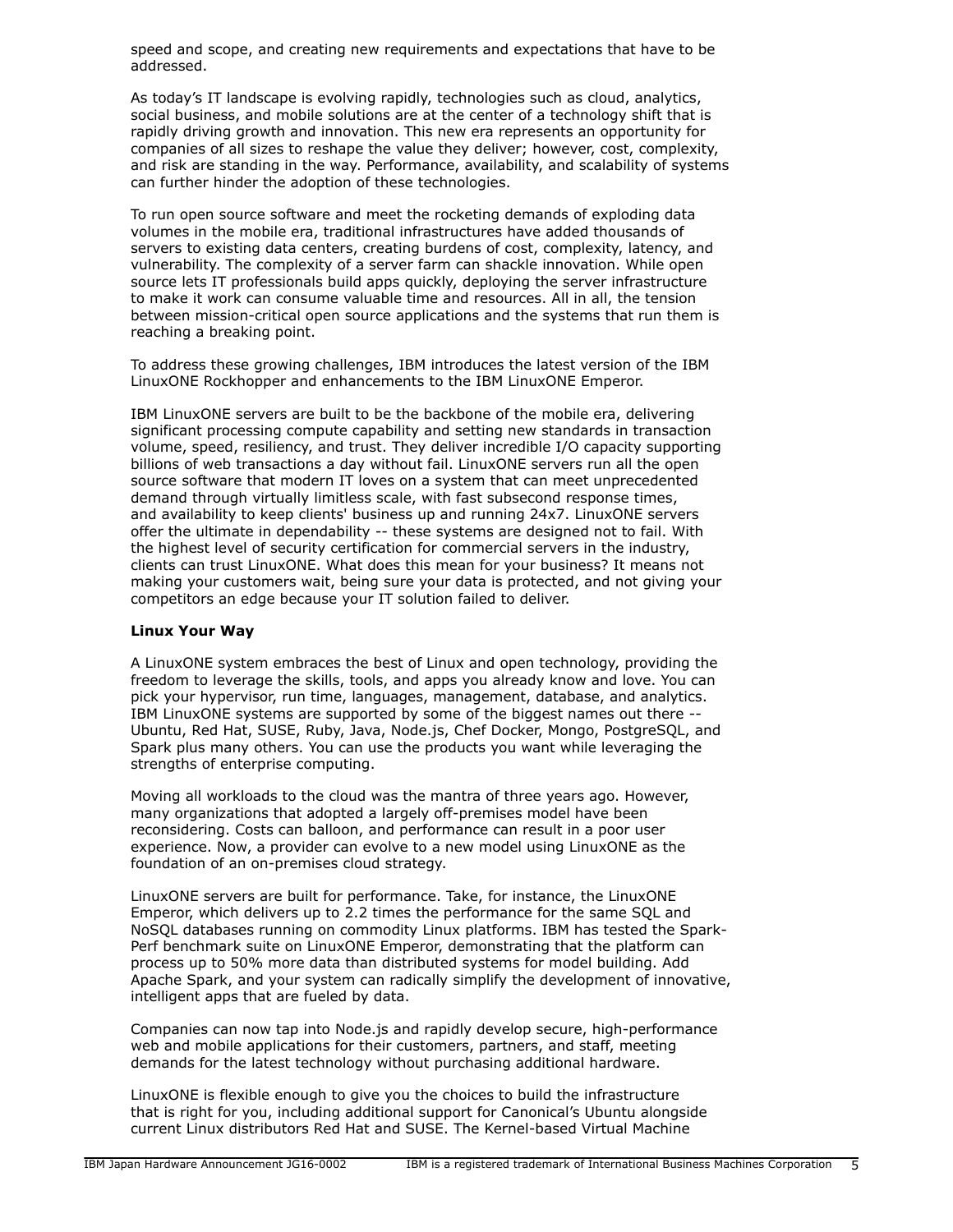(KVM) hypervisor joins PR/SM and z/VM. From a language and a runtime standpoint, LinuxONE lets you choose from many of the industry's leading open languages, including Python, Ruby, Java, Node.js, and more.

Open source databases supported for LinuxONE include MongoDB, PostgreSQL, CouchDB, Cassandra, and MariaDB plus others. The system can support the largest single instance of MongoDB with a 1 TB footprint and still run many workloads at the same time. Analytics can be added using Apache Spark, Hadoop, and IBM InfoSphere<sup>(R)</sup> BigInsights<sup>(R)</sup>. LinuxONE also embraces Docker, the Linux-based technology for deploying, executing, and managing containers. Another new container technology supported on LinuxONE is IBM's z Appliance Container Infrastructure (zACI) which, along with an appliance installer, enables the secure, agile deployment of firmware and software appliances. The list of supported open source products goes on and will continue to expand. LinuxONE combines the best of open source with a new level of performance to meet the kind of demand generated by twenty-first century customers.

Finally, IBM LinuxONE Elastic Pricing provides LinuxONE clients with a low-risk option to get started and grow with their business. What you pay depends on what you use. Move from cap-ex to op-ex as deployment models change. In addition, SUSE has announced plans to offer elastic pricing for their Linux distribution.

#### **Linux Without Limits or Risk**

LinuxONE comes in two varieties -- named, given the Linux heritage, after penguins. At the top end is LinuxONE Emperor. The other version, LinuxONE Rockhopper, is designed to be an entry point into the LinuxONE portfolio.

LinuxONE Emperor enables enterprise-grade Linux that is robust and trusted for critical workloads, delivers higher performance and throughput at a lower cost per transaction than x86 servers, and is integrated with new open capabilities. It is available with up to 141 Linux cores supporting up to 8,000 production workload capable virtual machines in a single footprint. Emperor has one of the industry's fastest commercially available server processors, running at 5 GHz, a multilevel cache subsystem, and 10 TB of memory.

LinuxONE Rockhopper is an entry point into the LinuxONE family and offers all of the same features as Emperor. Rockhopper is available with up to 20 Linux cores, running at 4.3 GHz, supporting hundreds to over a thousand production workload capable virtual machines on a single footprint.

With demand for I/O devices reaching the tens, even hundreds of thousands of I/O devices in enterprise computing environments, I/O bandwidth is incredibly important. The IBM LinuxONE Emperor can leverage up to 667 I/O and assist processors while the IBM LinuxONE Rockhopper can support up to 264 I/O and assist processors to meet enterprise Linux clients' growing I/O and high availability needs. Additional intelligence enables routing around congestion in the I/O framework and routes around error conditions without ever affecting the application.

IBM LinuxONE delivers availability and resiliency to Linux environments by leveraging the capabilities of existing IBM z Systems enterprise computing products.

IBM Resiliency Analytics for LinuxONE (orderable as IBM zAware) is an analytics solution designed to offer near real-time diagnostics to help identify potential problems in the Linux environment. Resiliency Analytics for LinuxONE intelligently examines message logs for potential deviations, inconsistencies, or anomalies. With Resiliency Analytics for LinuxONE, organizations can address IT problems quickly, minimize availability lapses, and intervene in IT problems before they become severe.

The IBM GDPS Virtual Appliance delivers high availability and disaster recovery benefits in case of system, application, or network failures to clients running the z/ VM hypervisor and associated Linux guests on LinuxONE.

IBM Spectrum Scale for Linux, based on IBM GPFS technology, is designed to provide high availability through advanced clustering technologies, dynamic file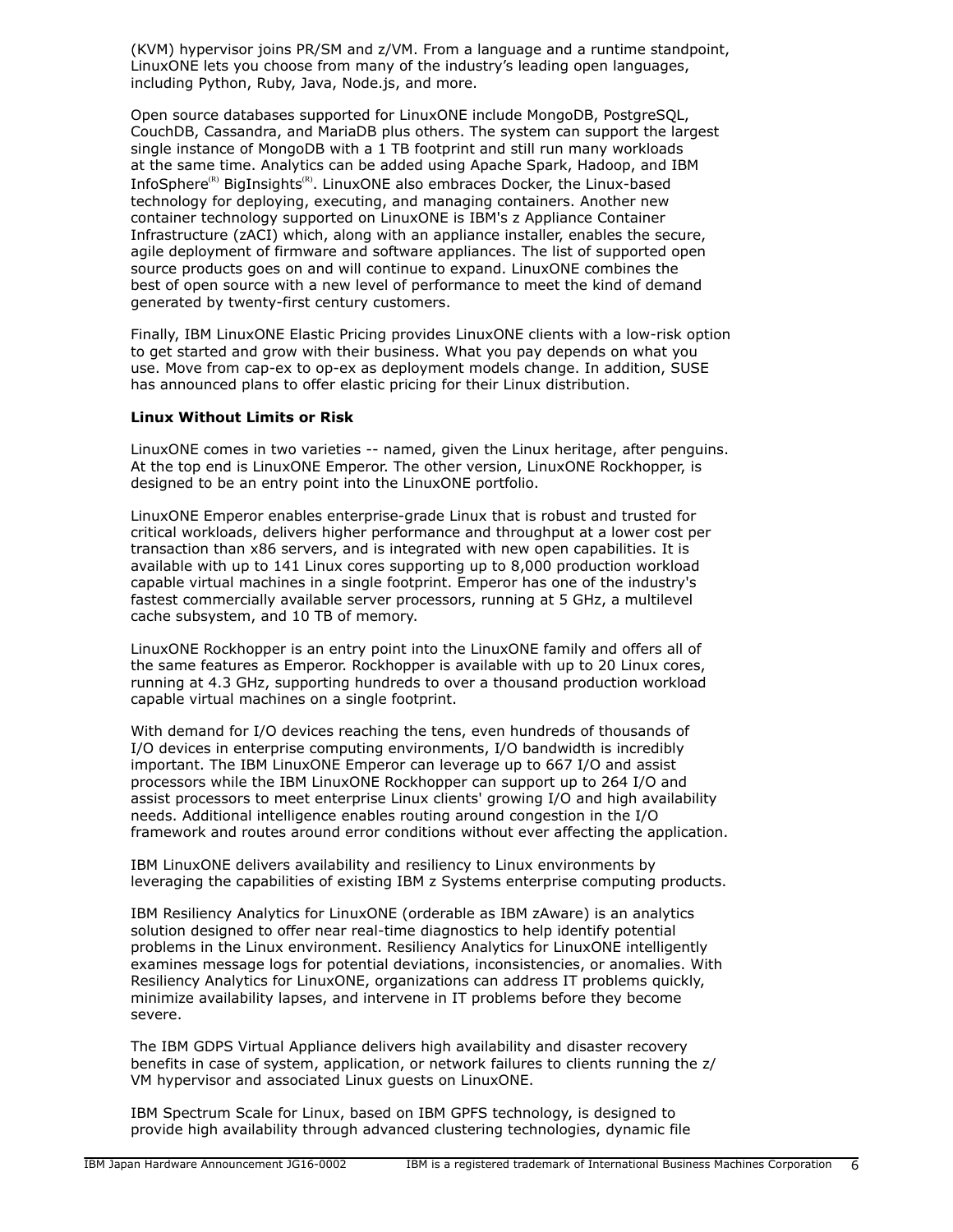system management, and data replication on LinuxONE. Spectrum Scale can continue to provide data access even when the cluster experiences storage or node malfunctions. Its scalability and performance are designed to meet the needs of data-intensive applications.

IBM DS8884 is a lower cost, space-saving system with advanced, easy-to-use operations and continuous availability for running critical workloads, particularly on LinuxONE Rockhopper servers.

# <span id="page-6-0"></span>**Key prerequisites**

Refer to the [Hardware requirements](#page-90-0) and [Software requirements](#page-91-0) sections of this announcement.

# <span id="page-6-1"></span>**Planned availability date**

- March 10, 2016
	- Features and functions for the IBM z13, IBM z13s, IBM LinuxONE Emperor, and IBM LinuxONE Rockhopper
	- IBM z13s Models N10 and N20
	- IBM LinuxONE Emperor Models L30, L63, L96, LC9, and LE1
	- IBM LinuxONE Rockhopper Models L10 and L20
	- z114 upgrades to z13s Models N10 and N20
	- z114 with zBX Model 002 upgrades to IBM z13s and zBX Model 004 standalone
	- zBC12 upgrades to z13s Models N10 and N20
	- zBC12 with zBX Model 003 upgrades to IBM z13s and zBX Model 004 standalone
	- Field-installed features and conversions on IBM z13s that are delivered solely through a modification to the machine's Licensed Internal Code (LIC)
	- Trusted Key Entry 8.1 LIC (#0878)
- April 25, 2016
	- 32GB USB Backup Media (#0848) for zEC12 Models H20, H43, H66, H89, and HA1
	- 32GB USB Backup Media (#0848) for zBC12 Models H06 and H13
- June 10, 2016
	- Trusted Key Entry Rack Mount (#0097)
- June 30, 2016
	- MES features for z13s Models N10 and N20
	- MES features for LinuxONE Emperor Models L30, L63, L96, LC9, and LE1
	- MES features for LinuxONE Rockhopper Models L10 and L20
	- MES upgrades for IBM LinuxONE Emperor Lxx models to Lxx models:
		- -- L30 to L63, L96, LC9, or LE1
		- -- L63 to L96, LC9, or LE1
		- -- L96 to LC9 or LE1
		- -- LC9 to LE1
	- MES upgrades for IBM LinuxONE Rockhopper Lxx models to Lxx models:
		- -- L10 to L20
	- $-$  z/VSE<sup>(R)</sup> Network Appliance using the z Appliance Container Infrastructure (zACI)
- September 26, 2016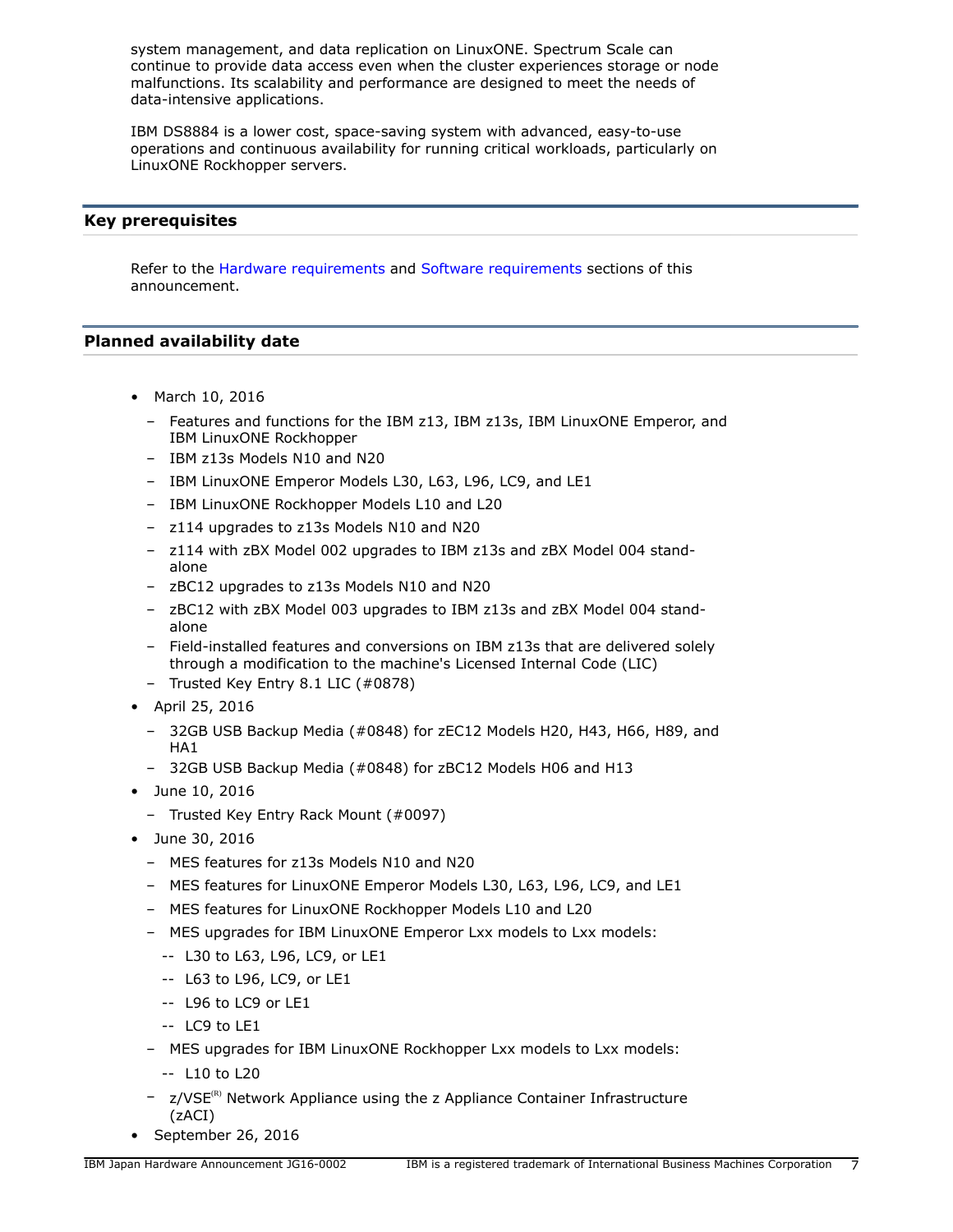- Frame Roll MES upgrades for IBM z13s N20 to IBM z13 N30
- MES upgrades for IBM LinuxONE Emperor Lxx models to IBM z13 Nxx models:
	- -- L30 to N30, N63, N96, NC9, or NE1
	- -- L63 to N63, N96, NC9, or NE1
	- -- L96 to N96, NC9, or NE1
	- -- LC9 to NC9 or NE1
	- -- LE1 to NE1
- MES upgrades for IBM LinuxONE Rockhopper Lxx models to IBM z13s Nxx models:
	- -- L10 to N10 or N20
	- -- L20 to N20
- September 30, 2016
	- Publication: *IBM Dynamic Partition Manager (DPM) Planning Guide,*  SB10-7168
- October 10, 2016
	- Hardware Management Console Tower (#0095)
	- Hardware Management Console Rack Mount (#0096)
	- Trusted Key Entry Tower (#0098)

# <span id="page-7-0"></span>**Description**

The z13s is designed to help tackle your toughest real-time business challenges. It provides impressive scale in terms of memory, I/O, and processing power in a single frame that can quickly respond to dynamic changes in business fluctuations. z13s delivers real-time analytics and hybrid cloud capabilities to companies of all sizes.

#### **Today's announcement extends IBM z Systems leadership with z13s, offering:**

- Exceptional scale in a small footprint with up to 6 CPs for **1.3x the z/OS capacity of a zBC12** and up to **20 IFLs for 2.1x total system capacity compared to the zBC12** which had a maximum of 13 IFLs. This provides an excellent platform for deploying cloud, analytics, and mobile solutions.
- Economies of scale with **simultaneous multithreading delivering more throughput** for Linux and zIIP-eligible workloads.
- **Enhanced cryptographic and partitioning offerings** that can help ensure the real-time protection and integrity of data across an enterprise cloud environment.
- **More memory, cache enhancements, and improved I/O bandwidth** to serve up more data to support exponential mobile transaction volumes.
- **Real-time insights** at the point of impact with integrated analytics and transaction processing.
- **Data and services that are securely delivered** , with minimal risk, on the most reliable platform.
- The flexibility of **hybrid cloud deployment.**
- Improved performance of complex mathematical models, perfect for analytics processing, with **Single Instruction Multiple Data (SIMD).**
- **IBM zAware cutting-edge pattern recognition analytics** for fast insight into system health extended to Linux on z Systems.
- **IBM Integrated Coupling Adapter (ICA SR), which offers greater shortreach coupling connectivity** than existing link technologies and enables greater overall coupling connectivity per CPC footprint than prior server generations.
- New rack-mounted Hardware Management Console (HMC) helping to **save space in the data center.**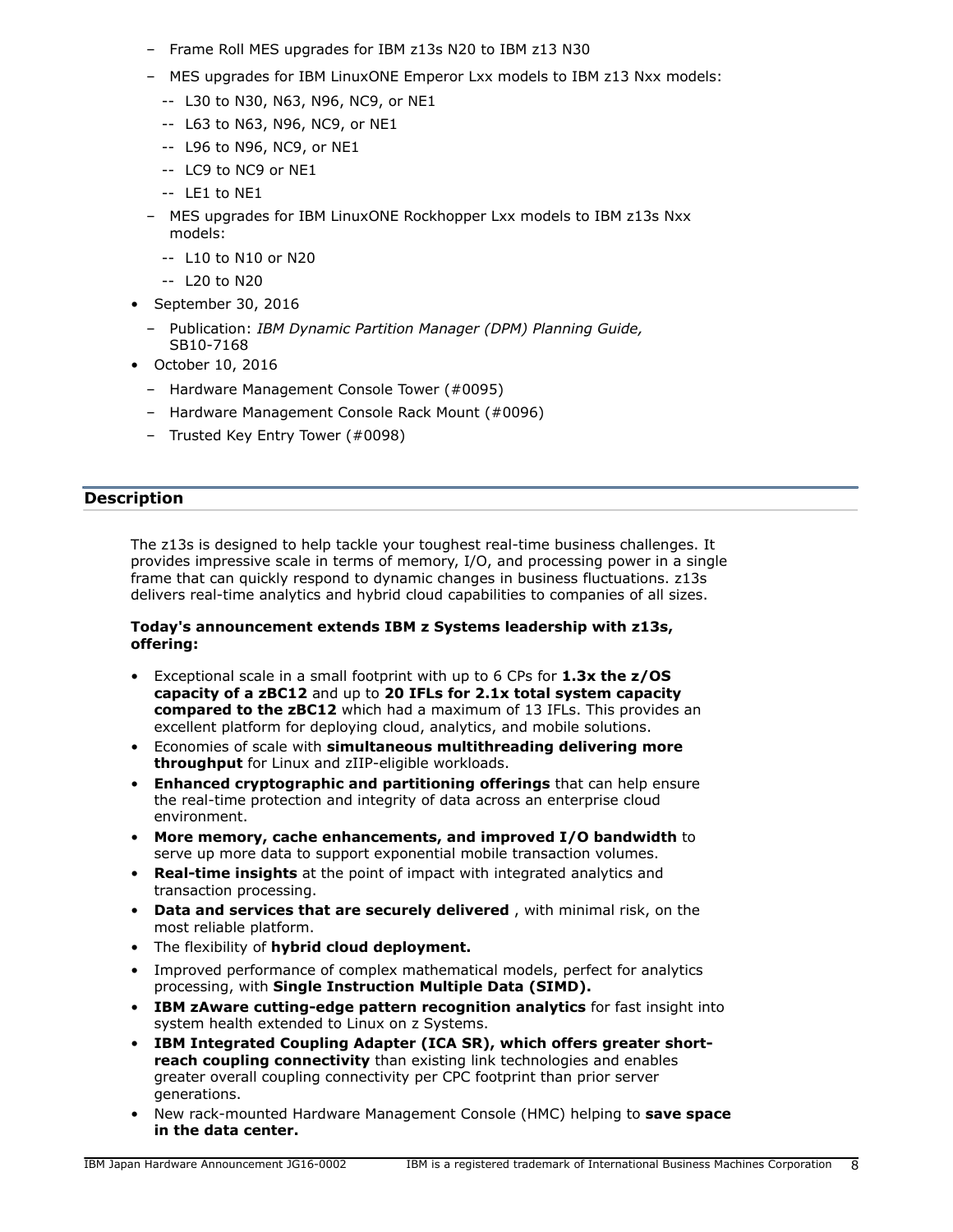# **Today's announcement also includes enhancements for both z13 and z13s:**

- **Simplified appliance** implementation with z Appliance Container Infrastructure (zACI)
- **New administrative mode for Linux -- IBM Dynamic Partition Manager (DPM)**
- LPAR enhancement to provide **group physical capacity limit enforcement**
- LPAR enhancement for **dynamic memory management**
- **Common Cryptographic Architecture (CCA)** enhancements
- **Trusted Key Entry (TKE)** 8.1 License Internal Code (LIC)
- Significant improvements in overall transaction response time for Internet traffic with IBM's next-generation "network-in-a-box" technology called **Shared Memory Communications - Direct Memory Access (SMC-D)**
- **FCP SAN discovery tool** RDP data support
- OSA-ICC support for **Secure Sockets Layer**
- **Export / import physical port WWPNs for FCP Channels**
- **Improved Channel Subsystem (CSS) scalability**
- **Fibre Channel Read Diagnostic Parameter extended link service (ELS)** support
- Investment protection for **coupling** environments
- **z/OS and z/VM** enhancements
- **IBM Wave for zVM** enhancements
- **KVM for IBM z Systems** enhancements
- **z/VSE Network Appliance for z/VSE** systems running in LPAR
- **CICS(R) Transaction Server for z/OS support**
- **Hardware Management Console (HMC)** enhancements
- **ASHRAE class A3 for robustness, data center flexibility, and energy savings**

# **The performance advantage**

**IBM Large Systems Performance Reference (LSPR) method** is designed to provide comprehensive  $z/$ Architecture<sup>(R)</sup> processor capacity ratios for different configurations of central processors (CPs) across a wide variety of system control programs and workload environments. For IBM z13s (z13s, machine type 2965), the z/Architecture processor capacity indicator is defined with three characters, one alphabetical and two numerical. The alphabetical character corresponds to the "effective" cycle time of the processor, and the numerical characters indicate the number of installed CPs. For example, the 2965-Z06 implies the base cycle time with the maximum of 6 CPs while the 2965-A01 represents the slowest "effective" cycle time with a single CP. In addition to the general information provided for z/OS V2.1, the LSPR also contains performance relationships for z/VM, KVM for IBM  $z^{\text{TM}}$ , and Linux on z Systems operating environments. The performance of a z13s (2965) processor is expected to be up to 1.3 times the performance of a zBC12 (2828) based on workload and model. The largest z13s (2965-Z06) is expected to provide up to 1.4 times the z/OS capacity of the largest zBC12 (2828-Z06). The IFL and zIIP processors on the IBM z13s also provide an optional IBM z13s multithreading technology capability; with the multithreading function enabled, the performance capacity of the IFL is expected to be up to 1.6 times the performance capacity of these processors on the zBC12; the performance capacity of the zIIP processors is expected to be up to 1.7 times the performance capacity of these processors on the zBC12. The LSPR contains the Internal Throughput Rate Ratios (ITRRs) for the IBM z13s and the previous-generation zSeries and z Systems processor families based upon measurements and projections using standard IBM benchmarks in a controlled environment. The actual throughput that any user may experience will vary depending upon considerations such as the amount of multiprogramming in the user's job stream, the I/O configuration, and the workload processed.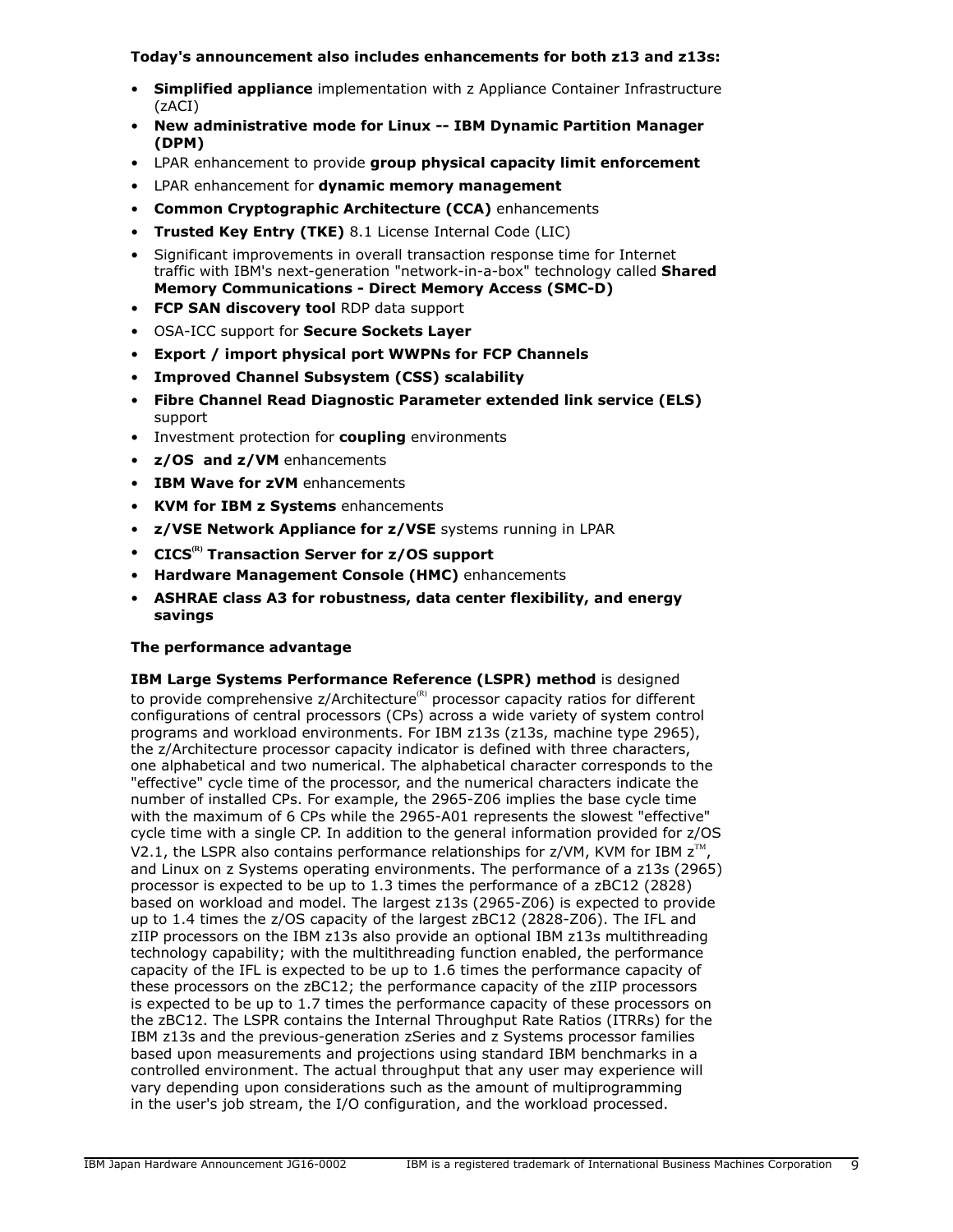Therefore, no assurance can be given that an individual user will achieve throughput improvements equivalent to the performance ratios stated.

For more detailed performance information, consult the Large Systems Performance Reference (LSPR) available on

<http://www.ibm.com/servers/resourcelink/lib03060.nsf/pages/lsprindex>

# **Simultaneous multithreading (SMT)**

Simultaneous multithreading (SMT) allows two active instruction streams per core, each dynamically sharing the core's execution resources. SMT is available on IBM z13 and IBM z13s for workloads running on the Integrated Facility for Linux (IFL) and the IBM z Integrated Information Processor (zIIP). Incremental throughput is achieved partly because the new processor chip offers intelligently implemented 2 way simultaneous multithreading.

Each eligible software operating system or hypervisor has the ability to intelligently drive SMT in a way that is best for its unique requirements. z/OS SMT management consistently drives the cores to high thread density, in an effort to reduce SMT variability and deliver repeatable performance across varying CPU utilization - thus providing more predictable SMT capacity. z/VM SMT management optimizes throughput by spreading a workload over the available cores until it demands the additional SMT capacity.

Linux distributions starting with SLES12 SP1 and RHEL 7.2 include SMT support for customers running Linux in a partition (LPAR).

**z Appliance Container Infrastructure** (zACI) is a new partition type which, along with an appliance installer, enables the secure deployment of software and firmware appliances. zACI will shorten the deployment and implementation of firmware solutions or software solutions delivered as virtual software appliances. The zACI framework enforces a common set of standards and behaviors, and a new zACI partition mode for a virtual appliance -- requiring a new zACI LPAR type. The IBM zAware partition mode has been renamed to zACI, and the IBM zAware firmware will now run in this partition. There are no hardware dependencies. zACI will be delivered as part of the base code on each z13s and z13 (driver level 27).

# **New administrative mode for Linux -- IBM Dynamic Partition Manager (DPM)**

A new administrative mode is being introduced for Linux-only CPCs for z13 and z13s with SCSI storage attached via FCP channels. IBM Dynamic Partition Manager (DPM) provides simplified z Systems hardware and virtual infrastructure management including integrated dynamic I/O management for users who intend to run KVM for IBM z Systems as hypervisor or Linux on z Systems running in a partition (LPAR). The new mode, DPM, provides simplified, consumable, and enhanced partition lifecycle and dynamic I/O management capabilities via the Hardware Management Console (HMC) to:

- Create and provision an environment -- Creation of new partitions, assignment of processors and memory, and configuration of I/O adapters (network, FCP storage, crypto, and accelerators)
- Manage the environment -- Modification of system resources without disrupting running workloads
- Monitor and troubleshoot the environment -- Source identification of system failures, conditions, states, or events that may lead to workload degradation

A CPC can be configured in either the Dynamic Partition Manager mode or PR/ SM mode. The mode is enabled prior to the CPC power-on reset (POR). Dynamic Partition Manager mode requires two OSA-Express 1000BASE-T Ethernet features for primary and backup connectivity (OSA-Express5S 1000BASE-T Ethernet #0417), along with associated cabling (HW for DPM #0016).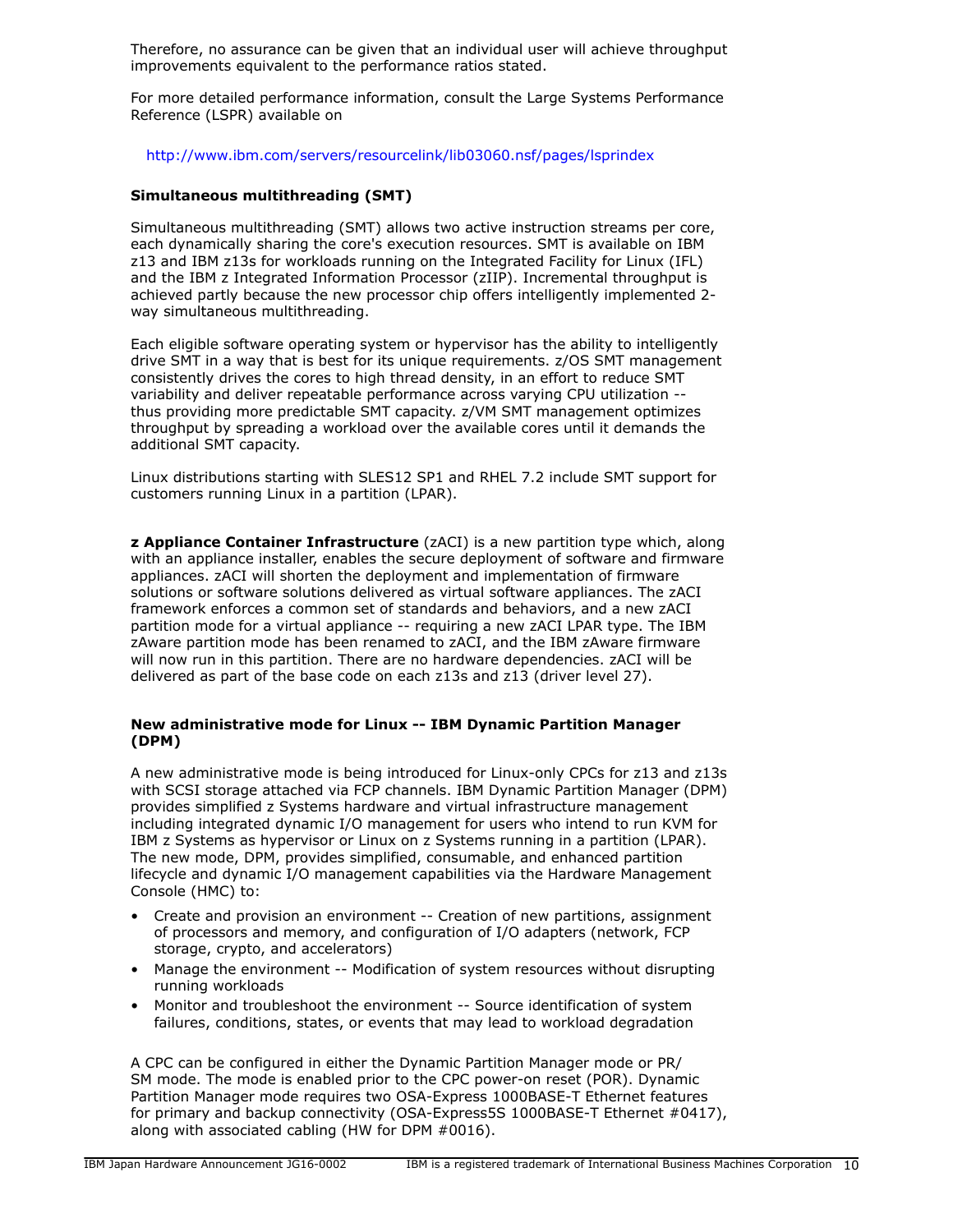Dynamic Partition Manager (DPM) supports Linux running in a partition (LPAR) as well as the KVM for IBM z Systems hypervisor. DPM initially does not support the z/ VM hypervisor.

# **Next-generation availability**

The IBM z13s continues the drive for continuous reliable operation provided by its predecessors with the following Reliability, Availability, and Serviceability (RAS) improvements:

- Improved soft error resilience in the processor cores
- Lane shadowing, hardware buffer retry, and independent channel recovery, which are designed to improve the DIMM interface
- Continued use of RAIM in the main memory to protect DRAM
- Improved robustness in the level 3 and level 4 cache
- Improved FRU isolation with the addition of integrated time domain reflectometry logic to chip interfaces
- Enhanced integrated sparing designed to reduce the complexity and number of repair actions

**Flash Express(R)** is designed to help improve availability and handling of paging workload spikes when running z/OS V1.13 with the z/OS V1.13 RSM Enablement Offering web deliverable, and this function is integrated in z/OS V2.1 and later releases. With this support, z/OS is designed to help improve system availability and responsiveness by using Flash Express across transitional workload events such as market openings, and diagnostic data collection. z/OS is also designed to help improve processor performance by supporting middleware exploitation of pageable large (1 MB) pages. Flash Express can also be used in Coupling Facility images to provide extended capacity and availability for workloads making use of Websphere MQ Shared Queues structures, as previously announced for zEC12. Using Flash Express can help availability by reducing latency from paging delays that can occur at the start of the workday or during other transitional periods. It is also designed to help eliminate delays that can occur when collecting diagnostic data during failures. Flash Express can therefore help organizations meet their most demanding service level agreements, enabling them to compete more effectively. Flash Express is designed to be easy to configure, and to provide rapid time to value.

On IBM z13 and IBM z13s, Flash Express performance is transparently improved with the addition of a standard cache. With this cache, clients may realize performance gains without consuming additional user memory.

**IBM zAware:** With IBM zEnterprise zEC12 and zBC12, IBM introduced a new technology, IBM zAware, based on machine learning developed by IBM Research.

The new version of IBM zAware introduces a new generation of technology with improved analytics to provide better results. The previous version of IBM zAware required message streams with well-formed message IDs; now IBM zAware can process message streams that do not have message IDs. This opens up new possibilities going forward with the ability to handle a broader variety of unstructured data.

IBM zAware delivered on IBM z13 and IBM z13s builds on previous IBM zAware function with:

- Support for Linux on z Systems message log analysis
- Support for native or guest Linux on z Systems images
- The ability to process message streams with no message IDs
- The ability to group multiple systems that have similar operational characteristics for modeling and analysis
	- Recognition of dynamic activation and deactivation of a Linux image into a group, and appropriate modeling and analysis.
	- Aggregated sysplex view for z/OS and system views.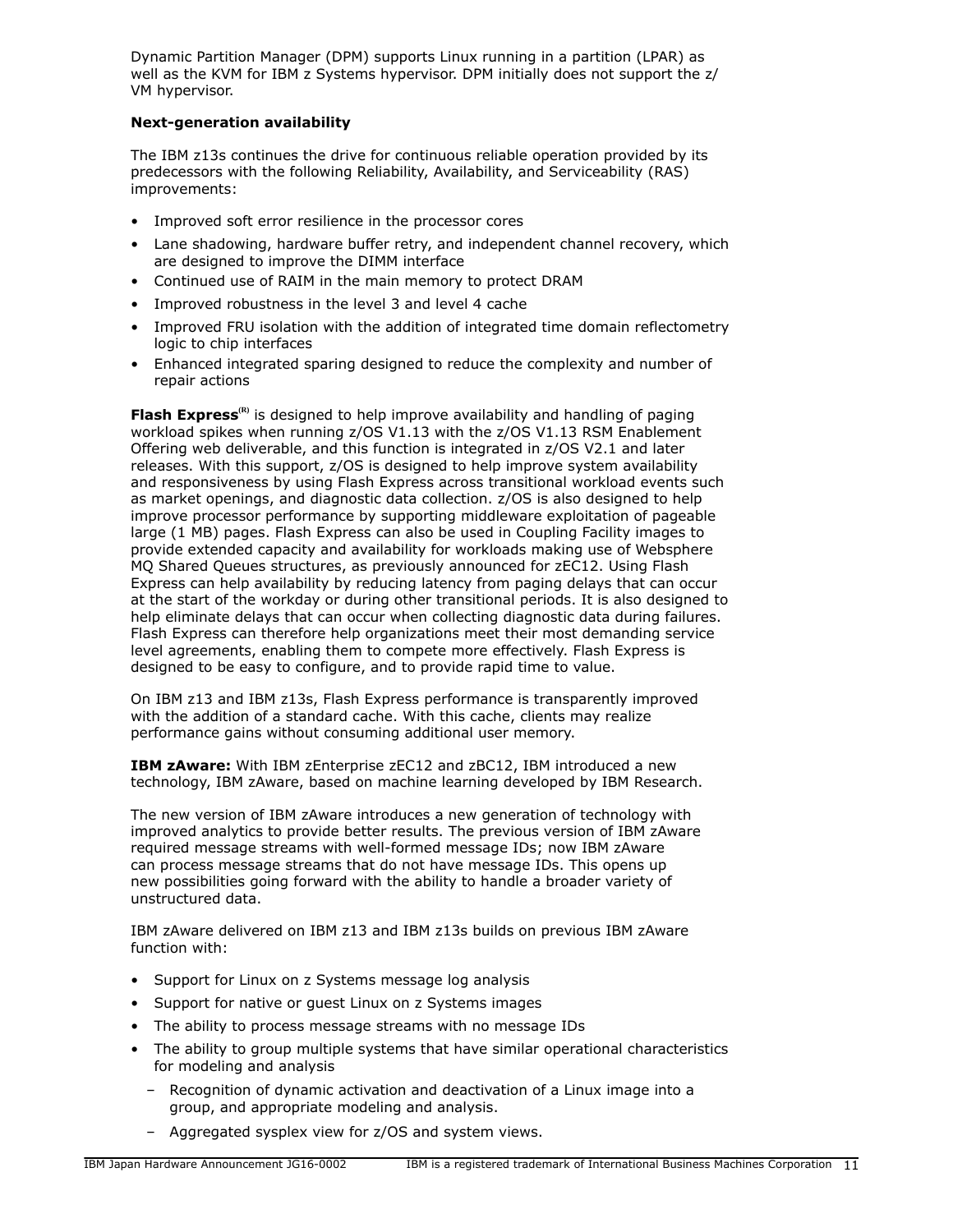- User-defined grouping. For Linux on IBM z Systems, the user can group multiple systems' data into a combined model: by workload (one for all web servers, one for all databases, and so on); by "solution" (for instance, one model for your cloud); or by VM host.
- A heat map display that provides a consolidated/aggregated/higher level view with the ability to drill down to detail views
- Improved usability and GUI functional enhancements addressing many customer requirements
	- Enhanced filtering and visualization, with better use of GUI real estate
	- Improved UI navigation
	- Display of local time in addition to UTC time
	- Enhancements based on IBM One UI guidelines
- Enhanced analytics
- A more robust data store
- Expanded browser support with Mozilla Firefox 31 and Microsoft<sup>TM</sup> Internet Explorer 9, 10, and 11

IBM zAware is designed to use near real-time continuous learning algorithms, providing a diagnostic capability intended to help clients quickly pinpoint problems, which, in turn, can lead to better availability and a more efficient system. IBM zAware uses analytics to intelligently examine z/OS or Linux on z Systems messages to find unusual patterns, inconsistencies, and variations. Large operating system environments can sometimes generate more than 25 million messages per day. This can make manual analysis time-consuming and error-prone when exceptional problems occur. IBM zAware provides a simple graphical user interface (GUI) and APIs to help clients find message anomalies quickly, which can help speed problem resolution when seconds count.

# **LPAR enhancement to provide group physical capacity limit enforcement**

Processor Resource/Systems Manager™ (PR/SM) and the Hardware Management tool have been enhanced to support an option to limit the amount of physical processor capacity consumed by a group of logical partitions (LPARs) when a processor unit (PU) is defined as a general purpose processor (CP) or an Integrated Facility for Linux (IFL) shared across a set of LPARs.

This enhancement is designed to provide a group physical capacity limit enforced as an absolute (versus relative) limit; it is not affected by changes to the logical or physical configuration of the system. This group physical capacity limit can be specified in units of CPs or IFLs. The "Change LPAR Group Controls" and "Customize Group Profiles" tasks on the Hardware Management Console have been enhanced in support of this new function. Refer to the Hardware requirements and Software requirements sections of the *IBM z Systems Hardware Management Console Web Services API (Version 2.13.1),* SC27-2634, publication.

This is supported in both PR/SM mode and IBM Dynamic Partition Manager (DPM) mode.

# **LPAR enhancement for dynamic memory management**

Processor Resource/Systems Manager (PR/SM) has been enhanced to support more flexibility as to how additional physical memory is dynamically added to a logical partition. Rather than attempting to fully populate a logical partition's reserved storage element when it is initially configured online, the OS in the partition can request a single storage increment be attached (and subsequently can request additional increments if desired). This allows a more gradual, flexible addition of memory to the partition as needed over time.

This is supported in both PR/SM mode and IBM Dynamic Partition Manager (DPM) mode.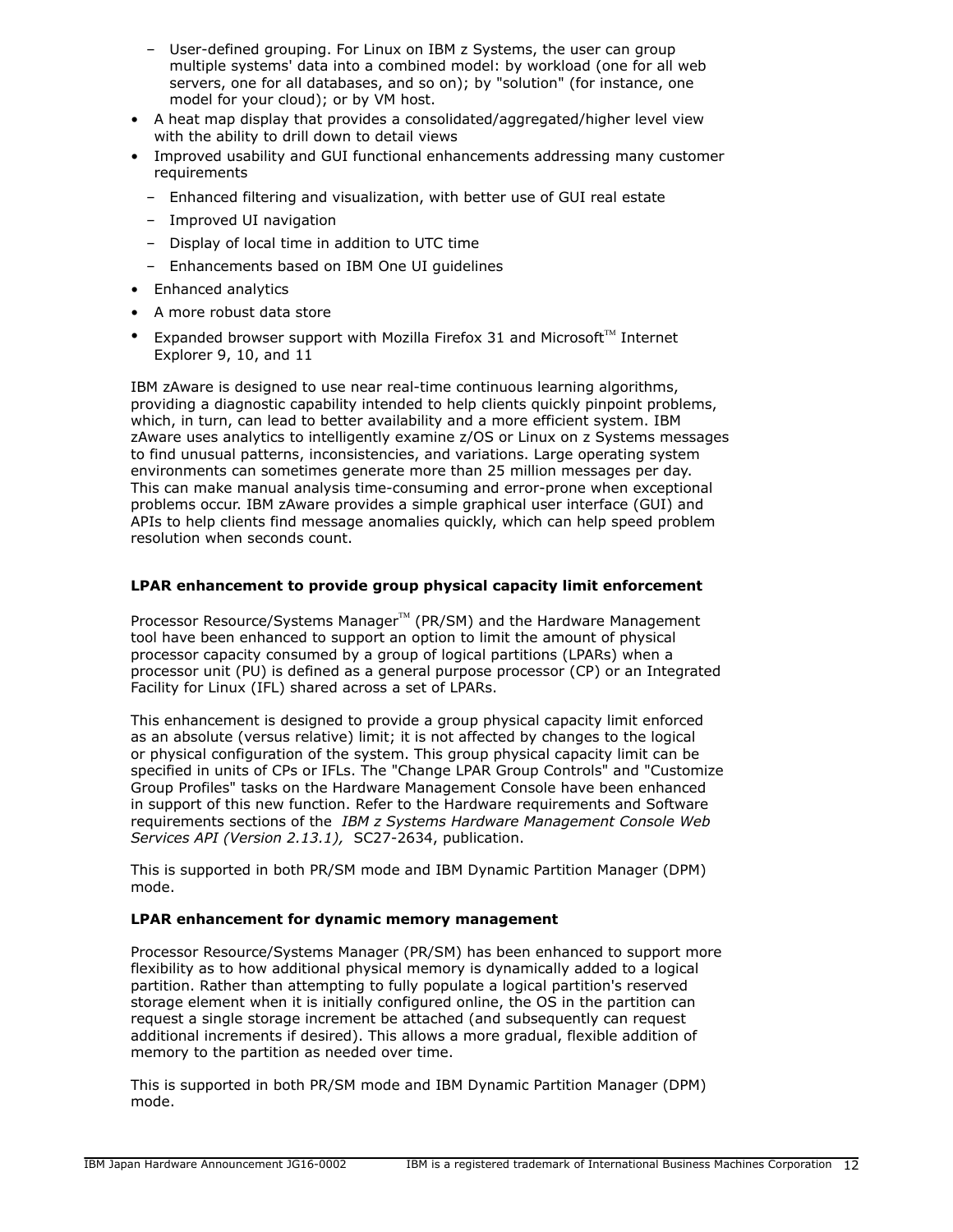# **Common Criteria Evaluation Assurance Level 5+ (EAL 5+) certification**

The IBM z13s is designed for Common Criteria Evaluation Assurance Level 5+ (EAL 5+) certification for security of logical partitions running in PR/SM mode. This means that the IBM z13s is designed to prevent an application running on one operating system image on one LPAR from accessing application data running on a different operating system image on another LPAR on the server. This certification is not supported in IBM Dynamic Partition Manager (DPM) mode.

# **Common Cryptographic Architecture (CCA) enhancements**

# **Visa Data Secure Platform (DSP)\* -- Point to Point Encryption (P2PE)**

With the z13, IBM introduced HSM support for Visa Data Secure Platform P2PE. Visa Data Secure Platform is a suite of products designed to help merchants prevent sensitive account holder data from being compromised. The z13 support included CCA-based callable services that support Visa's Standard Encryption method and the Visa Format Preserving Encryption method. This support relies on the Crypto Express5S coprocessor. The IBM z13 and IBM z13s will extend the Visa DSP support by adding a callable service that translates PIN blocks whose primary account number information has been encrypted using Visa DSP P2PE with static TDES or DUKPT keys. Support is provided for ISO-0 and ISO-3 PIN blocks.

# **Secure AES GCM encryption mode**

Galois Counter Mode (GCM) is an authenticated encryption algorithm designed to provide both data authenticity (integrity) and confidentiality in a single operation. The algorithm can also serve as a stand-alone MAC function. With the Crypto Express5S and IBM z13 or IBM z13s, CCA will add this encryption mode support to the existing Symmetric Algorithm Encipher (CSNBSAE) and Symmetric Algorithm Decipher (CSNBSAD) callable services. Previously AES GCM was supported with clear keys through ICSF. This feature will provide a secure key option.

# **Interoperable ECC key derivation algorithm**

The EC\_Diffie-Hellman callable service is used to establish symmetric keys using a pair of ECC keys using the Elliptic Curve Diffie-Hellman (ECDH) protocol. The Crypto Express5 Coprocessor is planned to be enhanced to add an additional key derivation scheme that allows the establishment of keys with non-CCA entities, without compromising security.

The EC\_Diffie-Hellman callable service creates a shared symmetric key with a pair of ECC (Elliptic Curve Cryptography) keys using the ECDH (Elliptic Curve Diffie-Hellman) protocol and the ANSX9.63 protocol static unified model key-agreement scheme. The Crypto Express5 Coprocessor is enhanced with an additional key derivation scheme that allows the establishment of keys with non-CCA entities, without compromising security.

# **Addition of new Key Check Value algorithm**

The Key Test2 callable service generates or verifies the value of a clear or encrypted key or key part contained in an external or internal variable-length symmetric keytoken, or a DES key or key part wrapped in an external TR-31 key block. With the Crypto Express5, CCA plans to support a new CMAC-based Key Check Value algorithm for use with AES and TDES keys.

The following CCA enhancements were introduced with the IBM z13 and are now available on the IBM z13s.

# **Visa Format Preserving Encryption (VFPE)**

Support for Visa Format Preserving Encryption (VFPE) algorithms in CCA-based callable services. This support relies on the Crypto Express5S coprocessor. Format Preserving Encryption (FPE) refers to a method of encrypting data such that the resulting cipher-text has the same format and length as the input-clear text. This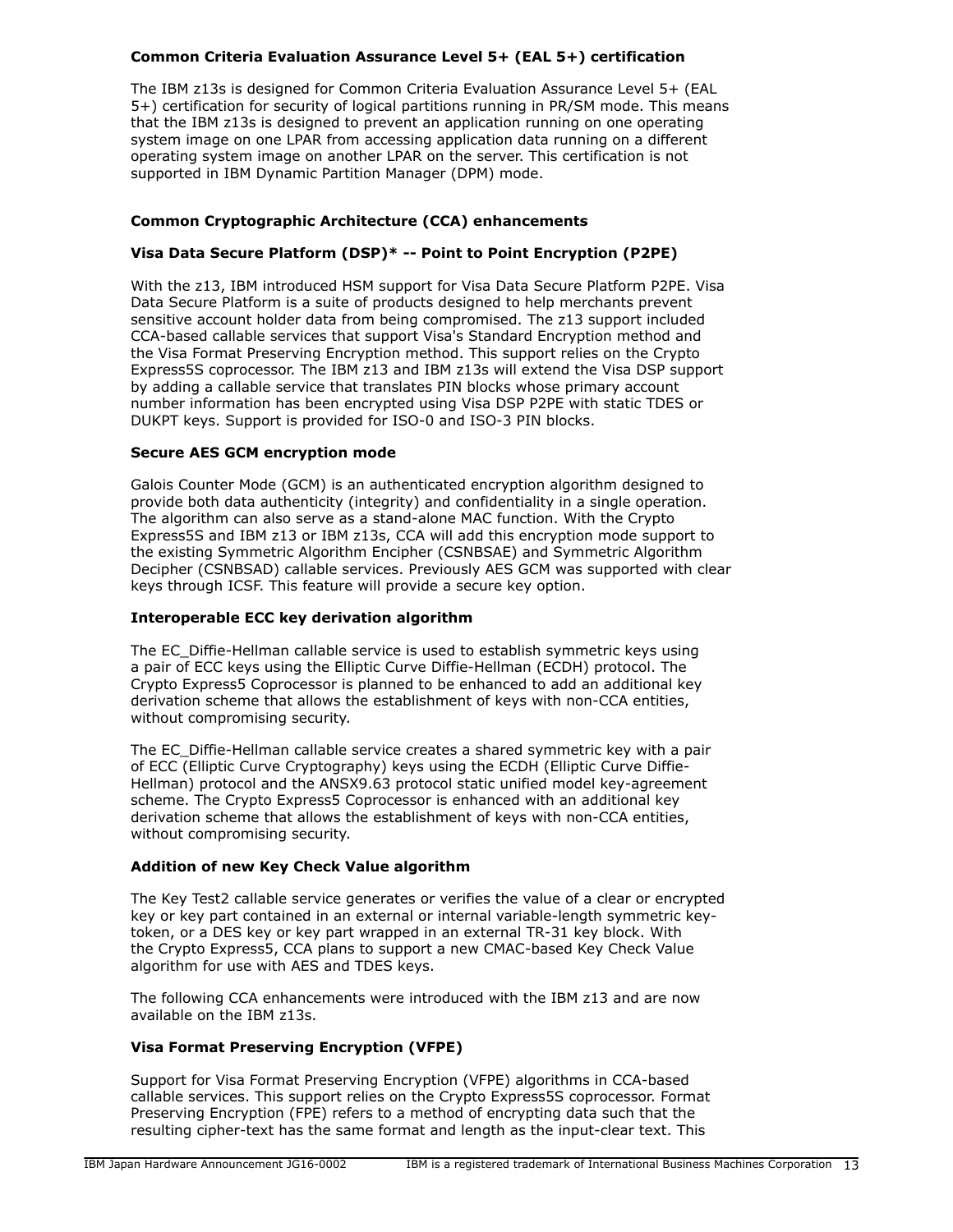helps allow legacy databases to contain encrypted data of sensitive fields without having to restructure the database or applications. Supported are functions for the Visa Data Secure Platform (Visa DSP) with Point to Point Encryption technology. Three new Visa DSP-related callable services are added to the CCA API. In addition to VFPE, support for the Visa DSP standard TDES encryption method is also available. A contract with Visa, Inc. is required to use this capability. VISA is a registered trademark of Visa, Inc.

# **Greater than 16 domain support**

Support to allow a cryptographic coprocessor to be shared across more than 16 domains, up to the maximum number of LPARs on the system. This support relies on enhanced firmware available with a minimum microcode level for the Crypto Express5S coprocessors. With the adjunct processor (AP) extended addressing (APXA) facility installed, the z Systems crypto architecture can support greater than 16 domains in an AP. Customers will have the flexibility of mapping individual LPARs to unique crypto domains or continuing to share crypto domains across LPARs.

# **Trusted Key Entry (TKE) 8.1 Licensed Internal Code (LIC)**

The following functions are supported in the TKE 8.1 LIC:

- **Domain cloning** is planned to support a Configuration Migration Tasks application that gives administrators the ability to collect settings from one domain and apply the settings to any set of new domains. This feature significantly simplifies the process and reduces the time it takes to deploy new domains on a Host Crypto Module.
- **Launch coordinated master key role from the TKE** is planned to provide the ability to set master keys from the TKE in a way that the Key Data Sets (KDSs) are encrypted under the new master key. IBM plans to provide the ability to invoke the ICSF coordinated master key role function and now allow clients to do all master key management from the TKE.
- **Guided create features for roles and authority indexes** are intended to provide new guided create functions for both Roles and Authorities tabs for Host Cryptographic Modules. This support steps the client through the process of creating these items and greatly clarifies and simplifies the creation process.
- **Two new Certificate Authority wizards** are intended to take administrators through the process of creating all the smart cards used in a TKE zone and also take administrators through the process of creating all the smart cards needed for the Configuration Migrations Task wizards.
- **Display Crypto Module Settings,** a new TKE feature, enables you to create a report that shows the current configuration of a Host Cryptographic Module.
- **HMAC key** will enable TKE to support generation and loading of HMAC operational keys. This support will be limited to keys that are 16, 24, and 32 bytes in length.
- **Save/Restore Customized Data feature** will provide TKE with a new Privileged Mode Access ADMIN task that allows the client to save and restore client data on the TKE. This feature can be used to move client data from one TKE workstation to another or to restore client data on a TKE.
- **Password Protect Console** will support the ability to password protect the TKE console. By default, the TKE console is not password protected. The Password Protect Console application is available only when you are signed on in Privileged Mode Access with the ADMIN user ID. This feature provides increased security for your TKE workstation.
- **Binary Key Part File utility** will provide the ability to copy key material from a binary file and place it on a smart card. This provides a simplified and faster process compared to using secure key load from the smart card PIN pad.
- **ACP Usage Information utility** allows you to track which Domain Controls (Access Control Points) were actually "checked" within a domain. If tracking is activated and an authority check is done for an ACP, the "checked" indicator is turned on. This indicator stays on until the tracking data is cleared. The TKE is used to activate, deactivate, and clear the tracking data. In addition, TKE provides a feature for displaying the tracking information for each domain.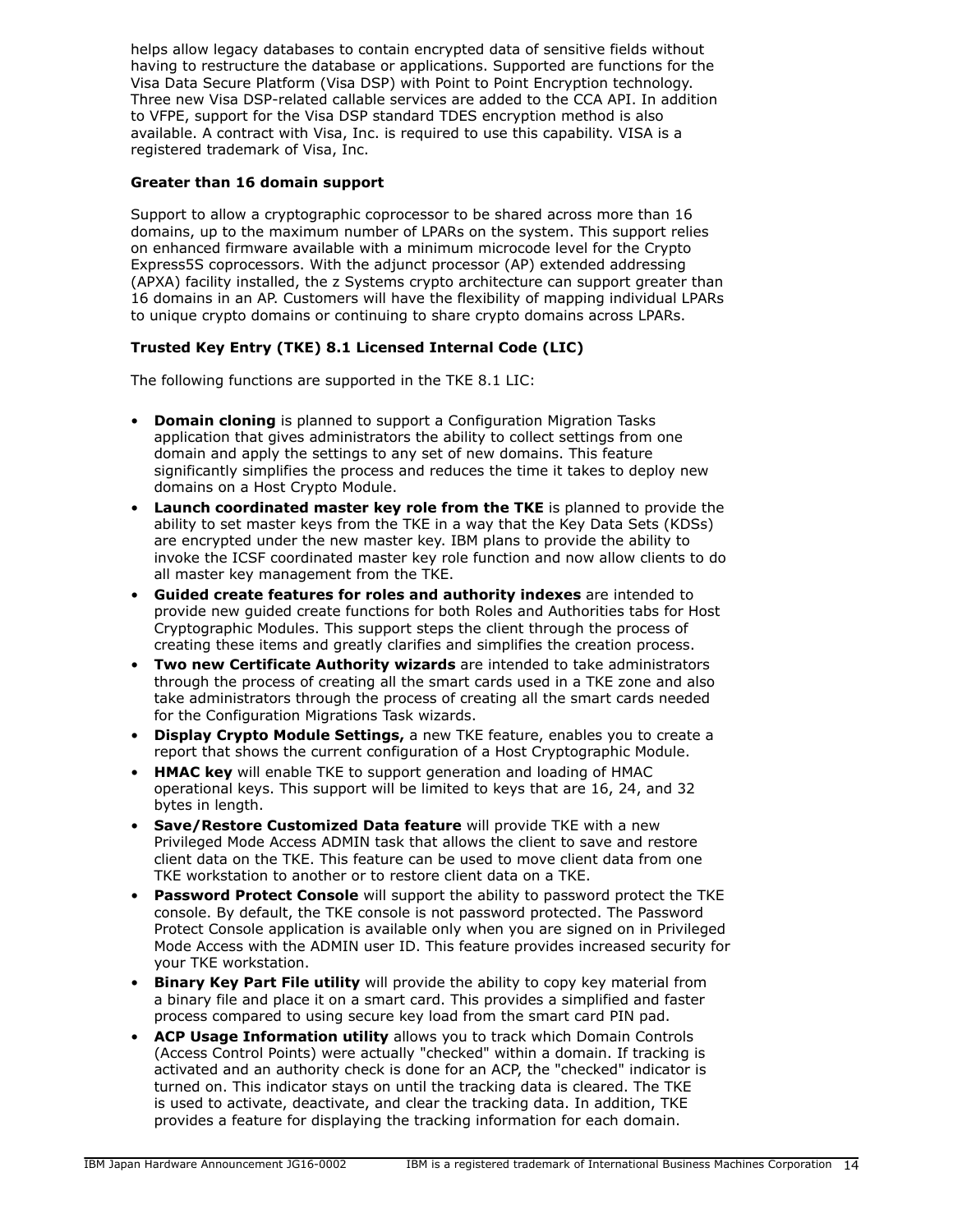- **Require Enhanced Host Password protection** will support the strongest possible encryption. When using HCR 77B0 or later with TKE 8.0 or later, the strongest possible encryption is used to protect the host password. The TKE uses the best encryption available for protecting the host sign-on password. However, with a new TKE 8.1 enhancement, you can configure the TKE so that it will allow a sign-on only to a system that uses the strongest encryption. IBM recommends that you install HCR 77B0 or later and configure the TKE to allow the sign-on only to systems that support the strongest host password protection.
- **Operational Key Option on Domain Groups** lets users specify where key commands are sent. Currently, when an operation key command is run from inside a domain group, the command is sent only to the master domain. IBM plans to add support to the domain group to add an attribute that indicates if operational key commands are to be sent to the master domain or all the domains in the group. The new group attribute value can be managed from the Create or Change Group features.

# **TKE 1U workstation**

The Trusted Key Entry (TKE) introduces a new 1U workstation that is a rackmounted system. It is a combination of hardware and software, network-connected to one or more servers, and designed to provide a secure, flexible method for master and operational key entry as well as local and remote management of the cryptographic coprocessor features (Crypto Express5S when defined as a coprocessor). It provides the same functionality as the TKE workstation but as a rack-mounted server. If the Trusted Key Entry 1U workstation is required on an IBM z13 or IBM z13s, then the TKE workstation with TKE 8.1 LIC feature (#0878) must be used. TKE workstations with TKE 8.1 LIC can also be used to control zEC12, zBC12, z196, and z114 servers.

# **Trusted Key Entry (TKE) 8.0 Licensed Internal Code (LIC)**

The following functions were delivered with the TKE 8.0 level of LIC and are included in the base of TKE 8.1.

**Crypto Express5S coprocessor support:** TKE 8.0 is required for managing Crypto Express5S cryptographic coprocessors and manages them through the same Crypto Module notebook functions as previous generations of cryptographic modules. The configuration migration tasks feature of the TKE is enhanced to also support the Crypto Express5S coprocessor. You can use TKE 8.0 to collect data from previous generations of cryptographic modules and apply the data to Crypto Express5S coprocessors.

**FIPS Certified Smart Card:** Media for the FIPS Certified Smart Card is now included in the smart card reader and additional smart cards optional features. The new smart card media part number is 00JA710.

**Crypto coprocessors with more than 16 domains:** TKE 8.0 allows the management of domains beyond the current limit of 16. This support will require the latest levels of code on the IBM z13 or IBM z13s to allow more than 16 domains on the Crypto Express5S. This support is available only with z13 or z13s.

**Full function migration wizard for EP11:** The full function migration wizard is designed to provide the ability to quickly and accurately collect and apply data to the Crypto Express features configured as EP11 coprocessors. This wizard previously supported CCA, however Crypto Module Group support has been removed: Crypto Module Groups are no longer supported on TKE 8.0. All group management must now be done from a Domain Group.

**New master key management functions:** TKE 8.0 supports two new master key management functions that are available when managing any type of master key:

- 1. Generate a set of master key parts wizard-like feature which allows you to create a new key part for each of the different types of master keys.
- 2. Load all new master keys wizard-like feature which allows you to load a new key for each of the different types of master keys.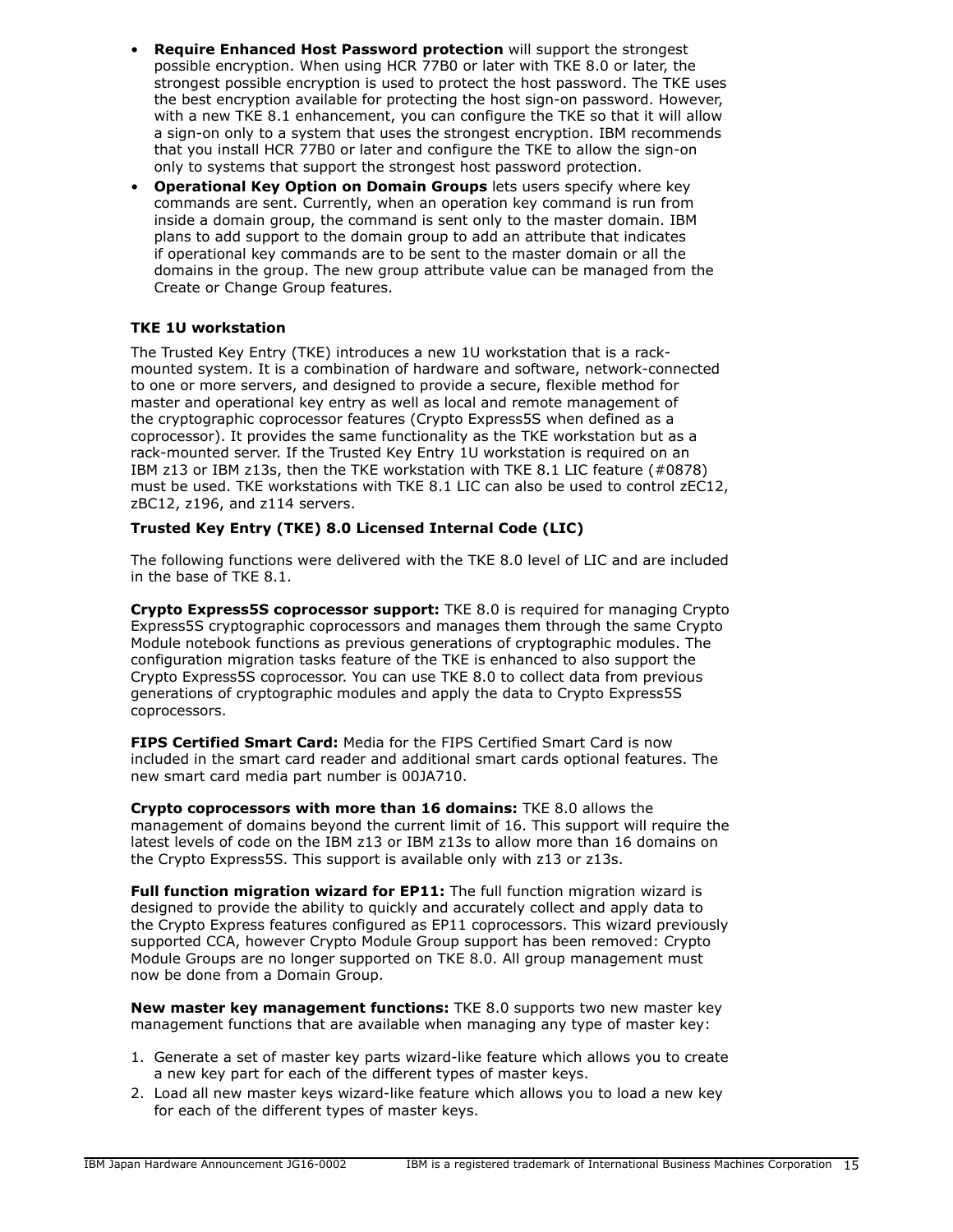**Smart Card Readers Available indicator:** TKE 8.0 displays a window title that will include information if the smart card readers are available if the application or utility has access to smart card readers.

**Configure Displayed Hash Size utility:** TKE 8.0 supports a configuration to allow the administrator to set the display length of certain hash values displayed on the TKE workstation. Hash types that can be affected by this function are: MDC-4, SHA-1, AES-VP, and ENC-ZERO. The Configure Display Hash Size utility is available only when you have signed on with the Privileged Mode Access user ID of ADMIN.

**ECC Authority Signature Keys:** TKE 8.0 allows a user to select a key strength of 320-bit ECC key when creating an Authority Signature Key that is to be assigned to an Authority Index on a Crypto Express5S coprocessor. This option is available only when you are creating an Authority Signature Key from inside a Crypto Module Notebook of a Crypto Express5S.

**Print capability:** TKE 8.0 has limited print support. The Configure Printers utility allows the administrator to add printers to the TKE. The only printers allowed to be added are printers that have device drivers on the TKE including the GUTENPRINT and HPLIP device driver packages. You will not be able to load your own device drivers.

**New features in the Crypto Node Management (CNM) utility:** The TKE Workstation Setup utility allows you to load and save user roles and profiles. The CNM utility now has stand-alone launch points for these two tasks in the Access Control pull-down menu.

**ENC-Zero verification pattern for 24-byte DES operational keys:** TKE 8.0 supports an ENC-Zero verification pattern that is computed and displayed with 24 byte DES operational keys.

**Usability enhancements:** TKE 8.0 has many usability enhancements including the ability for users to select a check box that will allow them to change their passphrase on the logon screen for a passphrase profile. Additionally, users can now select multiple items in the Hosts container, Crypto Module Groups container, or Domain Groups container of the main window of the TKE application. If more than one item is selected, you can delete all of the definitions or close all of the hosts or groups at once.

# **Shared Memory Communications - Direct Memory Access (SMC-D)**

IBM's latest networking innovation for the z13 family of processors is new support for fast, low-latency LPAR-to-LPAR TCP/IP traffic using the Shared Memory Communications - Direct Memory Access (SMC-D) software protocol over firmwareprovided Internal Shared Memory (ISM) devices. Supported by z/OS Version 2.2 and z/VM V6.3 for z/OS guest exploitation, SMC-D and ISM are designed to use shared memory areas to provide low-latency, high-bandwidth, cross-LPAR connections for applications. This support is intended to provide applicationtransparent DMA communications to TCP endpoints for sockets-based connections. SMC-D is expected to provide substantial performance, throughput, response time, and CPU consumption benefits compared to standard TCP/IP communications over HiperSockets<sup>™</sup>. In IBM laboratory testing, SMC-D was shown to offer up to a 91% improvement in throughput and up to a 48% improvement in response time compared to HiperSockets for interactive workloads, with most tests showing more than a 47% decrease in CPU time.\* In the same laboratory testing streaming (bulk data transfer) workloads realized up to a 789% throughput improvement along with a 90% decrease in response time and more than a 88% decrease in CPU consumption time. For more information about software support, see the [Software](#page-91-0) [requirements](#page-91-0) section.

\* Performance improvements are based on internal IBM laboratory tests. Your results will vary.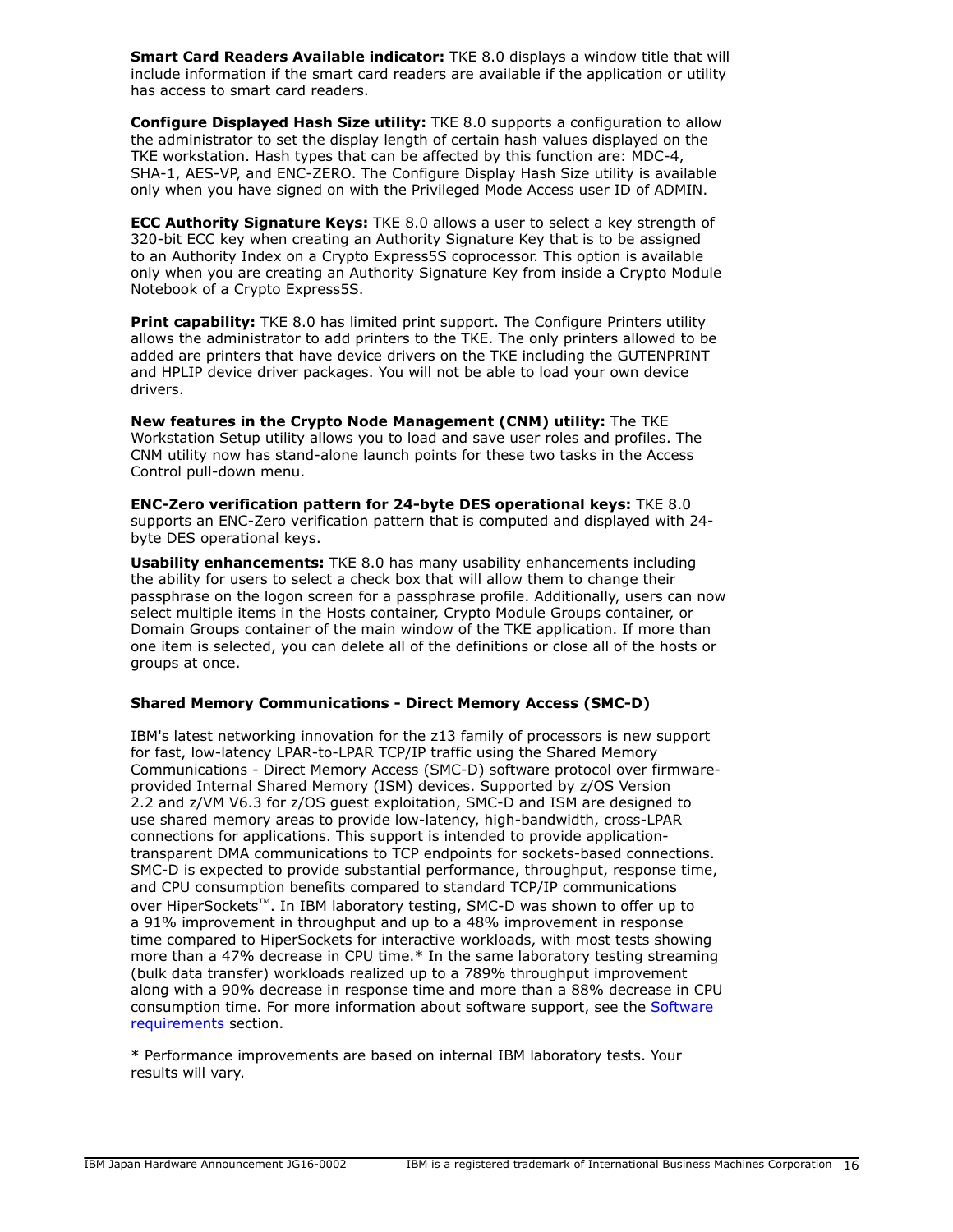# **FCP SAN discovery tool RDP data support**

The FCP SAN Explorer function on the HMC has been enhanced with additional functions to facilitate SAN configuration setting and debugging. This facility can now display the name of the active fabric zone set, a list of zones an initiator is a member of, and enhanced diagnostic data for the initiator and target fabric links.

# **OSA-ICC support for Secure Sockets Layer**

The Open Systems Adapter, when configured as an integrated console controller CHPID type (OSC) on the z13 family of processors, will now support the configuration and enablement of secure connections using the Transport Layer Security (TLS) protocol versions 1.0, 1.1, and 1.2. Server-side authentication is supported using either a self-signed certificate or customer-supplied certificate which may be signed by a customer-specified Certificate Authority. The certificates used must have an RSA key length of 2048 bits, and must be signed using SHA-256. This support will negotiate a cipher suite of AES-128 for the session key.

# **FICON(R) Express16S -- The next generation for FICON, zHPF, and FCP**

IBM has released **a new I/O infrastructure,** introduced first on IBM z13 and now available on IBM z13s. This infrastructure will strengthen the synergy between IBM DS8880 storage and IBM z Systems servers, delivering improved, predictable, and repeatable performance, and enhanced resiliency for mission-critical environments.

With the introduction of **FICON Express16S on the IBM z13s,** you now have additional growth opportunities for your storage area network (SAN). FICON Express16S supports a link data rate of 16 gigabits per second (Gbps) and autonegotiation to 4 or 8 Gbps for synergy with existing switches, directors, and storage devices. With support for native FICON, High Performance FICON for z Systems (zHPF), and Fibre Channel Protocol (FCP), the IBM z13s server enables you to position your SAN for even higher performance -- helping you to prepare for an endto-end 16 Gbps infrastructure to meet the lower latency and increased bandwidth demands of your applications.

The new FICON Express16S channel will work with your existing fiber optic cabling environment, both single-mode and multimode optical cables. The FICON Express16S feature running at end-to-end 16 Gbps link speeds will provide reduced latency for large read/write operations and increased bandwidth compared to the FICON Express8S feature.

**Increased performance for the zHPF protocol:** In laboratory measurements using FICON Express16S in an IBM z13s with the zHPF protocol and small data transfer I/O operations, FICON Express16S operating at 16 Gbps achieved a maximum of 108,000 IOs/sec. In laboratory measurements using FICON Express16S in an IBM z13s with the zHPF protocol and a mix of large sequential read and write data transfer I/O operations, FICON Express16S operating at 16 Gbps achieved a maximum throughput of 2600 MB/sec (reads + writes) compared to a maximum of 1600 MB/sec (reads + writes) achieved with FICON Express8S operating at 8 Gbps. This represents an approximately 63% increase. This performance data was measured in a controlled environment running an I/O driver program under z/ OS. The actual throughput or performance that any user will experience will vary depending upon considerations such as the amount of multiprogramming in the user's job stream, the I/O configuration, the storage configuration, and the workload processed.

**Increased performance for the FCP protocol:** A FICON Express16S feature, when defined as CHPID type FCP, conforms to the Fibre Channel Protocol (FCP) standard to support attachment of SCSI devices, to complement the classical storage attachment supported by FICON and zHPF channels.

In laboratory measurements using FICON Express16S in an IBM z13s with the FCP protocol for small data transfer I/O operations, FICON Express16S operating at 16 Gbps achieved a maximum of 110,000 IOs/sec compared to the maximum of 92,000 IOs/sec achieved with FICON Express8S operating at 8 Gbps.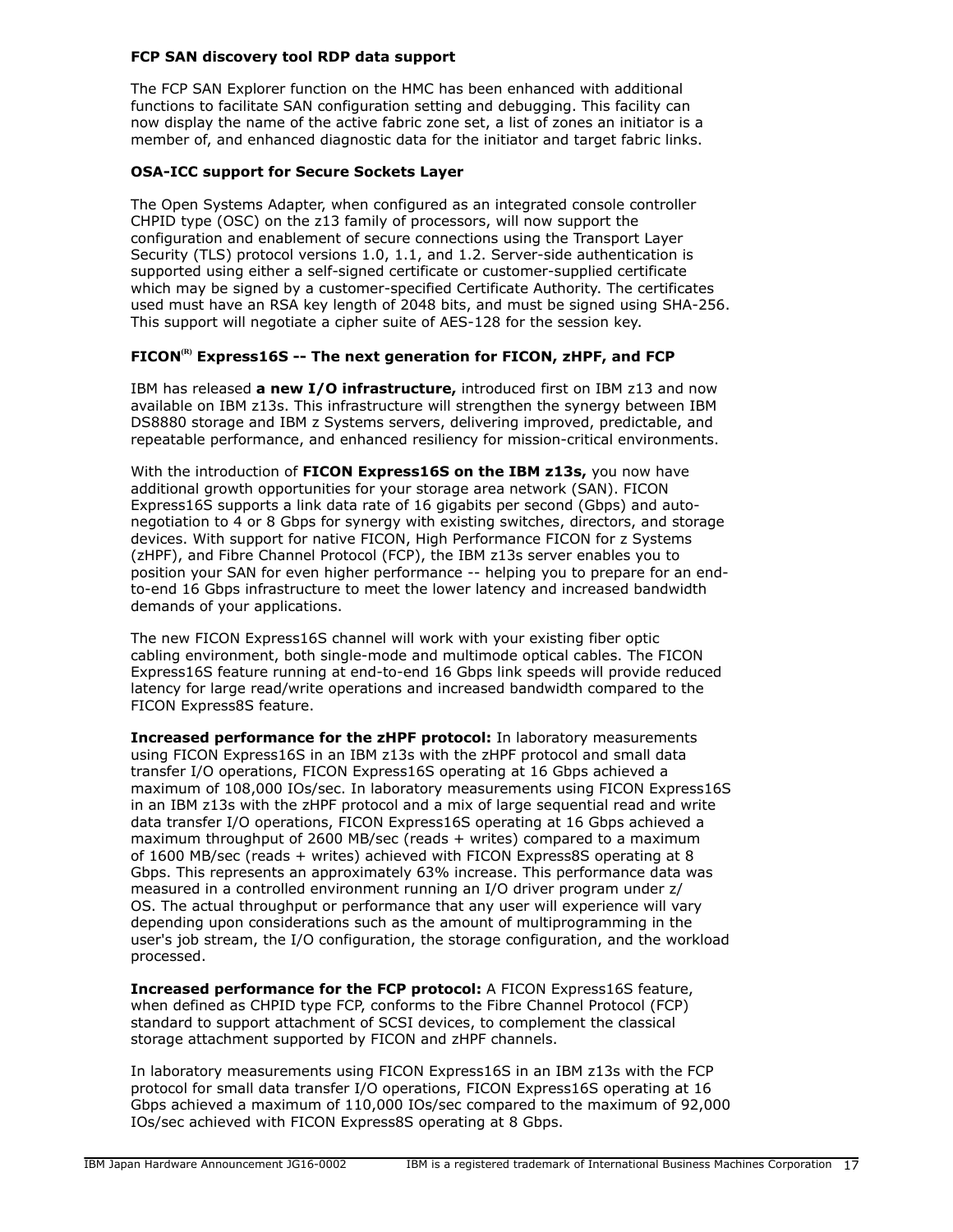In laboratory measurements using FICON Express16S in an IBM z13 with the FCP protocol and FICON Express16S operating at 16 Gbps, FICON Express16S achieved a maximum throughput of 2560 MB/sec (reads + writes) compared to the maximum of 1600 MB/sec (reads + writes) achieved with FICON Express8S operating at 8 Gbps. This represents approximately a 60% increase. The actual throughput or performance that any user will experience will vary depending upon considerations such as the amount of multiprogramming in the user's job stream, the I/O configuration, the storage configuration, and the workload processed.

With the introduction of the FICON Express16S in an IBM z13s operating using the FCP protocol, several recommended and allowable operating characteristic values have increased, which will enable additional workload consolidation. Specifically, the recommended maximum number of NPIV hosts defined to any single physical FCP channel has increased from 32 to 64, the allowable maximum number of remote N\_Ports a single physical channel can communicate with has increased from 512 to 1024, and the maximum number of LUNs addressable by a single physical channel has increased from 4096 to 8192. In support of these increases, the FCP channels have also been designed to now support 1528 concurrent I/O operations, an increase from the prior generation FCP channel limit of 764.

The FCP protocol is supported by z/VM, z/VSE, and Linux on IBM z Systems. Refer to the [Software requirements](#page-91-0) section.

*16Gb FICON and FC host adapters on IBM DS8880:* Improve SAN performance and resiliency with faster 16Gb Fibre Channel and FICON host adapters on DS8880. For  $DB2<sup>(R)</sup>$  log writes, these new host adapters will help to improve the efficiency of the 16 Gbps zHPF and heritage FICON to reduce large log write latency, resulting in DB2 transactional latency improvements for applications and middleware, including SAP. For managed file transfer with Connect Direct these new host adapters can help to reduce elapsed times. In addition, I/O-bound batch jobs will see improved lapsed times.

*FCP SAN Explorer:* A new function is available on the HMC through the Problem Determination panels that provides a centralized view of SAN facilities available to an FCP channel. The tool facilitates configuration setting and debugging without requiring an operating system to be running. It does require the IBM z13 or IBM z13s to have completed an Initial Machine Load (IML) and the partitions of interest to be activated. The tool can also operate concurrently with customer I/O workloads in a nondisruptive manner. It provides an operator with a layered view of the SAN environment. Specifically, device numbers (hosts) assigned to a partition, the fabric zone members available to the host, the remote end port error statistics, the accessible logical unit numbers (LUNs), and basic LUN configuration information can be queried and displayed using this tool. This data can also optionally be exported in CSV format.

# **Cleaning discipline for FICON Express16S fiber optic cabling**

With the introduction of 16 Gbps link data rates, it is even more critical to ensure your fiber optic cabling infrastructure performs as expected. With proper fiber optic cleaning and maintenance, you can be assured that the "data gets through." With 16 Gbps link data rates over multimode fiber optic cabling, link loss budgets and distances are reduced. Single-mode fiber optic cabling is more "reflection sensitive." With high link data rates and single-mode fiber optic cabling there is also less margin for error. The cabling is no longer scratch-tolerant and contaminants such as dust and oil can present a problem. To keep the data flowing, proper handling of fiber trunks and jumper cables is critical as well as thorough cleaning of fiber optic connectors. Work with your data center personnel or IBM personnel to ensure you have fiber optic cleaning procedures in place.

# **Enabling the transition to FICON Express16S with Forward Error Correction (FEC)**

Even with proper fiber optic cable cleaning discipline, errors can still occur on 16 Gbps links. FEC is a technique used for controlling errors in data transmission over unreliable or noisy communication channels. FICON Express16S channels running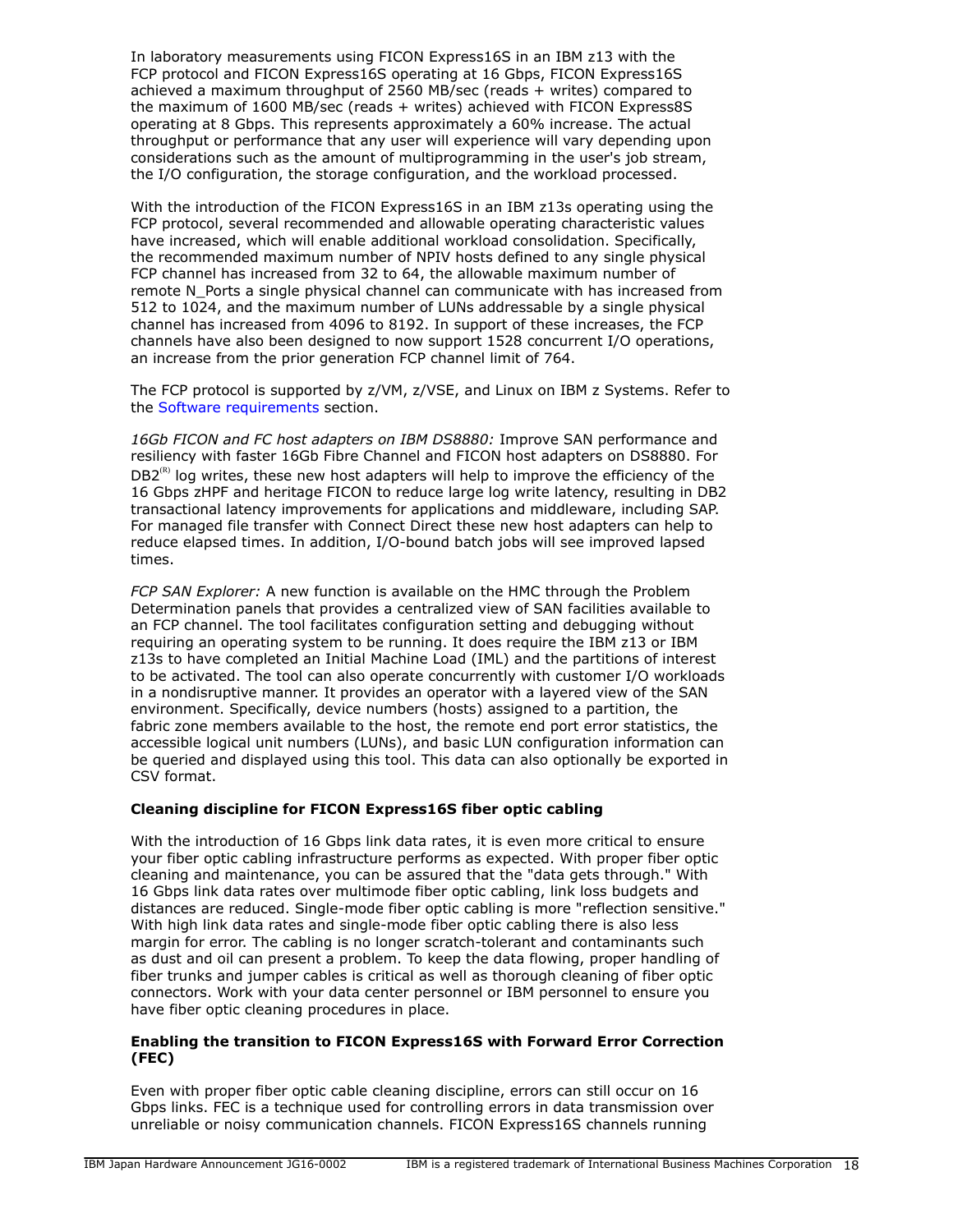at 16 Gbps can take advantage of Forward Error Correction capabilities when connected to devices that support FEC. FEC allows FICON Express16S channels to operate at higher speeds, over longer distances, with reduced power and higher throughput, while retaining the same reliability and robustness that FICON channels have traditionally been known for. Clients should see fewer I/O errors, thus easing the transition to 16 Gbps links and reducing potential impact to production workloads caused by I/O errors.

# *Forward Error Correction Codes support on 16Gbps adapters on IBM DS8880:*

For Peer to Peer Remote Copies, FEC helps to preserve data reliability. This enhancement is designed to provide the *equivalent* reliability improvement as doubling the optical signal strength.

# **FICON Dynamic Routing**

With the IBM z13 and IBM z13s servers, FICON channels are no longer restricted to the use of static storage area network (SAN) routing policies for inter-switch links (ISLs) for cascaded FICON Directors. The z Systems feature that supports dynamic routing in the SAN is called FICON Dynamic Routing (FIDR). It is designed to support the dynamic routing policies provided by the FICON Director manufacturers, for example, Brocade's Exchange Based Routing (EBR) and Cisco's Open Exchange ID Routing (OxID). Check with the switch provider for their support statement.

FICON Dynamic Routing can help clients reduce costs by having the ability to share SANs between their FICON and FCP traffic, improve performance due to SAN dynamic routing policies that better exploit all the available ISL bandwidth through higher utilization of the ISLs, and simplify management of their SAN fabrics due to routing policies assigning different ISL routes with each power-on reset, which makes the SAN fabric performance difficult to predict. Clients will need to ensure that all devices in their FICON SAN support FICON Dynamic Routing before they implement this feature.

*FICON Dynamic Routing on IBM DS8880* enables clients to use SAN dynamic routing policies across cascaded FICON Directors to simplify configuration and capacity planning, and to provide persistent and repeatable performance and higher resiliency. In Peer to Peer Remote Copy configurations, sharing of switches is simplified and hardware costs can be reduced by allowing FICON and FCP to share the same switch infrastructure. IBM's Metro Mirror technology uses FCP as the transport.

# **Improved High Performance FICON for z Systems (zHPF) I/O execution at distance**

High Performance FICON for z Systems (zHPF) has been enhanced to allow all large write operations ( $> 64$  KB) at distances up to 100 km to be executed in a single round trip to the control unit, thereby not elongating the I/O service time for these write operations at extended distances.

*zHPF Extended Distance II on IBM DS8880:* zHPF Extended Distance II allows customers to achieve service level agreements after a disaster or when a storage control unit failure causes a HyperSwap<sup>(R)</sup> event. This capability is required especially for GDPS HyperSwap configurations where the secondary DASD subsystem is in another site. For multisite configurations, the zHPF Extended Distance II feature can help to reduce the impact of distance on I/O response times, increasing remote data transfer with better performance when writing data remotely (remote site recovery).

# **Export / import physical port WWPNs for FCP channels**

z Systems automatically assigns worldwide port names (WWPNs) to the physical ports of an FCP channel based upon the Physical Channel ID (PCHID), and this WWPN assignment changes when an FCP channel is moved to a different physical slot position. z13 and z13s will now allow for the modification of these default assignments, allowing FCP channels to keep previously assigned WWPNs, even after being moved to a different slot position. This capability can eliminate the need for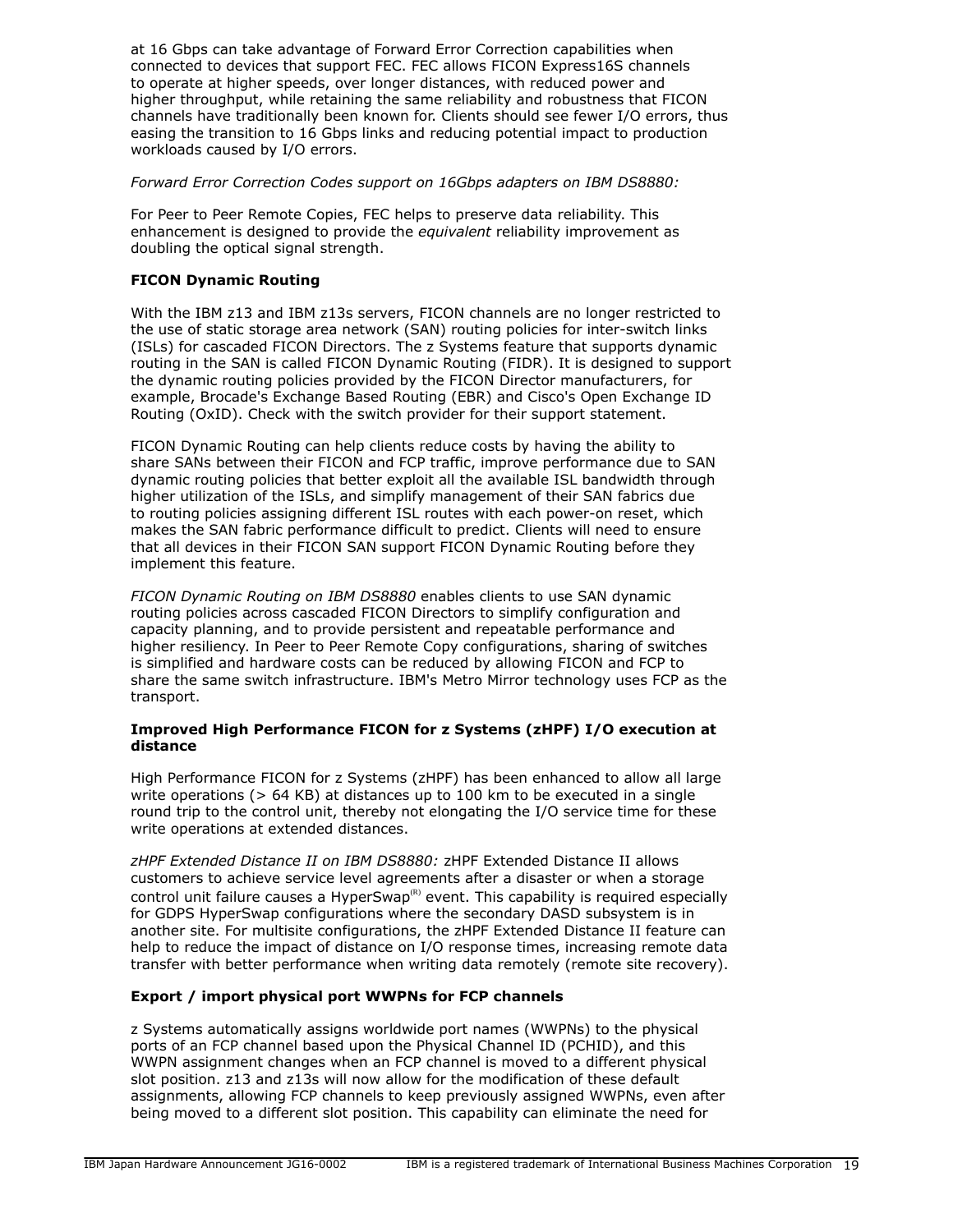reconfiguration of the SAN in many situations, and is especially helpful on a system upgrade.

# **Improved channel subsystem (CSS) scalability**

The IBM z13s server has improved the channel subsystem (CSS) scalability with support for three logical channel subsystems (LCSSs) which are required to support the forty LPARs for IBM z13s, three subchannel sets (to support more devices per logical channel subsystem), and 32K devices per FICON channel up from 24K channels in the previous generation. Additionally, a third subchannel set for each logical channel subsystem (LCSS) is provided to facilitate elimination of single points of failure for storage after a disk failure by simplifying the exploitation of IBM's DS8880 Multi-target Metro Mirror storage replication with TPC-R HyperSwap.

Refer to the [Software requirements](#page-91-0) section.

#### **Fibre Channel Read Diagnostic Parameter extended link service (ELS) support**

A new extended link service (ELS) command called Read Diagnostic Parameter (RDP) has been added to the Fibre Channel T11 standard to allow z Systems to obtain additional diagnostic data from the Small Form Factor Pluggable (SFP) optics located throughout the storage area network (SAN) fabric. The ultimate goal of the RDP will be to improve the accuracy of identifying a failed or failing component without unnecessarily replacing additional components in the SAN fabric (FICON cards, optics, cables, and so on).

z Systems FICON and FCP channels and the IOP code will provide a means to read this additional diagnostic data for all the ports accessed in the I/O configuration and make the data available to a z Systems partition. For z/OS clients utilizing FICON channels, z/OS will display the data with a new message and display command. For Linux on z Systems, z/VM, z/VSE, and KVM for IBM z clients utilizing FCP channels, this diagnostic data will be available in a new panel in the SAN Explorer tool.

The initial RDP support will be for data collection and display only. In the future, IBM intends to investigate the possibility of doing analysis on this collected data.

#### **Investment protection for coupling environments**

# **Access to a Parallel Sysplex(R) environment**

Parallel Sysplex is a synergy between hardware and software -- a highly advanced technology for clustering designed to enable the aggregate capacity of multiple z/ OS systems to be applied against common workloads. z/OS combined with IBM z13, z13s, zEC12, zBC12, z196, and z114 servers, Coupling Facilities, Server Time Protocol (STP), and coupling links (ICA SR, InfiniBand) allows you to harness the power of multiple systems as though they were a single logical computing system.

Coupling links provide a path to transmit and receive Coupling Facility (CF) data as well as Server Time Protocol (STP) timekeeping messages. The CF data may be exchanged between z/OS and the CF or between CFs.

**The IBM Integrated Coupling Adapter (ICA SR),** introduced on the IBM z13 and now available on the IBM z13s, is a two-port, short-distance coupling fanout that utilizes a new coupling channel type: CS5. The ICA SR utilizes PCIe Gen3 technology, with x16 lanes that are bifurcated into x8 lanes for coupling. The ICA SR is designed to drive distances up to 150 m and support a link data rate of 8 GBps. It is also designed to support up to 4 CHPIDs per port and 7 subchannels (devices) per CHPID.

**ICA SR for IBM z13:** The maximum number of ICA SR fanout features for IBM z13 is increased to 20 per system. The ICA SR fanout resides in the PCIe I/O fanout slot on the IBM z13 CPC drawer, which supports 10 PCIe I/O slots. Up to 10 ICA SR fanouts and up to 20 ICA SR ports are supported on an IBM z13 CPC drawer,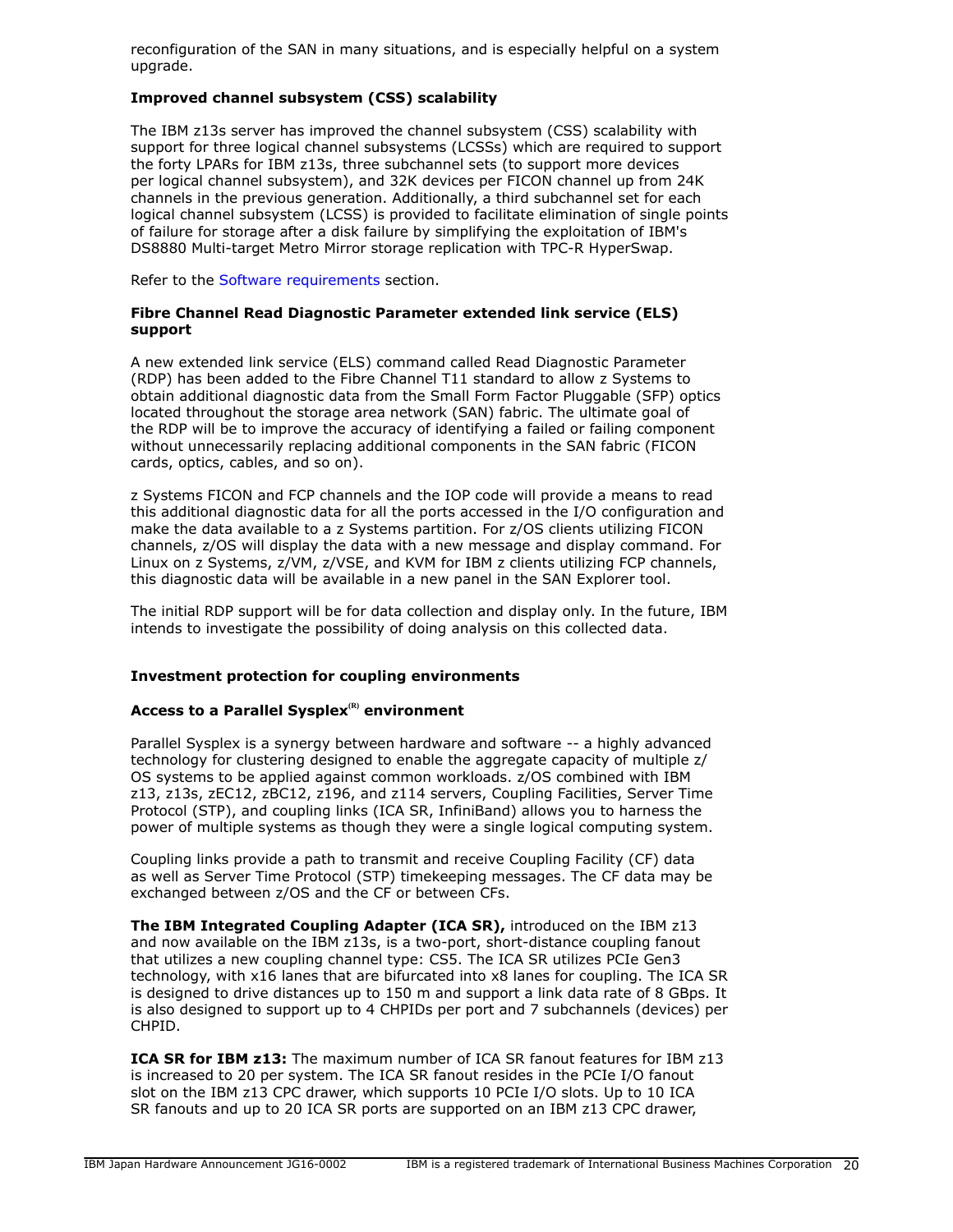enabling greater connectivity for short-distance coupling on a single processor node compared to prior generations.

**ICA SR for IBM z13s:** The maximum number of ICA SR fanout features for IBM z13s is limited to 8 per system. The ICA SR fanout resides in the PCIe I/O fanout slot on the IBM z13s CPC drawer, which supports 8 PCIe I/O slots. Up to 8 ICA SR fanouts and up to 16 ICA SR ports are supported on an IBM z13s CPC drawer, enabling greater connectivity for short-distance coupling on a single processor node compared to prior generations.

The ICA SR can be used for coupling connectivity only between IBM z13 or IBM z13s servers, and the ICA SR can connect only to another ICA SR. IBM recommends that you order ICA SR (#0172) on the IBM z13 or IBM z13s processors used in a Parallel Sysplex to help ensure coupling connectivity with future processor generations.

The ICA SR fanout requires new cabling. For distances up to 100 m, clients can choose the OM3 fiber type. For distances up to 150 m, clients must choose the OM4 fiber type. Refer to *IBM z Systems Planning for Fiber Optic Links (FICON/FCP, Coupling Links, and Open System Adapters),* GA23-1407, and to *IBM z Systems Maintenance for Fiber Optic Links (FICON/FCP, Coupling Links, and Open System Adapters), SY27-7694, which can be found in the Library section of Resource Link<sup>(R)</sup>* on

<http://www.ibm.com/servers/resourcelink/svc03100.nsf?OpenDatabase>

Refer to the [Software requirements](#page-91-0) section.

**InfiniBand coupling links** are high-speed links, up to 6 GBps for 12x InfiniBand and up to 5 Gbps for 1x InfiniBand:

- 12x InfiniBand can be used for short distances -- up to 150 meters (492 feet). 12x IFB links support up to 7 subchannels (devices) per CHPID.
- 1x InfiniBand are used for longer distances -- up to 10 km (6.2 miles) unrepeated. 1x IFB links support up to 32 subchannels (devices) per CHPID.

HCA3-O fanout for 12x InfiniBand: 12x InfiniBand coupling links utilize the Host Channel Adapter 3 optical (HCA3-O) fanout. The HCA3-O fanout has two ports/ links and is compatible with the HCA2-O fanout on zEC12, zBC12, z196, or z114 machines. HCA2-O is not supported on IBM z13 or IBM z13s.

HCA3-O LR fanout for 1x InfiniBand: 1x InfiniBand coupling links utilize the Host Channel Adapter 3 optical long reach (HCA3-O LR) fanout. The HCA3-O LR fanout has four ports/links and is compatible with the HCA2-O LR fanout on zEC12, zBC12, z196, or z114 machines, which has two ports/links. HCA2-O LR is not supported on IBM z13 or IBM z13s.

Two protocols -- 12x IFB and 12x IFB3 -- for 12x InfiniBand coupling links:

- 12x IFB3 protocol: When HCA3-Os are communicating with HCA3-Os and have been defined with four or fewer CHPIDs per port, the 12x IFB3 protocol is utilized. The 12x IFB3 protocol is designed to provide improved latency compared to the 12x IFB protocol.
- 12x IFB protocol: If more than four CHPIDs are defined per HCA3-O port or HCA3-O features are communicating with HCA2-O features on zEC12, zBC12, z196, or z114 servers, links will run with the 12x IFB protocol.

The maximum number of all HCA3 fanout features is limited to 8 per system. Internal coupling links (ICs) can also be used for internal communication between Coupling Facilities (CFs) and z/OS images on the same server.

ISC-3 links are not supported on IBM z13 or IBM z13s.

**Note:** The ICA SR and InfiniBand (PSIFB) link data rates do not represent the performance of the link. The actual performance is dependent upon many factors including latency through the adapters, cable lengths, and the type of workload.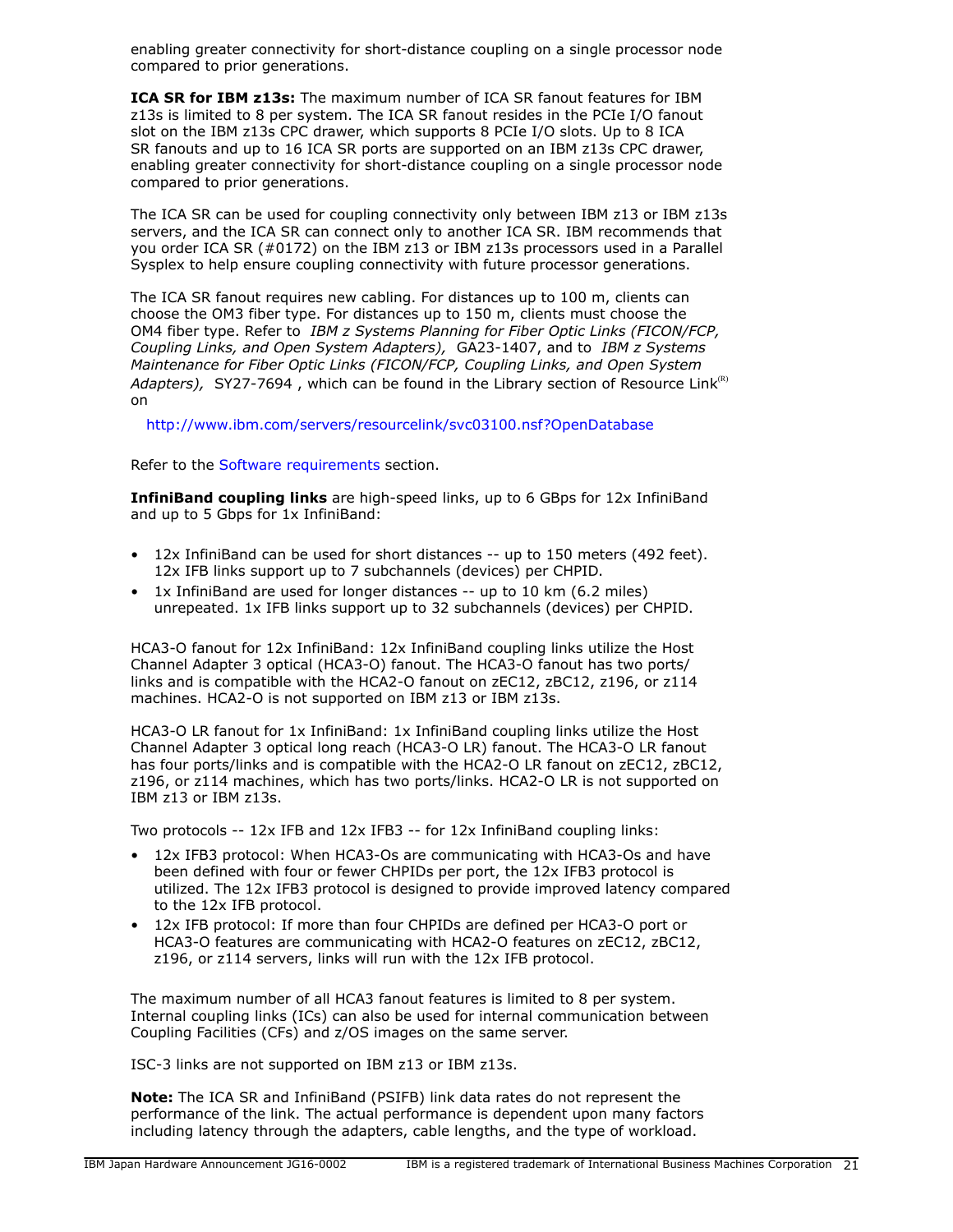Systems Lab Services can assist your migration to ICA SR and PSIFB coupling links by providing services to assess the impact of the migration or to assist with the implementation of the migration.

# **STP -- Time synchronization for Parallel Sysplex**

Server Time Protocol (STP) is designed to allow events occurring in different servers to be properly sequenced in time. STP is designed for servers that have been configured in a Parallel Sysplex or a basic sysplex (without a Coupling Facility), as well as servers that are not in a sysplex but need time synchronization.

STP is a server-wide facility that is implemented in the Licensed Internal Code (LIC), presenting a single view of time to Processor Resource/Systems Manager (PR/SM). STP uses a message-based protocol in which timekeeping information is passed over externally defined coupling links between servers. The STP design introduced a concept called Coordinated Timing Network (CTN), a collection of servers and Coupling Facilities that are time-synchronized to a time value called Coordinated Server Time.

CTN can be configured in two ways:

- STP-only CTN which does not require a Sysplex Timer.
- Mixed CTN (External Time Reference (ETR) and STP) which requires a Sysplex Timer. The Sysplex Timer provides the timekeeping information in a Mixed CTN. zEC12, zBC12, z196, and z114 servers do not support attachment to a Sysplex Timer, but they can participate in a Mixed CTN that has a  $z10^{TM}$  synchronized to the Sysplex Timer. This maintains the capability for servers to concurrently migrate from an existing ETR network to a Mixed CTN and from a Mixed CTN to an STP-only CTN.

The IBM z13 and IBM z13s can participate only in an STP-only CTN.

# **STP enhancements**

- STP communications enabled via the IBM Integrated Coupling Adapter (ICA SR).
- Initialize Time Panel enhanced to list time zone and leap second offset as well as to indicate if the system time was set; this enables users to quickly check fields during CTN configuration.
- Set Date and Time Panel enhanced to encourage use of External Time Source to set CTN time.
- Time Zone panel enhanced with confirmation messages when setting STP time zone via adjust Time Zone panel on Current Time Server (CTS); also lists scheduled switch times for leap seconds and time zone/daylight savings time on Timing Network Tab.
- Support added for view-only STP.

# **Parallel Sysplex enhancements**

**Scalability improvements:** As data sharing workloads continue to grow, the Parallel Sysplex infrastructure needs to support the increased requirements for coupling resources. To do this, IBM has increased configuration limits to support larger data sharing environments. In the Coupling Facility, IBM has added an availability enhancement that is a scalability enabler for large cache structures.

- IBM z13 and IBM z13s servers will support up to 256 Coupling CHPIDs, twice the 128 coupling CHPIDs supported on zEC12 and zBC12. This provides enhanced connectivity and scalability for a growing number of coupling channel types and facilitates consolidation of multiple sysplexes into the same set of physical servers. Note that each CF image will continue to support a maximum of 128 coupling CHPIDs.
- **z13:** Up to 141 ICF engines can be ordered on a single server across multiple Coupling Facility LPARs. This helps environments that use a server hosting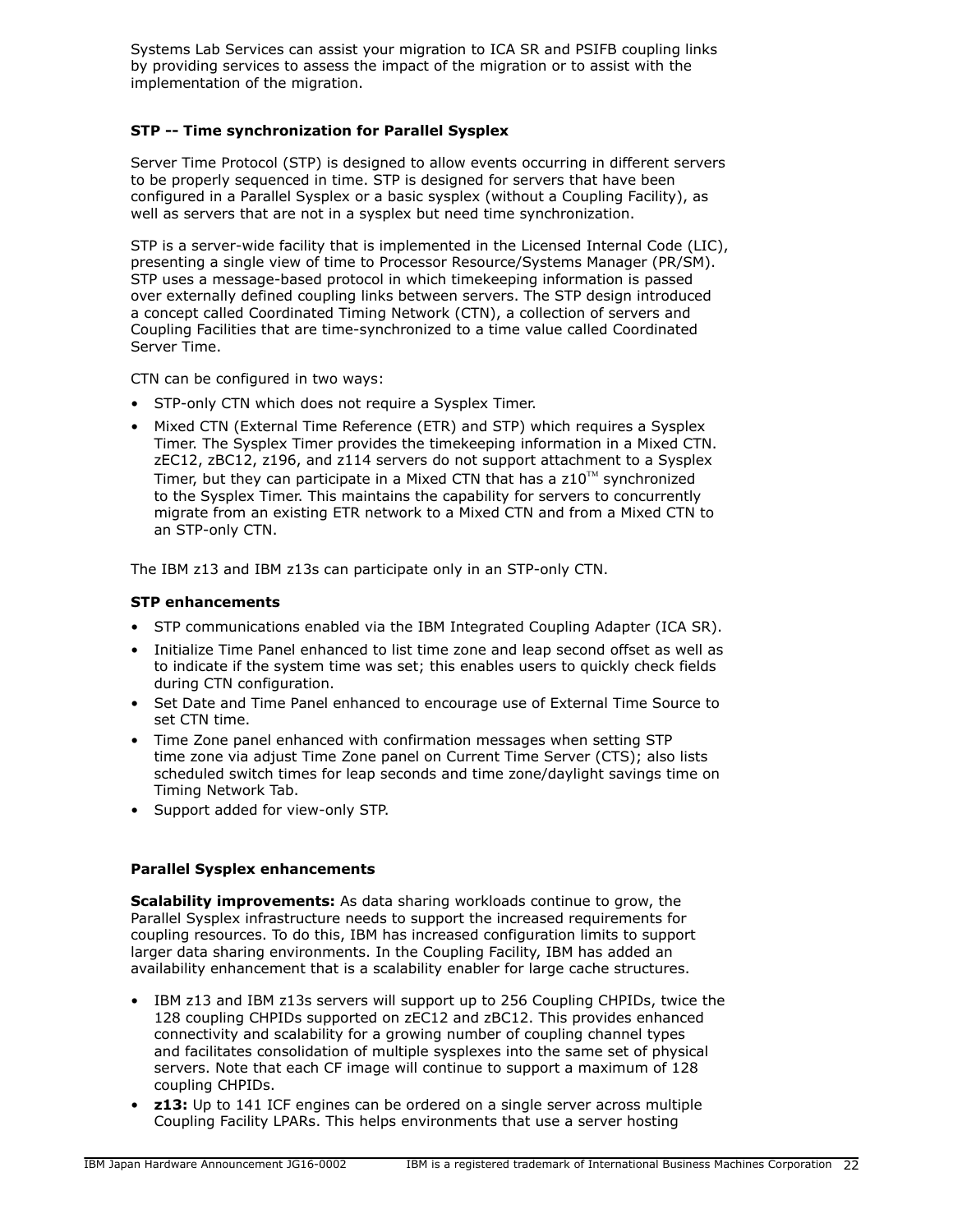multiple Coupling Facilities to support multiple Parallel Sysplexes. There is still a limit of 16 ICF engines for a single Coupling Facility LPAR.

- **z13s:** Up to 20 ICF engines can be ordered on a single server across multiple Coupling Facility LPARs. This helps environments that use a server hosting multiple Coupling Facilities to support multiple Parallel Sysplexes. There is still a limit of 16 ICF engines for a single Coupling Facility LPAR.
- CFCC Level 21 and CFCC Level 20 support the Coupling Facility use of Large Memory to improve availability for larger CF cache structures and data sharing performance with larger DB2 Group Buffer Pools (GBP). This support removes inhibitors to using large CF cache structures, enabling use of Large Memory to appropriately scale to larger DB2 local buffer pools (LBPs) and group buffer pools (GBPs) in data sharing environments.

To learn more about the performance benefits of large DB2 structures, reference *IBM zEnterprise System: Performance Report on Exploiting Large Memory for DB2 Buffer Pools with SAP* on

<http://www.ibm.com/support/techdocs/atsmastr.nsf/WebIndex/WP102461>

# **z/OS support for the z13 and z13s**

Continued tight integration between hardware and software technologies has become increasingly important to meeting the capacity and performance demands of mission-critical workloads. Accordingly, z/OS exploits many of the new functions and features of IBM z13 and z13s, including:

- z/OS V2.2 (5650-ZOS) supports the operation of zIIP processors in simultaneous multithreading (SMT) mode, with two threads per processor. This function is designed to help improve throughput for zIIP workloads and provide appropriate performance measurement, capacity planning, and SMF accounting data. This support is also available for z/OS V2.1 with PTFs, and is available on the z13 and z13s.
- z/OS V2.2 supports up to 141 processors (CPs and zIIPs) per LPAR or up to 128 physical processors (256 logical processors) per LPAR in SMT mode. z/OS V2.2 also supports up to 4 TB of real memory per LPAR. This support is also available on z/OS V2.1 with PTFs. For more information, see Software Announcement [JP15-0366,](http://www.ibm.com/common/ssi/cgi-bin/ssialias?infotype=an&subtype=ca&appname=gpateam&supplier=760&letternum=ENUSJP15-0366) dated July 28, 2015, IBM z/OS Version 2 Release 2 -- Fueling the new Digital Enterprise.
- z/OS V2.2 supports the vector extension facility (SIMD) instructions available on IBM z13 and z13s servers. This support, also available for z/OS V2.1 with PTFs, is intended to help enable high-performance analytics processing, and is exploited by z/OS XML System Services; IBM 31-bit SDK for z/OS, Java Technology Edition, Version 8 (5655-DGG); IBM 64-bit SDK for z/OS, Java Technology Edition, Version 8 (5655-DGH); Enterprise PL/I for z/OS V4.5 (5655- W67); and Enterprise COBOL for z/OS V5.2 (5655-W32). IBM also exploits the 64-bit SDK for  $z/OS$ , Java Technology Edition, Version 8 in IBM WebSphere<sup>(R)</sup> Liberty Profile for z/OS, and in the full profile of WebSphere Application Server for z/OS, which is also expected to benefit from SIMD exploitation. For more information, refer to Software Announcement [JP15-0004](http://www.ibm.com/common/ssi/cgi-bin/ssialias?infotype=an&subtype=ca&appname=gpateam&supplier=760&letternum=ENUSJP15-0004), dated January 14, 2015, IBM 64-bit SDK for z/OS, Java Technology Edition, Version 8. Application serving with SSL could see up to 2x improvement in throughput per core with IBM 64-bit SDK for z/OS, Java Technology Edition, Version 8 on IBM z13 with SMT vs. Java 7 on zEC12.
- z/OS V2.2 provides support for up to four subchannel sets on IBM z13 servers and up to three subchannel sets on z13s servers. This helps relieve subchannel constraints, and can allow you to define larger I/O configurations that support Multi-target Metro Mirror (PPRC) along with large numbers of PPRC secondaries and Parallel Access Volume (PAV) aliases. As with the prior support for up to three subchannel sets on zEC12 and two subchannel sets on zBC12, you can define base devices, aliases, and secondaries in the first subchannel set (set zero), and define only aliases and secondaries in subchannel sets one, two, and (on z13) three. All four subchannel sets on z13 and all three subchannel sets on z13s support FICON and zHPF protocols. This support is also available for z/OS V1.13 and z/OS V2.1 with a PTF.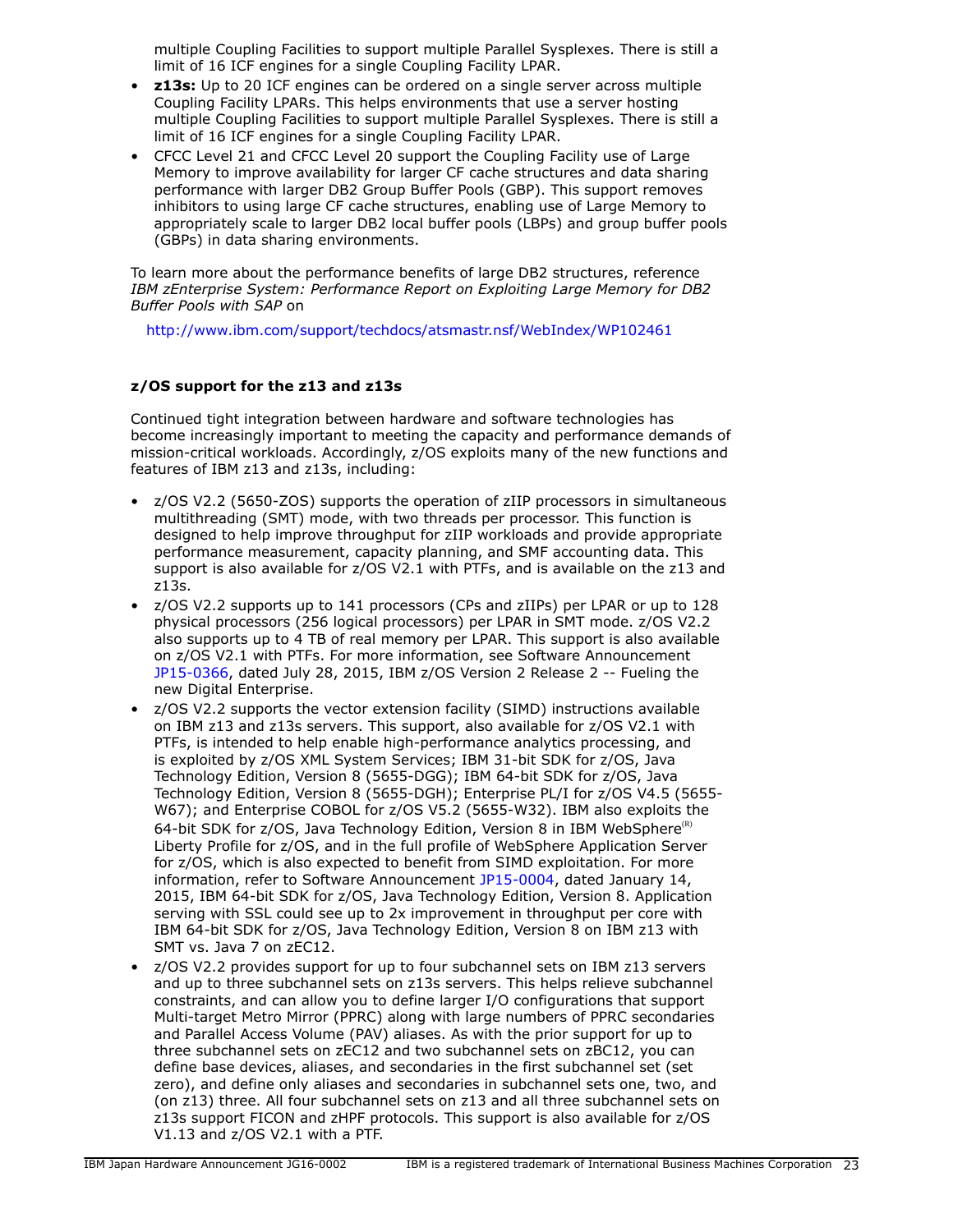- Dynamic Channel path Management (DCM) support is provided for cascaded switches on z/OS V2.1 and later. This new support offers more recovery paths than are available with the previous support for cascading two switches, and is expected to help improve resiliency for clients using replication technologies such as zGlobal Mirror (XRC).
- z/OS V2.1 and later with PTFs are designed to exploit the new Read Diagnostic Parameters (RDP) extended link service (ELS) on z13 and z13s processors to retrieve and display additional information about the status of FICON fiber optic connections, and to provide health checks to help alert you to potential fiberrelated problems. This support is expected to be most useful when diagnosing FICON error conditions and may also help provide early detection of trends that might indicate deteriorating connection quality, for example by enabling clients to monitor optical signal values.
- $z$ /OS V2.2 running on IBM z13 and z13s processors with IBM System Storage<sup>(R)</sup> DS8880 and DS8884 series devices and a minimum MCL supports a new health check for FICON Dynamic Routing. This health check is designed to check all components of a dynamic routing fabric, the channel subsystem, and disk control units to make sure that dynamic routing requirements are met if dynamic routing has been enabled for one or more FICON switches. This support, also available for z/OS V1.13 and z/OS V2.1 with PTFs, is intended to help you identify misconfiguration errors that can result in data integrity exposures.
- z/OS V2.2, and z/OS V2.1 with PTFs, supports the new LPAR group capping function provided for z13 and z13s processors. z/OS Workload Manager (WLM) is designed to provide additional information about LPAR capacity limits in SMF Type 99 records. z/OS V2.2 Communications Server supports the virtualization capability of 10GbE RoCE Express features on IBM z13 and z13s processors. This support is designed to allow you to fully utilize the ports in the RoCE feature and to share features across up to 31 z/OS images. Also, z/OS V2.2 Communications Server supports selecting between TCP/IP and RoCE transport layer protocols automatically based on traffic characteristics, and supports MTU sizes up to 4K for RoCE features. The virtualization support is also available on z/OS V2.1 with a PTF.
- In addition to support for Shared Memory Communications RDMA (SMC-R), supported by available 10 GbE RoCE Express features, z/OS V2.2 is designed to support the new Shared Memory Communications - Direct Memory Access (SMC-D) protocol on z13, z13s, and later processors. This new protocol is designed to provide low-latency, high-bandwidth cross-LPAR connections for applications by providing application-transparent DMA communications over restricted-use shared memory to TCP endpoints for sockets-based connections. This is expected to provide a substantial performance benefit compared to both HiperSockets and TCP/IP communications over the Open Systems Adapter (OSA). In IBM laboratory testing, SMC-D was shown to offer up to a 91% improvement in throughput and up to a 48% improvement in response time compared to HiperSockets for interactive workloads, with most tests showing more than a 47% decrease in CPU time.\* In the same laboratory testing streaming (bulk data transfer) workloads realized up to a 789% throughput improvement along with a 90% decrease in response time and more than an 88% decrease in CPU consumption time. For more information about software support, see the [Software requirements](#page-91-0) section.
- Full support for the Crypto Express5S (CEX5S) features is provided for z/OS V2.2 and with the Enhanced Cryptographic Support for z/OS V1R13 - z/OS V2R1 web deliverable.
- z/OS V2.2 XL C/C++ provides support for z13 and z13s processors with  $ARCH(11)$  and  $TUNE(11)$  parameters designed to take advantage of the new instructions to deliver increased optimizations for your generated code. XL C/ C++ is also designed to support the Single Instruction Multiple Data (SIMD) instructions with the vector programming language extensions, and the IBM MASS (Mathematical Accelerator Subsystem) and ATLAS (Automatically Tuned Linear Algebra Software) libraries. The MASS library may be used for accelerated execution of elementary math functions and serve as a higher-performance alternative to the standard math library that is part of the z/OS XL C/C++ Runtime. The ATLAS library provides linear algebra function support for BLAS (Basic Linear Algebra Subprograms) and LAPACK (Linear Algebra PACKage) functions routinely used in Business Analytics and Optimization solutions.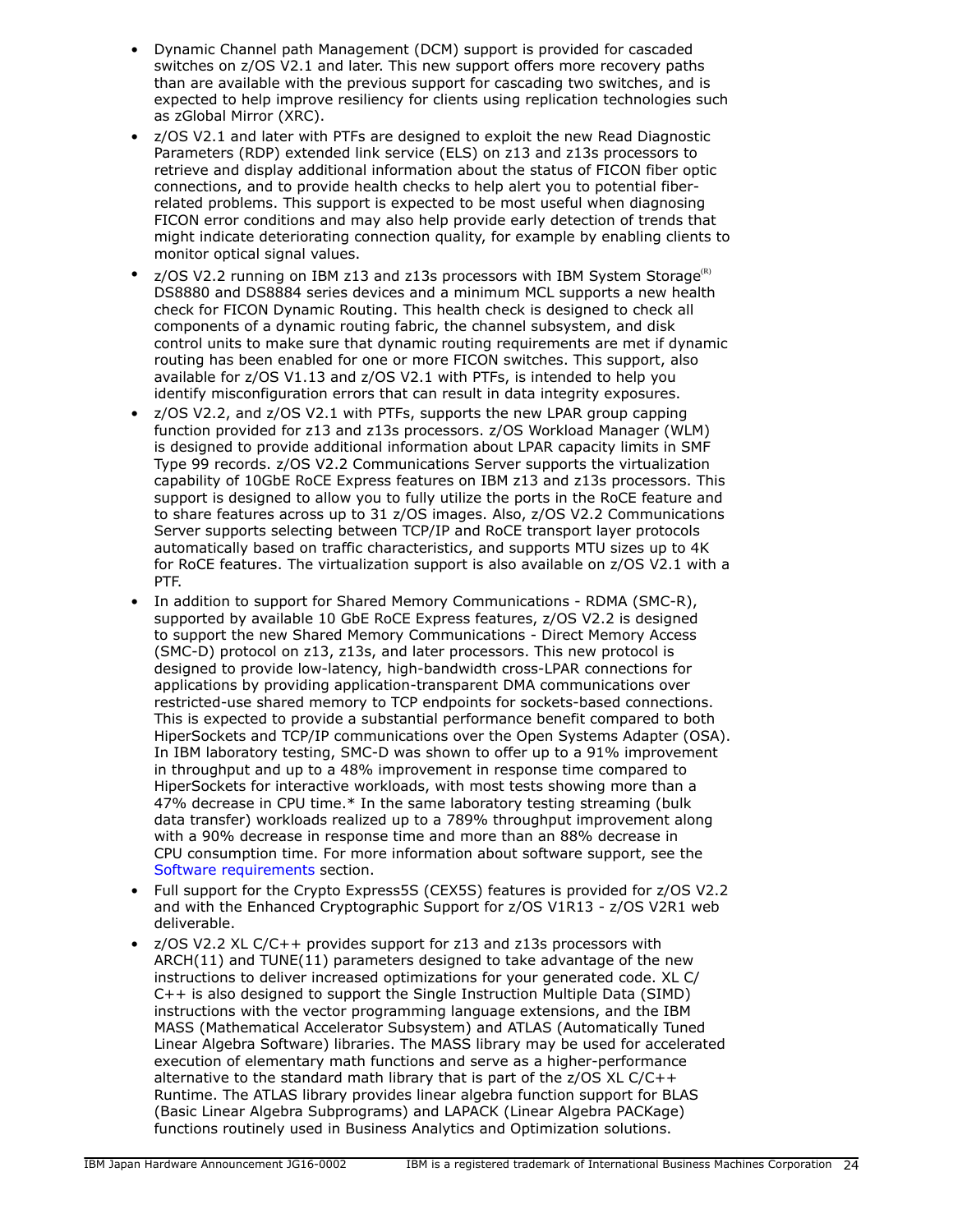Together these two libraries provide a powerful framework for development of new Business Analytics workloads, porting math-intensive workloads from other platforms, and accelerating Business Analytics workloads on IBM z13. This function is also available for z/OS V2.1 XL C/C++ with a web deliverable from the z/OS download site

<http://www.ibm.com/systems/z/os/zos/tools/downloads/#webdees>

• New functions are available for Integrated Cryptographic Service Facility (ICSF) in a new Cryptographic Support for z/OS V1R13 - z/OS V2R2 web deliverable, which supports IBM zEnterprise EC12 (zEC12), zEnterprise BC12 (zBC12), z13, and z13s processors. The web deliverable is available for download from

<http://www.ibm.com/z/os/zos/downloads/>

This new ICSF support is designed to:

- Improve ICSF's ease of use by providing new operator commands you can use to perform certain cryptographic administrative functions. These functions include activating, deactivating, and restarting cryptographic coprocessors. This function is also intended to allow you to display status for available cryptographic devices and information about active key data sets (KDSs).
- Additional support for the z13 and z13s is available for the Cryptographic Support for z/OS V1R13 - z/OS V2R2 (HCR77B1) web deliverable in PTFs:
	- Additional Common Cryptographic Architecture (CCA) support for:
		- -- A new key check value using the CMAC algorithm in the Key Test2 (CSNBKYT2) service.
		- -- AES Galois/Counter mode encryption in the Symmetric Algorithm Encipher (CSNBSAE) and Symmetric Algorithm Decipher (CSNBSAD) services.
		- -- A new key derivation algorithm in the EC\_Diffie-Hellman (CSNDEDH) service.
		- -- A new service Encrypted PIN Translate Enhanced (CSNBPTRE) with support for PAN that is encrypted using Format Preserving Encryption. The use of this function requires a service agreement with Visa, Inc. For more information, refer to the *z/OS Licensed Program Specifications.*

This support will require Crypto Express5S coprocessors available on z13 and z13s and the PTF for APAR OA49064, when available.

– Support for the new Trusted Key Entry (TKE) 8.1 workstation, with the PTF for APAR OA49067, when available.

IBM z13 and z13s systems are supported by z/OS V1.13 (5694-A01) and z/OS Version 2 (5650-ZOS).

\* Performance improvements are based on internal IBM laboratory tests. Your results will vary.

# **IBM Wave for z/VM (IBM Wave)**

IBM Wave for z/VM (IBM Wave) dramatically simplifies the management of virtualized environments into an intuitive experience, to help reduce the cost and skills of managing z/VM and Linux environments on z Systems servers.

IBM Wave's intelligent visualization of the virtual server environment and physical infrastructure provides intuitive management of physical servers, z/VM, Linux guests, and other resources. IBM Wave provides the necessary capabilities for virtual server provisioning and can readily scale as you grow your entire enterprise. With IBM Wave, you can rapidly gain insight into your entire virtualized infrastructure topology at a glance and also accelerate the path to a highly virtualized cloud infrastructure.

IBM Wave Release 2 further expands the capabilities by delivering increased support for Linux distributions and devices, reporting and auditing, as well as enterprisegrade security and performance enhancements. The Statements of Direction for enhanced audit logging and IBM Wave server support on RHEL 7 and SLES 12 distributions have been fulfilled with the latest service update in December 2015.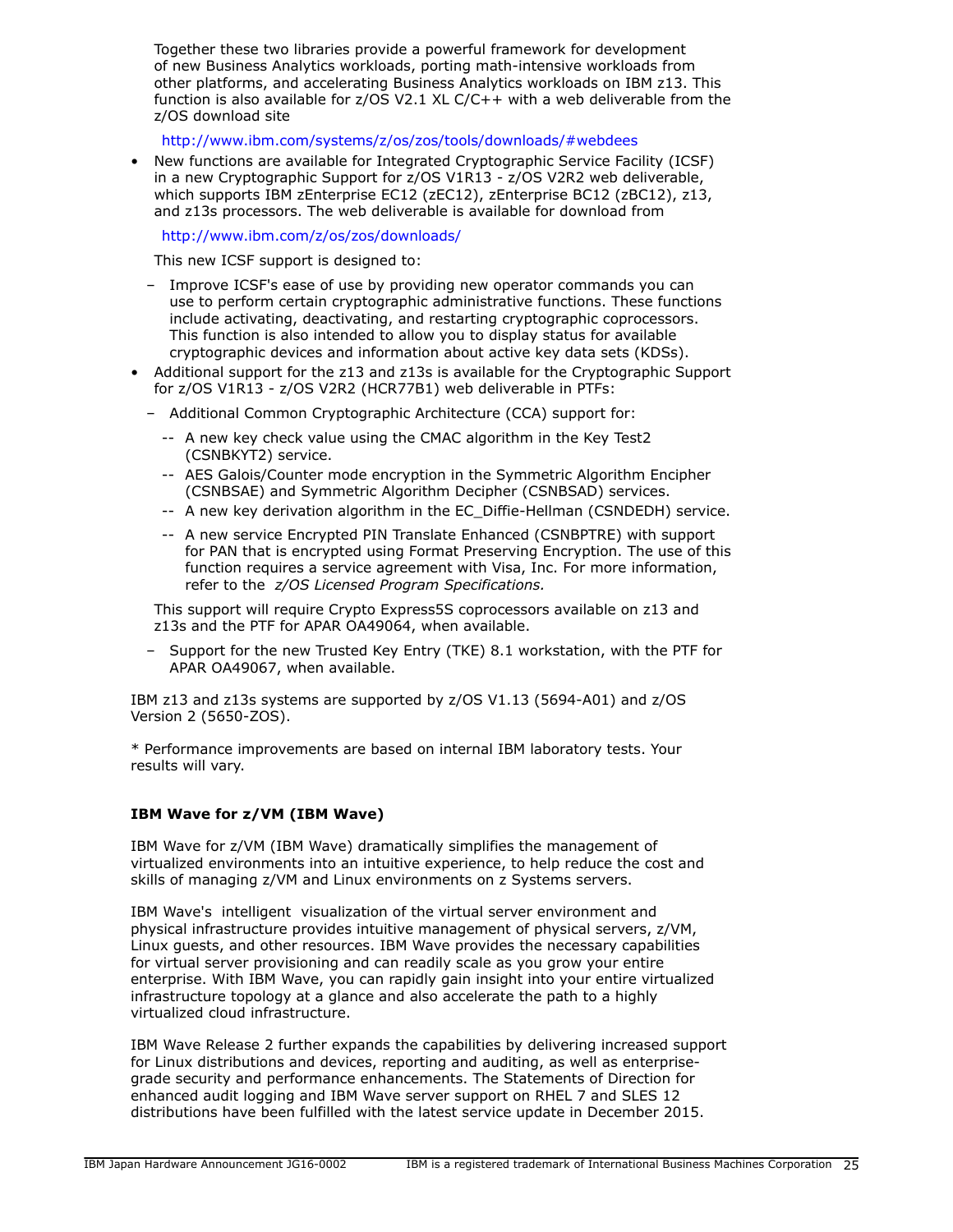IBM Wave is a comprehensive management tool designed for administrators, operators, system programmers, and more. It is now included in several virtualization solutions on z Systems and IBM Infrastructure Suite.

IBM Wave is developed using lean and agile principles, providing enhancements and new function on an ongoing basis. These enhancements are made available via periodic service packs.

# **z/VM support for z13 Driver D27 and z13s:**

- With the PTF for APAR VM65577, z/VM V6.2 and V6.3 provide guest exploitation support for Crypto Express5S, support for >16 Crypto Express domains, and guest exploitation support for the new Regional Crypto Enablement adapters. The PTF for APAR VM65577 is available.
- With the PTF for APAR VM65716, planned to be available by March 10, 2016, z/ VM V6.2 and V6.3 provide support for the following:
	- LPAR Group Absolute Capacity Capping, enabling each partition to consume capacity up to its individual limit so long as the group's aggregate consumption does not exceed its absolute capacity limit.
- With the PTF for APAR VM65716, planned to be available by March 10, 2016, z/ VM V6.3 will provide support for the following:
	- Guest exploitation support of Shared Memory Communications Direct Memory Access (SMC-D) networking within the CPC without requiring 10 GbE RoCE hardware or external switches.
	- Dynamic Memory Management improved efficiency when a dynamic memory upgrade uses only a portion of the reserved main storage for the partition by initializing and clearing just the amount of storage requested.

# **z/VM support for the IBM z Systems Vector Facility**

With the PTF for APAR VM65733, z/VM V6.3 enables guests to exploit the Vector Facility for z/Architecture (SIMD). The Vector Facility instructions provide a powerful framework for development of new Business Analytics workloads, porting numerically intensive workloads from other platforms, and accelerating Business Analytics workloads on IBM z13 or IBM z13s. The PTF is planned to be available by March 11, 2016. Availability of this support fulfills the Statement of General Direction issued with the announcement of IBM z13 on January 14, 2015.

# **z/VM SMT support**

With the PTF for APAR VM65586, z/VM provides host exploitation support for SMT on IBM z13 and IBM z13s, which will enable z/VM to dispatch work on up to two threads (logical CPUs) of an IFL processor core. z/VM simultaneous multithreading support is enabled only for IFL processors in a Linux only mode or z/VM mode logical partition.

z/VM exploitation of SMT enables z/VM on z13 or z13s to dispatch work on an individual thread of a core, allowing a core to be shared by two guest CPUs or z/VM Control Program tasks. This can result in increased throughput per core from more efficient use of shared core resources.

Simultaneous multithreading support is available on a z/VM system only if the facility is installed on the hardware and enabled on the z/VM system with the MULTITHREADING system configuration statement. The MULTITHREADING statement is optional, and multithreading is disabled if the statement is omitted.

z/VM host simultaneous multithreading exploitation support does not virtualize threads for guest exploitation. However, Linux guests may benefit from the host support because the first-level z/VM system is able to achieve higher throughput from the multithreaded IFL cores.

z/VM CPU pools provide a mechanism for limiting the CPU resources consumed by a group of virtual machines to a specific capacity. In an environment without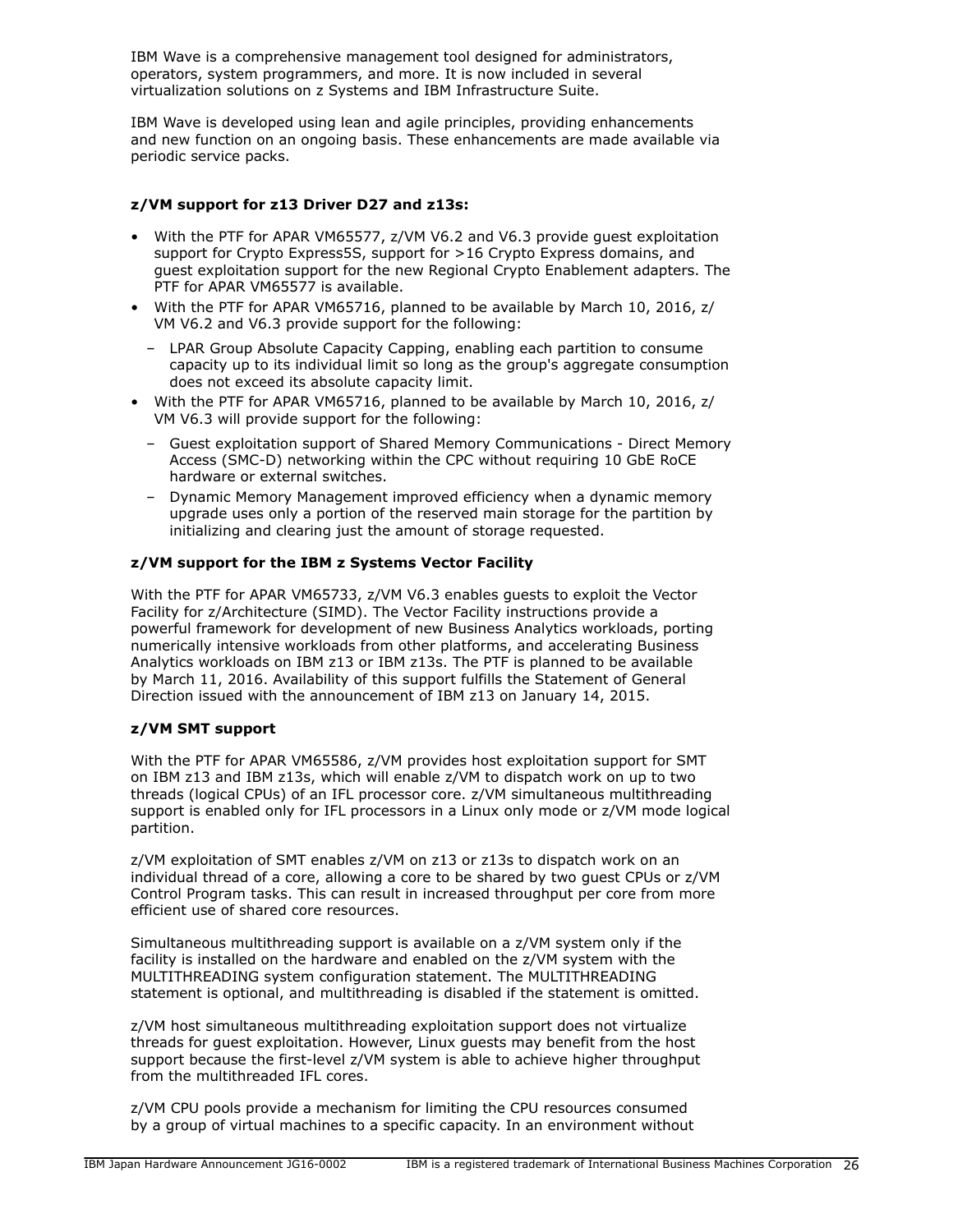SMT, these capacities are enforced in terms of a number of cores. In an SMT environment, unless the PTF for APAR VM65680 is applied, these capacities are enforced in terms of a number of threads. Consequently, it might be necessary to increase the capacities of CPU pools, in order to provide adequate resource to CPU pool members. IBM recommends applying the PTF for APAR VM65680 if SMT is enabled.

# **z/VM multi-VSwitch link aggregation support**

With the PTFs for APARs VM65583 and PI21053, z/VM V6.3 provides multi-VSwitch link aggregation support, allowing a port group of OSA-Express features to span multiple virtual switches within a single z/VM system or between multiple z/VM systems. Sharing a link aggregation port group (LAG) with multiple virtual switches increases optimization and utilization of the OSA-Express when handling larger traffic loads. Higher adapter utilization protects customer investments, which is increasingly important as 10 gigabit deployments become more prevalent. With this support, a port group is no longer required to be dedicated to a single virtual switch.

**KVM for IBM z Systems** provides open source virtualization for the IBM mainframe. For more information, refer to the Software Announcement for KVM for IBM z Systems, [JP15-0356](http://www.ibm.com/common/ssi/cgi-bin/ssialias?infotype=an&subtype=ca&appname=gpateam&supplier=760&letternum=ENUSJP15-0356), dated August 17, 2015. The next release of KVM for IBM z Systems, which will become available on March 18, 2016, supports several new capabilities.

# **KVM for IBM z Systems V1.1.1 enhancements**

- Simultaneous multithreading (SMT) exploitation for higher compute capacity and improved TCO.
- Updated Hypervisor Performance Management (HPM) for SMT exploitation to enhance policy-driven performance.
- Ability of guests to exploit the Vector Facility for z/Architecture (SIMD) to accelerate analytics type workloads.
- Hypervisor enhancements including support for iSCSI and NFS.
- Crypto exploitation to leverage hardware acceleration for cryptographic functions, improving TCO.
- Enhanced RAS capabilities:
	- Improved first failure data capture (FFDC) for easier problem determination.
	- Hypervisor and guest watchdog support for improved high availability configuration.
	- Unattended installation capability of hypervisor for ease of installation.

# **z/VSE Network Appliance**

The z/VSE Network Appliance builds on the z/VSE Linux Fast Path (LFP) function and provides TCP/IP network access without requiring a TCP/IP stack in z/VSE. The appliance utilizes the new z Appliance Container Infrastructure (zACI) introduced on z13 and z13s servers. Compared to a TCP/IP stack in z/VSE, this can support higher TCP/IP traffic throughput while reducing the processing resource consumption in z/ VSE.

The z/VSE Network Appliance is an extension of the z/VSE - z/VM IP Assist (VIA<sup>(R)</sup>) function on z114 and z196. VIA provides network access for TCP/IP socket applications running on z/VSE as a z/VM guest. With the new z/VSE Network Appliance this is available for z/VSE systems running in an LPAR. When available, the z/VSE Network Appliance will be provided as a downloadable package. It can then be deployed with the appliance installer.

In summary, the VIA function is available for z/VSE systems running as z/VM guests. The z/VSE Network Appliance is available for z/VSE systems running without z/VM in LPARs. Both provide network access for TCP/IP socket applications that use the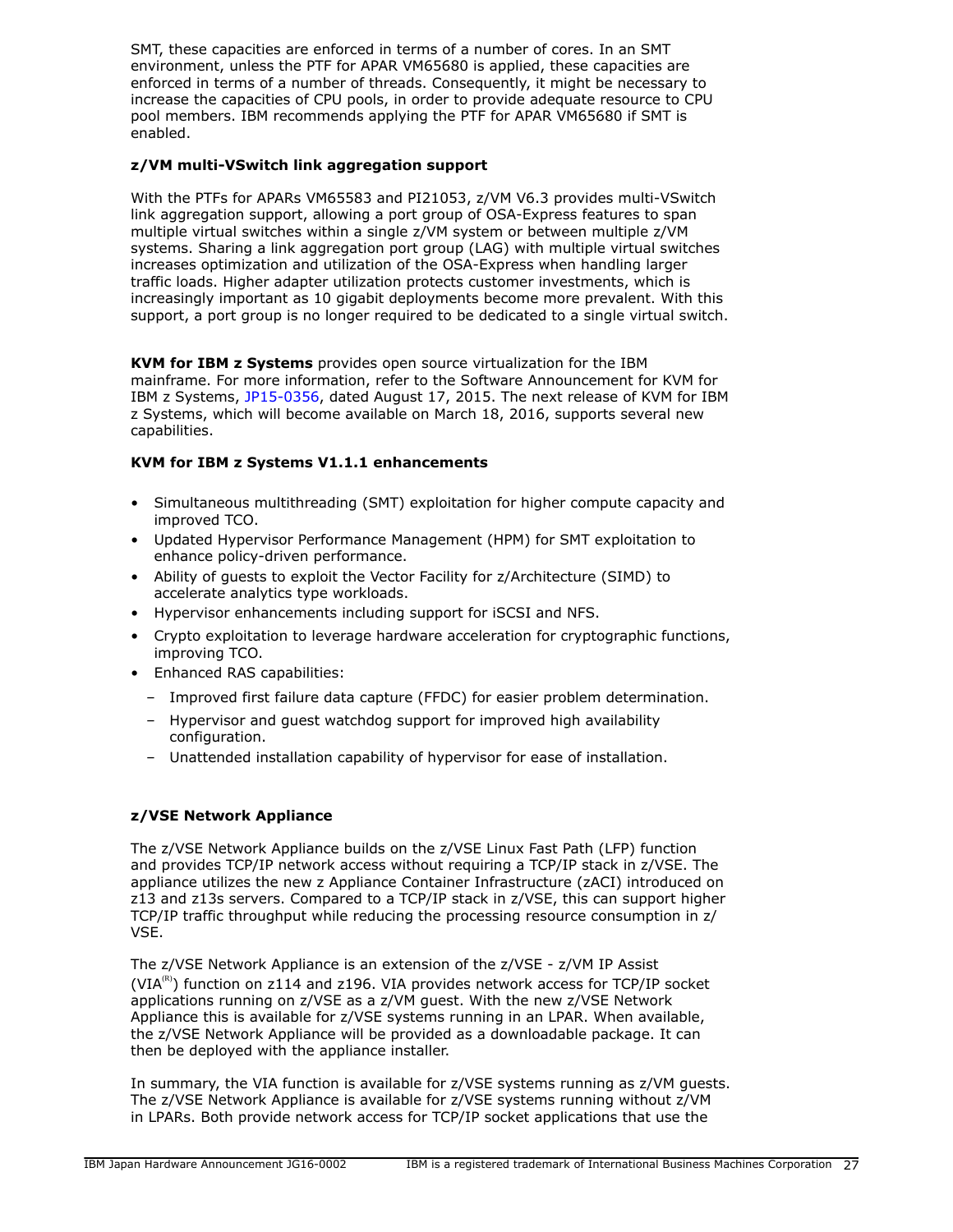Linux Fast Path; however, no TCP/IP stack is required on the z/VSE system, and no Linux on z Systems need to be installed.

# **CICS Transaction Server for z/OS support for z13 and z13s**

All in-service releases of IBM CICS Transaction Server for z/OS (CICS TS) will support the z13 and z13s hardware. This gives CICS TS customers, at an appropriate level of z/OS, the potential to benefit from facilities of z13 and z13s, including:

- Simultaneous multithreading (SMT), introduced first on z Systems with IBM z13 and now available on IBM z13s. CICS TS can take advantage of SMT to help provide better throughput and offload capacity for Java workloads. SMT can allow up to two threads per core to execute simultaneously and may be used on a zIIP specialty engine.
- The exploitation by IBM SDK for z/OS Java Technology Edition, Version 8 (Java 8) of new z13 and z13s facilities, such as the Single Instruction Multiple Data (SIMD) instructions and improvements to CP Assist for Cryptographic Functions (CPACF). Java 8 is supported by CICS TS V5.3.
- Improvements in cryptographic performance, with CPACF and the new Crypto Express5S. This can benefit non-Java workloads in CICS TS.
- The capability of significantly greater amounts of redundant array of independent memory (RAIM\*). This can enable greater use of CICS in-memory facilities, including:
	- Main temporary storage and the internal trace table above the bar
	- Channels and containers
	- Shared data tables
	- JVM server heap storage

\* Greater amounts of RAIM are intended to improve transaction response times, lower CPU costs, simplify capacity planning, and ease deployment of memoryintensive workloads.

# **IBM z BladeCenter Extension (zBX) Model 004**

The on-site upgrade to an IBM z BladeCenter Extension (zBX) Model 004 continues to support workload optimization and integration for zEnterprise. The zBX Model 004 is available as an upgrade from an existing zBX Model 002 or Model 003. The upgrade will decouple the zBX from its controlling CPC and with the addition of redundant Support Elements, it will become a stand-alone Node within an ensemble. An ensemble must contain a z114, z196, zBC12, zEC12, z13, or z13s. Once upgraded, any available slots in an existing chassis can be used with the proper entitlements. Environmental options and optics will be available to support reconfiguration and relocation.

# **Hardware Management Console (HMC)**

# **Absolute Capping of an LPAR Group**

Beginning with zEC12 and zBC12 enterprises, absolute capping support was provided for an individual LPAR. Now, absolute capping for an LPAR **group** will be provided. Absolute Capping of an LPAR Group ensures that software licensing terms and conditions related to capacity are always met.

Currently, Change LPAR Group Controls allows the user to define LPAR group capacity limits, allowing one or more groups of LPARs to each have its own capacity limit. This is to ensure that groups are managed in such a way that the sum of the LPARs' CPU utilization within a group will not exceed the group's defined capacity.

This new feature adds the ability to define an absolute capping value for an entire LPAR group. The absolute cap value is specified to hundredths of a processor. A separate absolute cap value by processor type is supported within the group. When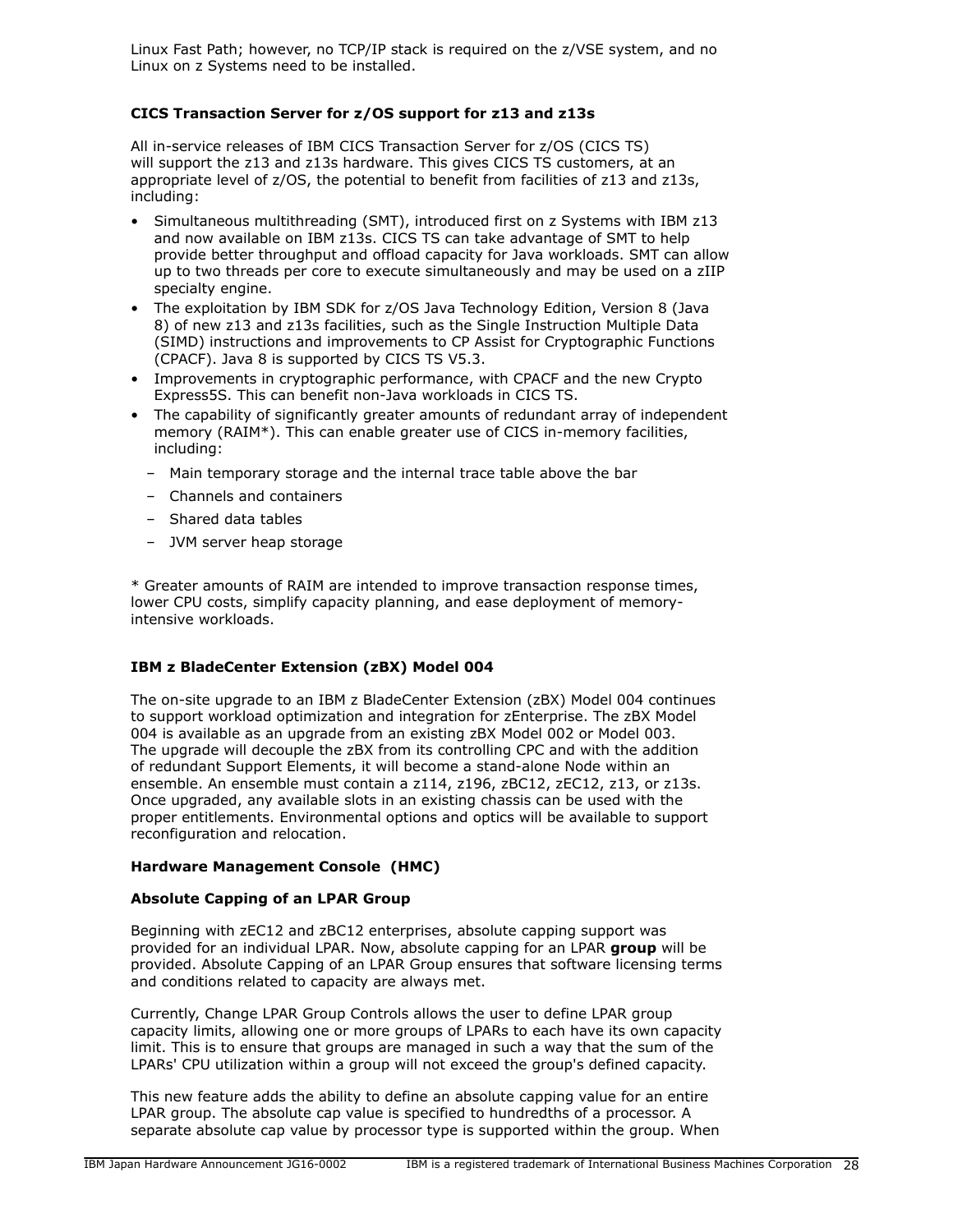absolute capping is specified for a group this works independently of the Group Capacity value, and that LPAR Group Absolute Capping value will act as an additional control to truly enforce a maximum limit on capacity for the LPAR group.

#### **SNMP/BCPii performance enhancements**

Performance enhancements for SNMP/BCPii will be realized by allowing query or set operations for multiple attributes and/or category-based attributes via new HwmcaEnhancedGet and HwmcaEnhancedSet API interfaces. Previously, an individual API request was required for each attribute being acted upon. Additionally, a single interface attribute was limited to a single LPAR, but now a single attribute query or update API can be sent to multiple LPARs.

In addition, a new SE task will be provided to better understand which BCPii requests are being made to the SE. For BCPii there could be multiple sources of applications making BCPii requests to the SE, and this task will provide a summarized view of historical data for you to better understand the source, frequency, and interactions of the BCPii initiated requests. This will allow you to potentially tune the application requests of the multiple BCPii requesters to work towards a better performance model for their BCPii request environment.

# **Removal of Java Applet HMC task implementations**

In the HMC 2.13.1 release, the implementations of the Operating System Messages, Integrated 3270 Console, Integrated ASCII Console, and Text Console customer tasks have been migrated from a Java Applet base to a remote browser execution scheme so that those tasks will no longer be affected by changes of Java levels on the remote workstations. In some cases the look and feel of those tasks will change slightly.

In addition, the Integrated 3270 Console has been enhanced. When multiple remote users are connected into the same HMC or different HMCs for a specific LPAR, any remote user will be able to take control of the Integrated 3270 Console session.

The changes to remove Java Applet implementations for the Operating System Messages, Integrated 3270 Console, and Integrated ASCII Console will be patched to the HMC 2.12.1 code level around the time that the HMC 2.13.1 is released. Note that the patches will slightly change the appearance and controls of the tasks being patched.

HMC 2.13.0 as well as 2.12.1 customers can take full advantage of the new implementation approach by upgrading to HMC 2.13.1.

# **OSA-ICC support for Secure Sockets Layer**

Previously, we advised all customers who need a secure connection to install a VPN device between their server and client infrastructure. To avoid this requirement, TLS/SSL with Certificate Authentication will be added to the HMC/SE support OSC CHPID to provide a secure and validated method for connecting clients to the z Systems host.

The HMC/SE support have a new Secure TCP port field added for each LAN port on the Edit Server Configuration panel. Additionally, the Card Specific Advanced Facilities will be updated to handle the certificate management.

# **ASCII translation for Display/Alter storage display**

Beginning with the IBM z13 and IBM z13s, Display/Alter will display an EBCDIC translation of storage to the user in addition to a hex display of the data. In HMC 2.13.1 the user will now also be able to view an ASCII translation of storage. This is very useful for operating systems such as Linux on z that handle text in ASCII.

# **ASHRAE class A3 for robustness, data center flexibility, and energy savings**

The z13s is rated for the ASHRAE class A3 environment for all models and configurations. Class A3 allows a wider operating temperature range (including up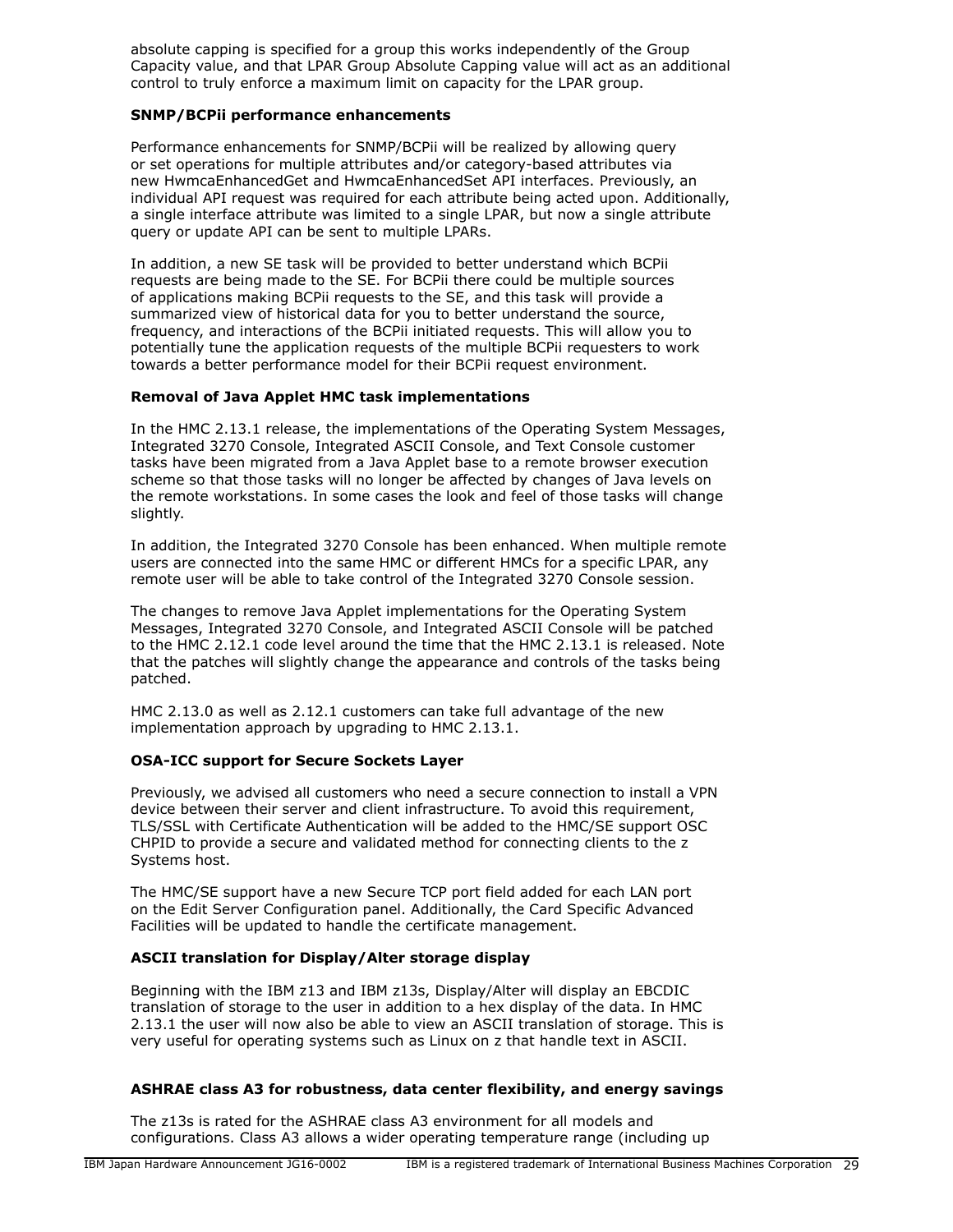to 40°C inlet air), as well as a wider humidity range than the previous generation's class A2 rating. This provides significant additional system robustness and safety margin for data center cooling and humidity control failures. It allows installation in a wider range of data centers, including lower-cost data centers. Energy savings are enabled in multiple ways. The increased temperature and humidity range provides the opportunity to use compressor-less cooling solutions in many locales. Additionally, the expanded temperature range allows for a data center to run at a higher temperature for some time periods with high external temperatures, reducing the required cooling infrastructure and energy usage.

# **Enhancements to Advanced Entry Workload License Charges (AEWLC) and Technology Transition Offerings**

Coinciding with the announcement of the z13s server, IBM is making available a new Technology Transition Offering (TTO) called Technology Update Pricing for the z13s. Technology Update Pricing for the z13s offers price-performance advantages for z13s servers. IBM is also updating the "Technology Update Pricing for the z13 " offering and two revised Transition Charges for Sysplexes or Multiplexes offerings to add the z13s. In addition, zSeries Entry License Charge (zELC) pricing applies to the z13s capacity setting A01, the entry z13s server.

Technology Update Pricing for the z13s extends the software price-performance provided by AEWLC for stand-alone z13s servers, and applies to eligible z/OS, z/TPF, and z/VSE operating systems and their associated middleware programs. AEWLC, zNALC, and Tiered Workload License Charges (TWLC) are the only pricing metrics available on a stand-alone z13s server, with the exception of the z13s capacity setting A01. The Entry Workload License Charges (EWLC) and the Midrange Workload License Charges (MWLC) license options are not available for a z13s server.

When a z13s server is in an actively coupled z/OS Parallel Sysplex or z/TPF Loosely Coupled Complex, you may choose either stand-alone AEWLC pricing, aggregated AWLC pricing, or aggregated Parallel Sysplex License Charges (PSLC) pricing, subject to all applicable terms and conditions.

When a z13s server is part of a Multiplex under Country Multiplex Pricing (CMP) terms, CMLC, MzNALC, and Tiered Workload License Charges (TWLC) are the only pricing metrics available, subject to all applicable terms and conditions.

For additional information about software pricing for the z13s server, refer to Software Announcement [JP16-0012](http://www.ibm.com/common/ssi/cgi-bin/ssialias?infotype=an&subtype=ca&appname=gpateam&supplier=760&letternum=ENUSJP16-0012), dated February 16, 2016.

For more information about AWLC, CMLC, CMP, MzNALC, PSLC, zNALC, or the Transition Charges for Sysplexes or Multiplexes TTO offerings, refer to

# <http://ibm.com/systems/z/swprice/>

#### **Announcing the latest version of the IBM LinuxONE Rockhopper and enhancements to the IBM LinuxONE Emperor**

IBM LinuxONE is an all-Linux enterprise platform for open innovation that combines the best of Linux and open technology with the best of enterprise computing in ONE platform. It delivers a single system built on one of the industry's fastest commercially available server processors and is built to be the backbone of the mobile era, setting new standards in transaction volume, speed, and trust.

#### **Today's announcement extends IBM enterprise server capabilities to LinuxONE servers, offering:**

- Exceptional scale with up to 20 LinuxONE cores (orderable as Integrated Facility for Linux (IFL)) for IBM LinuxONE Rockhopper, providing significant total system capacity for your Linux workloads deploying cloud, analytics, and mobile solutions
- Economies of scale with **simultaneous multithreading delivering more throughput** for Linux workloads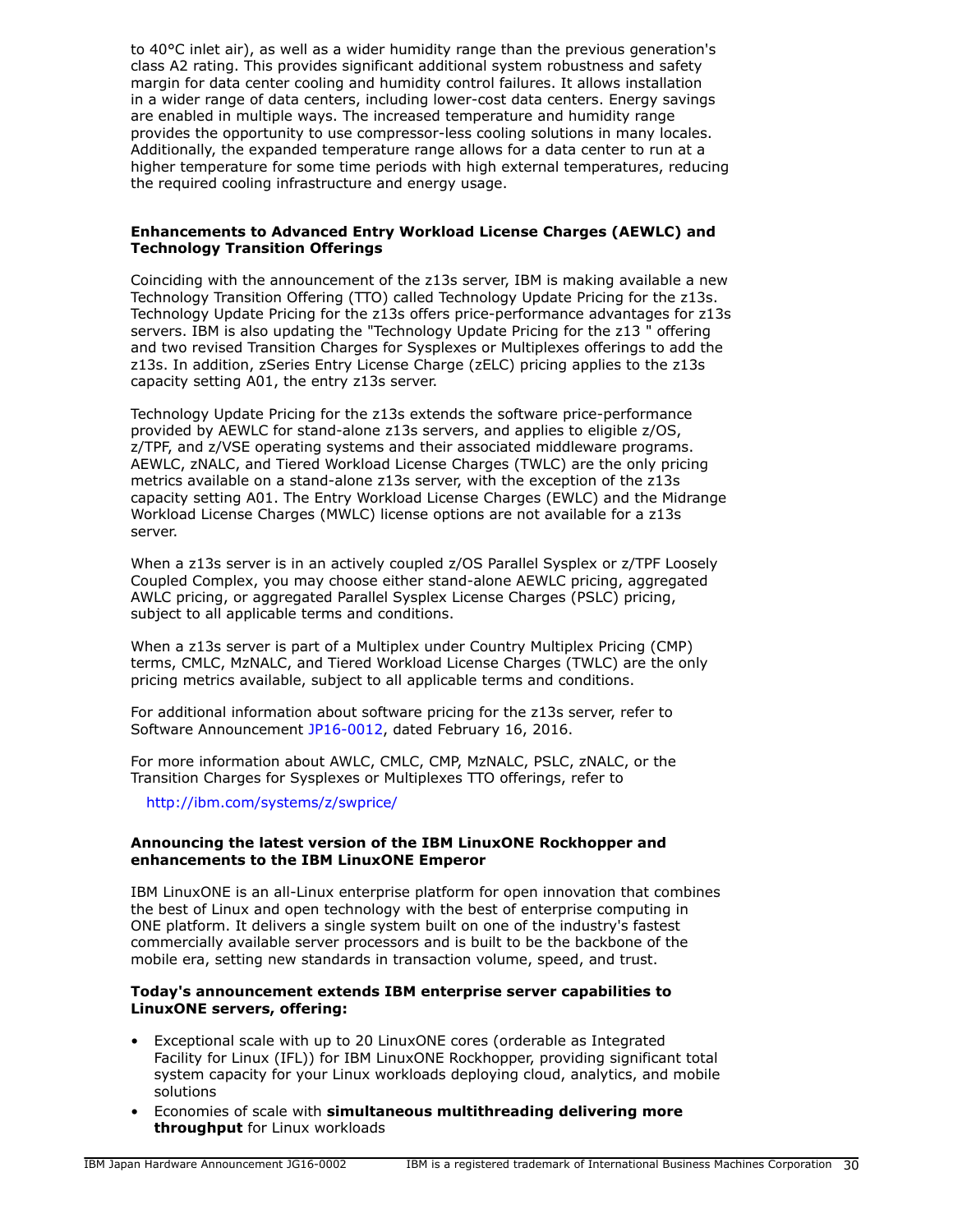- **Enhanced cryptographic and partitioning offerings** that can help ensure the real-time protection and integrity of data across an enterprise cloud environment
- **More memory, cache enhancements, and expansive I/O bandwidth** to serve up more data to support exponential mobile transaction volumes
- **Real-time insights** at the point of impact with integrated analytics and transaction processing
- **Data and services that are securely delivered,** with minimal risk, on the most reliable platform
- The flexibility of **hybrid cloud deployment**
- Improved performance of complex mathematical models, perfect for analytics processing, with **Single Instruction Multiple Data (SIMD)**
- **IBM Resiliency Analytics for LinuxONE (orderable as IBM zAware) cutting-edge pattern recognition analytics** for fast insight into the system health of Linux environments
- Reduced latency for Ethernet communications with **10GbE RoCE Express**
- Rack-mounted Hardware Management Console, **helping to save space in the data center**

# **Today's announcement introduces new capabilities for IBM LinuxONE Emperor and IBM LinuxONE Rockhopper:**

- **Simplified appliance** implementation with z Appliance Container Infrastructure (zACI)
- **New administrative mode for Linux IBM Dynamic Partition Manager (DPM)**
- LPAR enhancement to provide **group physical capacity limit enforcement**
- LPAR enhancement for **dynamic memory management**
- **Common Cryptographic Architecture (CCA)** enhancements
- **Trusted Key Entry (TKE)** 8.1 License Internal Code (LIC)
- **FCP SAN discovery tool** RDP data support
- OSA-ICC support for **Secure Sockets Layer**
- **Export / import physical port WWPNs for FCP Channels**
- **Improved Channel Subsystem (CSS) scalability**
- **Fibre Channel Read Diagnostic Parameter extended link service (ELS) support**
- **z/VM** enhancements
- **IBM Wave** enhancements
- **KVM for IBM z Systems** enhancements
- **Hardware Management Console (HMC)** enhancements
- **ASHRAE class A3 for robustness, data center flexibility, and energy savings**

# **Simultaneous multithreading (SMT)**

Simultaneous multithreading (SMT) allows two active instruction streams per core, each dynamically sharing the core's execution resources. Incremental throughput is achieved partly because the processor chip offers intelligently implemented 2-way simultaneous multithreading. SMT is available on IBM LinuxONE Emperor and IBM LinuxONE Rockhopper for workloads running on the core.

Each eligible software operating system or hypervisor has the ability to intelligently drive SMT in a way that is best for its unique requirements. z/VM SMT management optimizes throughput by spreading a workload over the available cores until it demands the additional SMT capacity.

Linux distributions starting with SLES12 SP1 and RHEL 7.2 include SMT support for customers running in Linux in a partition (LPAR).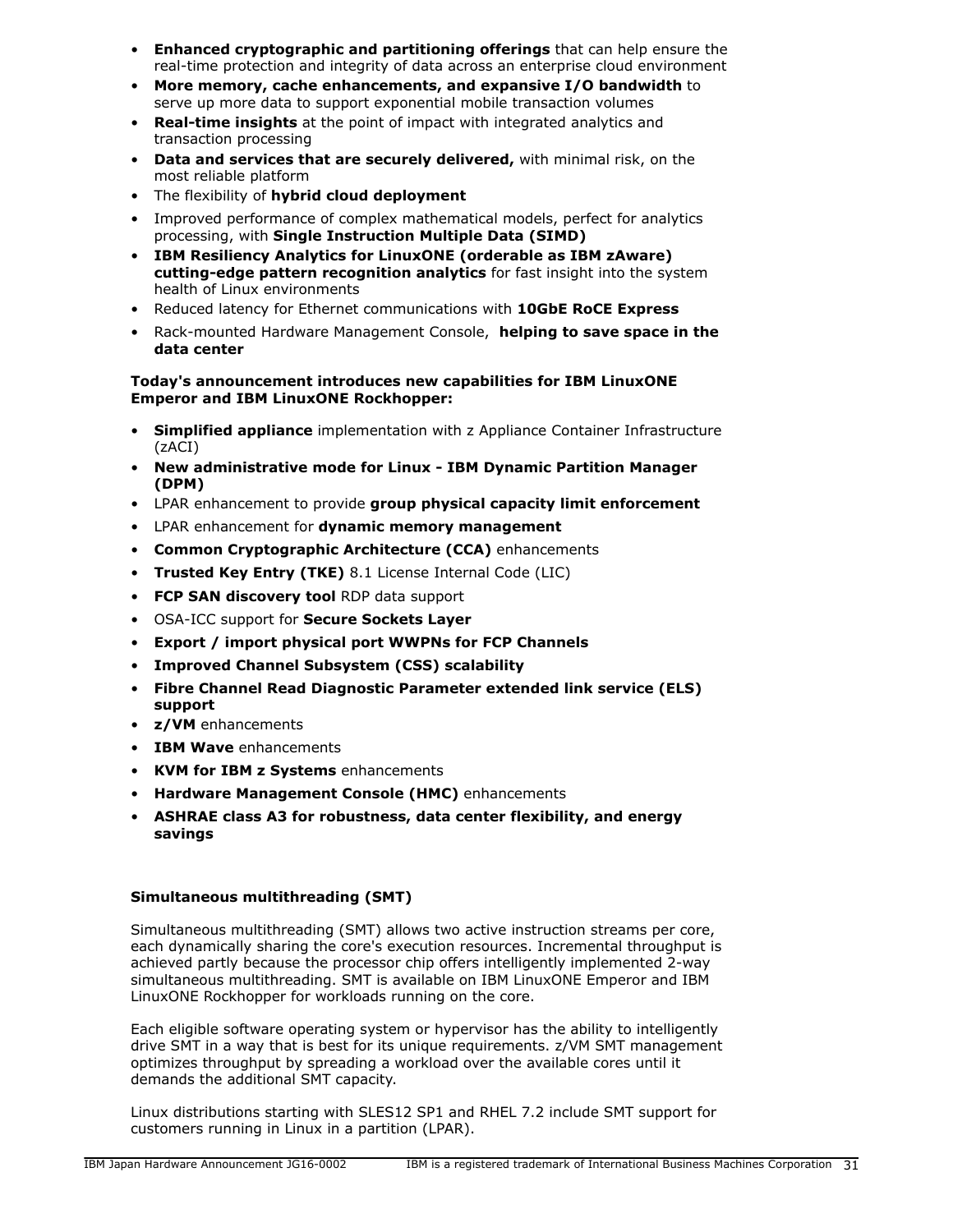**z Appliance Container Infrastructure** (zACI) is a new partition type which, along with an appliance installer, enables the secure deployment of software and firmware appliances. zACI will shorten the deployment and implementation of firmware solutions or software solutions delivered as virtual software appliances. The zACI framework enforces a common set of standards and behaviors, and a new zACI partition mode for a virtual appliance - requiring a new zACI LPAR type. The IBM Resiliency Analytics for LinuxONE (orderable as zAware) partition mode has been renamed to zACI, and the Resiliency Analytics for LinuxONE firmware will now run in this partition. There are no hardware dependencies. zACI will be delivered as part of the base code on each IBM LinuxONE server (driver level 27).

#### **New administrative mode for Linux -- IBM Dynamic Partition Manager (DPM)**

A new administrative mode is being introduced for IBM LinuxONE servers with SCSI storage attached via FCP channels. IBM Dynamic Partition Manager (DPM) provides simplified hardware and virtual infrastructure management including integrated dynamic I/O management for users who intend to run KVM for IBM z Systems as a hypervisor or Linux running in a partition (LPAR). The new mode, Dynamic Partition Manager, provides simplified, consumable, and enhanced partition lifecycle and dynamic I/O management capabilities via the Hardware Management Console (HMC) to:

- Create and provision an environment -- Creation of new partitions, assignment of processors and memory, and configuration of I/O adapters (network, FCP storage, crypto, and accelerators)
- Manage the environment -- Modification of system resources without disrupting running workloads
- Monitor and troubleshoot the environment -- Source identification of system failures, conditions, states, or events that may lead to workload degradation

A CPC can be configured in either the Dynamic Partition Manager mode or PR/ SM mode. The mode is enabled prior to the CPC power-on reset (POR). Dynamic Partition Manager mode requires two OSA-Express 1000BASE-T Ethernet features for primary and backup connectivity (OSA-Express5S 1000BASE-T Ethernet #0417), along with associated cabling (HW for DPM #0016).

Dynamic Partition Manager (DPM) supports Linux running in a partition (LPAR) as well as the KVM for IBM z Systems hypervisor. DPM initially does not support the z/ VM hypervisor.

# **Enterprise-grade availability**

The IBM LinuxONE servers continue the drive for continuously reliable operation as with other IBM enterprise servers. They provide the following Reliability, Availability, and Serviceability (RAS) qualities of service:

- Soft error resilience in the processor cores
- Lane shadowing, hardware buffer retry, and independent channel recovery, which are designed to improve the DIMM interface
- Use of RAIM in the main memory to protect DRAM
- Robustness in the level 3 and level 4 cache
- FRU isolation with the integrated time domain reflectometry logic to chip interfaces
- Integrated sparing designed to reduce the complexity and number of repair actions

**IBM zAware** is an integrated, self-learning firmware IT analytics solution that helps systems and operations professionals rapidly identify problematic messages and unusual system behavior in near real-time, enabling systems administrators to use the information to take corrective actions.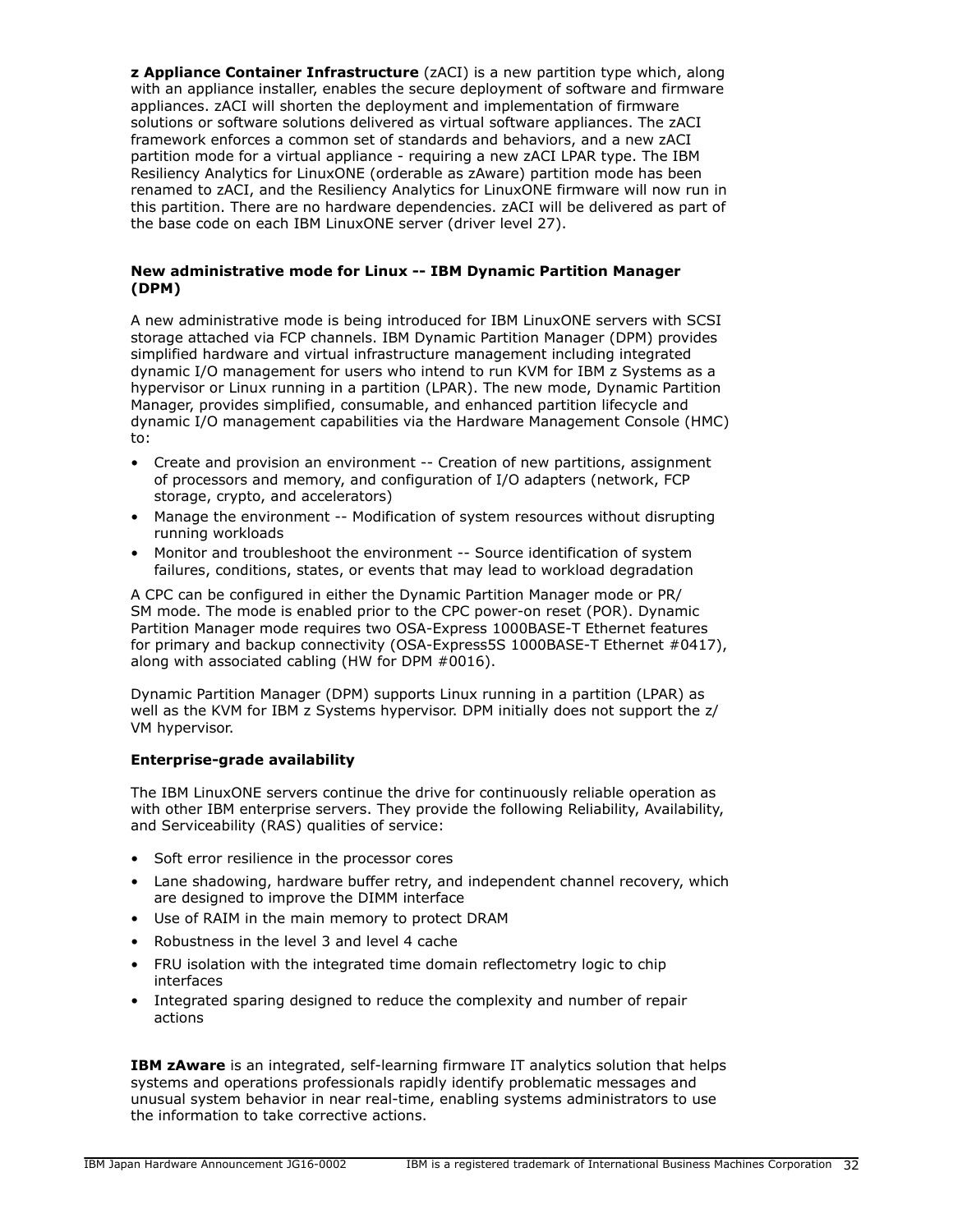IBM zAware delivered on IBM LinuxONE Emperor and IBM LinuxONE Rockhopper delivers:

- Support for LinuxONE message log analysis
- Support for native or guest LinuxONE images
- The ability to process message streams with no message IDs
- The ability to group multiple systems that have similar operational characteristics for modeling and analysis
	- Recognition of dynamic activation and deactivation of a Linux image into a group, and appropriate modeling and analysis.
	- User-defined grouping. For LinuxONE servers, the user can group multiple systems' data into a combined model: by workload (one for all web servers, one for all databases, and so on); by "solution" (for instance, one model for your cloud); or by VM host.
- A heat map display that provides a consolidated/aggregated/higher level view with the ability to drill down to detail views
- Usability and GUI functional capabilities addressing many customer requirements and IBM One UI guidelines
	- Filtering and visualization with optimized use of GUI real estate
	- Advanced UI navigation
	- Display of local time in addition to UTC time
- Advanced analytics
- A robust data store
- Browser support with Mozilla Firefox 31 and Internet Explorer 9, 10, and 11

IBM zAware is designed to use near real-time continuous learning algorithms, providing a diagnostic capability intended to help clients quickly pinpoint problems, which, in turn, can lead to better availability and a more efficient system. IBM zAware uses analytics to intelligently examine LinuxONE messages to find unusual patterns, inconsistencies, and variations. Large operating system environments can sometimes generate more than 25 million messages per day. This can make manual analysis time-consuming and error-prone when exceptional problems occur. IBM zAware provides a simple graphical user interface (GUI) and APIs to help clients find message anomalies quickly, which can help speed problem resolution when seconds count.

# **LPAR enhancement to provide group physical capacity limit enforcement**

Processor Resource/Systems Manager (PR/SM) and the Hardware Management tool have been enhanced to support an option to limit the amount of physical processor capacity consumed by a group of logical partitions (LPARs) when a processor unit (PU) is defined as a core shared across a set of LPARs.

This enhancement is designed to provide a group physical capacity limit enforced as an absolute (versus relative) limit; it is not affected by changes to the logical or physical configuration of the system. This group physical capacity limit can be specified in units of IFLs. The "Change LPAR Group Controls" and "Customize Group Profiles" tasks on the Hardware Management Console have been enhanced in support of this new function. Refer to the Hardware requirements and Software requirements sections of the *IBM z Systems Hardware Management Console Web Services API (Version 2.13.1),* SC27-2634, publication.

This is supported in both PR/SM mode and IBM Dynamic Partition Manager (DPM) mode.

# **LPAR enhancement for dynamic memory management**

Processor Resource/Systems Manager (PR/SM) has been enhanced to support more flexibility as to how additional physical memory is dynamically added to a logical partition. Rather than attempting to fully populate a logical partition's reserved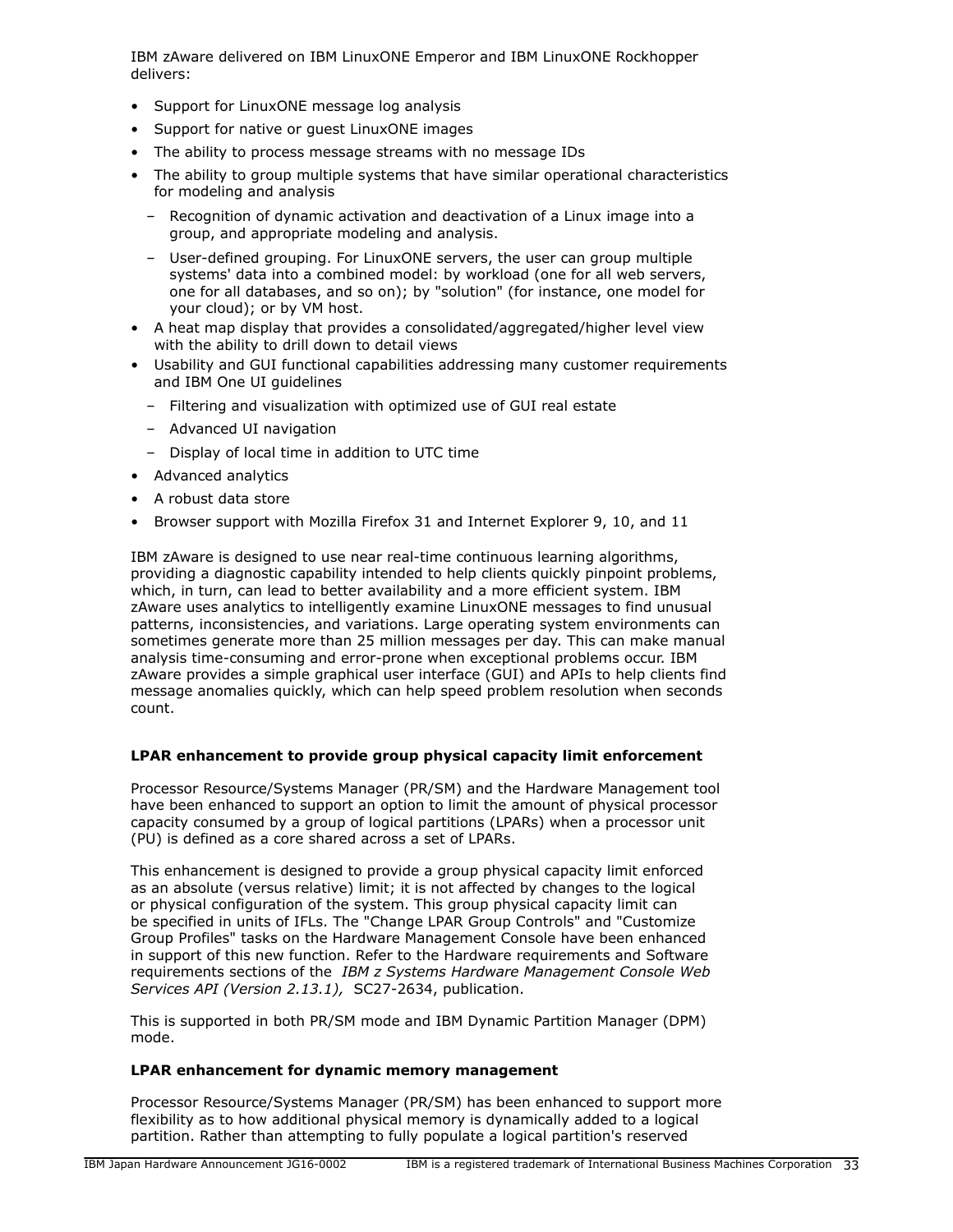storage element when it is initially configured online, the OS in the partition can request a single storage increment be attached (and subsequently can request additional increments if desired). This allows a more gradual, flexible addition of memory to the partition as needed over time.

This is supported in both PR/SM mode and IBM Dynamic Partition Manager (DPM) mode.

# **Common Criteria Evaluation Assurance Level 5+ (EAL 5+) certification**

The IBM LinuxONE servers are designed for Common Criteria Evaluation Assurance Level 5+ (EAL 5+) certification for security of logical partitions running in PR/ SM mode. This means that the IBM LinuxONE servers are designed to prevent an application running on one operating system image on one LPAR from accessing application data running on a different operating system image on another LPAR on the server. This certification is not supported in IBM Dynamic Partition Manager (DPM) mode.

# **Common Cryptographic Architecture (CCA) enhancements**

# **Secure AES GCM encryption mode**

Galois Counter Mode (GCM) is an authenticated encryption algorithm designed to provide both data authenticity (integrity) and confidentiality in a single operation. The algorithm can also serve as a stand-alone MAC function. With the Crypto Express5S and IBM LinuxONE Emperor or IBM LinuxONE Rockhopper, CCA will add this encryption mode support to the existing Symmetric Algorithm Encipher (CSNBSAE) and Symmetric Algorithm Decipher (CSNBSAD) callable services. Previously AES GCM was supported with clear keys through ICSF. This feature will provide a secure key option.

# **Interoperable ECC key derivation algorithm**

The EC\_Diffie-Hellman callable service is used to establish symmetric keys using a pair of ECC keys using the Elliptic Curve Diffie-Hellman (ECDH) protocol. The Crypto Express5 Coprocessor is planned to be enhanced to add an additional key derivation scheme that allows the establishment of keys with non-CCA entities, without compromising security.

The EC\_Diffie-Hellman callable service creates a shared symmetric key with a pair of ECC (Elliptic Curve Cryptography) keys using the ECDH (Elliptic Curve Diffie-Hellman) protocol and the ANSX9.63 protocol static unified model key-agreement scheme. The Crypto Express5 Coprocessor is enhanced with an additional key derivation scheme that allows the establishment of keys with non-CCA entities, without compromising security.

# **Addition of new Key Check Value algorithm**

The Key Test2 callable service generates or verifies the value of a clear or encrypted key or key part contained in an external or internal variable-length symmetric keytoken, or a DES key or key part wrapped in an external TR-31 key block. With the Crypto Express5, CCA plans to support a new CMAC-based Key Check Value algorithm for use with AES and TDES keys.

# **Greater than 16 domain support**

Support to allow a cryptographic coprocessor to be shared across more than 16 domains, up to the maximum number of LPARs on the system. This support relies on enhanced firmware available with a minimum microcode level for the Crypto Express5S coprocessors. With the adjunct processor (AP) extended addressing (APXA) facility installed, the LinuxONE crypto architecture can support greater than 16 domains in an AP. Customers will have the flexibility of mapping individual LPARs to unique crypto domains or continuing to share crypto domains across LPARs.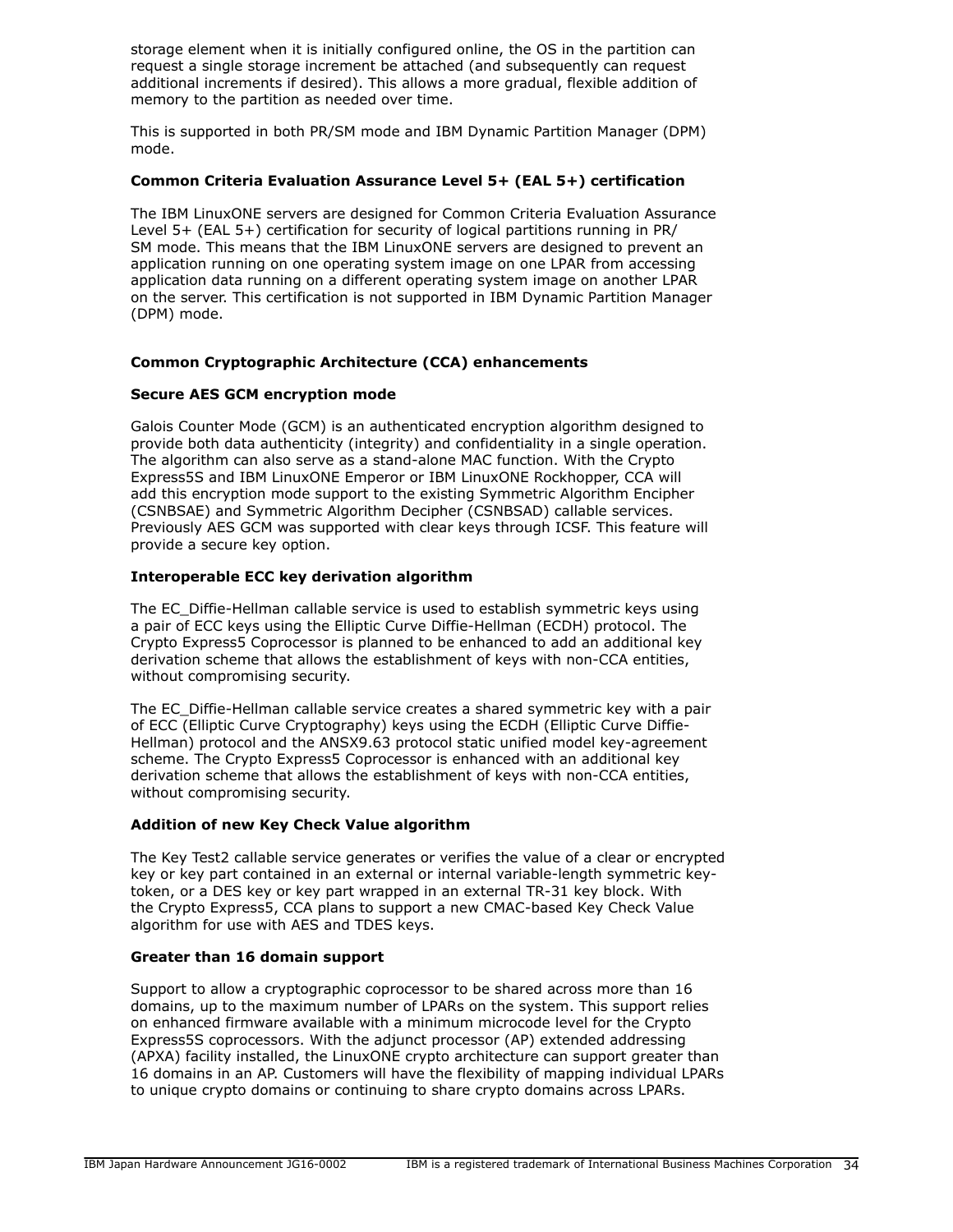# **Trusted Key Entry (TKE) 8.1 Licensed Internal Code (LIC)**

The following functions are supported in the TKE 8.1 LIC:

- **Domain Cloning** is planned to support a Configuration Migration Tasks application that gives administrators the ability to collect settings from one domain and apply the settings to any set of new domains. This feature significantly simplifies the process and reduces the time it takes to deploy new domains on a Host Crypto Module.
- **Launch coordinated master key role from the TKE** is planned to provide the ability to set master keys from the TKE in a way that the Key Data Sets (KDSs) are encrypted under the new master key. IBM plans to provide the ability to invoke the ICSF coordinated master key role function and now allow clients to do all master key management from the TKE.
- **Guided create features for roles and authority indexes** are designed to provide new guided create functions to be added to both Roles and Authorities tabs for Host Cryptographic Modules. This support steps the client through the process of creating these items and greatly clarifies and simplifies the creation process.
- **Two new certificate authority wizards** are intended to take administrators through the process of creating all the smart cards used in a TKE zone and also taking administrators through the process of creating all the smart cards needed for the Configuration Migrations Task wizards.
- **Display Crypto Module Settings,** a new TKE feature, enables you to create a report that shows the current configuration of a Host Cryptographic Module.
- **HMAC key** will enable TKE to support generation and loading of HMAC operational keys. This support will be limited to keys that are 16, 24, and 32 bytes in length.
- **Save/Restore Customized Data feature** will provide TKE with a new Privileged Mode Access ADMIN task that allows the client to save and restore client data on the TKE. This feature can be used to move client data from one TKE workstation to another or to restore client data on a TKE.
- **Password Protect Console** will support the ability to password protect the TKE console. By default, the TKE console is not password protected. The Password Protect Console application is available only when you are signed on in Privileged Mode Access with the ADMIN user ID. This feature provides increased security for your TKE workstation.
- **Binary Key Part File Utility** will provide the ability to copy key material from a binary file and place it on a smart card. This provides a simplified and faster process compared to using secure key load from the smart card PIN pad.
- **ACP Usage Information utility** allows you to track which Domain Controls (Access Control Points) were actually "checked" within a domain. If tracking is activated and an authority check is done for an ACP, the "checked" indicator is turned on. This indicator stays on until the tracking data is cleared. The TKE is used to activate, deactivate, and clear the tracking data. In addition, TKE provides a feature for displaying the tracking information for each domain.
- **Require Enhanced Host Password protection** will support the strongest possible encryption. When using HCR 77B0 or later with TKE 8.0 or later, the strongest possible encryption is used to protect the host password. The TKE uses the best encryption available for protecting the host sign-on password. However, with a new TKE 8.1 enhancement, you can configure the TKE so that it will allow a sign-on only to a system that uses the strongest encryption. IBM recommends that you install HCR 77B0 or later and configure the TKE to allow the sign-on only to systems that support the strongest host password protection.
- **Operational Key Option on Domain Groups** lets users specify where key commands are sent. Currently, when an operation key command is run from inside a domain group, the command is sent only to the master domain. IBM plans to add support to the domain group to add an attribute that indicates if operational key commands are to be sent to the master domain or all the domains in the group. The new group attribute value can be managed from the Create or Change Group features.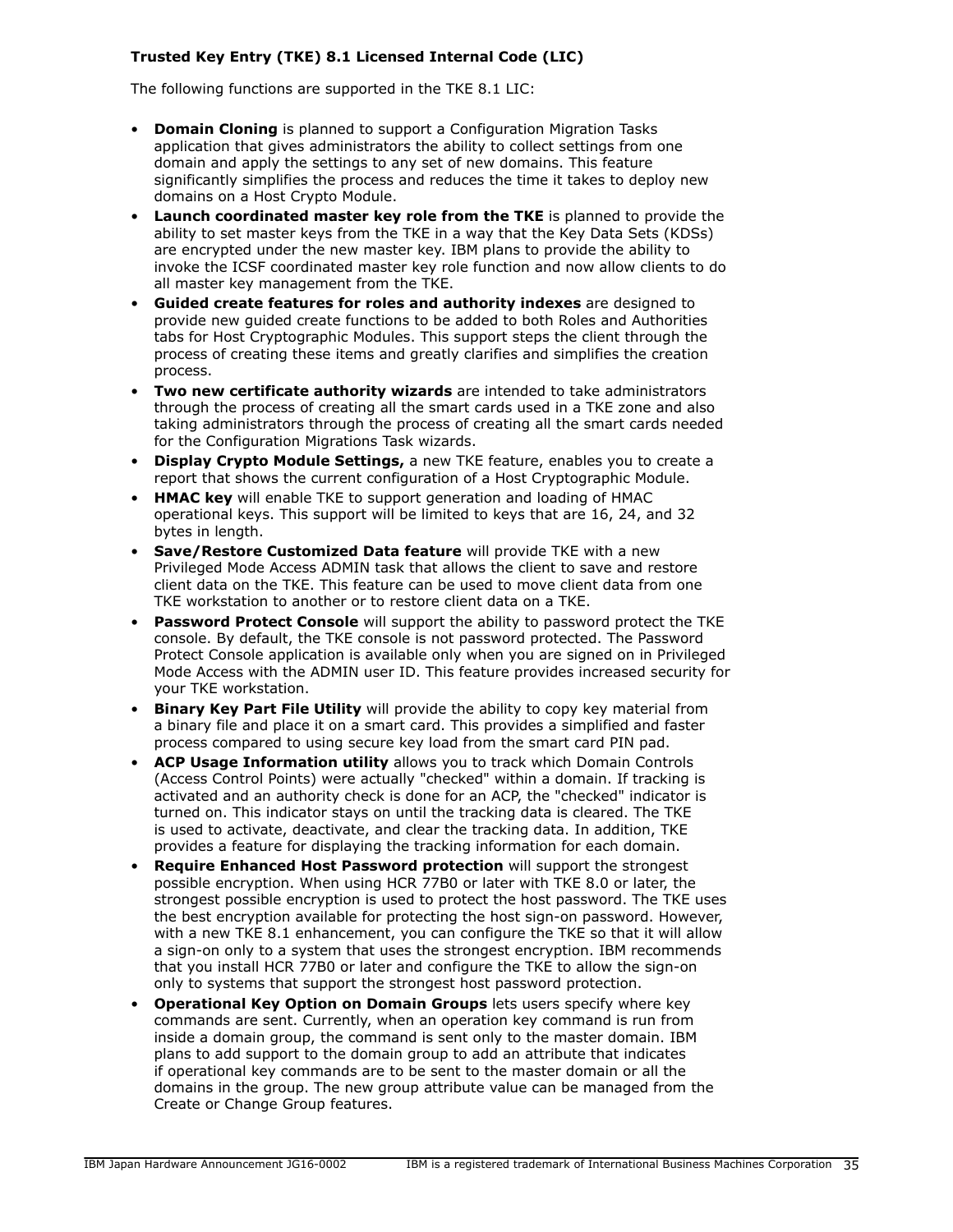# **TKE 1U workstation**

The Trusted Key Entry (TKE) introduces a new 1U workstation that is a rackmounted system. It is a combination of hardware and software, network-connected to one or more servers, and designed to provide a secure, flexible method for master and operational key entry as well as local and remote management of the cryptographic coprocessor features (Crypto Express5S when defined as a coprocessor). It provides the same functionality as the TKE workstation but as a rack-mounted server. If the Trusted Key Entry 1U workstation is required on an IBM LinuxONE server, then the TKE workstation with TKE 8.1 LIC feature (#0878) must be used.

# **Trusted Key Entry (TKE) 8.0 Licensed Internal Code (LIC)**

The following functions were delivered with the TKE 8.0 level of LIC and are included in the base of TKE 8.1.

**Crypto Express5S coprocessor support:** TKE 8.0 is required for managing Crypto Express5S cryptographic coprocessors and manages them through the same Crypto Module notebook functions as previous generations of cryptographic modules. The configuration migration tasks feature of the TKE is enhanced to also support the Crypto Express5S coprocessor. You can use TKE 8.0 to collect data from previous generations of cryptographic modules and apply the data to Crypto Express5S coprocessors.

**FIPS Certified Smart Card:** Media for the FIPS Certified Smart Card is now included in the smart card reader and additional smart cards optional features. The new smart card media part number is 00JA710.

**Crypto coprocessors with more than 16 domains:** TKE 8.0 allows the management of domains beyond the current limit of 16. This support will require the latest levels of code on the IBM LinuxONE Emperor and IBM LinuxONE Rockhopper to allow more than 16 domains on the Crypto Express5S.

**Full function migration wizard for EP11:** The full function migration wizard is designed to provide the ability to quickly and accurately collect and apply data to the Crypto Express features configured as EP11 coprocessors. This wizard previously supported CCA, however Crypto Module Group support has been removed. Crypto Module Groups are no longer supported on TKE 8.0. All group management must now be done from a Domain Group.

**New master key management functions:** TKE 8.0 allows support of two new master key management functions that are available when managing any type of master key:

- 1. Generate a set of master key parts wizard-like feature which allows you to create a new key part for each of the different types of master keys.
- 2. Load all new master keys wizard-like feature which allows you to load a new key for each of the different types of master keys.

**Smart Card Readers Available indicator:** TKE 8.0 displays a window title that will include information if the smart card readers are available if the application or utility has access to smart card readers.

**Configure Displayed Hash Size utility:** TKE 8.0 supports a configuration to allow the administrator to set the display length of certain hash values displayed on the TKE workstation. Hash types that can be affected by this function are MDC-4, SHA-1, AES-VP, and ENC-ZERO. The Configure Display Hash Size utility is available only when you have signed on with the Privileged Mode Access user ID of ADMIN.

**ECC Authority Signature Keys:** TKE 8.0 allows a user to select a key strength of 320-bit ECC key when creating an Authority Signature Key that is to be assigned to an Authority Index on a Crypto Express5S coprocessor. This option is available only when you are creating an Authority Signature Key from inside a Crypto Module Notebook of a Crypto Express5S.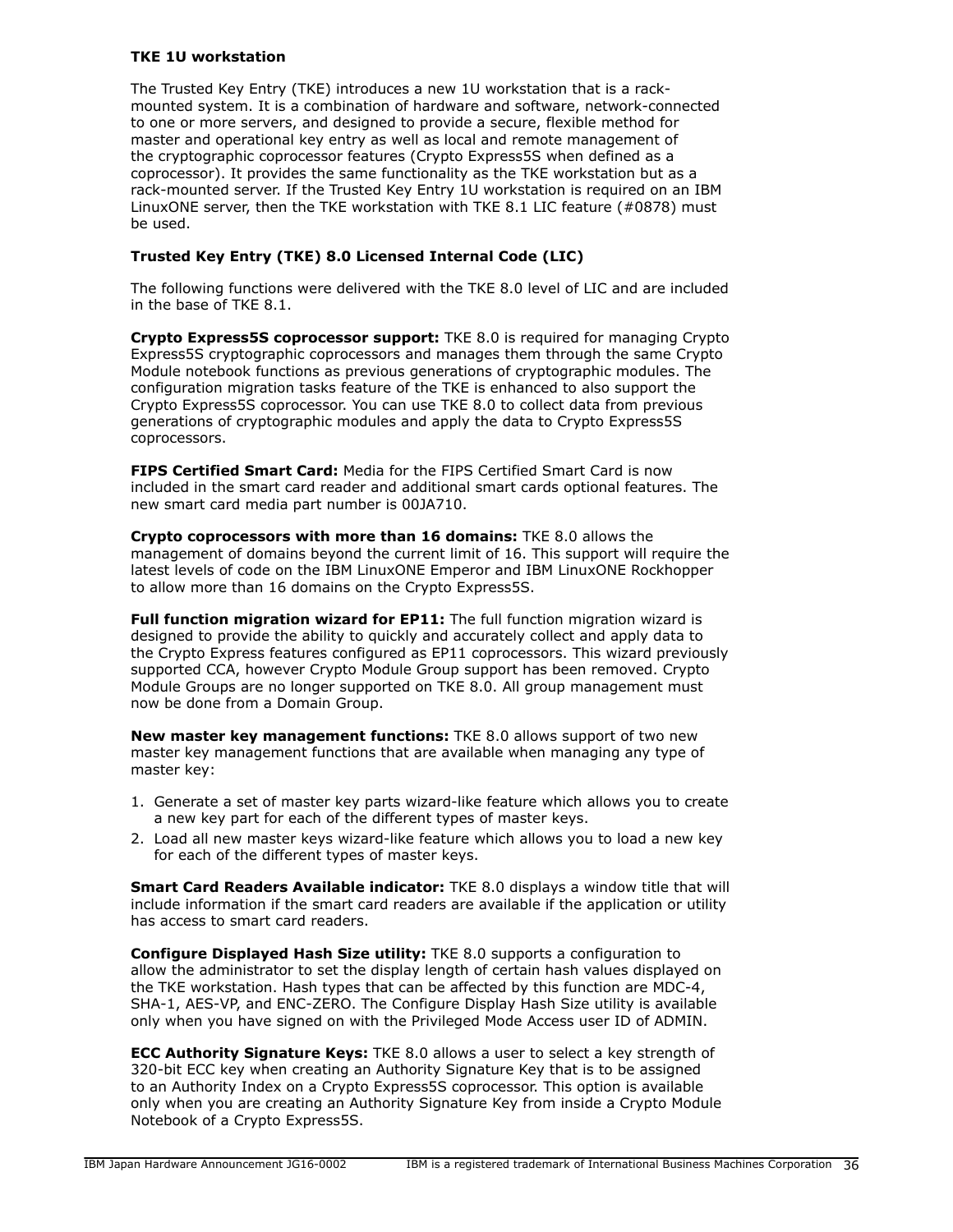**Print capability:** TKE 8.0 has limited print support. The Configure Printers utility allows the administrator to add printers to the TKE. The only printers allowed to be added are printers that have device drivers on the TKE including the GUTENPRINT and HPLIP device driver packages. You will not be able to load your own device drivers.

**New features in the Crypto Node Management (CNM) utility:** The TKE Workstation Setup utility allows you to load and save user roles and profiles. The CNM utility now has stand-alone launch points for these two tasks in the Access Control pull-down menu.

**ENC-Zero verification pattern for 24-byte DES operational keys:** TKE 8.0 supports an ENC-Zero verification pattern that is computed and displayed with 24 byte DES operational keys.

**Usability enhancements:** TKE 8.0 has many usability enhancements including the ability for users to select a check box that will allow them to change their passphrase on the logon screen for a passphrase profile. Additionally, users can now select multiple items in the Hosts container, Crypto Module Groups container, or Domain Groups container of the main window of the TKE application. If more than one item is selected, you can delete all of the definitions or close all of the hosts or groups at once.

# **FCP SAN discovery tool RDP data support**

The FCP SAN Explorer function on the HMC has been enhanced with additional functions to facilitate SAN configuration setting and debugging. This facility can now display the name of the active fabric zone set, a list of zones an initiator is a member of, and enhanced diagnostic data for the initiator and target fabric links.

## **OSA-ICC support for Secure Sockets Layer**

The Open Systems Adapter, when configured as an integrated console controller CHPID type (OSC) on IBM LinuxONE servers, will support the configuration and enablement of secure connections using the Transport Layer Security (TLS) protocol versions 1.0, 1.1, and 1.2. Server-side authentication is supported using either a self-signed certificate or customer-supplied certificate which may be signed by a customer-specified Certificate Authority. The certificates used must have an RSA key length of 2048 bits, and must be signed using SHA-256. This support will negotiate a cipher suite of AES-128 for the session key.

## **FICON Express16S -- The next generation for FICON, zHPF, and FCP**

IBM has released **a new I/O infrastructure,** now available on IBM LinuxONE Emperor and IBM LinuxONE Rockhopper. This infrastructure will strengthen the synergy between IBM DS8880 storage and IBM LinuxONE servers, delivering improved, predictable, and repeatable performance, and enhanced resiliency for mission-critical environments.

With the introduction of **FICON Express16S on the IBM LinuxONE servers,** you have significant growth opportunities for your SAN. FICON Express16S supports a link data rate of 16 gigabits per second (Gbps) and auto-negotiation to 4 or 8 Gbps for synergy with existing switches, directors, and storage devices. With support for native FICON, High Performance FICON for z Systems servers (zHPF), and Fibre Channel Protocol (FCP), the IBM LinuxONE Emperor and IBM LinuxONE Rockhopper servers enable you to position your SAN for even higher performance -- helping you to prepare for an end-to-end 16 Gbps infrastructure to meet the lower latency and increased bandwidth demands of your applications.

The new FICON Express16S channel will work with your existing fiber optic cabling environment, both single-mode and multimode optical cables. The FICON Express16S feature running at end-to-end 16 Gbps link speeds will provide reduced latency for large read/write operations and increased bandwidth compared to the FICON Express8S feature.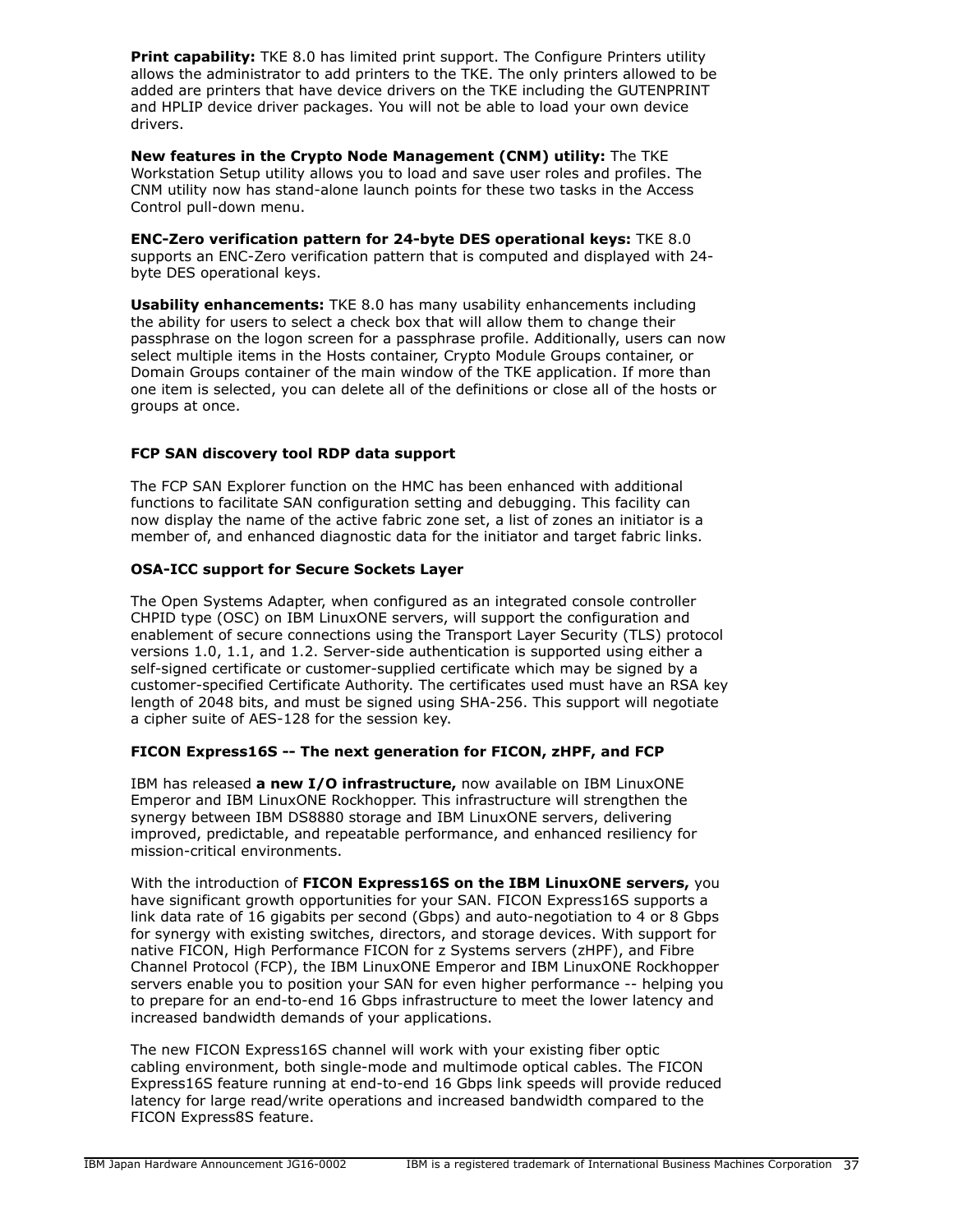**Increased performance for the zHPF protocol:** In laboratory measurements using FICON Express16S in an IBM enterprise server with the zHPF protocol and small data transfer I/O operations, FICON Express16S operating at 16 Gbps achieved a maximum of 108,000 IOs/sec. In laboratory measurements, using FICON Express16S in an IBM enterprise server with the zHPF protocol and a mix of large sequential read and write data transfer I/O operations, FICON Express16S operating at 16 Gbps achieved a maximum throughput of 2600 MB/sec (reads + writes) compared to a maximum of 1600 MB/sec (reads + writes) achieved with FICON Express8S operating at 8 Gbps. This represents an approximately 63% increase. This performance data was measured in a controlled environment running an I/O driver program under z/OS. The actual throughput or performance that any user will experience will vary depending upon considerations such as the amount of multiprogramming in the user's job stream, the I/O configuration, the storage configuration, and the workload processed.

**Increased performance for the FCP protocol:** A FICON Express16S feature, when defined as CHPID type FCP, conforms to the Fibre Channel Protocol (FCP) standard to support attachment of SCSI devices, to complement the classical storage attachment supported by FICON and zHPF channels.

In laboratory measurements using FICON Express16S in an IBM enterprise server with the FCP protocol for small data transfer I/O operations, FICON Express16S operating at 16 Gbps achieved a maximum of 110,000 IOs/sec compared to the maximum of 92,000 IOs/sec achieved with FICON Express8S operating at 8 Gbps.

In laboratory measurements using FICON Express16S in an IBM enterprise server with the FCP protocol and FICON Express16S operating at 16 Gbps, FICON Express16S achieved a maximum throughput of 2560 MB/sec (reads + writes) compared to the maximum of 1600 MB/sec (reads + writes) achieved with FICON Express8S operating at 8 Gbps. This represents approximately a 60% increase. The actual throughput or performance that any user will experience will vary depending upon considerations such as the amount of multiprogramming in the user's job stream, the I/O configuration, the storage configuration, and the workload processed.

With the introduction of the FICON Express16S in an IBM LinuxONE server operating using the FCP protocol, several recommended and allowable operating characteristic values have increased, which will enable additional workload consolidation. Specifically, the recommended maximum number of NPIV hosts defined to any single physical FCP channel has increased from 32 to 64, the allowable maximum number of remote N\_Ports a single physical channel can communicate with has increased from 512 to 1024, and the maximum number of LUNs addressable by a single physical channel has increased from 4096 to 8192. In support of these increases, the FCP channels have also been designed to now support 1528 concurrent I/O operations, an increase from the prior generation FCP channel limit of 764.

The FCP protocol is supported by LinuxONE Systems. Refer to the [Software](#page-91-0) [requirements](#page-91-0) section.

*16Gb FICON and FC host adapters on IBM DS8880:* Improve SAN performance and resiliency with faster 16Gb Fibre Channel and FICON host adapters on DS8880. For DB2 log writes, these new host adapters will help to improve the efficiency of the 16 Gbps zHPF and heritage FICON to reduce large log write latency, resulting in DB2 transactional latency improvements for applications and middleware, including SAP. For managed file transfer with Connect Direct these new host adapters can help to reduce elapsed times. In addition, I/O-bound batch jobs will see improved lapsed times.

*FCP SAN Explorer:* A new function is available on the HMC through the Problem Determination panels that provides a centralized view of SAN facilities available to an FCP channel. The tool facilitates configuration setting and debugging without requiring an operating system to be running. It does require the IBM LinuxONE Emperor and IBM LinuxONE Rockhopper to have completed an Initial Machine Load (IML) and the partitions of interest to be activated. The tool can also operate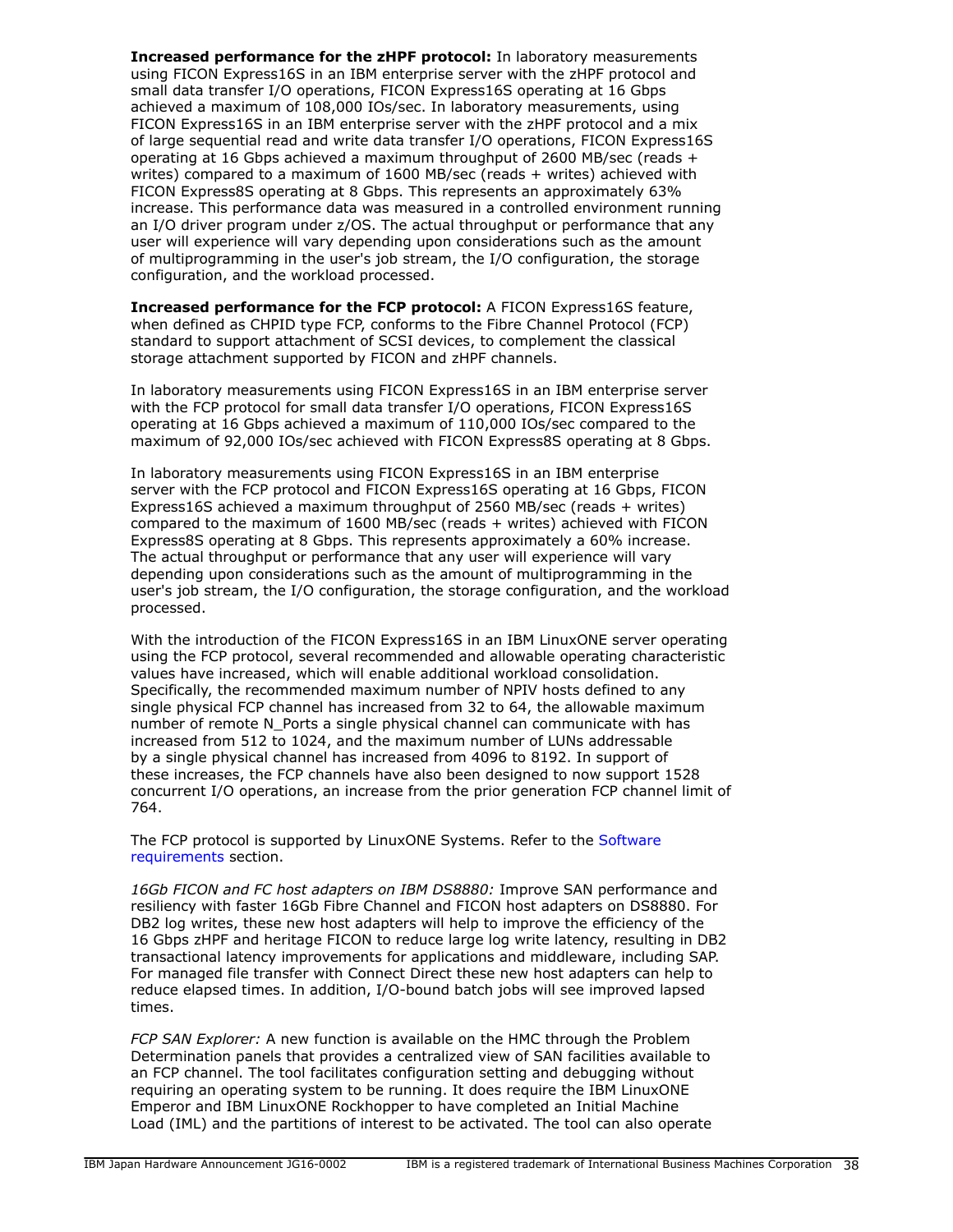concurrently with customer I/O workloads in a nondisruptive manner. It provides an operator with a layered view of the SAN environment. Specifically, device numbers (hosts) assigned to a partition, the fabric zone members available to the host, the remote end port error statistics, the accessible logical unit numbers (LUNs), and basic LUN configuration information can be queried and displayed using this tool. This data can also optionally be exported in CSV format.

## **Cleaning discipline for FICON Express16S fiber optic cabling**

With the introduction of 16 Gbps link data rates, it is even more critical to ensure your fiber optic cabling infrastructure performs as expected. With proper fiber optic cleaning and maintenance, you can be assured that the "data gets through." With 16 Gbps link data rates over multimode fiber optic cabling, link loss budgets and distances are reduced. Single-mode fiber optic cabling is more "reflection sensitive." With high link data rates and single-mode fiber optic cabling there is also less margin for error. The cabling is no longer scratch-tolerant and contaminants such as dust and oil can present a problem. To keep the data flowing, proper handling of fiber trunks and jumper cables is critical as well as thorough cleaning of fiber optic connectors. Work with your data center personnel or IBM personnel to ensure you have fiber optic cleaning procedures in place.

## **Enabling the transition to FICON Express16S with Forward Error Correction (FEC)**

Even with proper fiber optic cable cleaning discipline, errors can still occur on 16 Gbps links. FEC is a technique used for controlling errors in data transmission over unreliable or noisy communication channels. FICON Express16S channels running at 16 Gbps can take advantage of Forward Error Correction capabilities when connected to devices that support FEC. FEC allows FICON Express16S channels to operate at higher speeds, over longer distances, with reduced power and higher throughput, while retaining the same reliability and robustness that FICON channels have traditionally been known for. Clients should see fewer I/O errors, thus easing the transition to 16 Gbps links and reducing potential impact to production workloads caused by I/O errors.

## *Forward Error Correction Codes support on 16Gbps adapters on IBM DS8880:*

For Peer to Peer Remote Copies, FEC helps to preserve data reliability. This enhancement is designed to provide the *equivalent* reliability improvement as doubling the optical signal strength.

## **FICON Dynamic Routing**

With IBM LinuxONE Emperor and IBM LinuxONE Rockhopper servers, FICON channels do not have to use static SAN routing policies for ISLs for cascaded FICON Directors. The LinuxONE feature that supports dynamic routing in the SAN is called FICON Dynamic Routing (FIDR). It is designed to support the dynamic routing policies provided by the FICON Director manufacturers, for example, Brocade's Exchange Based Routing (EBR) and Cisco's Open Exchange ID Routing (OxID). Check with the switch provider for their support statement.

FICON Dynamic Routing can help clients reduce costs by having the ability to share SANs between their FICON and FCP traffic, improve performance due to SAN dynamic routing policies that better exploit all the available ISL bandwidth through higher utilization of the ISLs, and simplify management of their SAN fabrics due to routing policies assigning different ISL routes with each power-on reset, which makes the SAN fabric performance difficult to predict. Clients will need to ensure that all devices in their FICON SAN support FICON Dynamic Routing before they implement this feature.

*FICON Dynamic Routing on IBM DS8880 and IBM DS8884* enables clients to use SAN dynamic routing policies across cascaded FICON Directors to simplify configuration and capacity planning, and to provide persistent and repeatable performance and higher resiliency. In Peer to Peer Remote Copy configurations, sharing of switches is simplified and hardware costs can be reduced by allowing FICON and FCP to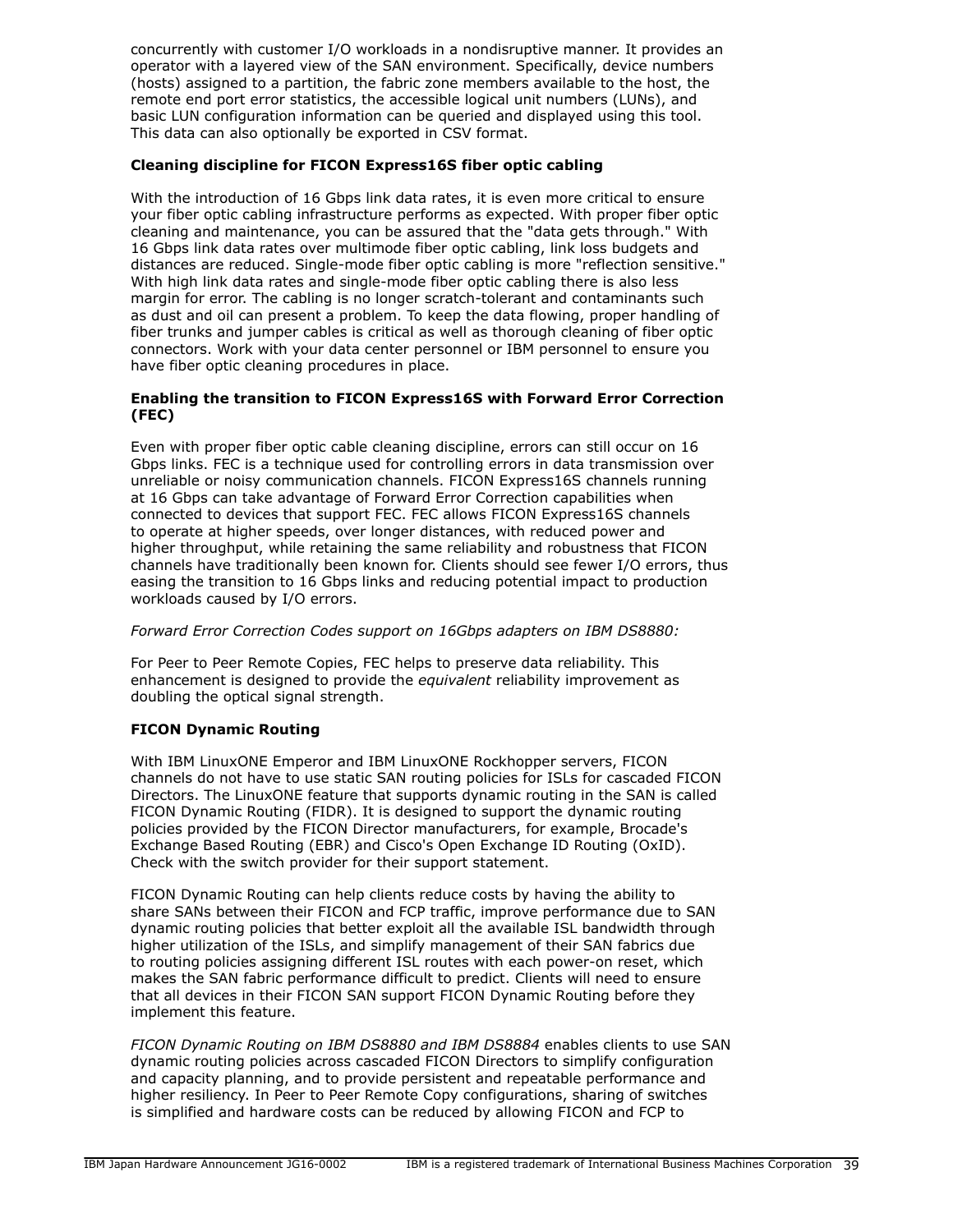share the same switch infrastructure. IBM's Metro Mirror technology uses FCP as the transport.

## **Improved High Performance FICON for z Systems (zHPF) I/O execution at distance**

High Performance FICON for z Systems (zHPF) has been enhanced to allow all large write operations (> 64 KB) at distances up to 100 km to be executed in a single round trip to the control unit, thereby not elongating the I/O service time for these write operations at extended distances.

*zHPF Extended Distance II on IBM DS8880:* zHPF Extended Distance II allows customers to achieve service level agreements after a disaster or when a storage control unit failure causes a HyperSwap event. This capability is required especially for GDPS HyperSwap configurations where the secondary DASD subsystem is in another site. For multisite configurations, the zHPF Extended Distance II feature can help to reduce the impact of distance on I/O response times, increasing remote data transfer with better performance when writing data remotely (remote site recovery).

# **Export / import physical port WWPNs for FCP channels**

LinuxONE servers automatically assign worldwide port names (WWPNs) to the physical ports of an FCP channel based upon the Physical Channel ID (PCHID), and this WWPN assignment changes when an FCP channel is moved to a different physical slot position. LinuxONE will allow for the modification of these default assignments, allowing FCP channels to keep previously assigned WWPNs, even after being moved to a different slot position. This capability can eliminate the need for reconfiguration of the SAN in many situations, and is especially helpful on a system upgrade.

# **Improved channel subsystem (CSS) scalability**

The IBM LinuxONE Emperor has channel subsystem (CSS) scalability with support for six logical channel subsystems (LCSSs) which are required to support the eighty-five LPARs for IBM LinuxONE Emperor, four subchannel sets (to support more devices per logical channel subsystem), and 32K devices per FCP channel. Additionally, a fourth subchannel set for each logical channel subsystem (LCSS) is provided to facilitate elimination of single points of failure for storage after a disk failure by simplifying the exploitation of IBM's DS8870 Multi-target Metro Mirror storage replication with TPC-R HyperSwap.

The IBM LinuxONE Rockhopper channel subsystem (CSS) scalability will support up to three logical channel subsystems (LCSSs) which are required to support the forty LPARs for IBM LinuxONE Rockhopper, three subchannel sets (to support more devices per logical channel subsystem), and 32K devices per FCP channel. Additionally, a third subchannel set for each logical channel subsystem (LCSS) is provided to facilitate elimination of single points of failure for storage after a disk failure by simplifying the exploitation of IBM's DS8880 Multi-target Metro Mirror storage replication with TPC-R HyperSwap.

Refer to the [Software requirements](#page-91-0) section.

#### **Fibre Channel Read Diagnostic Parameter extended link service (ELS) support**

A new extended link service (ELS) command called Read Diagnostic Parameter (RDP) has been added to the Fibre Channel T11 standard to allow IBM LinuxONE servers to obtain additional diagnostic data from the Small Form Factor Pluggable (SFP) optics located throughout the SAN fabric. The ultimate goal of the RDP will be to improve the accuracy of identifying a failed or failing component without unnecessarily replacing additional components in the SAN fabric (FICON cards, optics, cables, and so on).

LinuxONE FCP channels and the IOP code will provide a means to read this additional diagnostic data for all the ports accessed in the I/O configuration and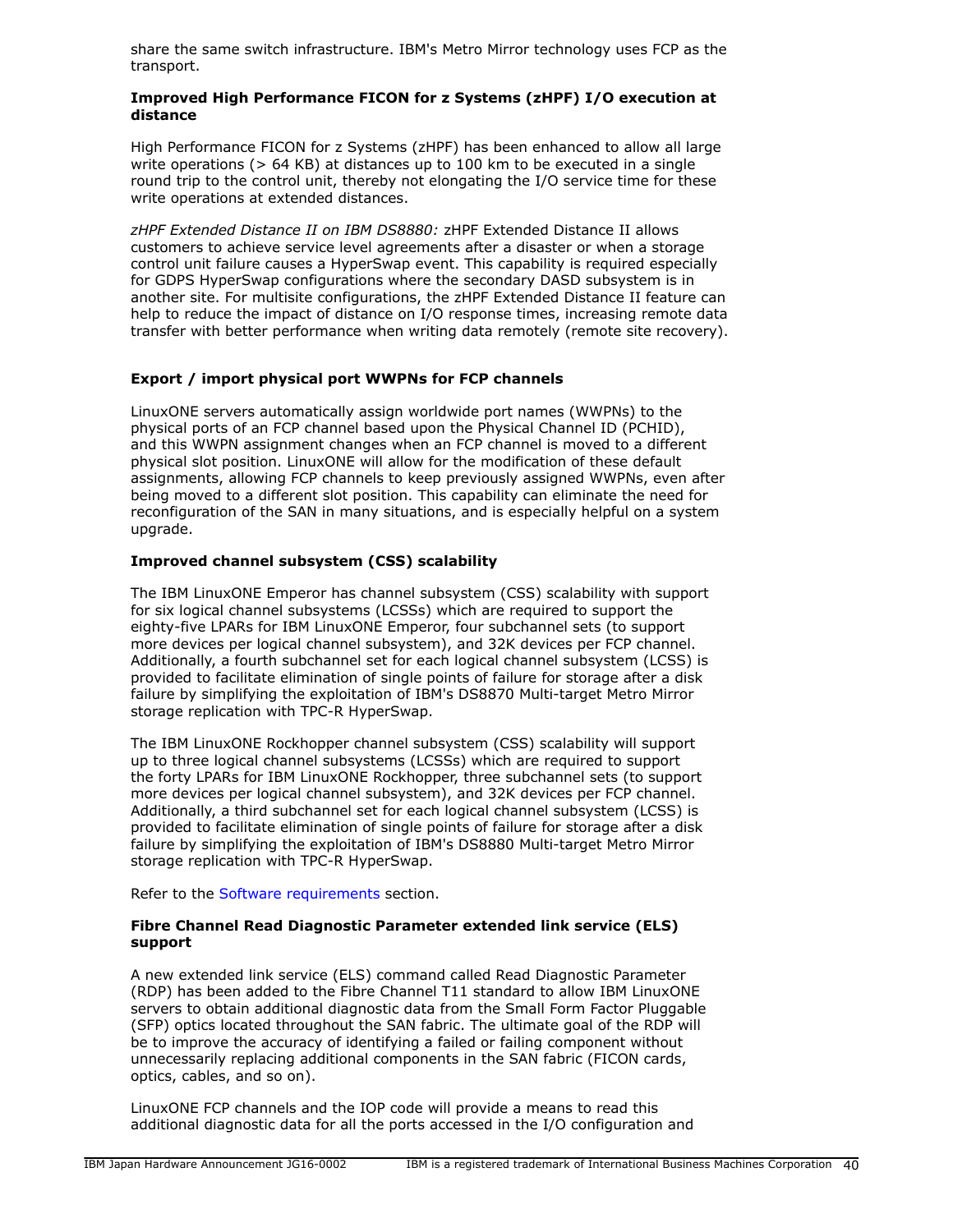make the data available to a LinuxONE partition. For LinuxONE, z/VM, and KVM for IBM z Systems clients utilizing FCP channels, this diagnostic data will be available in a new panel in the SAN Explorer tool.

The initial RDP support will be for data collection and display only. In the future, IBM will investigate the possibility of doing analysis on this collected data.

#### **10GbE RoCE Express**

The 10 Gigabit Ethernet (10GbE) RoCE Express feature can be used in a LinuxONE system to provide an alternative to the Open Systems Adapter (OSA) for 10GbE Ethernet communications. Utilizing Single Root I/O Virtualization (SR-IOV), a single adapter can be shared across 31 Linux images.

## **STP -- Time synchronization**

Server Time Protocol (STP) is designed to allow events occurring in different servers to be properly sequenced in time. STP is designed for servers that need time synchronization.

STP is a server-wide facility that is implemented in the Licensed Internal Code (LIC), presenting a single view of time to Processor Resource/Systems Manager (PR/SM). STP uses a message-based protocol in which timekeeping information is passed over externally defined links between servers. The STP design introduced a concept called Coordinated Timing Network (CTN), a collection of servers that are time-synchronized to a time value called Coordinated Server Time. A CTN can be configured as an STP-only CTN.

#### **STP enhancements**

- Initialize Time Panel enhanced to list time zone and leap second offset as well as to indicate if the system time was set; this enables users to quickly check fields during CTN configuration.
- Set Date and Time Panel enhanced to encourage use of External Time Source to set CTN time.
- Time Zone panel enhanced with confirmation messages when setting STP time zone via adjust Time Zone panel on Current Time Server (CTS); also lists scheduled switch times for leap seconds and time zone/daylight savings time on Timing Network Tab.
- Support added for view-only STP.

#### **IBM Wave for z/VM**

IBM Wave for z/VM (IBM Wave) dramatically simplifies the management of virtualized environments into an intuitive experience, to help reduce the cost and skills of managing z/VM and Linux environments on LinuxONE servers.

IBM Wave's intelligent visualization of the virtual server environment and physical infrastructure provides intuitive management of physical servers, z/VM, Linux guests, and other resources. IBM Wave provides the necessary capabilities for virtual server provisioning and can readily scale as you grow your entire enterprise. With IBM Wave, you can rapidly gain insight into your entire virtualized infrastructure topology at a glance and also accelerate the path to a highly virtualized cloud infrastructure.

IBM Wave Release 2 further expands the capabilities by delivering increased support for Linux distributions and devices, reporting and auditing, as well as enterprisegrade security and performance enhancements. The Statements of Direction for enhanced audit logging and IBM Wave server support on RHEL 7 and SLES 12 distributions have been fulfilled with the latest service update in December 2015.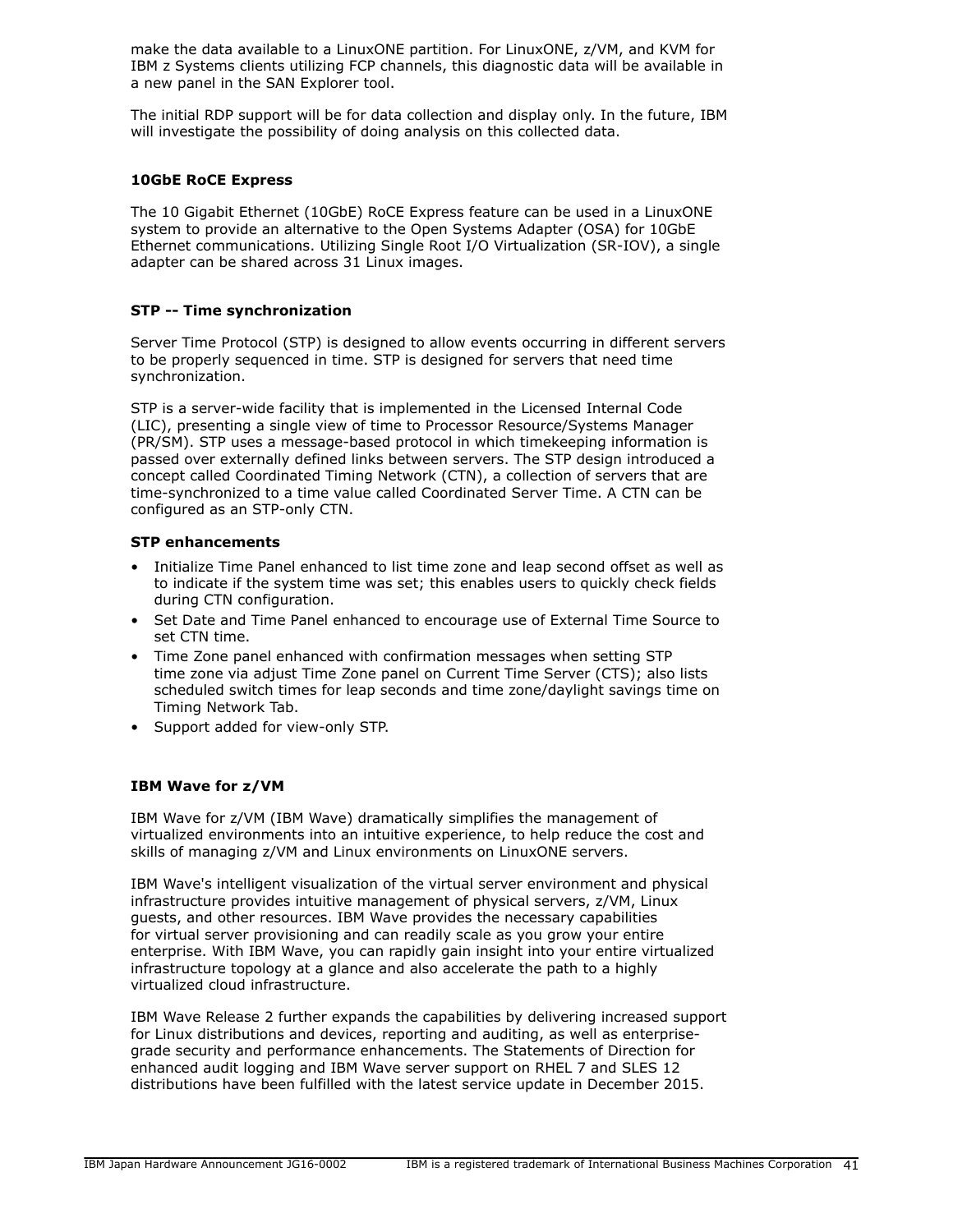IBM Wave is a comprehensive management tool designed for administrators, operators, system programmers, and more. It is now included in several virtualization solutions on LinuxONE and IBM Infrastructure Suite.

IBM Wave is developed using lean and agile principles, providing enhancements and new function on an ongoing basis. These enhancements are made available via periodic service packs.

# **z/VM support for the IBM LinuxONE Driver D27:**

- With the PTF for APAR VM65577, z/VM V6.2 and V6.3 provide guest exploitation support for Crypto Express5S, support for > 16 Crypto Express domains, and guest exploitation support for the new Regional Crypto Enablement adapters. The PTF for APAR VM65577 is available.
- With the PTF for APAR VM65716, planned to be available by March 10, 2016, z/ VM V6.2 and V6.3 provide support for the following:
	- LPAR Group Absolute Capacity Capping, enabling each partition to consume capacity up to its individual limit so long as the group's aggregate consumption does not exceed its absolute capacity limit.
- With the PTF for APAR VM65716, planned to be available by March 10, 2016, z/ VM V6.3 will provide support for the following:
	- Dynamic Memory Management improved efficiency when a dynamic memory upgrade uses only a portion of the reserved main storage for the partition by initializing and clearing just the amount of storage requested.

# **z/VM support for the IBM LinuxONE Vector Facility**

With the PTF for APAR VM65733, z/VM V6.3 enables guests to exploit the Vector Facility for z/Architecture (SIMD). The Vector Facility instructions provide a powerful framework for development of new Business Analytics workloads, porting numerically intensive workloads from other platforms, and accelerating Business Analytics workloads on IBM LinuxONE servers. The PTF is planned to be available by March 11, 2016.

## **z/VM SMT support**

With the PTF for APAR VM65586, z/VM provides host exploitation support for SMT on IBM LinuxONE Emperor and IBM LinuxONE Rockhopper, which will enable z/VM to dispatch work on up to two threads (logical CPUs) of an IFL processor core. z/VM simultaneous multithreading support is enabled only for IFL processors in a Linux only mode or z/VM mode logical partition.

z/VM exploitation of SMT enables z/VM on IBM LinuxONE to dispatch work on an individual thread of a core, allowing a core to be shared by two guest CPUs or z/VM Control Program tasks. This can result in increased throughput per core from more efficient use of shared core resources.

Simultaneous multithreading support is available on a z/VM system only if the facility is installed on the hardware and enabled on the z/VM system with the MULTITHREADING system configuration statement. The MULTITHREADING statement is optional, and multithreading is disabled if the statement is omitted.

z/VM host simultaneous multithreading exploitation support does not virtualize threads for guest exploitation. However, Linux guests may benefit from the host support because the first-level z/VM system is able to achieve higher throughput from the multithreaded IFL cores.

z/VM CPU pools provide a mechanism for limiting the CPU resources consumed by a group of virtual machines to a specific capacity. In an environment without SMT, these capacities are enforced in terms of a number of cores. In an SMT environment, unless the PTF for APAR VM65680 is applied, these capacities are enforced in terms of a number of threads. Consequently, it might be necessary to increase the capacities of CPU pools, in order to provide adequate resource to CPU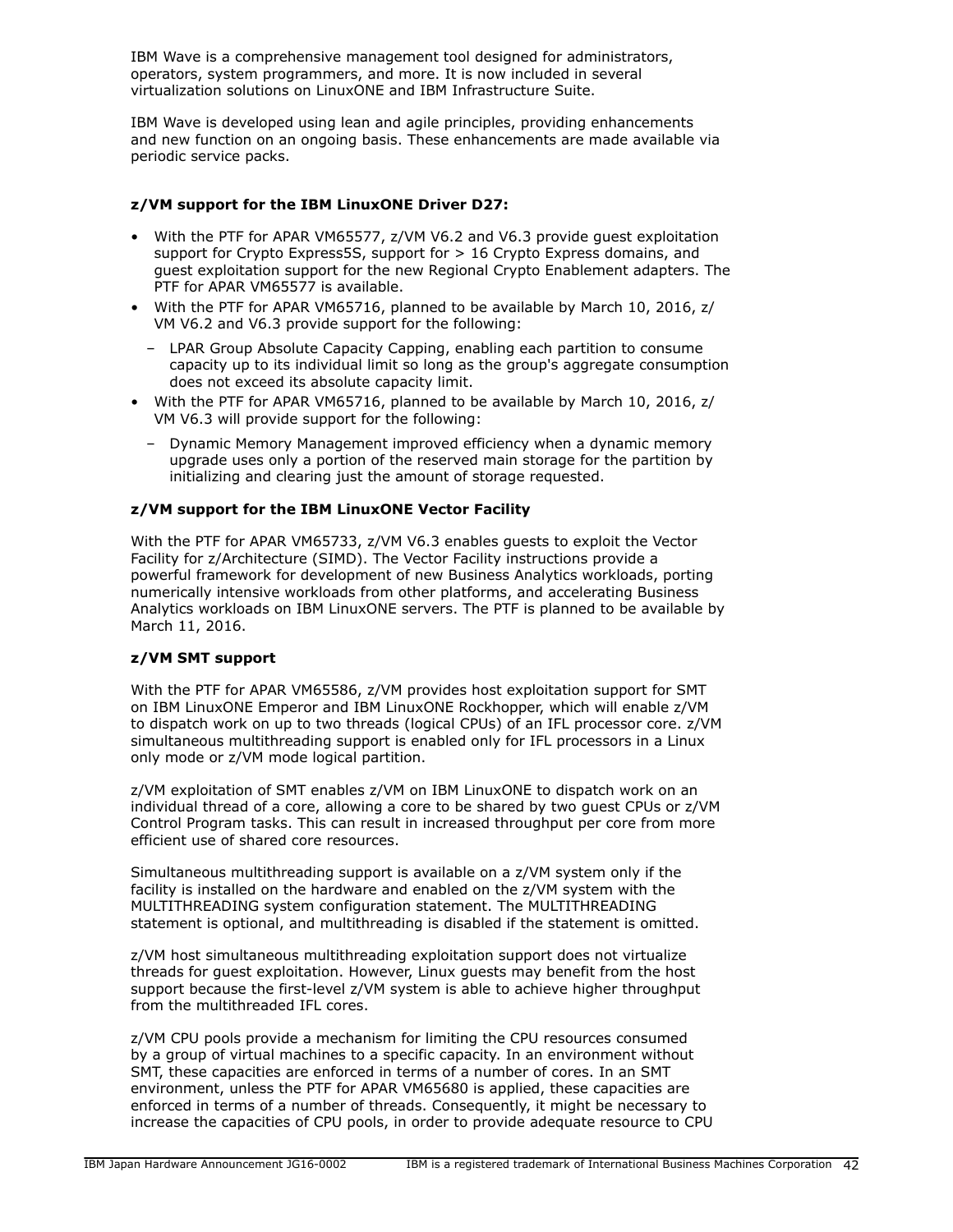pool members. IBM recommends applying the PTF for APAR VM65680 if SMT is enabled.

## **z/VM multi-VSwitch link aggregation support**

With the PTFs for APARs VM65583 and PI21053, z/VM V6.3 provides multi-VSwitch link aggregation support, allowing a port group of OSA-Express features to span multiple virtual switches within a single z/VM system or between multiple z/VM systems. Sharing a link aggregation port group (LAG) with multiple virtual switches increases optimization and utilization of the OSA-Express when handling larger traffic loads. Higher adapter utilization protects customer investments, which is increasingly important as 10 gigabit deployments become more prevalent. With this support, a port group is no longer required to be dedicated to a single virtual switch.

**KVM for IBM z Systems** provides open source virtualization for the IBM LinuxONE servers. For more information, refer to the Software Announcement for KVM for IBM z Systems and IBM LinuxONE, [JP15-0356,](http://www.ibm.com/common/ssi/cgi-bin/ssialias?infotype=an&subtype=ca&appname=gpateam&supplier=760&letternum=ENUSJP15-0356) dated August 17, 2015. With the next release of KVM for IBM z Systems and IBM LinuxONE, IBM intends to support several new capabilities.

## **KVM for IBM z Systems and IBM LinuxONE systems enhancements**

- Simultaneous multithreading (SMT) exploitation for higher compute capacity and improved TCO.
- Updated Hypervisor Performance Management (HPM) for SMT exploitation to enhance policy-driven performance.
- Ability of guests to exploit the Vector Facility for z/Architecture (SIMD) to accelerate analytics type workloads.
- Hypervisor enhancements including support for iSCSI and NFS.
- Crypto exploitation to leverage hardware acceleration for cryptographic functions, improving TCO.
- Enhanced RAS capabilities:
	- Improved first failure data capture (FFDC) for easier problem determination.
	- Hypervisor and guest watchdog support for improved high availability configuration.
	- Unattended installation capability of hypervisor for ease of installation.

# **Hardware Management Console (HMC)**

# **Absolute Capping of an LPAR Group**

Absolute capping for an LPAR **group** will be provided on LinuxONE servers. Absolute Capping of an LPAR Group ensures that software licensing terms and conditions related to capacity are always met.

This feature provides the ability to define an absolute capping value for an entire LPAR group. The absolute cap value is specified to hundredths of a processor. A separate absolute cap value by processor type is supported within the group. When absolute capping is specified for a group this works independently of the Group Capacity value, and that LPAR Group Absolute Capping value will act as an additional control to truly enforce a maximum limit on capacity for the LPAR group.

## **Removal of Java Applet HMC task implementations**

In the HMC 2.13.1 release, the implementations of the Operating System Messages, Integrated 3270 Console, Integrated ASCII Console, and Text Console customer tasks have been migrated from a Java Applet base to a remote browser execution scheme so that those tasks will no longer be affected by changes of Java levels on the remote workstations. In some cases the look and feel of those tasks will change slightly.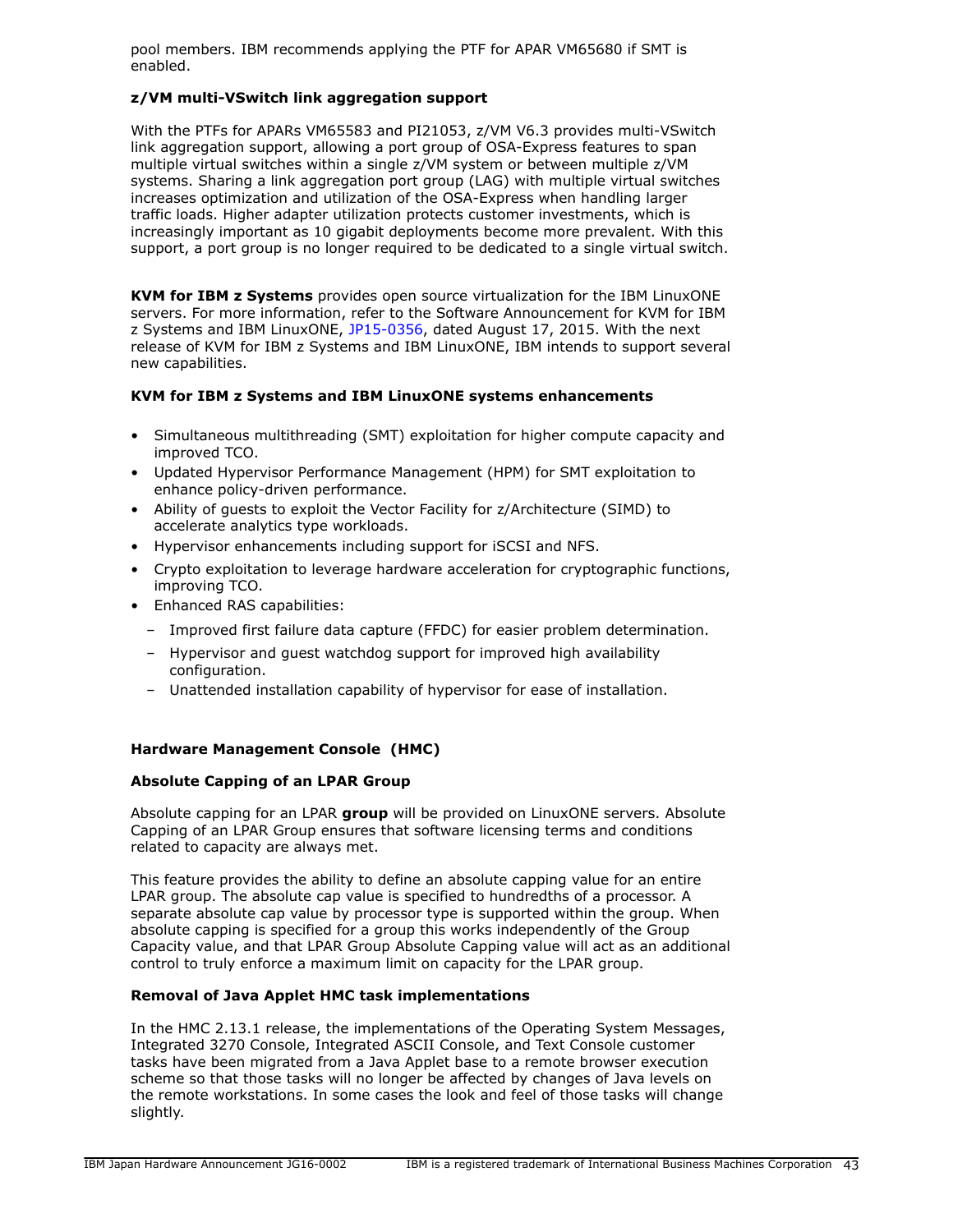In addition, the Integrated 3270 Console has been enhanced. When multiple remote users are connected into the same HMC or different HMCs for a specific LPAR, any remote user will be able to take control of the Integrated 3270 Console session.

The changes to remove Java Applet implementations for the Operating System Messages, Integrated 3270 Console, and Integrated ASCII Console will be patched to the HMC 2.12.1 code level around the time that the HMC 2.13.1 is released. Note that the patches will slightly change the appearance and controls of the tasks being patched.

HMC 2.13.0 as well as 2.12.1 customers can take full advantage of the new implementation approach by upgrading to HMC 2.13.1.

#### **OSA-ICC support for Secure Sockets Layer**

Previously, IBM advised all customers who need a secure connection to install a VPN device between their server and client infrastructure. To avoid this requirement, TLS/SSL with Certificate Authentication will be added to the HMC/SE support OSC CHPID to provide a secure and validated method for connecting clients to the LinuxONE host.

The HMC/SE support has a new Secure TCP port field added for each LAN port on the Edit Server Configuration panel. Additionally, the Card Specific Advanced Facilities will be updated to handle the certificate management.

#### **ASCII translation for Display/Alter storage display**

On LinuxONE servers, Display/Alter will display an EBCDIC translation of storage to the user in addition to a hex display of the data. In HMC 2.13.1 the user will now also be able to view an ASCII translation of storage. This is very useful for operating LinuxONE systems that handle text in ASCII.

#### **ASHRAE class A3 for robustness, data center flexibility, and energy savings**

The LinuxONE Rockhopper is rated for the ASHRAE class A3 environment for all models and configurations. Class A3 allows a wider operating temperature range (including up to 40°C inlet air), as well as a wider humidity range than the previous generation's class A2 rating. This provides significant additional system robustness and safety margin for data center cooling and humidity control failures. It allows installation in a wider range of data centers, including lower-cost data centers. Energy savings are enabled in multiple ways. The increased temperature and humidity range provides the opportunity to use compressor-less cooling solutions in many locales. Additionally, the expanded temperature range allows for a data center to run at a higher temperature for some time periods with high external temperatures, reducing the required cooling infrastructure and energy usage.

## **Product positioning**

#### **IBM z13s**

The newest member of the IBM z Systems family, the z13s, is designed to deliver new levels of performance and capacity for small to mid-size companies; whereas the z13 is targeted to larger companies. From the microprocessor to the software that exploits it, the z13 and z13s are designed to enable the digital era for hybrid cloud, mobile, and advanced analytics capabilities. Users are able to efficiently store, manage, retrieve, and analyze vast amounts of data for business insight without unnecessary cost or complexity. Additionally, z13s and z13 both bring trusted security and reliability at every level for critical business processes and applications, and protect data that is the most valuable resource of your business.

Analytics offers the opportunity to anticipate demand and infuse systematic processing into every new solution. A key value is the integration of analytics with business-critical transactions to deliver real-time insights for the next best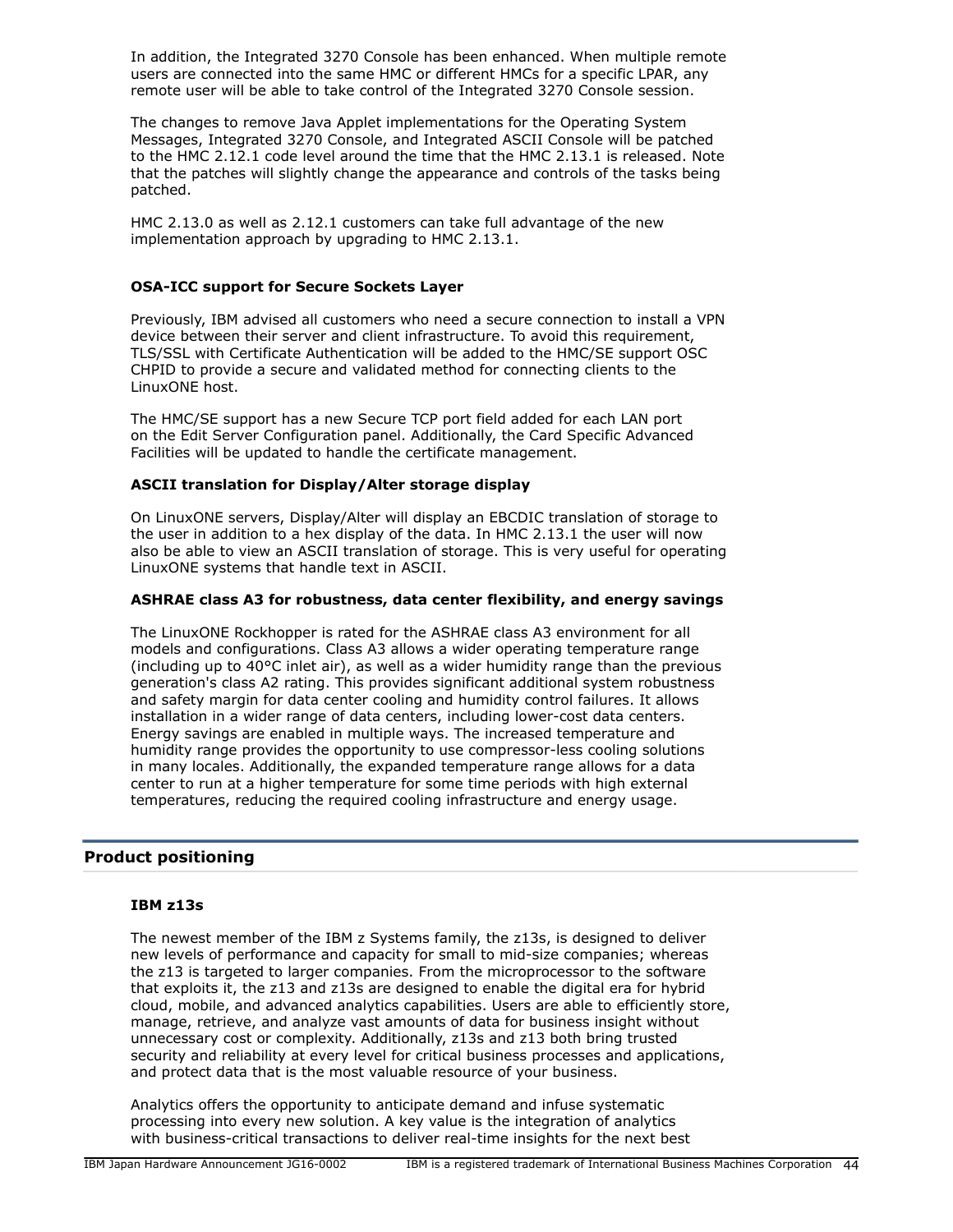action, at the most impactful time. Examples include being able to send offers to shoppers based on loyalty status and buying history, or providing up-sell or crosssell opportunities, or understanding the potential for fraud when your client's credit card is being used inconsistently with prior purchases or in locations not consistent with the client's physical location. The z13s offers up to 4 TB of RAIM memory while the z13 offers up to 10 TB of RAIM memory; both offer 2x system I/O bandwidth. Both on-chip and feature compression help to serve up more of the right data at the critical point of impact. The z13 and z13s are designed for real-time transactional analytics.

Mobile applications are no longer just about consumer applications; they are enabling how we transact business and do our jobs. They are now connected to the Internet of Things, gathering data and transacting with not only smartphones, but numerous other devices that sense and monitor physical conditions, machines, and infrastructure. What used to be a single retail banking transaction that would have involved an account lookup and withdrawal, has been transformed into something else, often kicking off 10x or more incremental transactions to improve the client experience and offer your business the opportunity to conduct more business. To keep up with the volume and pace of supporting mobile applications, you need a back-end infrastructure that is fast, accurate, and secure. z13s can scale up to 20 configurable cores, z13 can scale up to 141 configurable cores, and both include intelligent I/O with workload management, enhanced error correction capability, and improved recovery. Both z13 and z13s offer next-generation security enhancements including a performance improvement on the Crypto Express5S to support the mobile world. z13s and z13 are designed for secure transactional growth.

Everyone is looking for ways to leverage the cloud and to provide greater levels of efficiency through new IT delivery models. City governments can ensure effective administration of citizen services. Universities can provide students virtual desktops with flexible, reliable, and secure access. Insurers can rapidly develop and provide new offerings at lower costs. But challenges exist in scale, speed, and management of cloud deployments. z13s is designed for scaling with throughput improvement for Integrated Facility for Linux and IBM z Integrated Information Processor specialty engines using simultaneous multithreading. Simultaneous multithreading is also available on z13s. z13s and z13 deliver the infrastructure with z Systems qualities of service for enterprise-grade Linux on either z/VM or KVM for IBM z. IBM zAware can now proatively detect anomalies in message logs for Linux on z Systems to provide an improved availability solution to help maximize service levels. With z13s and z13, IBM is committed to open standards and has enhanced sharing of I/O and networking features. Implementation of the GDPS Appliance for Linux offers business continuity in support of cloud. z13s and z13 enable the rapid and flexible development and delivery of new offerings and are designed for efficiency and trusted hybrid cloud services.

z13s and z13 continue to provide heterogeneous platform investment protection with the updated IBM z BladeCenter Extension (zBX) Model 004 and IBM z Unified Resource Manager. Enhancements to the zBX include the uncoupling of the zBX from the server and installing redundant Support Elements (SEs) into the zBX. zBX Model 002 and Model 003 can be upgraded to the zBX Model 004.

## **IBM LinuxONE**

IBM LinuxONE is built to be the backbone of the mobile era, setting new standards in transaction volume, speed, resilience, and trust. It scales to support 30 billion web transactions a day without fail. It's designed to deliver fast subsecond response times and dependability, which means it's a system designed not to fail. With the highest level of security certification for commercial servers in the industry, clients can trust LinuxONE. What does this mean for your business? It means not making your customers wait, being sure your data is protected, and never giving your competitors a chance because your IT solution failed to deliver.

LinuxONE is designed to provide a robust, securable, available Linux-focused platform for mission-critical workloads, and to deliver the scale for new app economy deployments via mobile or the cloud. LinuxONE builds on a strong heritage of enterprise platform development within IBM focused on Linux and shares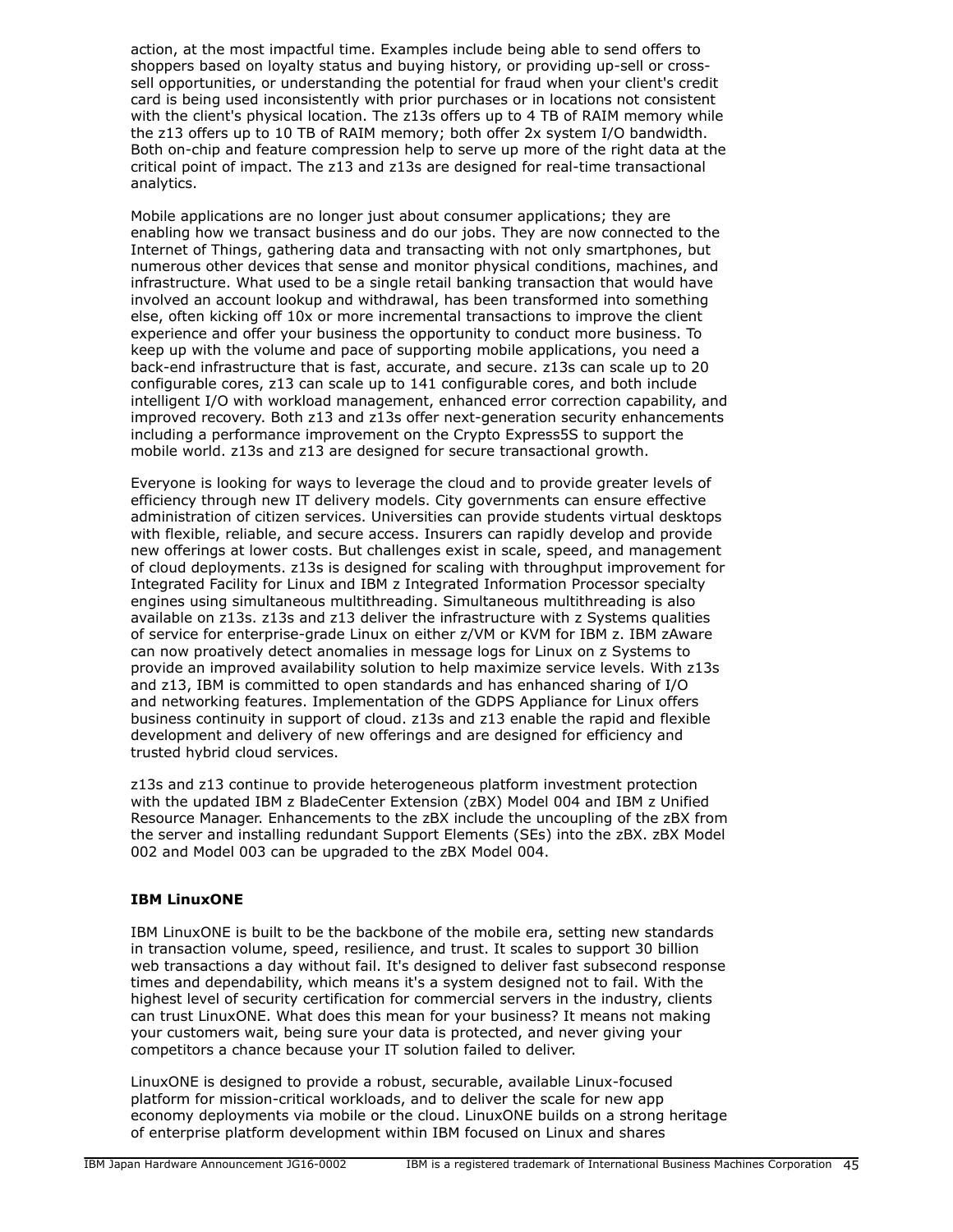components with other IBM systems offerings. While the processor, memory, and cache are shared components with z Systems, and the I/O subsystem leverages POWER $^{(R)}$  processors, the user experience is very different.

One example is Elastic Pricing, which is available only on LinuxONE systems. As Linux infrastructure buyers decide on which infrastructure to deploy their application on, they have a choice between on-premises and off-premises infrastructures. LinuxONE Elastic Pricing plays a role in this analysis and is designed to give buyers the ability to pay as they grow in a cloud-pricing model for on-premises infrastructure. Another example is how LinuxONE systems come bundled with IBM Resiliency analytics for LinuxONE (orderable as IBM zAware) and IBM Wave (if purchased with z/VM).

The commonality of components is a thing to be embraced as it enables IBM to leverage the best components in the industry to deliver different solutions focused on different requirements being driven by different market dynamics.

LinuxONE can leverage the best of the IBM Systems portfolio and package these components to deliver the best platform for the dynamics of open source applications and databases such as MongoDB, PostgreSQL, MariaDB, and Cloudant<sup>(R)</sup>, delivered on Linux as an operating system, be that Red Hat, SUSE, or Ubuntu, all the time being laser focused on performance, availability, scale, and security.

## **Statement of general direction**

#### **IBM Wave support for Canonical Ubuntu distributions for IBM z Systems and IBM LinuxONE**

IBM intends to provide support for the planned Canonical Ubuntu distributions with IBM Wave in future service packs. This support is planned to be staged, initially supporting virtual servers with Canonical Ubuntu. Support of the installation and execution of the IBM Wave server (IBM WAVESRV) on Canonical Ubuntu distributions is planned to be delivered within the service stream.

#### **Removal of an option for the way shared logical processors are managed under PR/SM LPAR**

The IBM z13 and IBM z13s will be the last servers to support selection of the option to "Do not end the timeslice if a partition enters a wait state" when the option to set a processor runtime value has been previously selected in the CPC RESET profile. The CPC RESET profile applies to all shared logical partitions on the machine, and is not selectable by the logical partition.

#### **Removal of support for the HCA3-O fanout for 12x IFB InfiniBand coupling links for mid-range z Systems**

The IBM z13s will be the last mid-range z Systems server to support HCA3-O (#0171) 12x IFB InfiniBand coupling links. Mid-range z Systems enterprises should continue migrating to the Integrated Coupling Adapter (ICA-SR) (#0172) for highspeed short-range coupling connectivity.

**Note:** zBC12 and zEC12 enterprises will not have short-distance coupling connectivity to the mid-range z Systems generation following IBM z13s; migration to the Integrated Coupling Adapter (ICA SR) (#0172) on IBM z13, IBM z13s, and future server generations will need to be considered for future connectivity.

**Note:** The next generation high-end z Systems server following IBM z13 will continue to support HCA3-O (#0171) 12x IFB InfiniBand coupling links.

#### **Reduced support for the CPU Measurement Facility Problem-State counter set on IBM z Systems and IBM LinuxONE servers**

The CPU Measurement Facility (CPUMF) provides four CPU counter sets on each server (basic, problem-state, crypto-activity, and extended). Counters in the CPU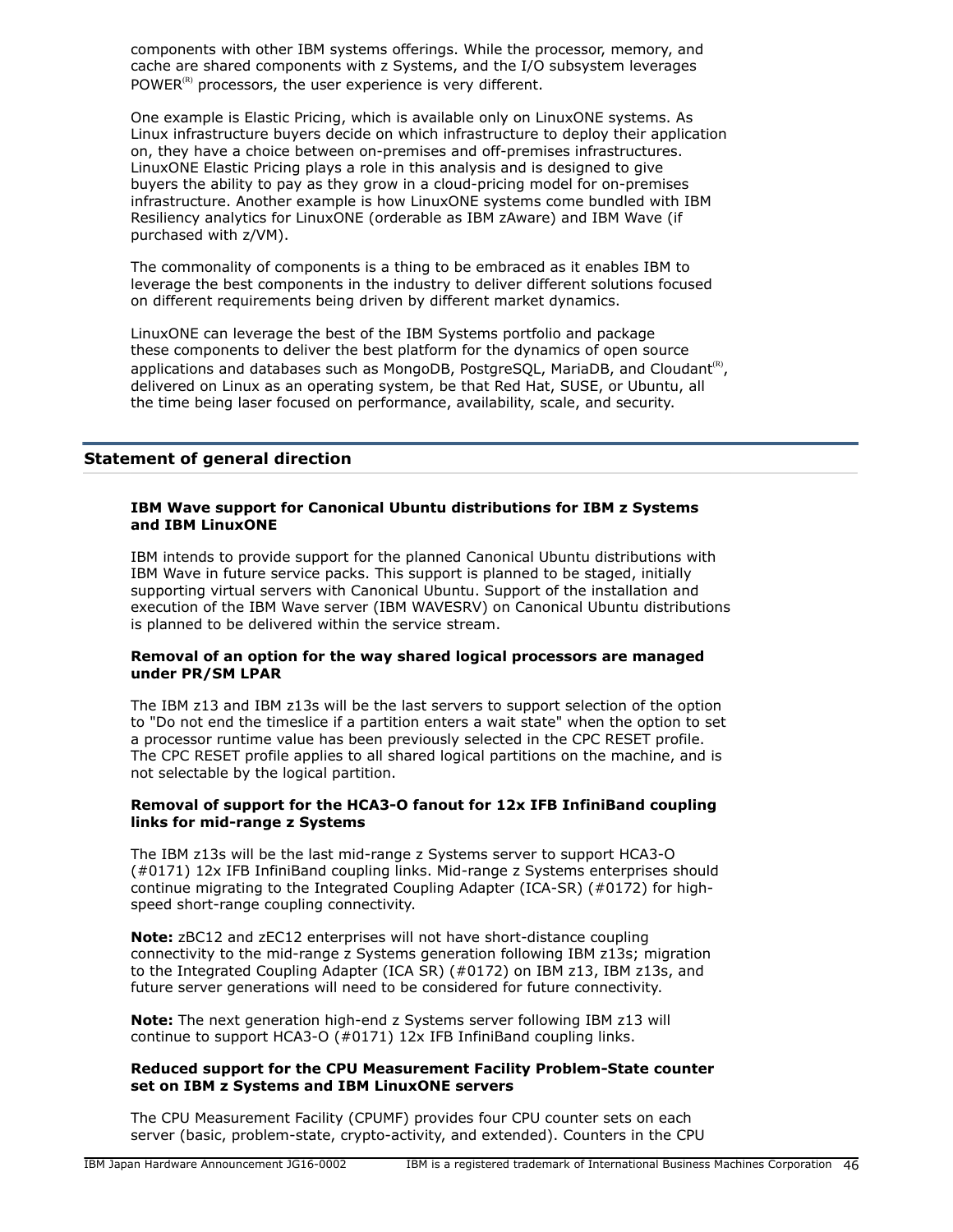counter sets count CPU activities on a logical CPU basis, incrementing for specific activities by one for each CPU cycle when the CPU is in the operating state, and the counter set is active. The problem-state counter set consists of 6 counter values, one of which is the instruction count, which counts the total number of instructions executed when the CPU is in the problem state. IBM z13, IBM z13s, IBM LinuxONE Emperor, and IBM LinuxONE Rockhopper will be the last server generations to support 6 counters in the problem-state counter set. On future servers, the number of implemented counters in the problem-state counter set will be reduced to 1: the problem state instruction count.

#### **Removal of support for SCSI IPL from FCP attached optical media**

The IBM z13, IBM z13s, IBM LinuxONE Emperor, and IBM LinuxONE Rockhopper will be the last servers to support load type "SCSI" for Initial Program Load from FCP attached optical media (for example, installation DVDs). Load type "SCSI" will continue to be supported for IPL from FCP disks.

For loading from optical media, clients should instead use the "Load from Removable Media, or Server" and select "Local removable media device (CD/DVD-ROM drive)" as the source of the software. Alternatively, operating system software or utility programs may also be loaded from a server that can be accessed using FTP (using the "Load from Removable Media, or Server" task, and selecting "FTP Source" as the source of the software).

IBM's statements regarding its plans, directions, and intent are subject to change or withdrawal without notice at IBM's sole discretion. Information regarding potential future products is intended to outline our general product direction and it should not be relied on in making a purchasing decision. The information mentioned regarding potential future products is not a commitment, promise, or legal obligation to deliver any material, code, or functionality. Information about potential future products may not be incorporated into any contract. The development, release, and timing of any future features or functionality described for our products remain at our sole discretion.

## **Reference information**

For more information about the IBM z13 announced on January 14, 2015, refer to Hardware Announcement [JG15-0001,](http://www.ibm.com/common/ssi/cgi-bin/ssialias?infotype=an&subtype=ca&appname=gpateam&supplier=760&letternum=ENUSJG15-0001) dated January 14, 2015.

For more information about z/OS V2.2 announced on July 28, 2015, refer to Software Announcement [JP15-0366](http://www.ibm.com/common/ssi/cgi-bin/ssialias?infotype=an&subtype=ca&appname=gpateam&supplier=760&letternum=ENUSJP15-0366), dated July 28, 2015.

For more information on KVM for IBM z Systems announced on August 17, 2015, refer to Software Announcement [JP15-0356,](http://www.ibm.com/common/ssi/cgi-bin/ssialias?infotype=an&subtype=ca&appname=gpateam&supplier=760&letternum=ENUSJP15-0356) dated August 17, 2015.

For more information on the z/VM V6.4 Preview, refer to Software Announcement [JP16-0014,](http://www.ibm.com/common/ssi/cgi-bin/ssialias?infotype=an&subtype=ca&appname=gpateam&supplier=760&letternum=ENUSJP16-0014) dated February 16, 2016.

For more information on the Technology Transition Offerings for the IBM z13s, refer to Software Announcement [JP16-0012](http://www.ibm.com/common/ssi/cgi-bin/ssialias?infotype=an&subtype=ca&appname=gpateam&supplier=760&letternum=ENUSJP16-0012), dated February 16, 2016.

#### **Product number**

**The following models and feature codes are now available for the IBM z13 (MT 2964), in addition to those announced on January 14, 2015.**

| <b>Description</b> | <b>Machine Type</b> | Model           | <b>Feature</b> |
|--------------------|---------------------|-----------------|----------------|
| IBMz13             | 2964                | N30             |                |
|                    |                     | N <sub>63</sub> |                |
|                    |                     | N96             |                |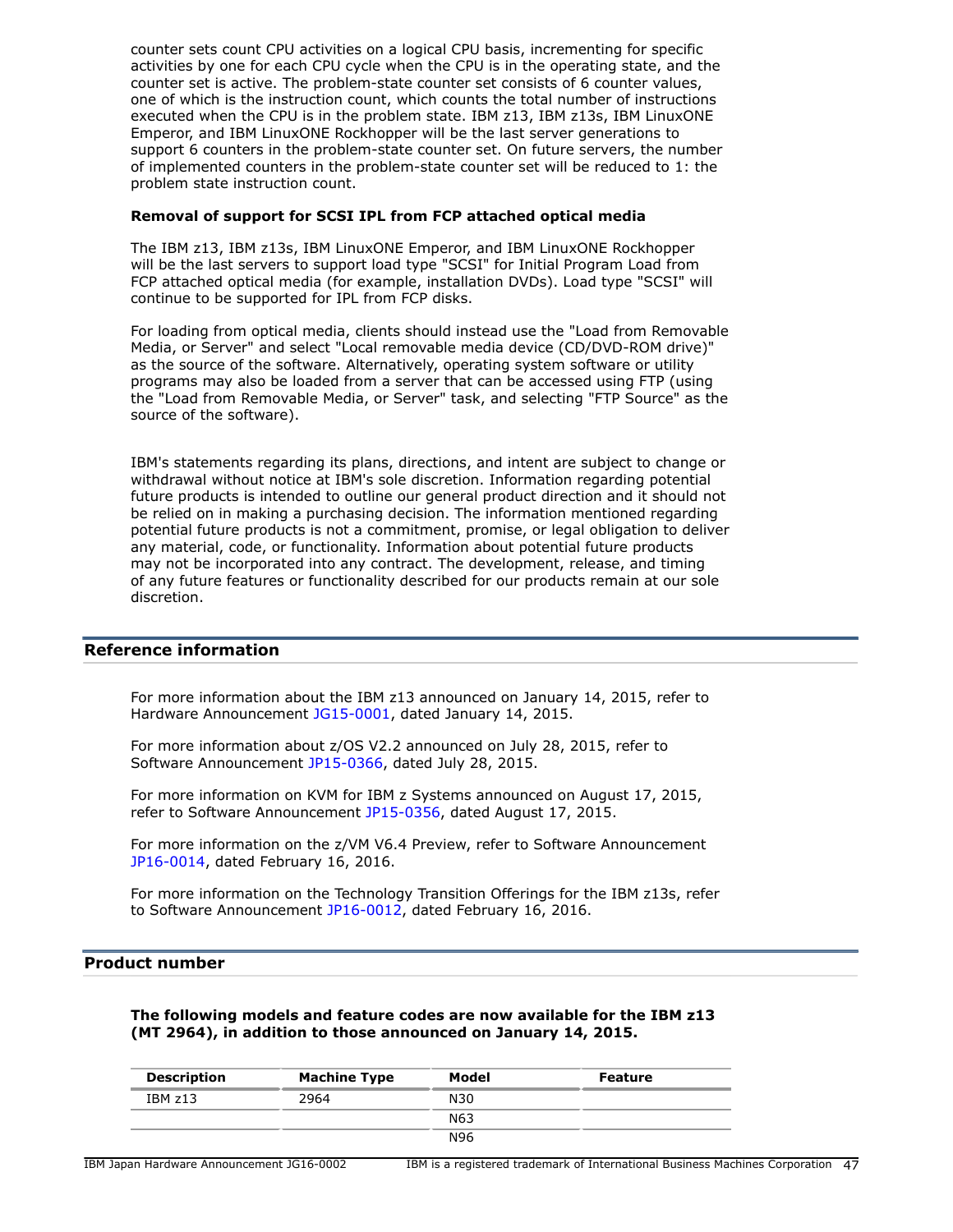| <b>Description</b>            | <b>Machine Type</b> | Model           | <b>Feature</b> |
|-------------------------------|---------------------|-----------------|----------------|
|                               |                     | NC <sub>9</sub> |                |
|                               |                     | NE <sub>1</sub> |                |
| HW for DPM                    |                     |                 | 0016           |
| <b>HMC Tower</b>              |                     |                 | 0095           |
| <b>HMC Rack Mount</b>         |                     |                 | 0096           |
| <b>TKE Rack Mount</b>         |                     |                 | 0097           |
| <b>TKE Tower</b>              |                     |                 | 0098           |
| TKE 8.1 LIC                   |                     |                 | 0878           |
| 5280 GB Memory                |                     |                 | 2507           |
| On/Off CoD Act<br>100 IFL Day |                     |                 | 9874           |
|                               |                     |                 |                |

# **The following feature codes are now available on the IBM z13s (MTM 2965).**

| <b>Description</b>           | <b>Machine Type</b> | Model           | <b>Feature</b> |
|------------------------------|---------------------|-----------------|----------------|
| IBM z13s                     | 2965                | N <sub>10</sub> |                |
|                              |                     | N20             |                |
|                              |                     |                 |                |
| $MTU$ 1 - D                  |                     |                 | 0001           |
| MTU 100 - D<br>$MTU$ 1 - V   |                     |                 | 0002<br>0003   |
|                              |                     |                 |                |
| MTU 100 - V                  |                     |                 | 0004           |
| $GTU$ 1 - $D$                |                     |                 | 0005           |
| GTU 100 - D                  |                     |                 | 0006           |
| $GTU$ 1 - $V$                |                     |                 | 0007           |
| GTU 100 - V                  |                     |                 | 0008           |
| GTU 1000 - D                 |                     |                 | 0009           |
| GTU 1000 - V                 |                     |                 | 0010           |
| HW for DPM                   |                     |                 | 0016           |
| Manage FW Suite              |                     |                 | 0019           |
| Automate FW<br>Suite         |                     |                 | 0020           |
| Ensemble<br>Membership Flag  |                     |                 | 0025           |
| HMC w/Dual EN                |                     |                 | 0092           |
| <b>HMC Rack Mount</b>        |                     |                 | 0094           |
| <b>HMC Tower</b>             |                     |                 | 0095           |
| <b>HMC Rack Mount</b>        |                     |                 | 0096           |
| <b>TKE Rack Mount</b>        |                     |                 | 0097           |
| <b>TKE Tower</b>             |                     |                 | 0098           |
| 1 CPE Capacity<br>Unit       |                     |                 | 0116           |
| 100 CPE Capacity<br>Unit     |                     |                 | 0117           |
| 10000 CPE<br>Capacity Unit   |                     |                 | 0118           |
| 1 CPE Capacity<br>Unit-IFL   |                     |                 | 0119           |
| 100 CPE Capacity<br>Unit-IFL |                     |                 | 0120           |
| 1 CPE Capacity<br>Unit-ICF   |                     |                 | 0121           |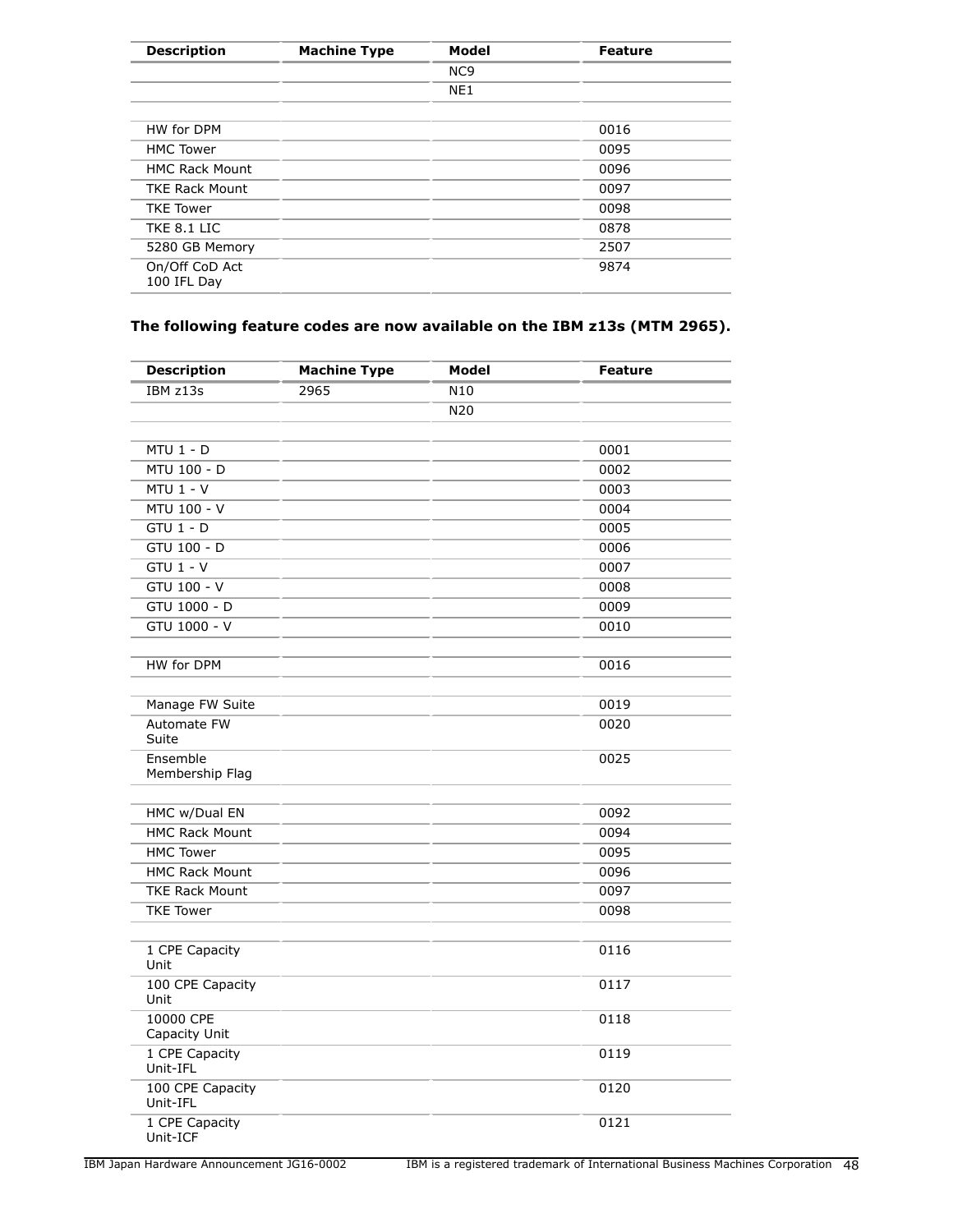| <b>Description</b>                | <b>Machine Type</b> | <b>Model</b> | <b>Feature</b> |
|-----------------------------------|---------------------|--------------|----------------|
| 100 CPE Capacity<br>Unit-ICF      |                     |              | 0122           |
| 1 CPE Capacity<br>Unit-zIIP       |                     |              | 0125           |
| 100 CPE Capacity<br>Unit-zIIP     |                     |              | 0126           |
| 1 CPE Capacity<br>Unit-SAP        |                     |              | 0127           |
| 100 CPE Capacity<br>Unit-SAP      |                     |              | 0128           |
| <b>CPC</b>                        |                     |              | 0146           |
| I/O Cage Full Card<br>Airflow     |                     |              | 0114           |
| <b>Fanout Airflow</b>             |                     |              | 0165           |
| HCA3-O LR fanout<br>for 1x IFB    |                     |              | 0170           |
| HCA3-O fanout for<br>12x IFB      |                     |              | 0171           |
| <b>ICA SR fanout</b>              |                     |              | 0172           |
| PCIe fanout Gen3                  |                     |              | 0173           |
| Fanout airflow<br>PCIe            |                     |              | 0174           |
| US English                        |                     |              | 0235           |
| France                            |                     |              | 0236           |
| German/Austrian                   |                     |              | 0237           |
| LA Spanish                        |                     |              | 0238           |
| Spain                             |                     |              | 0239           |
| Italian                           |                     |              | 0240           |
| French Canadian                   |                     |              | 0241           |
| Portuguese                        |                     |              | 0242           |
| <b>UK English</b>                 |                     |              | 0243           |
| Norwegian                         |                     |              | 0244           |
| Sweden Finland                    |                     |              | 0245           |
| Netherlands                       |                     |              | 0246           |
| Belgian French                    |                     |              | 0247           |
| Denmark                           |                     |              | 0248           |
| Swiss French/<br>German           |                     |              | 0249           |
| PCIe Interconnect<br>Gen3         |                     |              | 0401           |
| Flash Express                     |                     |              | 0403           |
| FICON Express8S<br>10Km LX        |                     |              | 0409           |
| FICON Express8S<br>SX             |                     |              | 0410           |
| 10 GbE RoCE<br>Express            |                     |              | 0411           |
| OSA-Express5S<br>GbE LX           |                     |              | 0413           |
| OSA-Express5S<br>GbE SX           |                     |              | 0414           |
| OSA-Express5S 10<br><b>GbE LR</b> |                     |              | 0415           |
| OSA-Express5S 10<br>GbE SR        |                     |              | 0416           |
| OSA-Express5S<br>1000BASE-T       |                     |              | 0417           |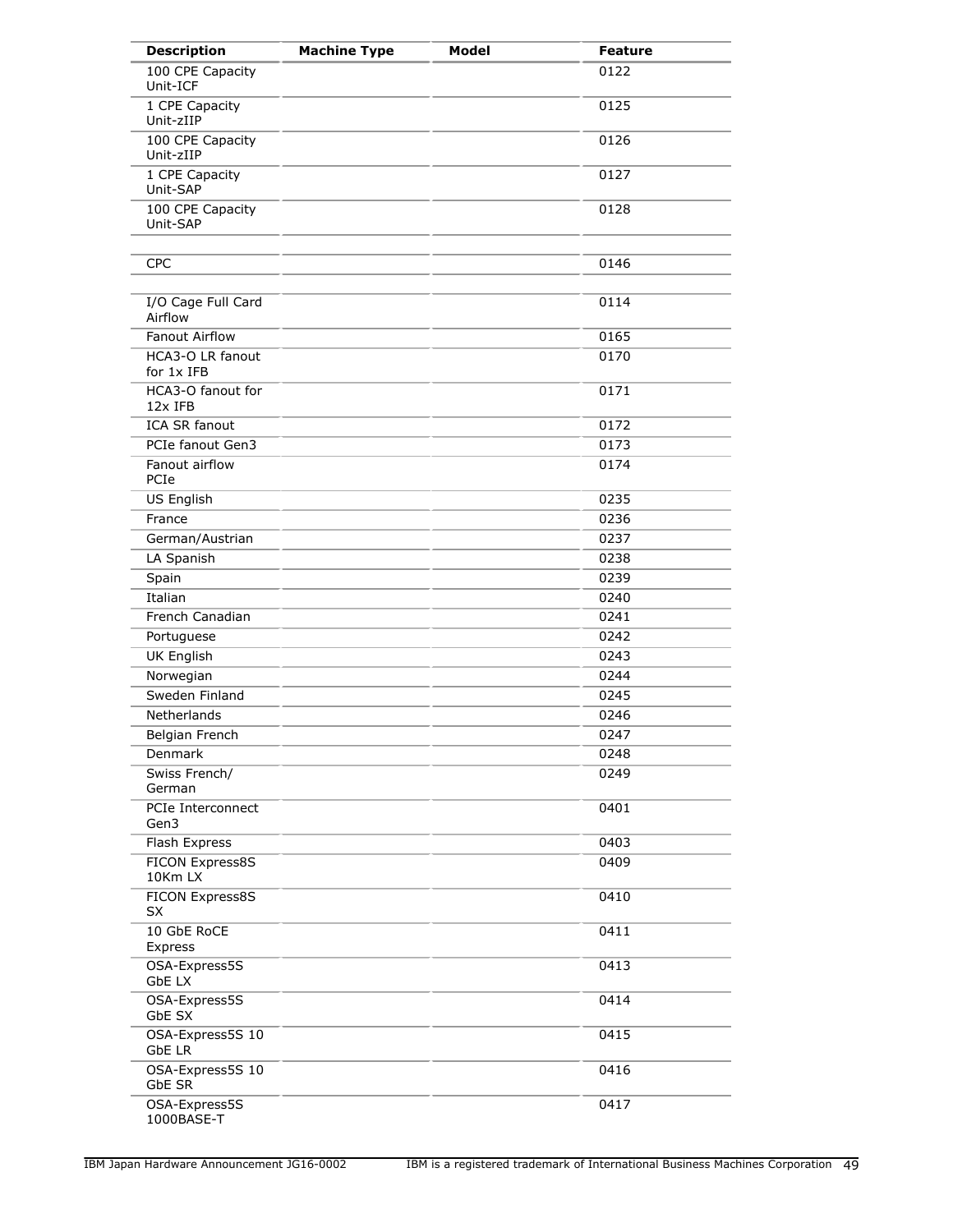| <b>Description</b>              | <b>Machine Type</b> | <b>Model</b> | <b>Feature</b> |
|---------------------------------|---------------------|--------------|----------------|
| FICON Express16S<br>LX.         |                     |              | 0418           |
| FICON Express16S<br>SX          |                     |              | 0419           |
| zEDC Express                    |                     |              | 0420           |
| Read-Only Media<br>Option       |                     |              | 0845           |
| <b>TKE</b> workstation          |                     |              | 0847           |
| 32GB USB backup<br>media        |                     |              | 0848           |
| TKE 8.1 LIC                     |                     |              | 0878           |
| Crypto Express5S                |                     |              | 0890           |
| <b>TKE Smart Card</b><br>Reader |                     |              | 0891           |
| TKE addl smart<br>cards         |                     |              | 0892           |
| 4767 TKE Crypto<br>Adapter      |                     |              | 0894           |

| <b>Description</b>                | <b>Machine Type</b> | Model | <b>Feature</b> |
|-----------------------------------|---------------------|-------|----------------|
| UID Label for DoD                 |                     |       | 0998           |
|                                   |                     |       |                |
| <b>IBM zAware</b>                 |                     |       | 0011           |
| IBM zAware 2pack                  |                     |       | 1012           |
| IBM zAware 4pack                  |                     |       | 1013           |
| IBM zAware 6pack                  |                     |       | 1014           |
| IBM zAware 10<br>pack             |                     |       | 1015           |
| IBM zAware DR<br>2pack            |                     |       | 1017           |
| <b>IBM zAware DR</b><br>4pack     |                     |       | 1018           |
| <b>IBM zAware DR</b><br>6pack     |                     |       | 1019           |
| <b>IBM zAware DR</b><br>10pack    |                     |       | 1020           |
| <b>STP Enablement</b>             |                     |       | 1021           |
| <b>EMEA Special</b><br>Operations |                     |       | 1022           |
| 16 GB Mem<br>DIMM(5/feat)         |                     |       | 1620           |
| 32 GB Mem<br>DIMM(5/feat)         |                     |       | 1621           |
| 64 GB Mem<br>DIMM(5/feat)         |                     |       | 1622           |
| 128 GB Mem<br>DIMM(5/feat)        |                     |       | 1623           |
| LICCC Ship Via<br>Net Ind         |                     |       | 1750           |
| 3x 16GB Capacity<br>Incr          |                     |       | 1887           |
| 3x 8GB Capacity<br>Incr           |                     |       | 1888           |
| 3x 8GB Carry<br>Forward           |                     |       | 1889           |
| Mega 16GB<br>Capacity Incr        |                     |       | 1890           |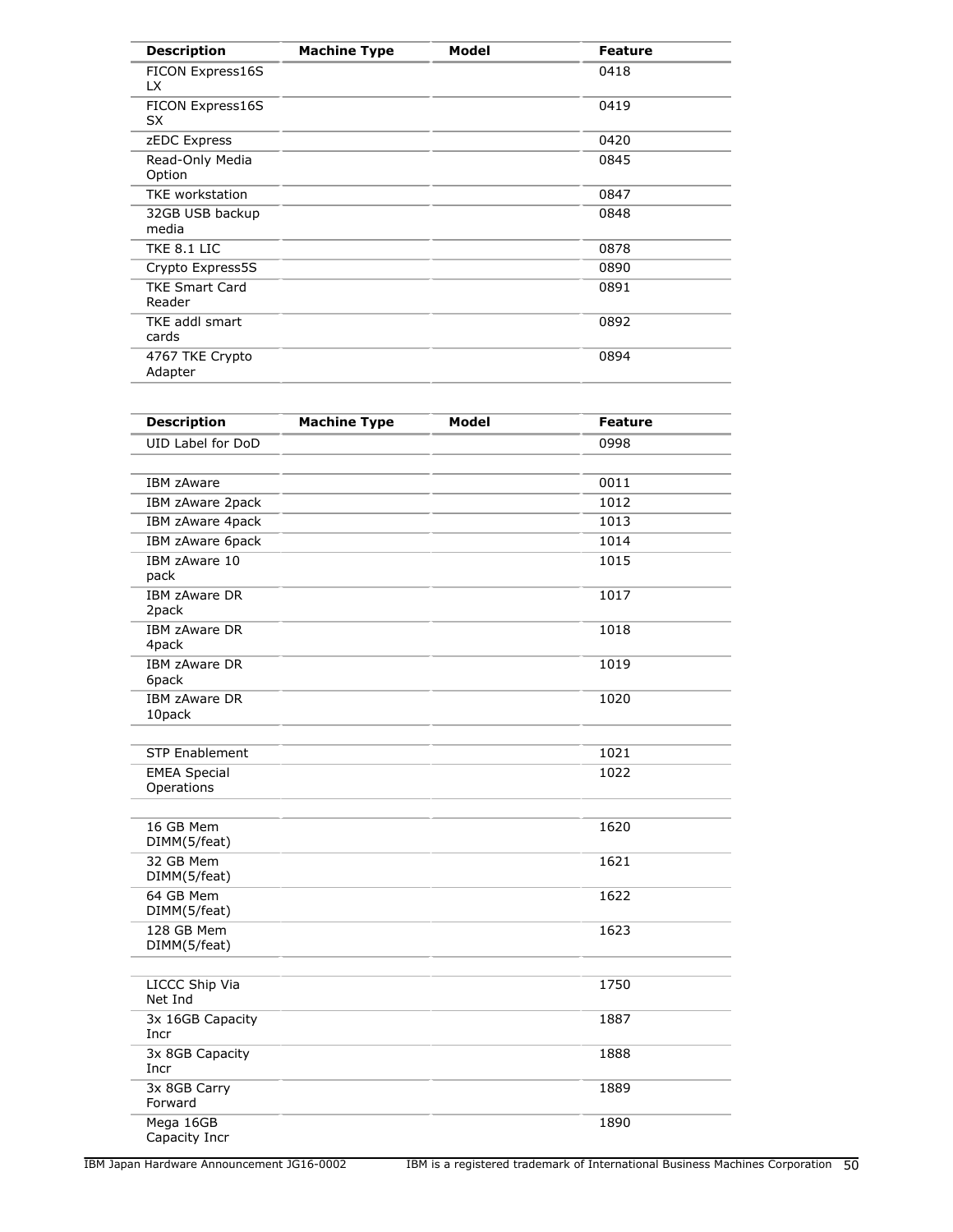| <b>Description</b>                    | <b>Machine Type</b> | <b>Model</b> | <b>Feature</b> |
|---------------------------------------|---------------------|--------------|----------------|
| Mega 8GB<br>Capacity Incr             |                     |              | 1891           |
| Mega 8GB Carry<br>Forward             |                     |              | 1892           |
| 16GB Memory<br>Capacity Incr          |                     |              | 1899           |
| 8GB Memory<br>Capacity Incr           |                     |              | 1903           |
| 8GB FTR<br>Converted Memory           |                     |              | 1904           |
| 8GB Preplanned<br>memory              |                     |              | 1993           |
| 16GB Preplanned<br>memory             |                     |              | 1996           |
| 64 GB Memory                          |                     |              | 3616           |
| 72 GB Memory                          |                     |              | 3617           |
| 80 GB Memory                          |                     |              | 3618           |
| 88 GB Memory                          |                     |              | 3619           |
| 120 GB Memory                         |                     |              | 3623           |
| 152 GB Memory                         |                     |              | 3624           |
| 184 GB Memory                         |                     |              | 3625           |
| 216 GB Memory                         |                     |              | 3626           |
| 248 GB Memory                         |                     |              | 3627           |
|                                       |                     |              | 3640           |
| 280 GB Memory                         |                     |              |                |
| 312 GB Memory                         |                     |              | 3641           |
| 344 GB Memory                         |                     |              | 3642           |
| 408 GB Memory                         |                     |              | 3643           |
| 472 GB Memory                         |                     |              | 3644           |
| 536 GB Memory                         |                     |              | 3645           |
| 600 GB Memory                         |                     |              | 3646           |
| 728 GB Memory                         |                     |              | 3647           |
| 856 GB Memory                         |                     |              | 3648           |
| 984 GB Memory                         |                     |              | 3649           |
| Flat Panel Display                    |                     |              | 6096           |
| <b>Balanced Power</b><br>Plan Ahead   |                     |              | 3003           |
| <b>BPD Pair</b>                       |                     |              | 3012           |
| <b>BPR Pair</b>                       |                     |              | 3013           |
| <b>Internal Battery</b><br><b>IBF</b> |                     |              | 3215           |
| Universal Lift Tool/<br>Ladder        |                     |              | 3105           |
| Universal Lift Tool<br>upgr kit       |                     |              | 3103           |
| Serv Docs Optional<br>Print           |                     |              | 0033           |
| <b>CPACF Enablement</b>               |                     |              | 3863           |
| PCIe I/O Drawer                       |                     |              | 4032           |
| Top Exit Cabling                      |                     |              | 7920           |
| Side Covers                           |                     |              | 7921           |
| FQC Bracket &<br>Mounting Hdw         |                     |              | 7932           |
| LC Duplex 6.6ft<br>Harness            |                     |              | 7933           |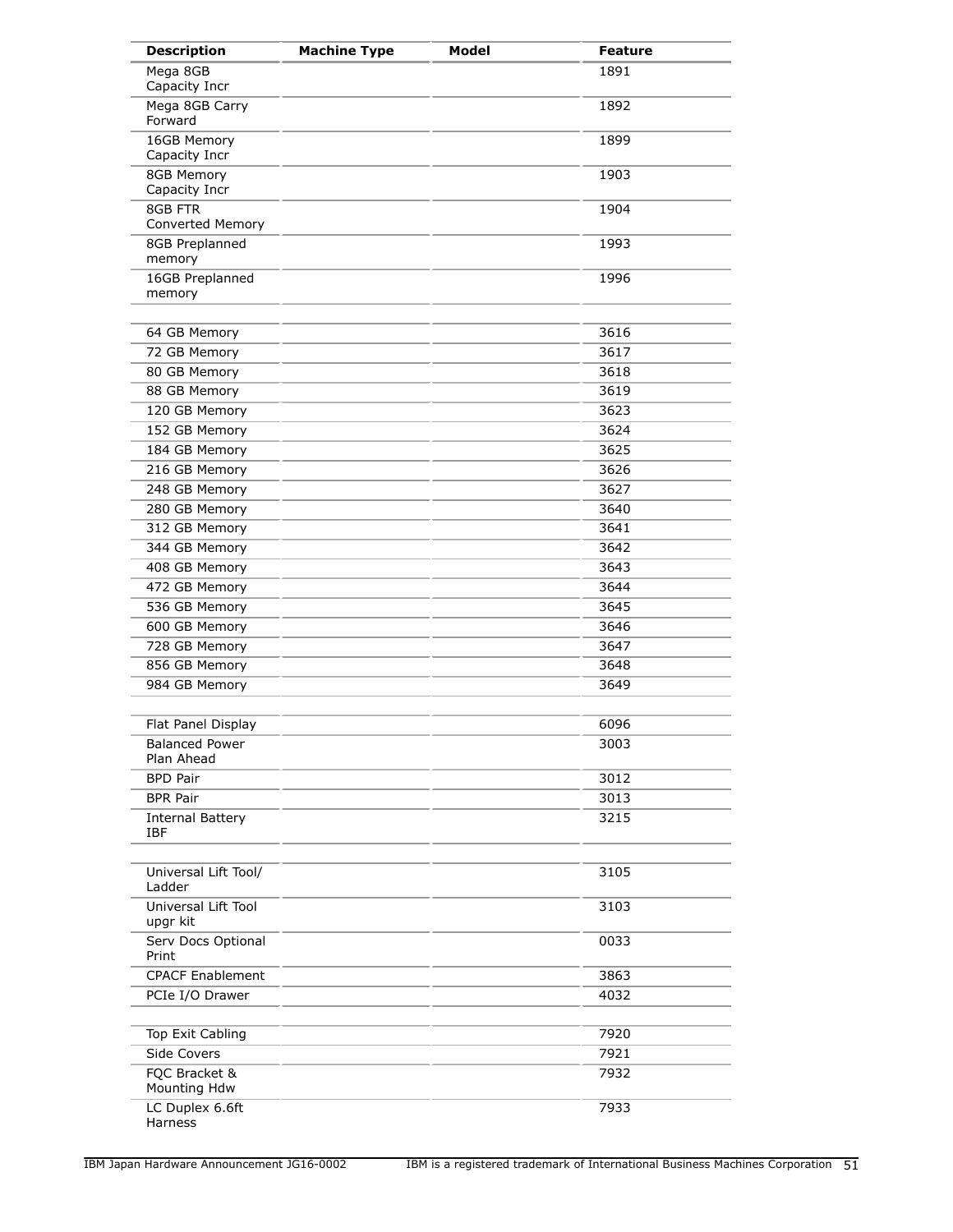| <b>Description</b>                 | <b>Machine Type</b> | <b>Model</b> | <b>Feature</b> |
|------------------------------------|---------------------|--------------|----------------|
| Non Raised Floor<br>Support        |                     |              | 7998           |
| 4-in-1 Bolt Down<br>Kit            |                     |              | 8021           |
| Bolt Down Kit NRF                  |                     |              | 8022           |
| 0-Way Processor<br>A00             |                     |              | 3700           |
| 1-Way Processor<br>A01             |                     |              | 3701           |
| 1-Way Processor<br><b>B01</b>      |                     |              | 3702           |
| 1-Way Processor<br>CO <sub>1</sub> |                     |              | 3703           |
| 1-Way Processor<br>D01             |                     |              | 3704           |
| 1-Way Processor<br>E01             |                     |              | 3705           |
| 1-Way Processor<br>F <sub>01</sub> |                     |              | 3706           |
| 1-Way Processor<br>G01             |                     |              | 3707           |
| 1-Way Processor<br>H <sub>01</sub> |                     |              | 3708           |
| 1-Way Processor<br>I01             |                     |              | 3709           |
| 1-Way Processor<br><b>JO1</b>      |                     |              | 3710           |
| 1-Way Processor<br>K01             |                     |              | 3711           |
| 1-Way Processor<br>L <sub>01</sub> |                     |              | 3712           |
| 1-Way Processor<br>M01             |                     |              | 3713           |
| 1-Way Processor<br>N01             |                     |              | 3714           |
| 1-Way Processor<br>O01             |                     |              | 3715           |
| 1-Way Processor<br>P01             |                     |              | 3716           |
| 1-Way Processor<br>Q01             |                     |              | 3717           |
| 1-Way Processor<br>R01             |                     |              | 3718           |
| 1-Way Processor<br>S01             |                     |              | 3719           |
| 1-Way Processor<br>T01             |                     |              | 3720           |
| 1-Way Processor<br>U01             |                     |              | 3721           |
| 1-Way Processor<br>V <sub>01</sub> |                     |              | 3722           |
| 1-Way Processor<br>W01             |                     |              | 3723           |
| 1-Way Processor<br>X01             |                     |              | 3724           |
| 1-Way Processor<br>Y01             |                     |              | 3725           |
| 1-Way Processor<br>Z01             |                     |              | 3726           |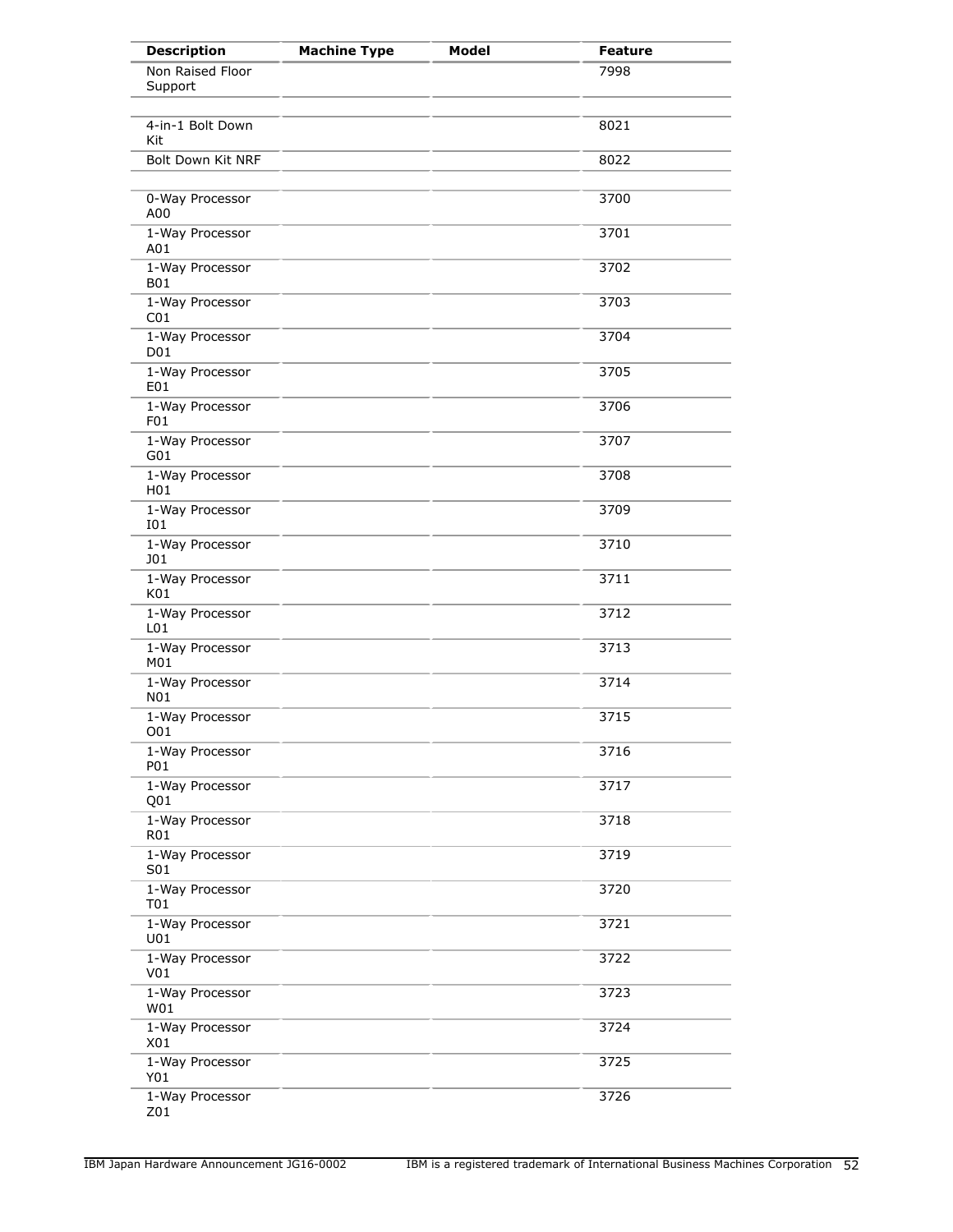| <b>Description</b>                  | <b>Machine Type</b> | <b>Model</b> | <b>Feature</b> |
|-------------------------------------|---------------------|--------------|----------------|
| 2-Way Processor<br>A02              |                     |              | 3727           |
| 2-Way Processor<br><b>B02</b>       |                     |              | 3728           |
| 2-Way Processor<br>CO <sub>2</sub>  |                     |              | 3729           |
| 2-Way Processor<br>D <sub>0</sub> 2 |                     |              | 3730           |
| 2-Way Processor<br>E02              |                     |              | 3731           |
| 2-Way Processor<br>F <sub>0</sub> 2 |                     |              | 3732           |
| 2-Way Processor<br>G02              |                     |              | 3733           |
| 2-Way Processor<br>H <sub>0</sub> 2 |                     |              | 3734           |
| 2-Way Processor<br><b>IO2</b>       |                     |              | 3735           |
| 2-Way Processor<br>J02              |                     |              | 3736           |
| 2-Way Processor<br>K02              |                     |              | 3737           |
| 2-Way Processor<br>L <sub>02</sub>  |                     |              | 3738           |
| 2-Way Processor<br>M02              |                     |              | 3739           |
| 2-Way Processor<br>N <sub>0</sub> 2 |                     |              | 3740           |
| 2-Way Processor<br>O02              |                     |              | 3741           |
| 2-Way Processor<br>P02              |                     |              | 3742           |
| 2-Way Processor<br>Q <sub>0</sub> 2 |                     |              | 3743           |
| 2-Way Processor<br>R <sub>02</sub>  |                     |              | 3744           |
| 2-Way Processor<br>S <sub>0</sub> 2 |                     |              | 3745           |
| 2-Way Processor<br>T02              |                     |              | 3746           |
| 2-Way Processor<br>U02              |                     |              | 3747           |
| 2-Way Processor<br>V <sub>02</sub>  |                     |              | 3748           |
| 2-Way Processor<br>W02              |                     |              | 3749           |
| 2-Way Processor<br>X02              |                     |              | 3750           |
| 2-Way Processor<br>Y02              |                     |              | 3751           |
| 2-Way Processor<br>Z02              |                     |              | 3752           |
| 3-Way Processor<br>A03              |                     |              | 3753           |
| 3-Way Processor<br><b>B03</b>       |                     |              | 3754           |
| 3-Way Processor<br>CO <sub>3</sub>  |                     |              | 3755           |
| 3-Way Processor<br>D <sub>0</sub> 3 |                     |              | 3756           |
| 3-Way Processor<br>E03              |                     |              | 3757           |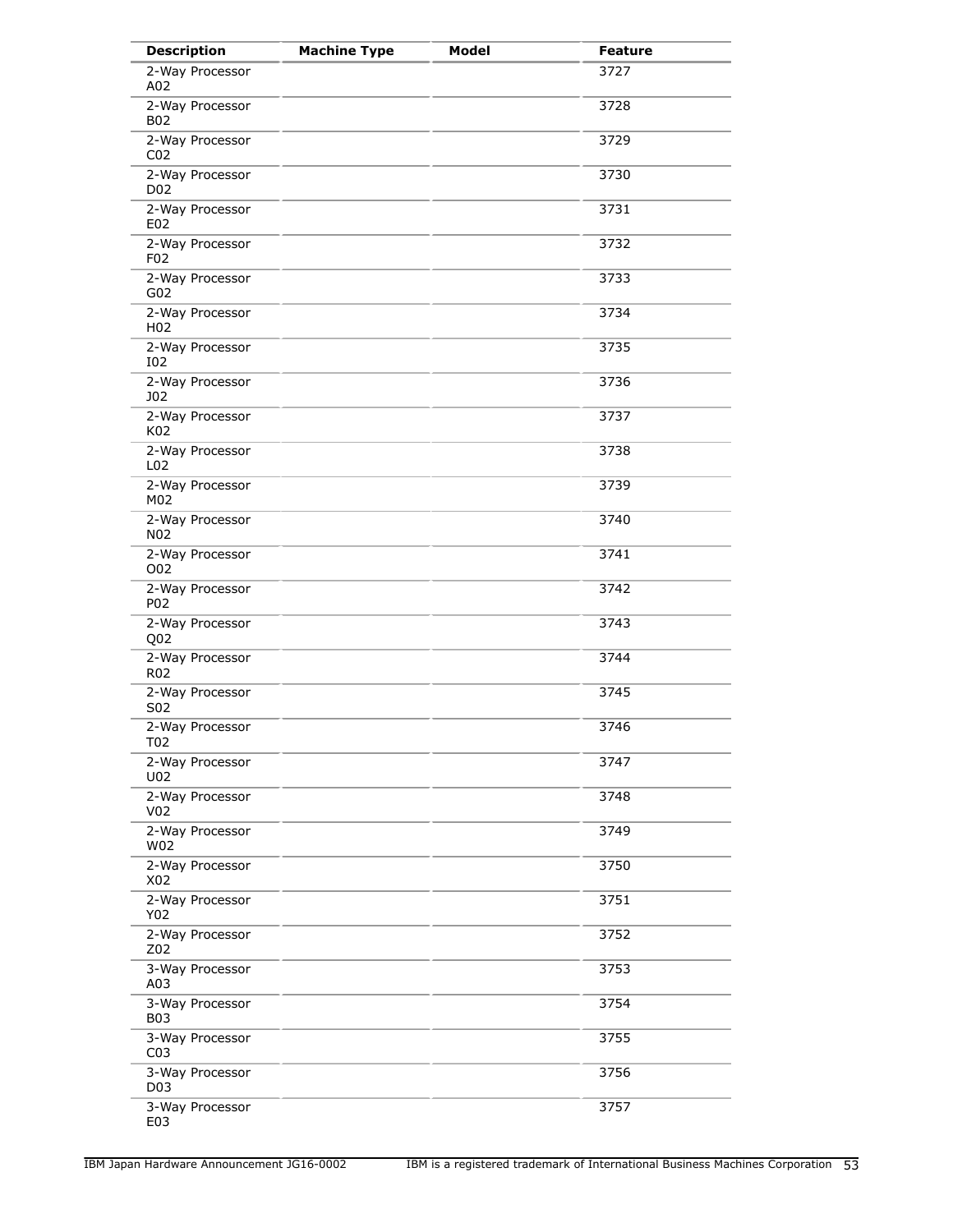| <b>Description</b>                  | <b>Machine Type</b> | <b>Model</b> | <b>Feature</b> |
|-------------------------------------|---------------------|--------------|----------------|
| 3-Way Processor<br>F <sub>0</sub> 3 |                     |              | 3758           |
| 3-Way Processor<br>G03              |                     |              | 3760           |
| 3-Way Processor<br>H <sub>0</sub> 3 |                     |              | 3761           |
| 3-Way Processor<br>I03              |                     |              | 3762           |
| 3-Way Processor<br><b>J03</b>       |                     |              | 3763           |
| 3-Way Processor<br>K03              |                     |              | 3764           |
| 3-Way Processor<br>L <sub>0</sub> 3 |                     |              | 3765           |
| 3-Way Processor<br>M03              |                     |              | 3766           |
| 3-Way Processor<br><b>N03</b>       |                     |              | 3767           |
| 3-Way Processor<br>O03              |                     |              | 3768           |
| 3-Way Processor<br>P03              |                     |              | 3769           |
| 3-Way Processor<br>Q <sub>0</sub> 3 |                     |              | 3770           |
| 3-Way Processor<br>R <sub>0</sub> 3 |                     |              | 3771           |
| 3-Way Processor<br>S03              |                     |              | 3772           |
| 3-Way Processor<br>T03              |                     |              | 3773           |
| 3-Way Processor<br>U03              |                     |              | 3774           |
| 3-Way Processor<br>V <sub>03</sub>  |                     |              | 3775           |
| 3-Way Processor<br>W03              |                     |              | 3776           |
| 3-Way Processor<br>X03              |                     |              | 3777           |
| 3-Way Processor<br>Y03              |                     |              | 3778           |
| 3-Way Processor<br>Z03              |                     |              | 3779           |
| 4-Way Processor<br>A04              |                     |              | 3780           |
| 4-Way Processor<br><b>B04</b>       |                     |              | 3781           |
| 4-Way Processor<br>CO <sub>4</sub>  |                     |              | 3782           |
| 4-Way Processor<br>D04              |                     |              | 3783           |
| 4-Way Processor<br>E04              |                     |              | 3784           |
| 4-Way Processor<br>F <sub>04</sub>  |                     |              | 3785           |
| 4-Way Processor<br>G04              |                     |              | 3786           |
| 4-Way Processor<br>H <sub>04</sub>  |                     |              | 3787           |
| 4-Way Processor<br>I04              |                     |              | 3788           |
| 4-Way Processor<br>J04              |                     |              | 3789           |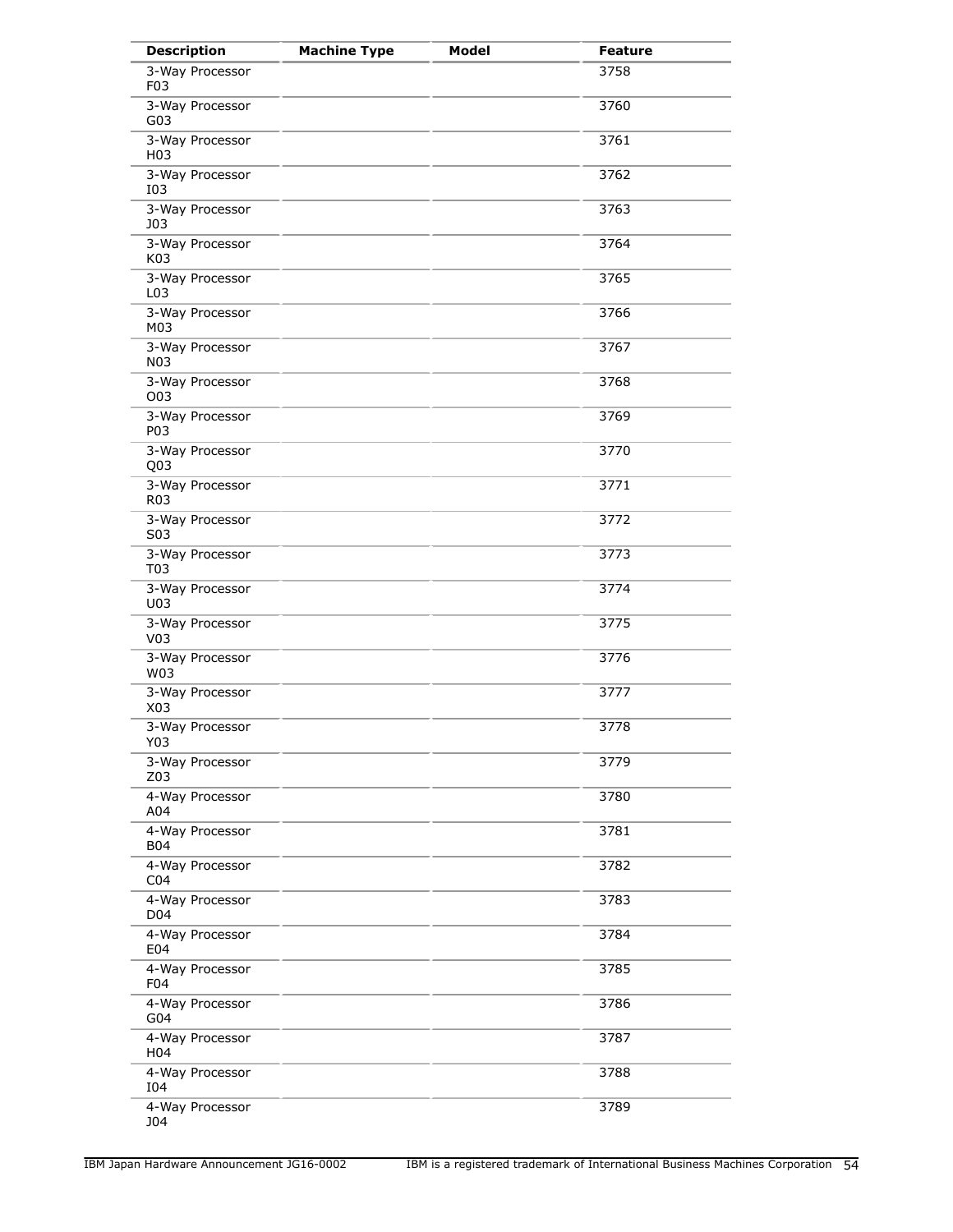| <b>Description</b>                  | <b>Machine Type</b> | <b>Model</b> | <b>Feature</b> |
|-------------------------------------|---------------------|--------------|----------------|
| 4-Way Processor<br>K04              |                     |              | 3790           |
| 4-Way Processor<br>L <sub>04</sub>  |                     |              | 3791           |
| 4-Way Processor<br>M04              |                     |              | 3792           |
| 4-Way Processor<br>N <sub>04</sub>  |                     |              | 3793           |
| 4-Way Processor<br>O <sub>04</sub>  |                     |              | 3794           |
| 4-Way Processor<br>P04              |                     |              | 3795           |
| 4-Way Processor<br>Q04              |                     |              | 3796           |
| 4-Way Processor<br><b>R04</b>       |                     |              | 3797           |
| 4-Way Processor<br>S04              |                     |              | 3798           |
| 4-Way Processor<br><b>T04</b>       |                     |              | 3799           |
| 4-Way Processor<br>U04              |                     |              | 3800           |
| 4-Way Processor<br>V <sub>04</sub>  |                     |              | 3801           |
| 4-Way Processor<br>W04              |                     |              | 3802           |
| 4-Way Processor<br>X04              |                     |              | 3803           |
| 4-Way Processor<br>Y04              |                     |              | 3804           |
| 4-Way Processor<br>Z04              |                     |              | 3805           |
| 5-Way Processor<br>A05              |                     |              | 3806           |
| 5-Way Processor<br><b>B05</b>       |                     |              | 3807           |
| 5-Way Processor<br>CO <sub>5</sub>  |                     |              | 3808           |
| 5-Way Processor<br>D <sub>05</sub>  |                     |              | 3809           |
| 5-Way Processor<br>E05              |                     |              | 3810           |
| 5-Way Processor<br>F <sub>0</sub> 5 |                     |              | 3811           |
| 5-Way Processor<br>G05              |                     |              | 3812           |
| 5-Way Processor<br>H <sub>0</sub> 5 |                     |              | 3813           |
| 5-Way Processor<br>I05              |                     |              | 3814           |
| 5-Way Processor<br><b>J05</b>       |                     |              | 3815           |
| 5-Way Processor<br>K05              |                     |              | 3816           |
| 5-Way Processor<br>L05              |                     |              | 3817           |
| 5-Way Processor<br>M05              |                     |              | 3818           |
| 5-Way Processor<br><b>N05</b>       |                     |              | 3819           |
| 5-Way Processor<br>O05              |                     |              | 3820           |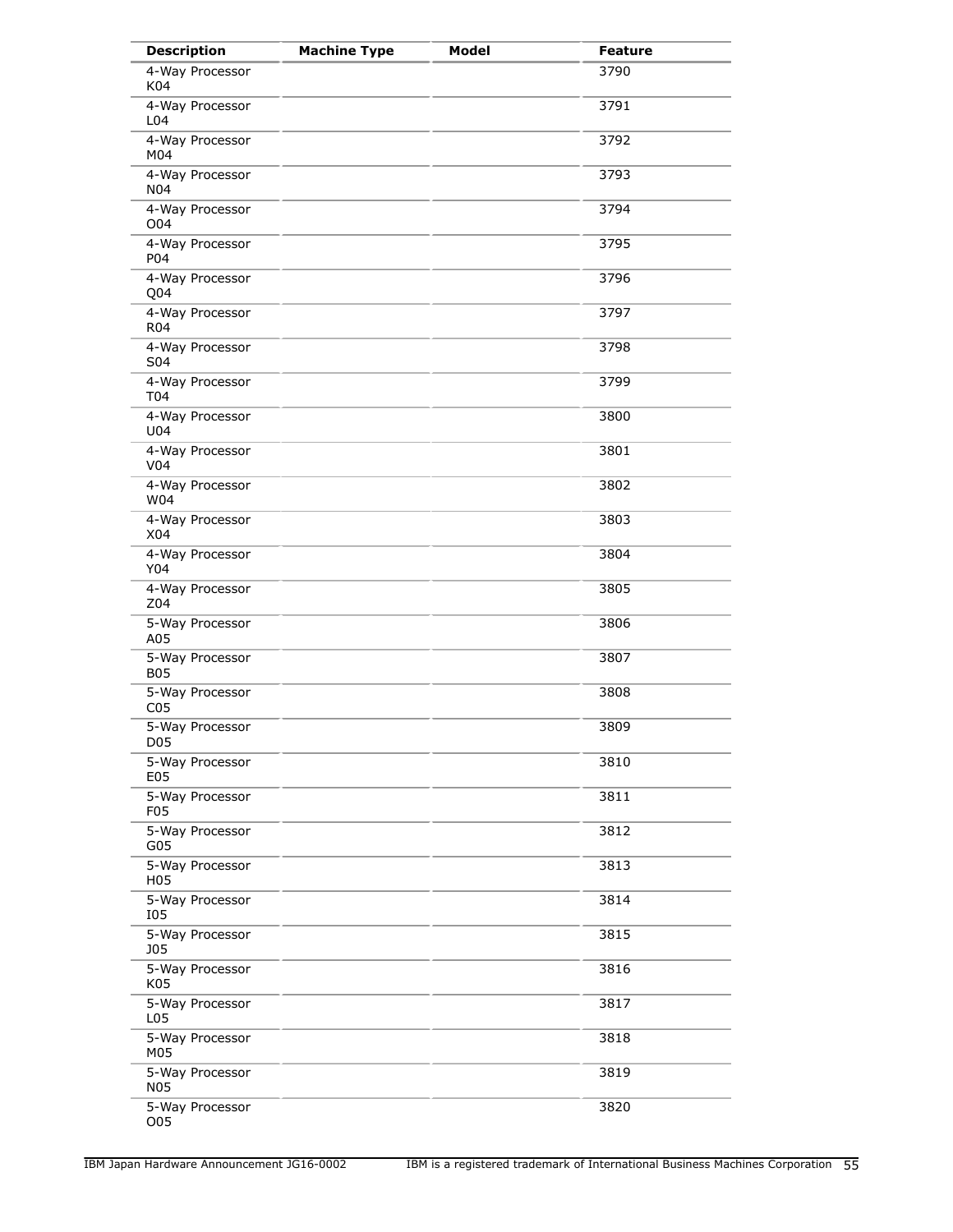| <b>Description</b>                 | <b>Machine Type</b> | <b>Model</b> | <b>Feature</b> |
|------------------------------------|---------------------|--------------|----------------|
| 5-Way Processor<br>P05             |                     |              | 3821           |
| 5-Way Processor<br>Q <sub>05</sub> |                     |              | 3822           |
| 5-Way Processor<br><b>R05</b>      |                     |              | 3823           |
| 5-Way Processor<br>S05             |                     |              | 3824           |
| 5-Way Processor<br><b>T05</b>      |                     |              | 3825           |
| 5-Way Processor<br>U05             |                     |              | 3826           |
| 5-Way Processor<br>V05             |                     |              | 3827           |
| 5-Way Processor<br>W05             |                     |              | 3828           |
| 5-Way Processor<br>X05             |                     |              | 3829           |
| 5-Way Processor<br>Y05             |                     |              | 3830           |
| 5-Way Processor<br>Z05             |                     |              | 3831           |
| 6-Way Processor<br>A06             |                     |              | 3832           |
| 6-Way Processor<br><b>B06</b>      |                     |              | 3833           |
| 6-Way Processor<br>C <sub>06</sub> |                     |              | 3834           |
| 6-Way Processor<br>D <sub>06</sub> |                     |              | 3835           |
| 6-Way Processor<br>E06             |                     |              | 3836           |
| 6-Way Processor<br>F06             |                     |              | 3837           |
| 6-Way Processor<br>G06             |                     |              | 3838           |
| 6-Way Processor<br>H <sub>06</sub> |                     |              | 3839           |
| 6-Way Processor<br>106             |                     |              | 3840           |
| 6-Way Processor<br><b>J06</b>      |                     |              | 3841           |
| 6-Way Processor<br>K06             |                     |              | 3842           |
| 6-Way Processor<br>L06             |                     |              | 3843           |
| 6-Way Processor<br>M06             |                     |              | 3844           |
| 6-Way Processor<br><b>N06</b>      |                     |              | 3845           |
| 6-Way Processor<br>O06             |                     |              | 3846           |
| 6-Way Processor<br>P06             |                     |              | 3847           |
| 6-Way Processor<br>Q <sub>06</sub> |                     |              | 3848           |
| 6-Way Processor<br>R <sub>06</sub> |                     |              | 3849           |
| 6-Way Processor<br>S06             |                     |              | 3850           |
| 6-Way Processor<br>T06             |                     |              | 3851           |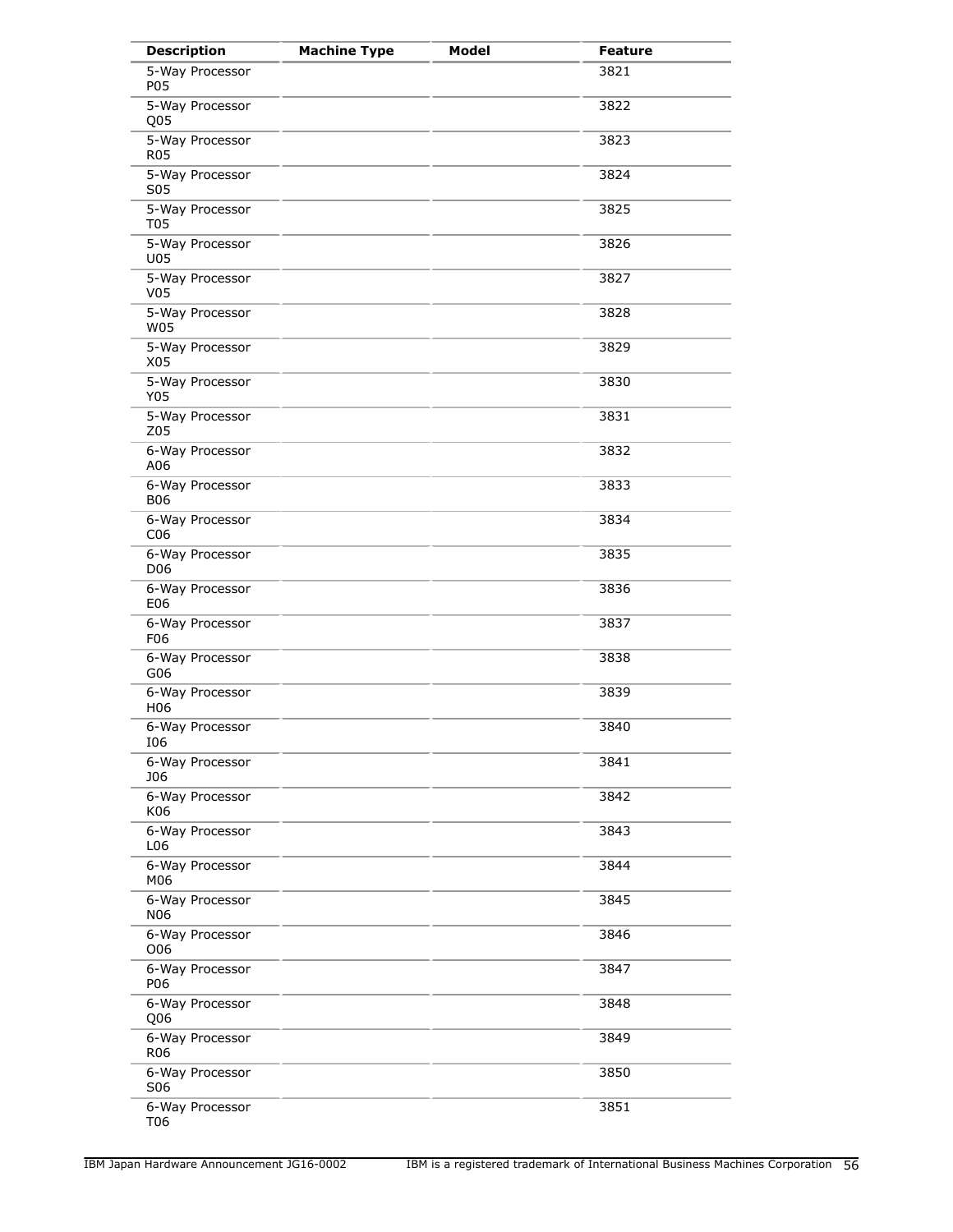| <b>Description</b>            | <b>Machine Type</b> | Model | <b>Feature</b> |
|-------------------------------|---------------------|-------|----------------|
| 6-Way Processor<br>U06        |                     |       | 3852           |
| 6-Way Processor<br>V06        |                     |       | 3853           |
| 6-Way Processor<br>W06        |                     |       | 3854           |
| 6-Way Processor<br>X06        |                     |       | 3855           |
| 6-Way Processor<br>Y06        |                     |       | 3856           |
| 6-Way Processor<br>Z06        |                     |       | 3857           |
| $CP - A$                      |                     |       | 6273           |
| $CP-B$                        |                     |       | 6274           |
| $CP-C$                        |                     |       | 6275           |
| $CP-D$                        |                     |       | 6276           |
| $CP-E$                        |                     |       | 6277           |
| $CP-F$                        |                     |       | 6278           |
| $CP-G$                        |                     |       | 6279           |
| $CP-H$                        |                     |       | 6280           |
| $CP-I$                        |                     |       | 6281           |
| $CP-J$                        |                     |       | 6282           |
| $CP-K$                        |                     |       | 6283           |
| $CP-L$                        |                     |       | 6284           |
| CP-M                          |                     |       | 6285           |
| $CP-N$                        |                     |       | 6286           |
| $CP-O$                        |                     |       | 6287           |
|                               |                     |       |                |
| $CP-P$                        |                     |       | 6288           |
| $CP-Q$                        |                     |       | 6289           |
| $CP-R$                        |                     |       | 6290           |
| $CP-S$                        |                     |       | 6291           |
| $CP-T$                        |                     |       | 6292           |
| CP-U                          |                     |       | 6293           |
| $CP-V$                        |                     |       | 6294           |
| CP-W                          |                     |       | 6295           |
| $CP-X$                        |                     |       | 6296           |
| CP-Y                          |                     |       | 6297           |
| $CP-Z$                        |                     |       | 6298           |
| IFL                           |                     |       | 1924           |
| ICF                           |                     |       | 1925           |
| SAP (optional)                |                     |       | 1926           |
| zIIP                          |                     |       | 1927           |
| Unassigned IFL                |                     |       | 1928           |
| A00 Capacity<br>Marker        |                     |       | 9227           |
| A01 Capacity<br>Marker        |                     |       | 9228           |
| <b>B01 Capacity</b><br>Marker |                     |       | 9229           |
| C01 Capacity<br>Marker        |                     |       | 9230           |
| D01 Capacity<br>Marker        |                     |       | 9231           |
| E01 Capacity<br>Marker        |                     |       | 9232           |
| F01 Capacity<br>Marker        |                     |       | 9233           |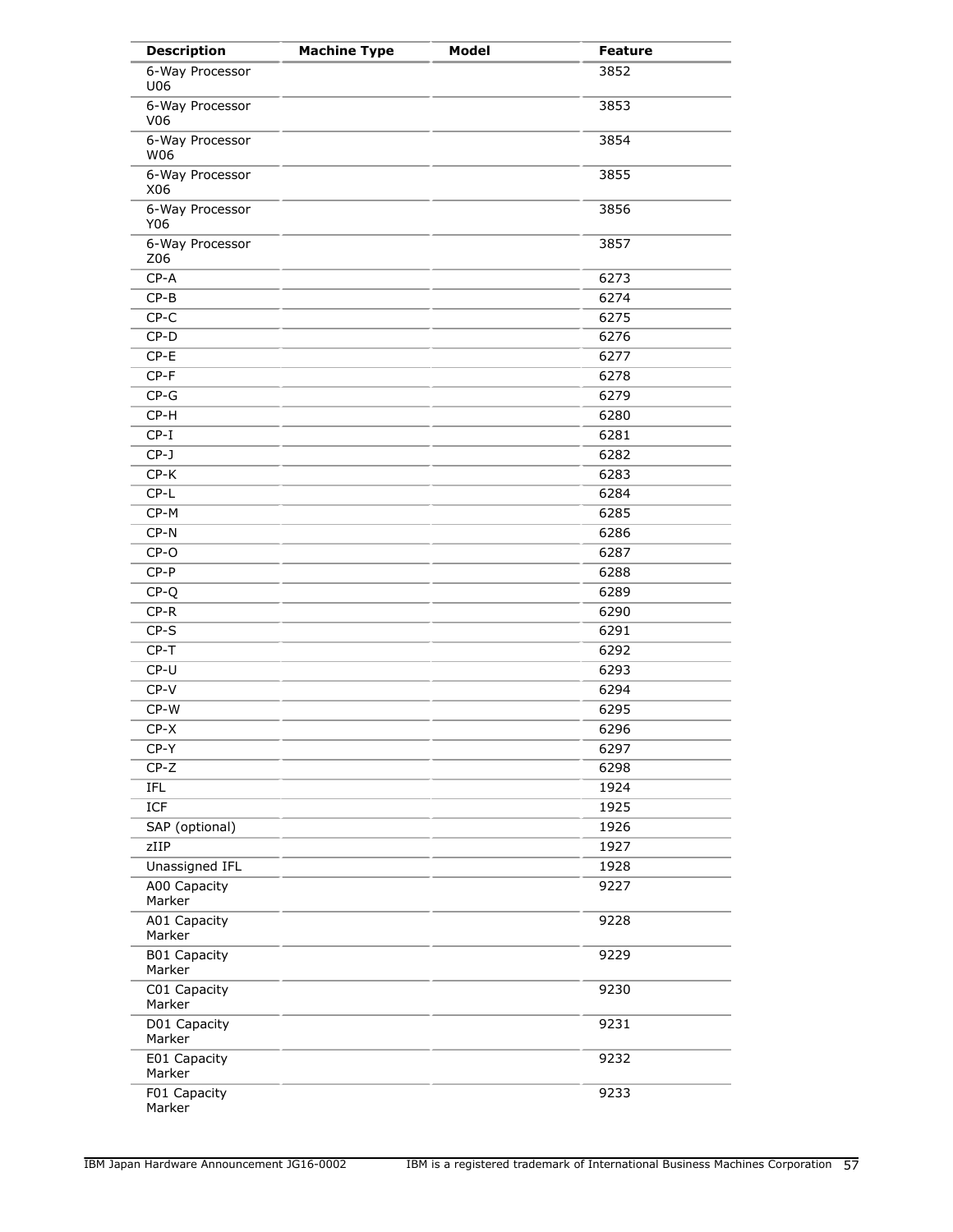| <b>Description</b>                  | <b>Machine Type</b> | <b>Model</b> | <b>Feature</b> |
|-------------------------------------|---------------------|--------------|----------------|
| G01 Capacity<br>Marker              |                     |              | 9234           |
| H01 Capacity<br>Marker              |                     |              | 9235           |
| I01 Capacity<br>Marker              |                     |              | 9236           |
| J01 Capacity<br>Marker              |                     |              | 9237           |
| K01 Capacity<br>Marker              |                     |              | 9238           |
| L01 Capacity<br>Marker              |                     |              | 9239           |
| M01 Capacity<br>Marker              |                     |              | 9240           |
| N01 Capacity<br>Marker              |                     |              | 9241           |
| O01 Capacity<br>Marker              |                     |              | 9242           |
| $\overline{P01}$ Capacity<br>Marker |                     |              | 9243           |
| Q01 Capacity<br>Marker              |                     |              | 9244           |
| R01 Capacity<br>Marker              |                     |              | 9245           |
| S01 Capacity<br>Marker              |                     |              | 9246           |
| T01 Capacity<br>Marker              |                     |              | 9247           |
| U01 Capacity<br>Marker              |                     |              | 9248           |
| V01 Capacity<br>Marker              |                     |              | 9249           |
| W01 Capacity<br>Marker              |                     |              | 9250           |
| X01 Capacity<br>Marker              |                     |              | 9251           |
| Y01 Capacity<br>Marker              |                     |              | 9252           |
| Z01 Capacity<br>Marker              |                     |              | 9253           |
| A02 Capacity<br>Marker              |                     |              | 9254           |
| <b>B02 Capacity</b><br>Marker       |                     |              | 9255           |
| C02 Capacity<br>Marker              |                     |              | 9256           |
| D02 Capacity<br>Marker              |                     |              | 9257           |
| E02 Capacity<br>Marker              |                     |              | 9258           |
| F02 Capacity<br>Marker              |                     |              | 9259           |
| G02 Capacity<br>Marker              |                     |              | 9260           |
| H02 Capacity<br>Marker              |                     |              | 9261           |
| <b>I02 Capacity</b><br>Marker       |                     |              | 9262           |
| <b>J02 Capacity</b><br>Marker       |                     |              | 9263           |
| K02 Capacity<br>Marker              |                     |              | 9264           |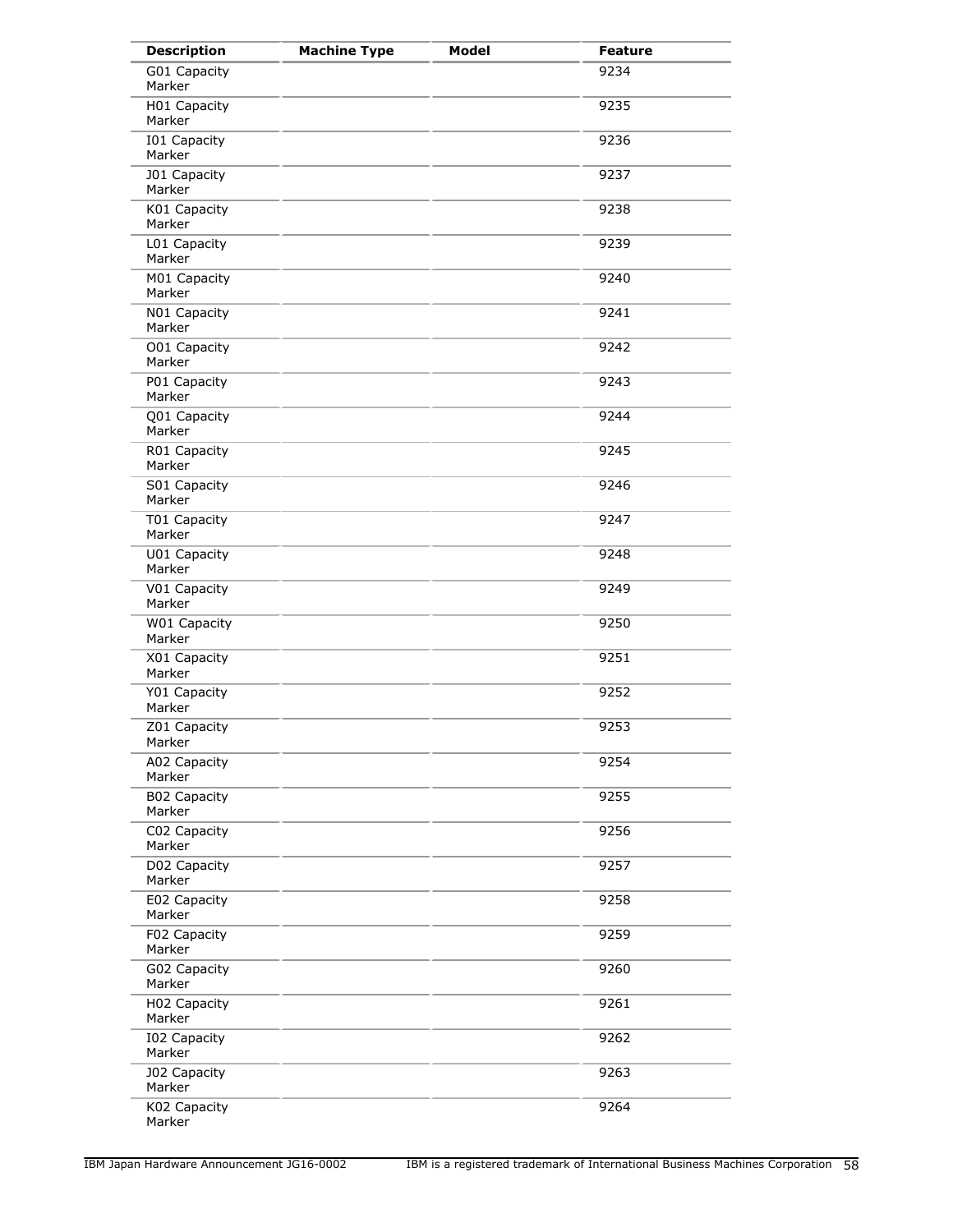| <b>Description</b>            | <b>Machine Type</b> | Model | <b>Feature</b> |
|-------------------------------|---------------------|-------|----------------|
| L02 Capacity<br>Marker        |                     |       | 9265           |
| M02 Capacity<br>Marker        |                     |       | 9266           |
| N02 Capacity<br>Marker        |                     |       | 9267           |
| O02 Capacity<br>Marker        |                     |       | 9268           |
| P02 Capacity<br>Marker        |                     |       | 9269           |
| Q02 Capacity<br>Marker        |                     |       | 9270           |
| R02 Capacity<br>Marker        |                     |       | 9271           |
| S02 Capacity<br>Marker        |                     |       | 9272           |
| T02 Capacity<br>Marker        |                     |       | 9273           |
| U02 Capacity<br>Marker        |                     |       | 9274           |
| V02 Capacity<br>Marker        |                     |       | 9275           |
| W02 Capacity<br>Marker        |                     |       | 9276           |
| X02 Capacity<br>Marker        |                     |       | 9277           |
| Y02 Capacity<br>Marker        |                     |       | 9278           |
| Z02 Capacity<br>Marker        |                     |       | 9279           |
| A03 Capacity<br>Marker        |                     |       | 9280           |
| B03 Capacity<br>Marker        |                     |       | 9281           |
| C03 Capacity<br>Marker        |                     |       | 9282           |
| D03 Capacity<br>Marker        |                     |       | 9283           |
| E03 Capacity<br>Marker        |                     |       | 9284           |
| F03 Capacity<br>Marker        |                     |       | 9285           |
| G03 Capacity<br>Marker        |                     |       | 9286           |
| H03 Capacity<br>Marker        |                     |       | 9287           |
| I03 Capacity<br>Marker        |                     |       | 9288           |
| <b>J03 Capacity</b><br>Marker |                     |       | 9289           |
| K03 Capacity<br>Marker        |                     |       | 9290           |
| L03 Capacity<br>Marker        |                     |       | 9291           |
| M03 Capacity<br>Marker        |                     |       | 9292           |
| N03 Capacity<br>Marker        |                     |       | 9293           |
| O03 Capacity<br>Marker        |                     |       | 9294           |
| P03 Capacity<br>Marker        |                     |       | 9295           |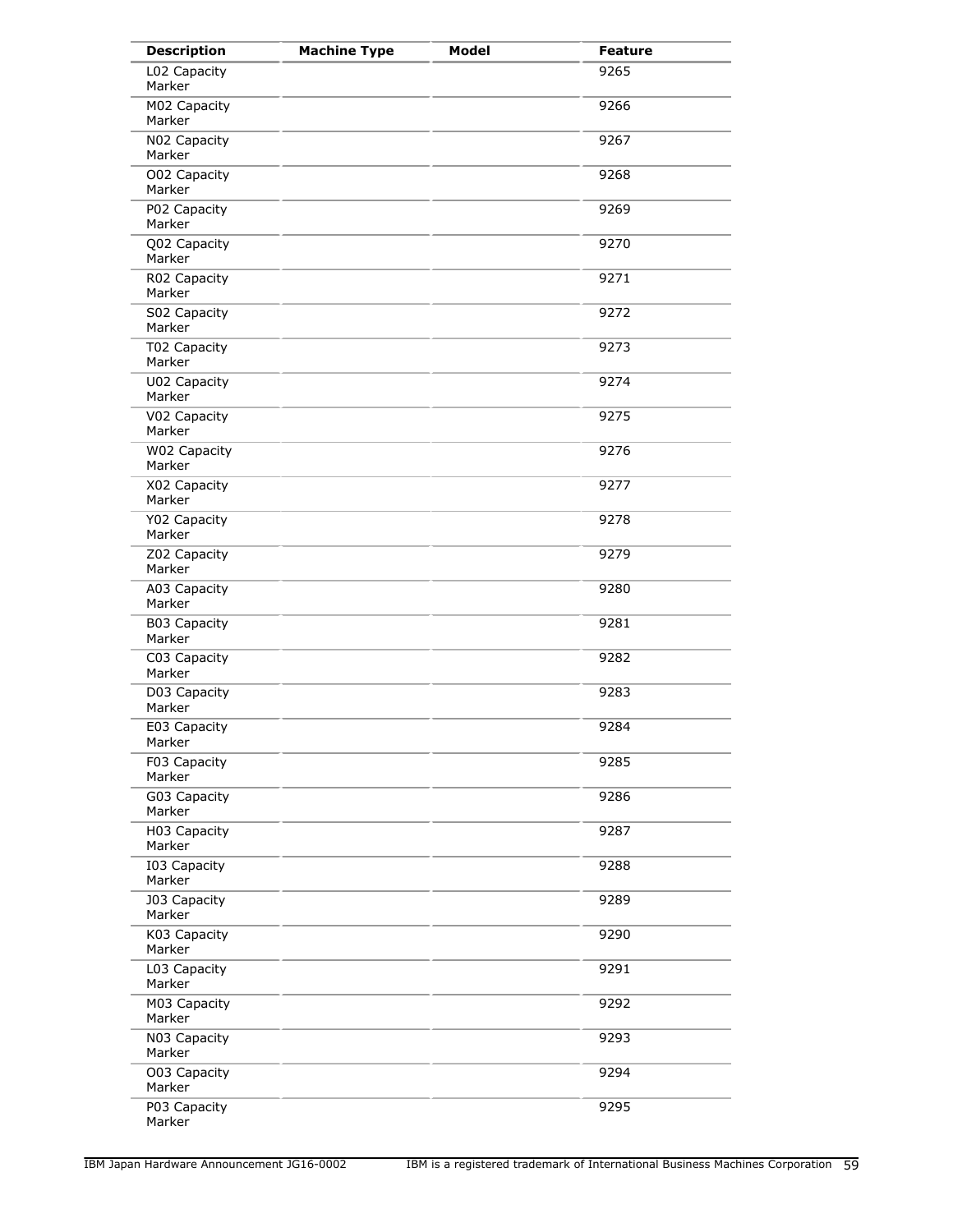| <b>Description</b>            | <b>Machine Type</b> | <b>Model</b> | <b>Feature</b> |
|-------------------------------|---------------------|--------------|----------------|
| Q03 Capacity<br>Marker        |                     |              | 9296           |
| R03 Capacity<br>Marker        |                     |              | 9297           |
| S03 Capacity<br>Marker        |                     |              | 9298           |
| T03 Capacity<br>Marker        |                     |              | 9299           |
| U03 Capacity<br>Marker        |                     |              | 9300           |
| V03 Capacity<br>Marker        |                     |              | 9301           |
| W03 Capacity<br>Marker        |                     |              | 9302           |
| X03 Capacity<br>Marker        |                     |              | 9303           |
| Y03 Capacity<br>Marker        |                     |              | 9304           |
| Z03 Capacity<br>Marker        |                     |              | 9305           |
| A04 Capacity<br>Marker        |                     |              | 9306           |
| <b>B04 Capacity</b><br>Marker |                     |              | 9307           |
| C04 Capacity<br>Marker        |                     |              | 9308           |
| D04 Capacity<br>Marker        |                     |              | 9309           |
| E04 Capacity<br>Marker        |                     |              | 9310           |
| F04 Capacity<br>Marker        |                     |              | 9311           |
| G04 Capacity<br>Marker        |                     |              | 9312           |
| H04 Capacity<br>Marker        |                     |              | 9313           |
| I04 Capacity<br>Marker        |                     |              | 9314           |
| <b>J04 Capacity</b><br>Marker |                     |              | 9315           |
| K04 Capacity<br>Marker        |                     |              | 9316           |
| L04 Capacity<br>Marker        |                     |              | 9317           |
| M04 Capacity<br>Marker        |                     |              | 9318           |
| N04 Capacity<br>Marker        |                     |              | 9319           |
| O04 Capacity<br>Marker        |                     |              | 9320           |
| P04 Capacity<br>Marker        |                     |              | 9321           |
| Q04 Capacity<br>Marker        |                     |              | 9322           |
| R04 Capacity<br>Marker        |                     |              | 9323           |
| S04 Capacity<br>Marker        |                     |              | 9324           |
| T04 Capacity<br>Marker        |                     |              | 9325           |
| U04 Capacity<br>Marker        |                     |              | 9326           |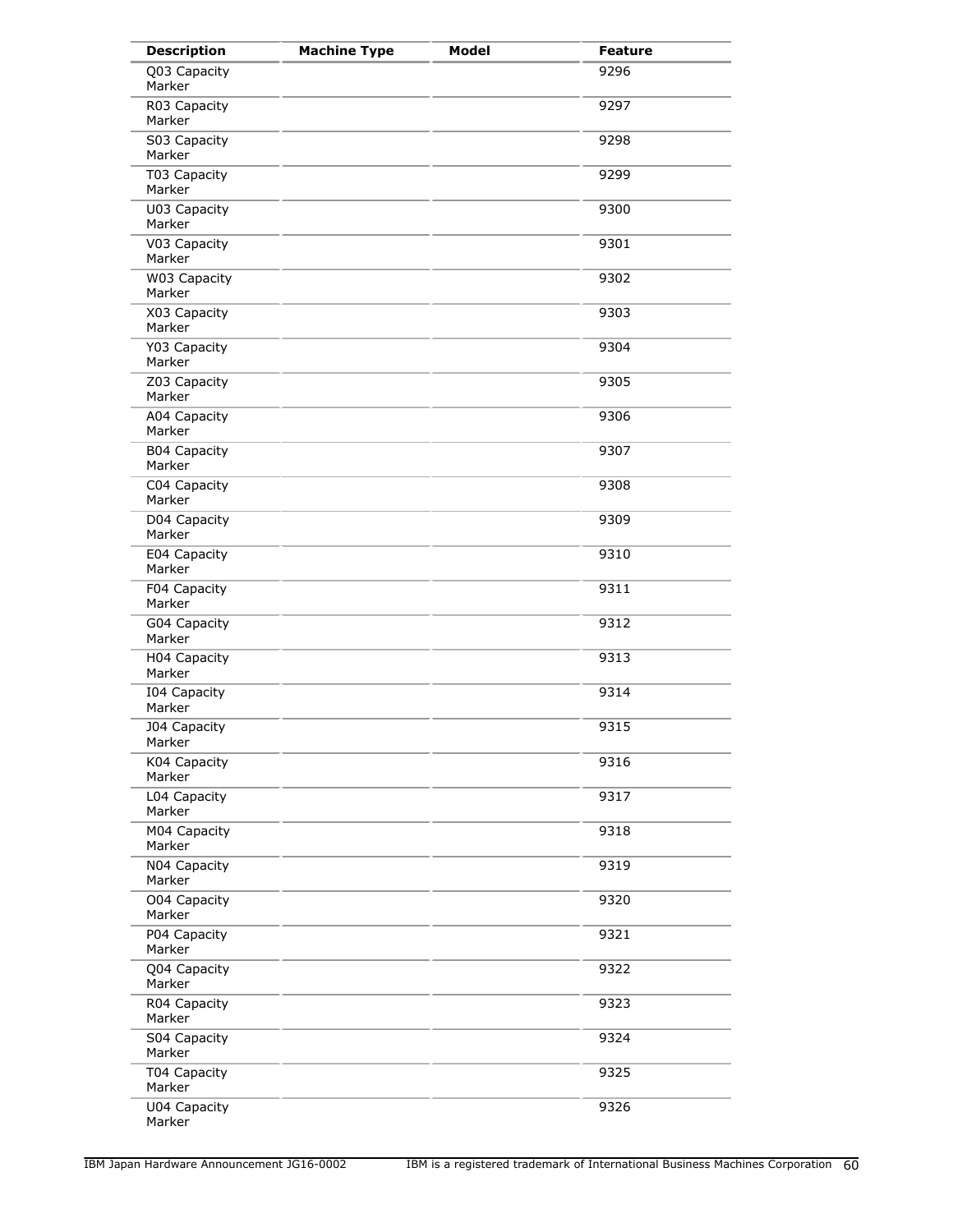| <b>Description</b>            | <b>Machine Type</b> | <b>Model</b> | <b>Feature</b> |
|-------------------------------|---------------------|--------------|----------------|
| V04 Capacity<br>Marker        |                     |              | 9327           |
| W04 Capacity<br>Marker        |                     |              | 9328           |
| X04 Capacity<br>Marker        |                     |              | 9329           |
| Y04 Capacity<br>Marker        |                     |              | 9330           |
| Z04 Capacity<br>Marker        |                     |              | 9331           |
| A05 Capacity<br>Marker        |                     |              | 9332           |
| <b>B05 Capacity</b><br>Marker |                     |              | 9333           |
| C05 Capacity<br>Marker        |                     |              | 9334           |
| D05 Capacity<br>Marker        |                     |              | 9335           |
| E05 Capacity<br>Marker        |                     |              | 9336           |
| F05 Capacity<br>Marker        |                     |              | 9337           |
| G05 Capacity<br>Marker        |                     |              | 9338           |
| H05 Capacity<br>Marker        |                     |              | 9339           |
| <b>I05 Capacity</b><br>Marker |                     |              | 9340           |
| <b>J05 Capacity</b><br>Marker |                     |              | 9341           |
| K05 Capacity<br>Marker        |                     |              | 9342           |
| L05 Capacity<br>Marker        |                     |              | 9343           |
| M05 Capacity<br>Marker        |                     |              | 9344           |
| N05 Capacity<br>Marker        |                     |              | 9345           |
| O05 Capacity<br>Marker        |                     |              | 9346           |
| P05 Capacity<br>Marker        |                     |              | 9347           |
| Q05 Capacity<br>Marker        |                     |              | 9348           |
| R05 Capacity<br>Marker        |                     |              | 9349           |
| S05 Capacity<br>Marker        |                     |              | 9350           |
| T05 Capacity<br>Marker        |                     |              | 9351           |
| U05 Capacity<br>Marker        |                     |              | 9352           |
| V05 Capacity<br>Marker        |                     |              | 9353           |
| W05 Capacity<br>Marker        |                     |              | 9354           |
| X05 Capacity<br>Marker        |                     |              | 9355           |
| Y05 Capacity<br>Marker        |                     |              | 9356           |
| Z05 Capacity<br>Marker        |                     |              | 9357           |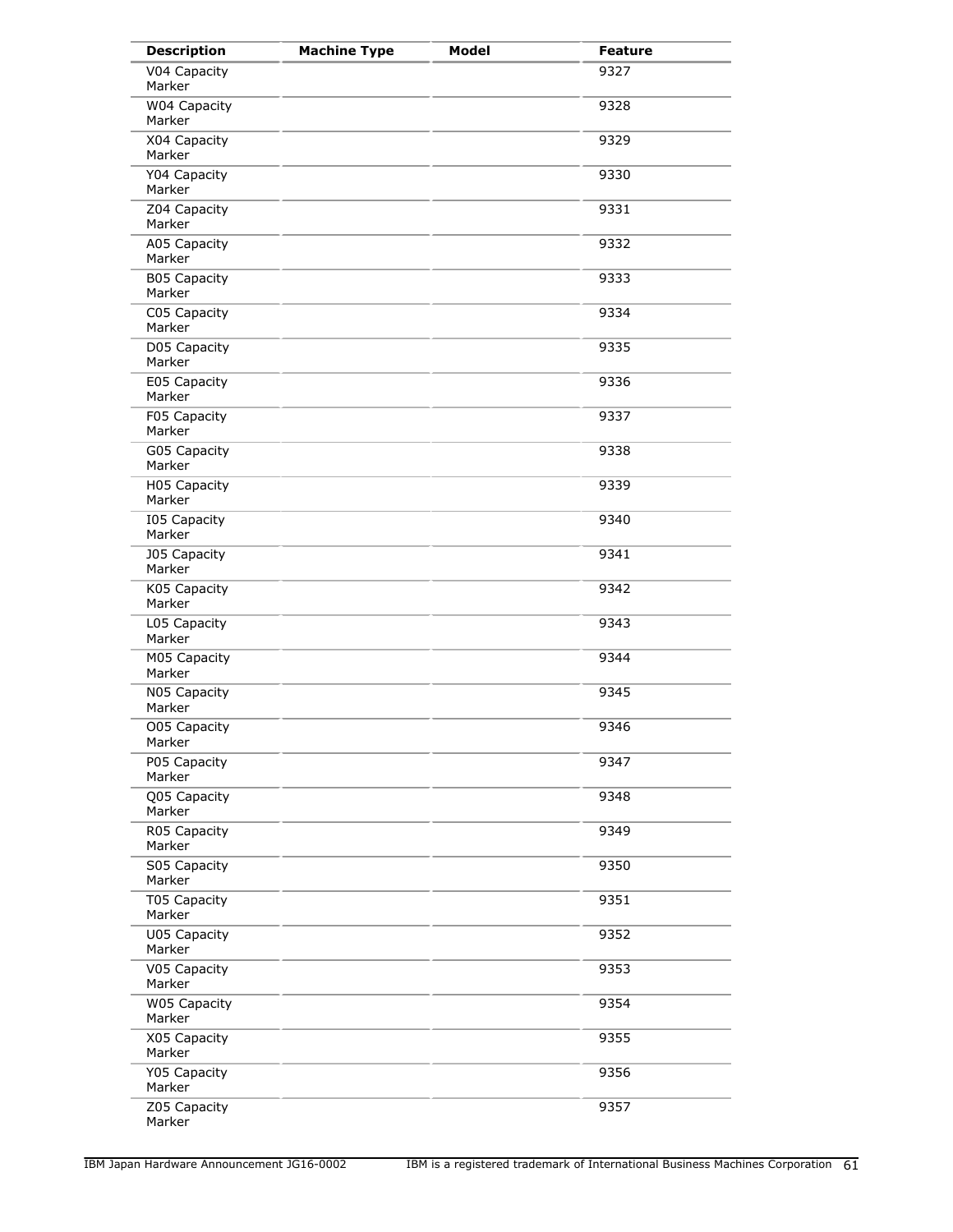| <b>Description</b>                | <b>Machine Type</b> | <b>Model</b> | <b>Feature</b> |
|-----------------------------------|---------------------|--------------|----------------|
| A06 Capacity<br>Marker            |                     |              | 9358           |
| <b>B06 Capacity</b><br>Marker     |                     |              | 9359           |
| C06 Capacity<br>Marker            |                     |              | 9360           |
| D06 Capacity<br>Marker            |                     |              | 9361           |
| E06 Capacity<br>Marker            |                     |              | 9362           |
| F06 Capacity<br>Marker            |                     |              | 9363           |
| G06 Capacity<br>Marker            |                     |              | 9364           |
| H06 Capacity<br>Marker            |                     |              | 9365           |
| I06 Capacity<br>Marker            |                     |              | 9366           |
| <b>J06 Capacity</b><br>Marker     |                     |              | 9367           |
| K06 Capacity<br>Marker            |                     |              | 9368           |
| L06 Capacity<br>Marker            |                     |              | 9369           |
| M06 Capacity<br>Marker            |                     |              | 9370           |
| N06 Capacity<br>Marker            |                     |              | 9371           |
| O06 Capacity<br>Marker            |                     |              | 9372           |
| P06 Capacity<br>Marker            |                     |              | 9373           |
| Q06 Capacity<br>Marker            |                     |              | 9374           |
| R06 Capacity<br>Marker            |                     |              | 9375           |
| S06 Capacity<br>Marker            |                     |              | 9376           |
| T06 Capacity<br>Marker            |                     |              | 9377           |
| U06 Capacity<br>Marker            |                     |              | 9378           |
| V06 Capacity<br>Marker            |                     |              | 9379           |
| W06 Capacity<br>Marker            |                     |              | 9380           |
| X06 Capacity<br>Marker            |                     |              | 9381           |
| Y06 Capacity<br>Marker            |                     |              | 9382           |
| Z06 Capacity<br>Marker            |                     |              | 9383           |
| <b>Additional CBU</b><br>Test     |                     |              | 6805           |
| <b>Total CBU Years</b><br>Ordered |                     |              | 6817           |
| <b>CBU Records</b><br>Ordered     |                     |              | 6818           |
| Single CBU CP-<br>Year            |                     |              | 6820           |
| 25 CBU CP-Year                    |                     |              | 6821           |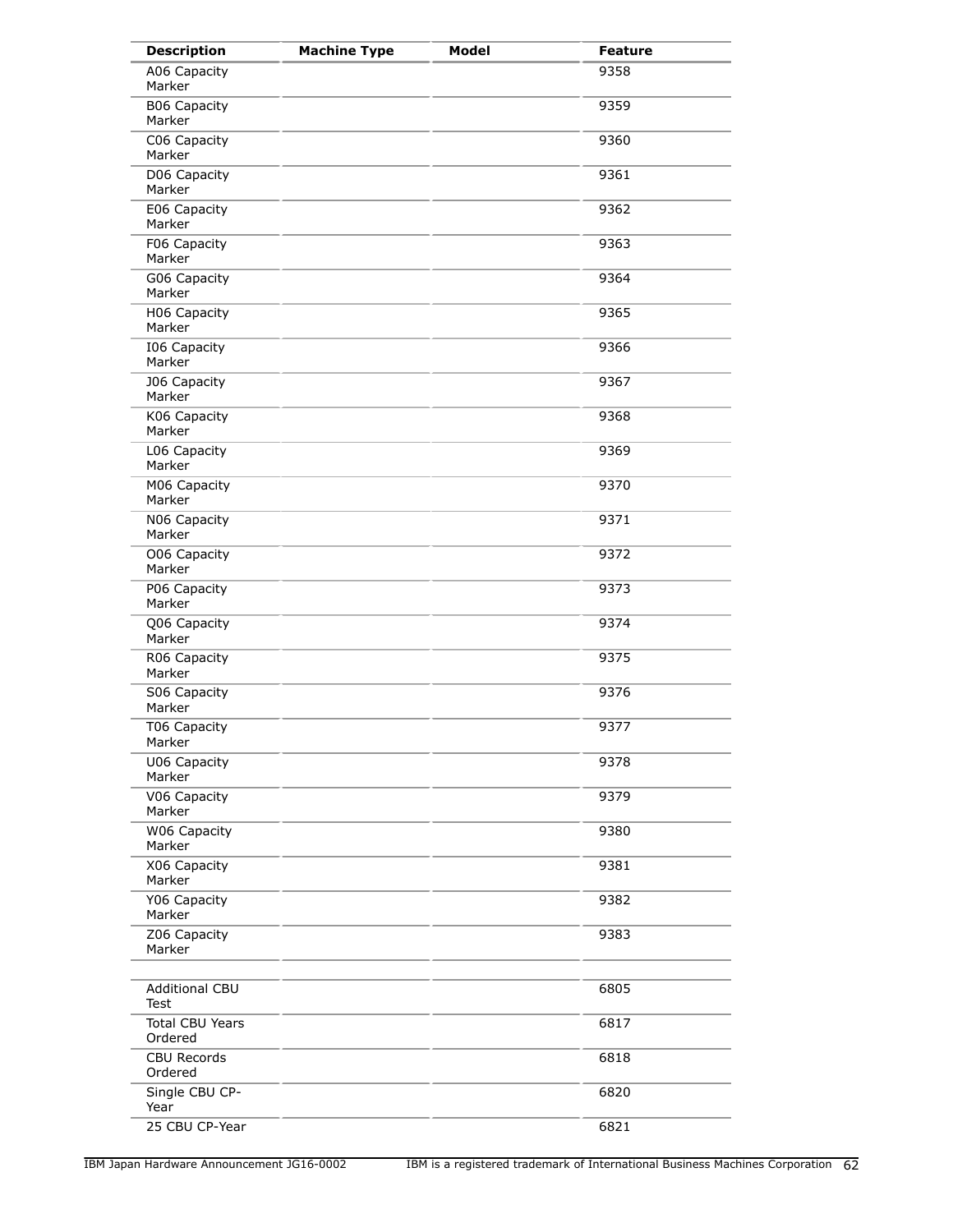| <b>Description</b>                   | <b>Machine Type</b> | <b>Model</b> | <b>Feature</b> |
|--------------------------------------|---------------------|--------------|----------------|
| Single CBU IFL-<br>Year              |                     |              | 6822           |
| 25 CBU IFL-Year                      |                     |              | 6823           |
| Single CBU ICF-<br>Year              |                     |              | 6824           |
| 25 CBU ICF-Year                      |                     |              | 6825           |
| Single CBU zIIP-<br>Year             |                     |              | 6828           |
| 25 CBU zIIP-Year                     |                     |              | 6829           |
| Single CBU SAP-<br>Year              |                     |              | 6830           |
| 25 CBU SAP-Year                      |                     |              | 6831           |
|                                      |                     |              |                |
| <b>CBU</b><br>Replenishment          |                     |              | 6832           |
| Capacity for<br><b>Planned Event</b> |                     |              | 6833           |
| OPO Sales Flag                       |                     |              | 6835           |
| OPO Sales Flag<br>Alteration         |                     |              | 6836           |
| Multi Order Ship<br>Flag             |                     |              | 9000           |
| Multi Order Rec<br>Only-NB           |                     |              | 9001           |
| Multi Order Rec<br>Only-MES          |                     |              | 9002           |
| RPO Action Flag                      |                     |              | 9003           |
| Downgraded PUs<br>Per Request        |                     |              | 9004           |
| On/Off CoD Act<br>IFL Day            |                     |              | 9888           |
| On/Off CoD Act<br>100 IFL Day        |                     |              | 9874           |
| On/Off CoD Act<br>ICF Day            |                     |              | 9889           |
| On/Off CoD<br>authorization          |                     |              | 9896           |
| On/Off CoD Act<br>Cap CP Day         |                     |              | 9897           |
| Perm upgr<br>authorization           |                     |              | 9898           |
| <b>CIU Activation</b><br>(Flag)      |                     |              | 9899           |
| On Line CoD<br>Buying (Flag)         |                     |              | 9900           |
| On/Off CoD Act<br>zIIP Day           |                     |              | 9908           |
| On/Off CoD Act<br>SAP Day            |                     |              | 9909           |
| CBU authorization                    |                     |              | 9910           |
| CPE authorization                    |                     |              | 9912           |
| OPO sales<br>authorization           |                     |              | 9913           |
| 1 MSU day                            |                     |              | 9917           |
| 100 MSU days                         |                     |              | 9918           |
| 10000 MSU days                       |                     |              | 9919           |
| 1 IFL day                            |                     |              | 9920           |
| 100 IFL days                         |                     |              | 9921           |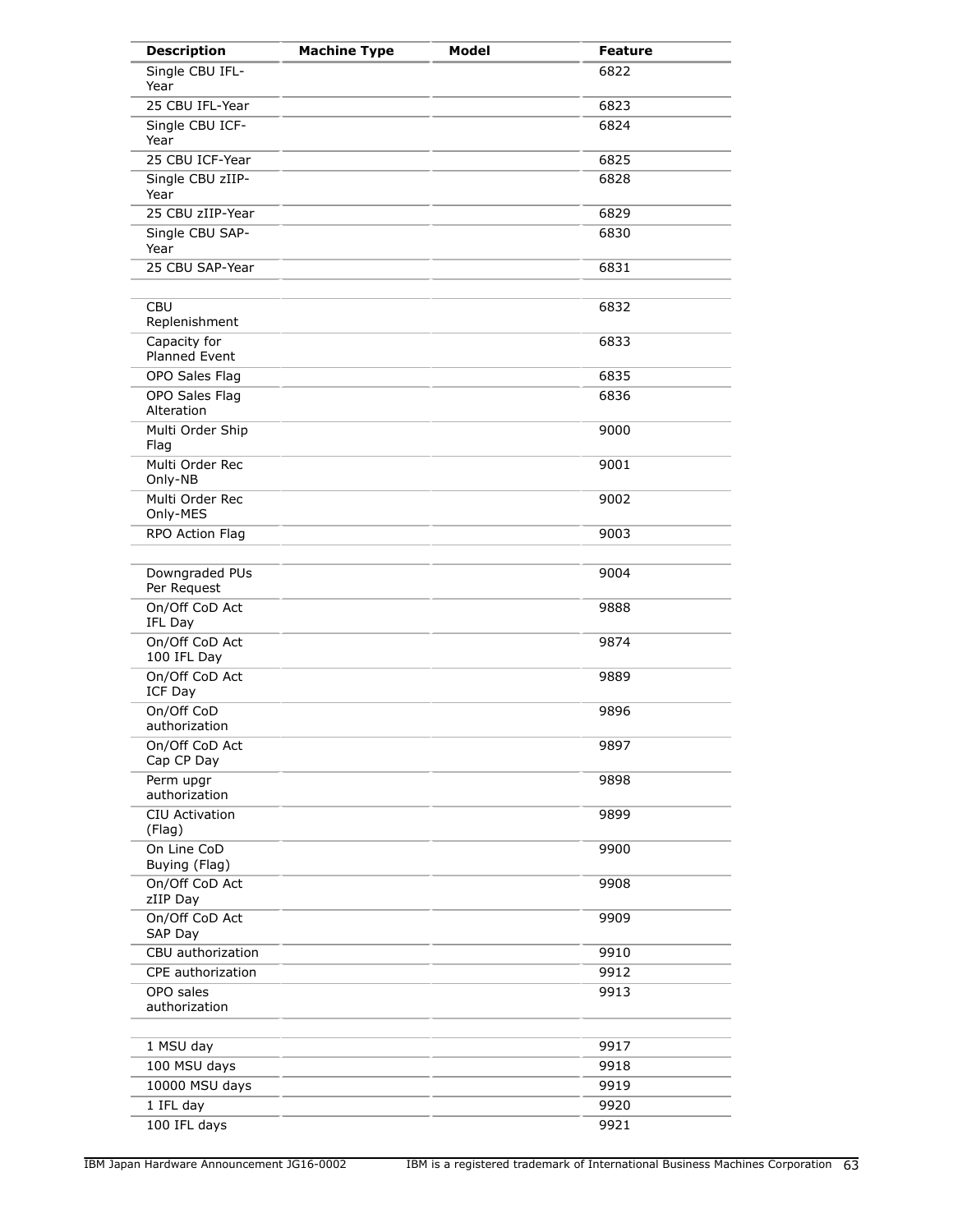| <b>Description</b>              | <b>Machine Type</b> | <b>Model</b> | <b>Feature</b> |
|---------------------------------|---------------------|--------------|----------------|
| 1 ICF day                       |                     |              | 9922           |
| 100 ICF days                    |                     |              | 9923           |
| 1 zIIP day                      |                     |              | 9924           |
| 100 zIIP days                   |                     |              | 9925           |
| 1 SAP day                       |                     |              | 9928           |
| 100 SAP days                    |                     |              | 9929           |
|                                 |                     |              |                |
| <b>Height Reduce</b><br>Ship    |                     |              | 9975           |
| Height Reduce for<br>Return     |                     |              | 9976           |
| <b>Description</b>              | <b>Machine Type</b> | Model        | <b>Feature</b> |
| 14ft 380-520V DC<br>line cord   |                     |              | 8966           |
| 6ft 200V 1Ph Cord<br>Top        |                     |              | 8971           |
| 6ft 380-520V DC<br>top exit     |                     |              | 8973           |
| 6ft 200V 3Ph Cord<br>Top Exit   |                     |              | 8975           |
| 14ft 200V 30A 3<br>Ph Cord      |                     |              | 8987           |
| 14ft 200V 30A 1<br>Ph Line Cord |                     |              | 8990           |
| <b>Description</b>              | <b>Machine Type</b> | <b>Model</b> | <b>Feature</b> |
| 14ft HiLoV 3Ph Cut<br>Top Exit  |                     |              | 8970           |
| 14ft HiLoV 1Ph Cut<br>Top Exit  |                     |              | 8972           |
| 14ft 380-520V DC<br>Cut Cord    |                     |              | 8964           |
| 14ft 380-520V Cut<br>TE         |                     |              | 8974           |
| 14t Hi/LoV 3 Ph<br>Cut Cord     |                     |              | 8988           |
| 14ft HiLoV 1 Ph<br>Cut Cord     |                     |              | 8991           |
| 14ft HiV 3Ph Cut<br>line-LSZH   |                     |              | 8998           |
| <b>Description</b>              | <b>Machine Type</b> | Model        | <b>Feature</b> |
| IBM z13s                        | 2965                | N20          |                |
| Second CPC                      |                     |              | 1045           |
| 1112 GB Memory                  |                     |              | 3650           |
| 1240 GB Memory                  |                     |              | 3651           |
| 1368 GB Memory                  |                     |              | 3652           |
| 1496 GB Memory                  |                     |              | 3653           |
| 1624 GB Memory                  |                     |              | 3654           |
| 1752 GB Memory                  |                     |              | 3655           |
| 1880 GB Memory                  |                     |              | 3656           |
| 2008 GB Memory                  |                     |              | 3657           |
| 2264 GB Memory                  |                     |              | 3658           |
| 2520 GB Memory                  |                     |              | 3659           |
| 2776 GB Memory                  |                     |              | 3660           |
| 3032 GB Memory                  |                     |              | 3661           |
| 3288 GB Memory                  |                     |              | 3662           |
| 3544 GB Memory                  |                     |              | 3663           |
| 3800 GB Memory                  |                     |              | 3664           |
| 4056 GB Memory                  |                     |              | 3665           |
|                                 |                     |              |                |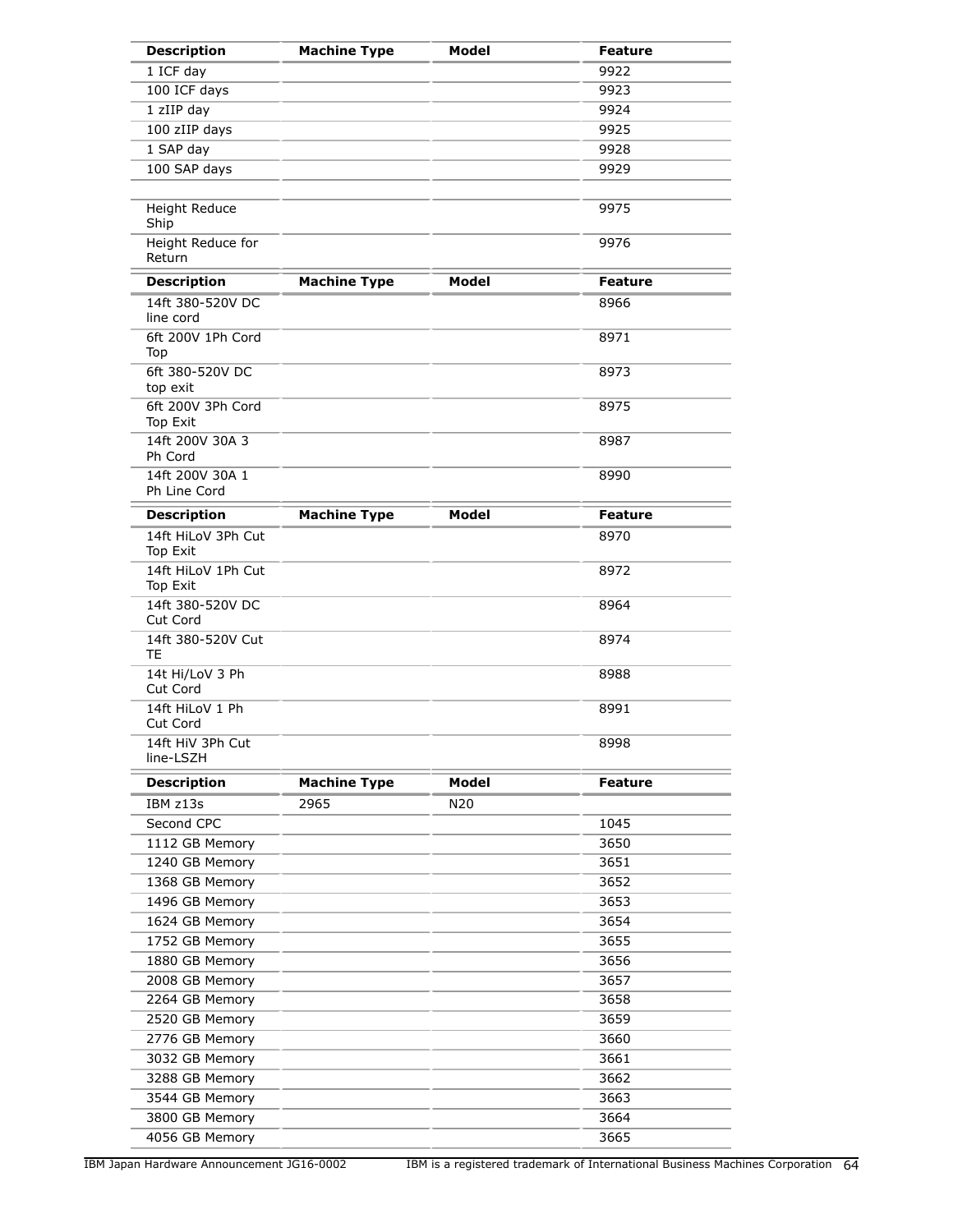| <b>Description</b>      | <b>Machine Type</b> | Model           | <b>Feature</b> |
|-------------------------|---------------------|-----------------|----------------|
| IBM z13s                | 2965                | N10             |                |
| Model N10 Air<br>Cooled |                     |                 | 1043           |
|                         |                     | N <sub>20</sub> |                |
| Model N20 Air<br>Cooled |                     |                 | 1044           |

#### **Features that may carry forward on an upgrade:**

The following features are not orderable on the IBM z13s models. If they are installed at the time of an upgrade to the IBM z13s, they may be retained.

| <b>Description</b>                | <b>Machine Type</b> | <b>Model</b>    | <b>Feature</b> |
|-----------------------------------|---------------------|-----------------|----------------|
| IBM z13s                          | 2965                | N <sub>10</sub> |                |
|                                   |                     | N <sub>20</sub> |                |
| <b>HCA2-C Fanout</b>              |                     |                 | 0162           |
| IFB-MP Daughter<br>Card           |                     |                 | 0326           |
| STI-A8 Mother<br>Card             |                     |                 | 0327           |
| Flash Express                     |                     |                 | 0402           |
| OSA-Express4S 1<br><b>GbELX</b>   |                     |                 | 0404           |
| OSA-Express4S 1<br>GbE SX         |                     |                 | 0405           |
| OSA-Express4S 10<br><b>GbE LR</b> |                     |                 | 0406           |
| OSA-Express4S 10<br>GbE SR        |                     |                 | 0407           |
| Addl smart cards                  |                     |                 | 0884           |
| <b>TKE Smart Card</b><br>Reader   |                     |                 | 0885           |
| I/O Drawer                        |                     |                 | 4000           |
| FICON Express8<br>10KM LX         |                     |                 | 3325           |
| FICON Express8<br><b>SX</b>       |                     |                 | 3326           |
| Universal Lift Tool/<br>Ladder    |                     |                 | 3759           |
| <b>Description</b>                | <b>Machine Type</b> | Model           | <b>Feature</b> |
| 14ft HiV 1ph cut<br>line LSZH     |                     |                 | 8999           |

#### **Notes:**

- 1. Memory DIMMs do NOT carry forward.
- 2. Support Elements do NOT carry forward.

#### **The following models and feature codes are now available on the IBM LinuxONE Emperor (MT 2964).**

| <b>Description</b>             | <b>Machine Type</b> | Model           | <b>Features</b> |
|--------------------------------|---------------------|-----------------|-----------------|
| <b>IBM LinuxONE</b><br>Emperor | 2964                |                 |                 |
|                                |                     | L30             |                 |
|                                |                     | L63             |                 |
|                                |                     | L96             |                 |
|                                |                     | LC <sub>9</sub> |                 |
|                                |                     | LE1             |                 |
|                                |                     |                 |                 |
| <b>MTU 1 - D</b>               |                     |                 | 0001            |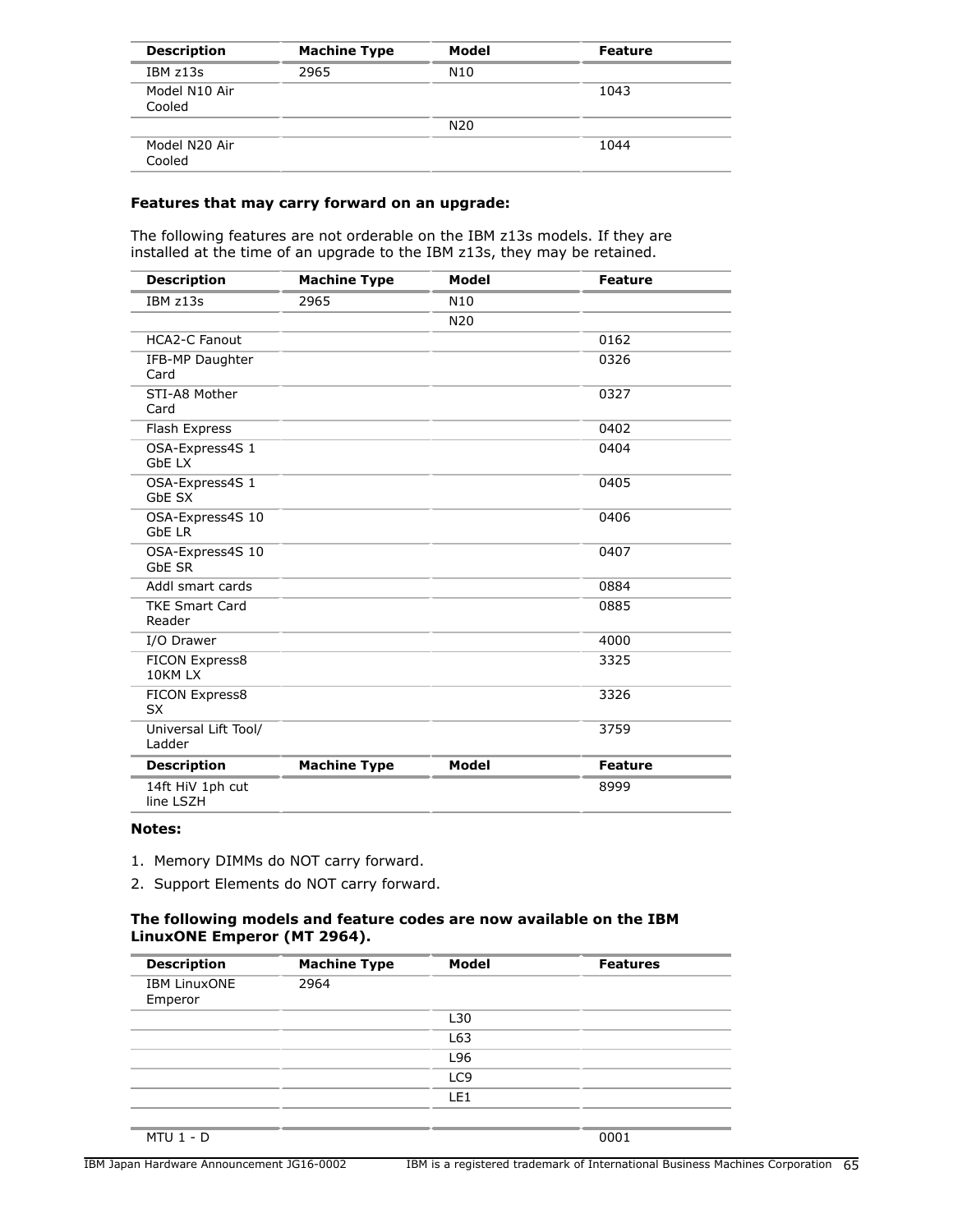| MTU 100 - D                  | 0002 |
|------------------------------|------|
| $MTU$ 1 - V                  | 0003 |
| MTU 100 - V                  | 0004 |
| $GTU$ 1 - $D$                | 0005 |
| GTU 100 - D                  | 0006 |
| $GTU$ 1 - $V$                | 0007 |
| GTU 100 - V                  | 0008 |
| GTU 1000 - D                 | 0009 |
| GTU 1000 - $V$               | 0010 |
|                              |      |
| HW for DPM                   | 0016 |
|                              |      |
|                              |      |
| HMC w/Dual EN                | 0092 |
| <b>HMC Rack Mount</b>        | 0094 |
| <b>HMC Tower</b>             | 0095 |
| <b>HMC Rack Mount</b>        | 0096 |
| <b>TKE Rack Mount</b>        | 0097 |
| <b>TKE Tower</b>             | 0098 |
|                              |      |
| 1 CPE Capacity<br>Unit       | 0116 |
| 100 CPE Capacity             | 0117 |
| Unit                         |      |
| 10000 CPE<br>Capacity Unit   | 0118 |
| 1 CPE Capacity               | 0119 |
| Unit-IFL                     |      |
| 100 CPE Capacity<br>Unit-IFL | 0120 |
| 1 CPE Capacity               | 0127 |
| Unit-SAP                     |      |
| 100 CPE Capacity<br>Unit-SAP | 0128 |
| A Fr Radiator                |      |
|                              | 4027 |
| A Fr Water                   | 4028 |
|                              |      |
| <b>Fanout Airflow</b>        | 0165 |
| PCIe fanout Gen3             | 0173 |
| Fanout airflow<br>PCIe       | 0174 |
|                              |      |
| Manage FW Suite              | 0019 |
| Automate FW<br>Suite         | 0020 |
| Ensemble                     | 0025 |
| membership                   |      |
|                              |      |
| <b>IBM zAware</b>            | 0011 |
| IBM zAware 10<br>pack        | 1010 |
| IBM zAware DR 10<br>pack     | 1011 |
|                              |      |
| PCIe Interconnect            | 0401 |
| Gen3                         |      |
| Flash Express                | 0403 |
| FICON Express8S<br>10Km LX   | 0409 |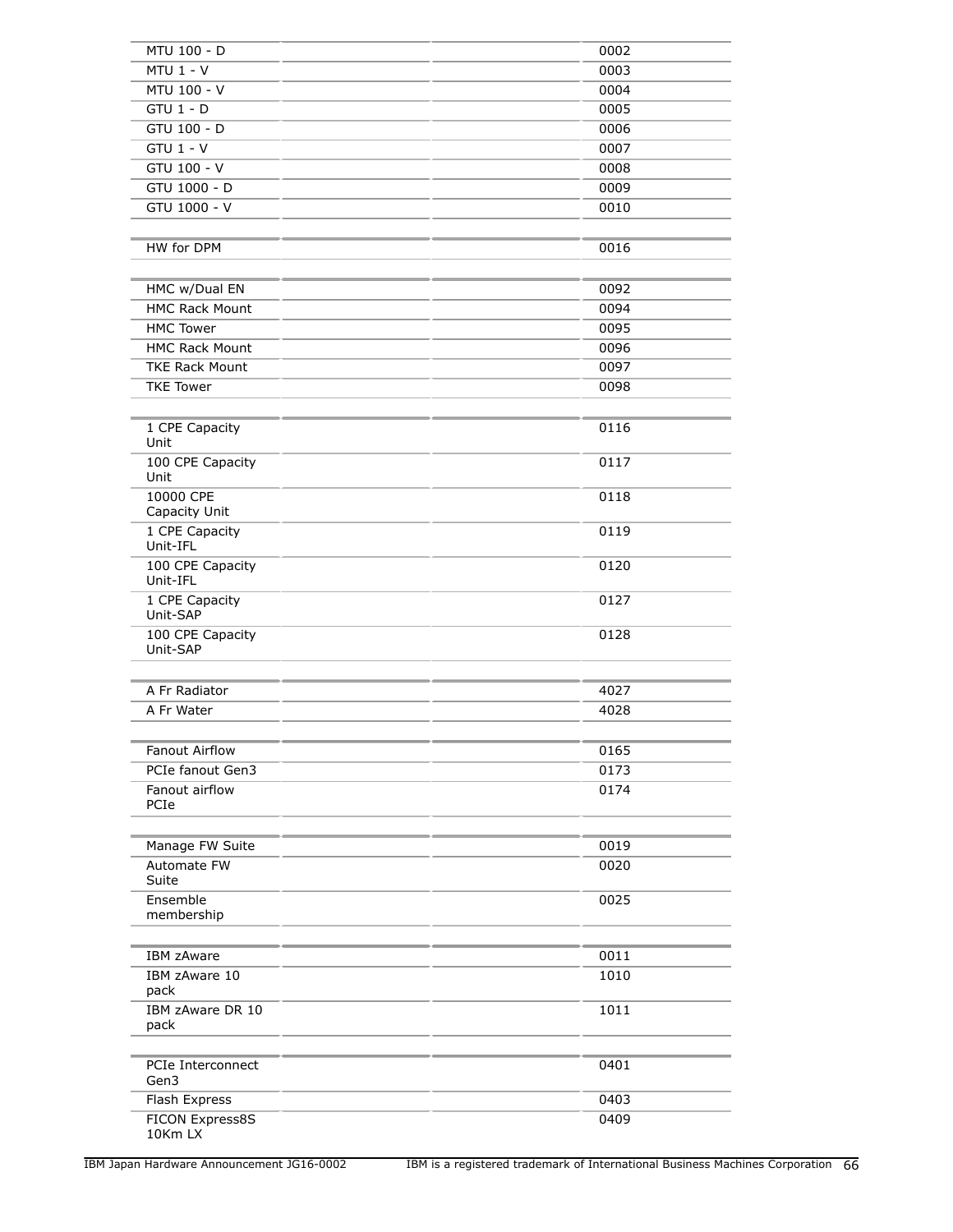| FICON Express8S                   | 0410 |
|-----------------------------------|------|
| SX<br>10 GbE RoCE                 | 0411 |
| Express                           |      |
| OSA-Express5S<br>GbE LX           | 0413 |
| OSA-Express5S<br>GbE SX           | 0414 |
| OSA-Express5S 10<br>GbE LR        | 0415 |
| OSA-Express5S 10<br>GbE SR        | 0416 |
| OSA-Express5S<br>1000BASE-T       | 0417 |
| FICON Express16S<br>LX            | 0418 |
| FICON Express16S<br><b>SX</b>     | 0419 |
| zEDC Express                      | 0420 |
|                                   |      |
|                                   |      |
| Read-Only Media<br>Option         | 0845 |
| TKE workstation                   | 0847 |
| 4767 TKE Crypto<br>Adapter        | 0894 |
| 32GB USB backup<br>media          | 0848 |
| TKE 8.1 LIC                       | 0878 |
| Crypto Express5S                  | 0890 |
| <b>TKE Smart Card</b><br>Reader   | 0891 |
| TKE addl smart<br>cards           | 0892 |
|                                   |      |
| UID Label for DoD                 | 0998 |
| <b>STP Enablement</b>             | 1021 |
| <b>EMEA Special</b><br>Operations | 1022 |
|                                   |      |
| 16 GB Mem<br>DIMM(5/feat)         | 1610 |
| 32 GB Mem<br>DIMM(5/feat)         | 1611 |
| 64 GB Mem<br>DIMM(5/feat)         | 1612 |
| 128 GB Mem<br>DIMM(5/feat)        | 1613 |
|                                   |      |
| LICCC Ship Via<br>Net Ind         | 1750 |
| 32GB Memory<br>Capacity Incr      | 1898 |
| 16GB Memory<br>Capacity Incr      | 1899 |
| 32GB Preplanned<br>memory         | 1990 |
| 16GB Preplanned<br>memory         | 1996 |
| Line Cord Plan<br>Ahead           | 2000 |
| 64 GB Memory                      | 2427 |
|                                   |      |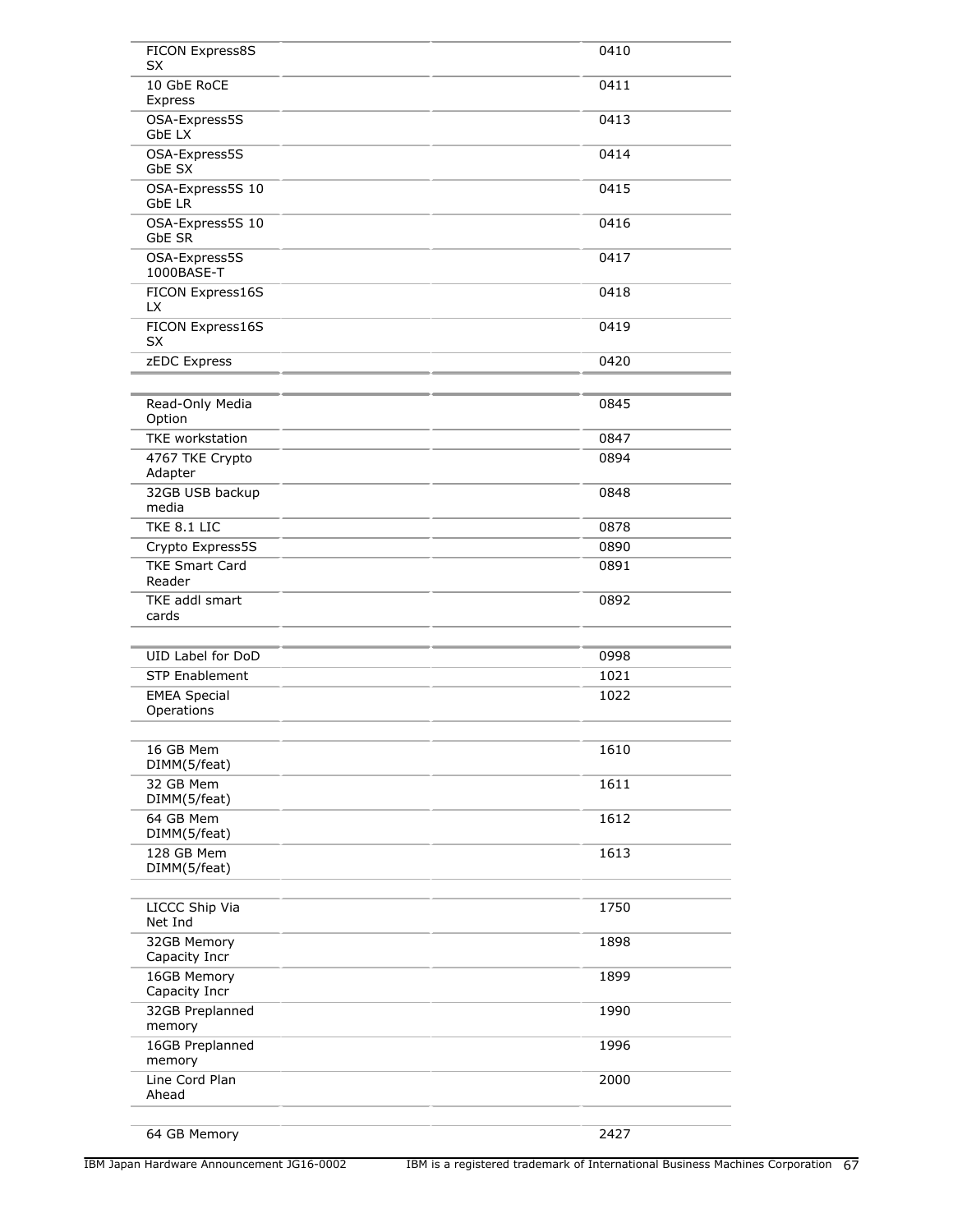| 96 GB Memory                   | 2429 |
|--------------------------------|------|
| 128 GB Memory                  | 2431 |
| 160 GB Memory                  | 2433 |
| 192 GB Memory                  | 2435 |
| 256 GB Memory                  | 2439 |
| 320 GB Memory                  | 2441 |
| 384 GB Memory                  | 2443 |
| 448 GB Memory                  | 2445 |
| 544 GB Memory                  | 2484 |
| 640 GB Memory                  | 2485 |
| 736 GB Memory                  | 2486 |
| 832 GB Memory                  | 2487 |
| 928 GB Memory                  | 2488 |
| 1056 GB Memory                 | 2489 |
| 1184 GB Memory                 | 2490 |
| 1312 GB Memory                 | 2491 |
| 1440 GB Memory                 | 2492 |
| 1696 GB Memory                 | 2493 |
| 1952 GB Memory                 | 2494 |
| 2208 GB Memory                 | 2495 |
| 2464 GB Memory                 | 2496 |
|                                |      |
| <b>US English</b>              | 0235 |
| France                         | 0236 |
| German/Austrian                | 0237 |
| LA Spanish                     | 0238 |
| Spain                          | 0239 |
| Italian                        | 0240 |
| French Canadian                | 0241 |
| Portuguese                     | 0242 |
| <b>UK English</b>              | 0243 |
| Norwegian                      | 0244 |
| Sweden Finland                 | 0245 |
| Netherlands                    | 0246 |
| Belgian French                 | 0247 |
| Denmark                        | 0248 |
| Swiss French/                  | 0249 |
| German                         |      |
| Flat Panel Display             | 6096 |
| <b>Balanced Power</b>          | 3003 |
| Plan Ahead                     |      |
| <b>BPD Pair</b>                | 3010 |
| <b>BPR Pair</b>                | 3011 |
| <b>Internal Battery</b>        | 3214 |
| <b>IBF</b>                     |      |
|                                |      |
| Fill and Drain Kit             | 3380 |
| Fill and Drain                 | 3379 |
| adapter kit                    |      |
| Universal Lift Tool/<br>Ladder | 3105 |
| Universal Lift Tool            | 3103 |
| upgr kit                       |      |
| Serv Docs Optional<br>Print    | 0033 |
| <b>CPACF Enablement</b>        | 3863 |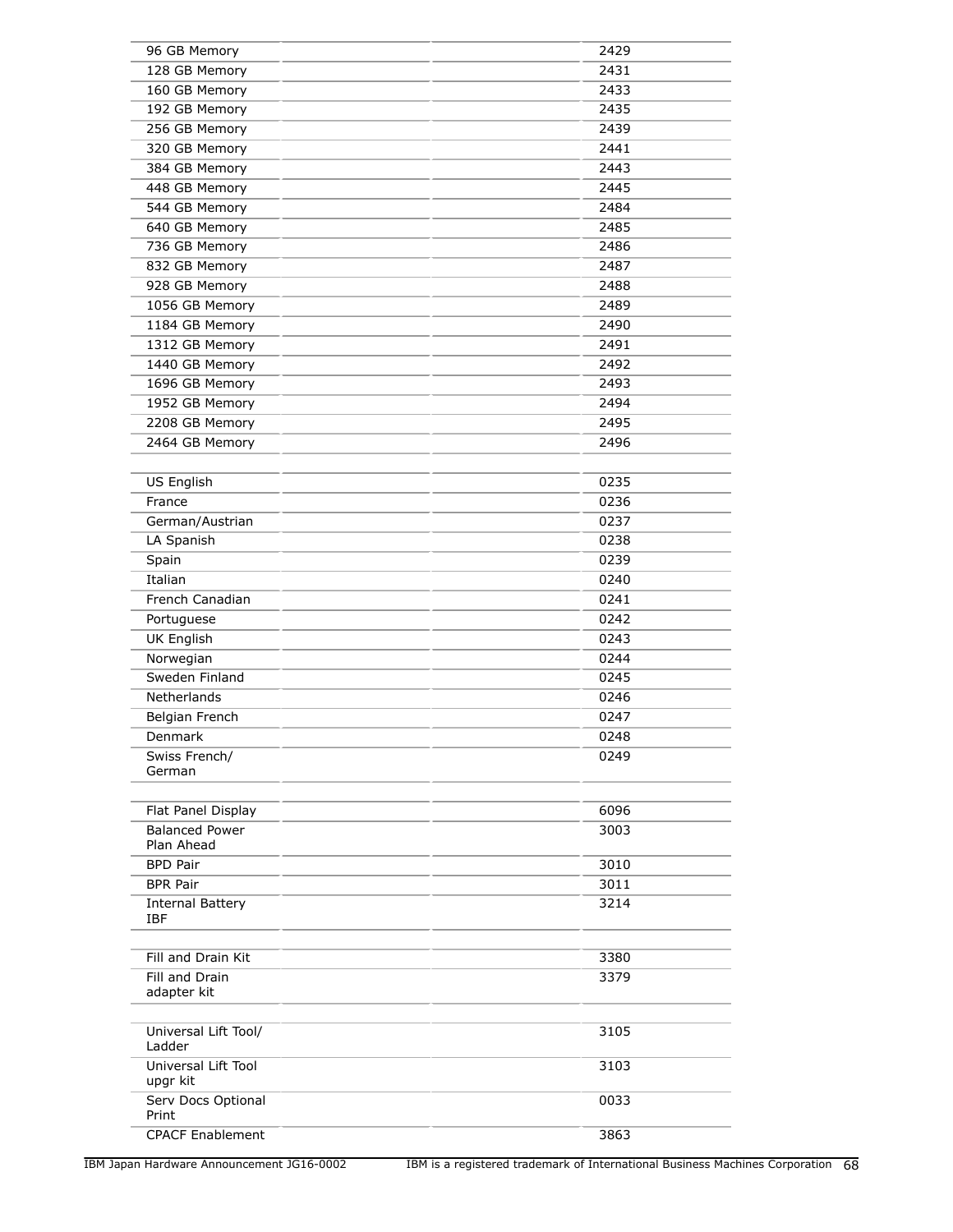| PCIe I/O Drawer                   |                     |              | 4012           |
|-----------------------------------|---------------------|--------------|----------------|
|                                   |                     |              |                |
| 14ft Water Hose                   |                     |              | 7801           |
|                                   |                     |              |                |
| FQC Bracket &<br>Mounting Hdw     |                     |              | 7929           |
| LC Duplex 6.6ft<br>Harnesses      |                     |              | 7930           |
| LC Duplex 8.5ft<br>Harness        |                     |              | 7931           |
| LC Duplex 12ft<br>Harness         |                     |              | 7936           |
| Top Exit I/O<br>Cabling           |                     |              | 7942           |
| Side Covers                       |                     |              | 7949           |
| Non Raised Floor<br>Support       |                     |              | 7998           |
| 4-in-1 Bolt Down<br>Kit           |                     |              | 8018           |
| 3-in-1 Bolt Down<br>Kit-W         |                     |              | 8019           |
| Bolt Down Kit NRF                 |                     |              | 8020           |
| <b>Description</b>                | <b>Machine Type</b> | <b>Model</b> | <b>Feature</b> |
| 380-570V DC TE<br>cord BPE-1      |                     |              | 8947           |
| 200V 3Ph TE cord<br><b>BPE-11</b> |                     |              | 8952           |
| 380-570V DC TE<br>cord BPE-2      |                     |              | 8953           |
| 200V 3Ph TE cord<br>BPE-2         |                     |              | 8955           |
| 14ft 380-570V DC<br>line cord     |                     |              | 8963           |
| 14ft 200V 3ph<br>cord             |                     |              | 8993           |
| <b>Description</b>                | <b>Machine Type</b> | <b>Model</b> | <b>Feature</b> |
| 14ft 380-570V DC<br>cut TE cd     |                     |              | 8948           |
| 14ft LoV 3ph cut<br>TE cord       |                     |              | 8949           |
| 14ft HiV 3ph cut<br>TE cord       |                     |              | 8951           |
| 14ft 380-570V DC<br>cut cord      |                     |              | 8965           |
| 14ft LoV 3ph cut<br>line cord     |                     |              | 8982           |
| 14ft HiV 3ph cut<br>line cord     |                     |              | 8988           |
| 14ft 200-240V 3ph<br>cut-LSZH     |                     |              | 8996           |
| 14ft HiV 3ph cut<br>line-LSZH     |                     |              | 8998           |
| <b>Description</b>                | <b>Machine Type</b> | <b>Model</b> | <b>Feature</b> |
| Multi Order Ship<br>Flag          |                     |              | 9000           |
| Multi Order Rec<br>Only-NB        |                     |              | 9001           |
| Multi Order Rec<br>Only-MES       |                     |              | 9002           |
| RPO Action Flag                   |                     |              | 9003           |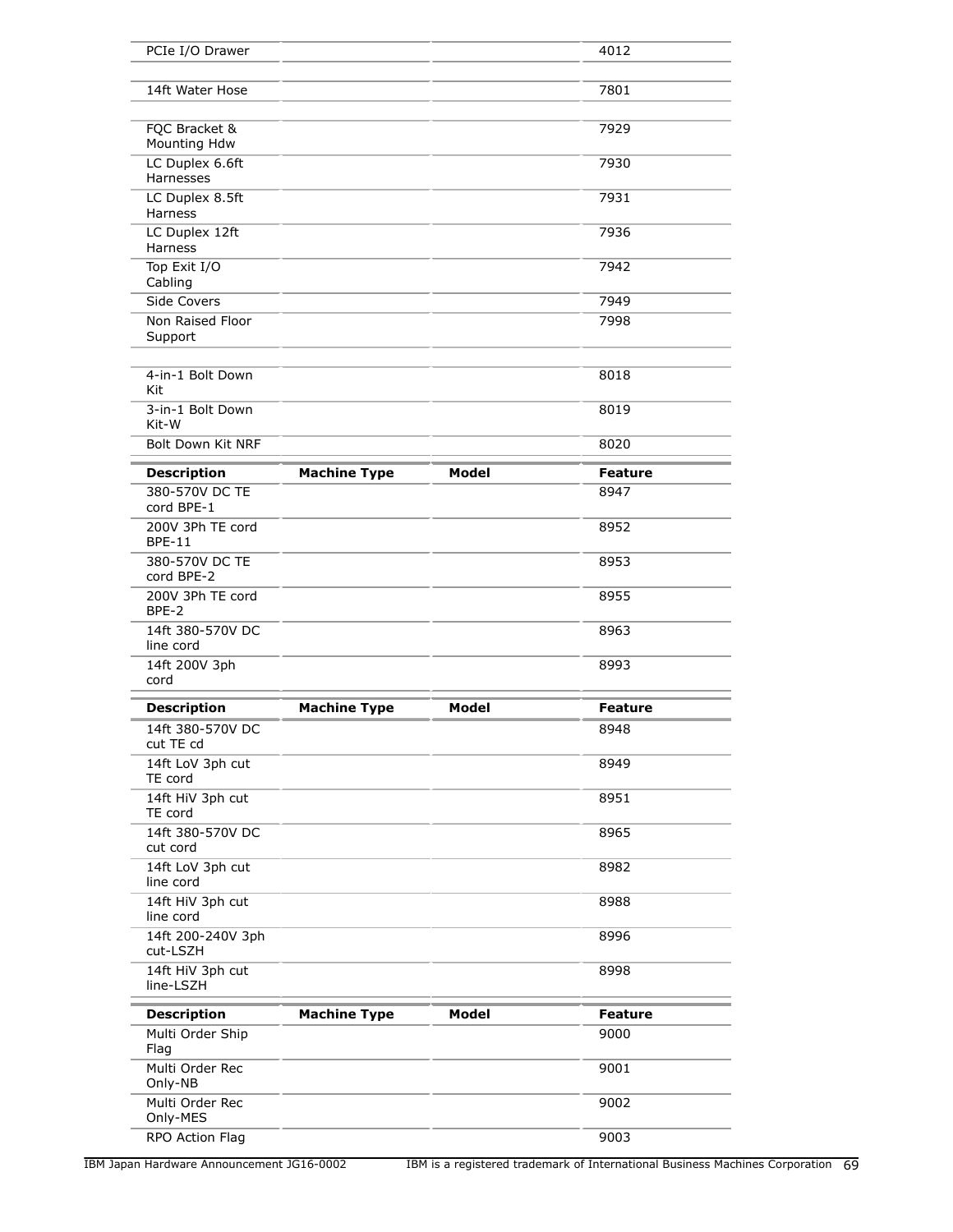| Downgraded PUs<br>Per Request     | 9004 |
|-----------------------------------|------|
| On/off CoD Act<br>100 IFL Day     | 9874 |
| On/Off CoD Act<br>IFL Day         | 9888 |
| On/Off CoD<br>authorization       | 9896 |
| Perm upgr<br>authorization        | 9898 |
| CIU Activation<br>(Flag)          | 9899 |
| On Line CoD<br>Buying (Flag)      | 9900 |
| On/Off CoD Act<br>SAP Day         | 9909 |
| CBU authorization                 | 9910 |
| CPE authorization                 | 9912 |
| OPO sales<br>authorization        | 9913 |
| 1 MSU day                         | 9917 |
| 100 MSU days                      | 9918 |
| 10000 MSU days                    | 9919 |
| 1 IFL day                         | 9920 |
| 100 IFL days                      | 9921 |
| 1 SAP day                         | 9928 |
| 100 SAP days                      | 9929 |
| Weight<br>Distribution Kit        | 9970 |
| Height Reduce<br>Ship             | 9975 |
| Height Reduce for<br>Return       | 9976 |
| CP4                               | 1915 |
| IFL                               | 1919 |
| SAP (optional)                    | 1921 |
| Unassigned IFL                    | 1923 |
|                                   |      |
| <b>Additional CBU</b><br>Test     | 6805 |
| <b>Total CBU Years</b><br>Ordered | 6817 |
| <b>CBU Records</b><br>Ordered     | 6818 |
| Single CBU IFL-<br>Year           | 6822 |
| 25 CBU IFL-Year                   | 6823 |
| Single CBU SAP-<br>Year           | 6830 |
| 25 CBU SAP-Year                   | 6831 |
| <b>CBU</b><br>Replenishment       | 6832 |
| Capacity for<br>Planned Event     | 6833 |
| OPO Sales Flag                    | 6835 |
| OPO Sales Flag<br>Alteration      | 6836 |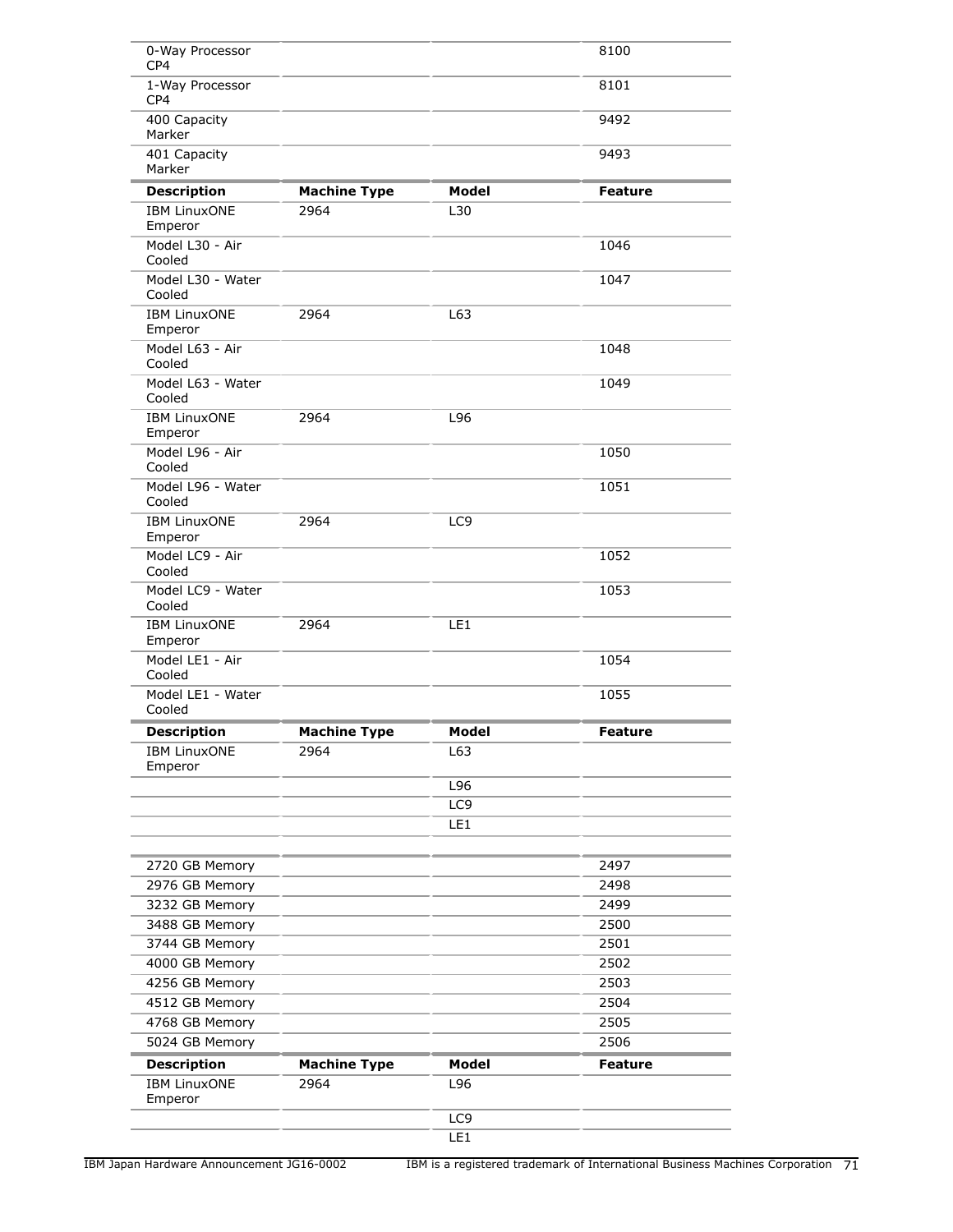| 5280 GB Memory                 |                     |       | 2507           |  |
|--------------------------------|---------------------|-------|----------------|--|
| 5536 GB Memory                 |                     |       | 2508           |  |
| 5792 GB Memory                 |                     |       | 2509           |  |
| 6048 GB Memory                 |                     |       | 2510           |  |
| 6560 GB Memory                 |                     |       | 2511           |  |
| 7072 GB Memory                 |                     |       | 2512           |  |
| 7584 GB Memory                 |                     |       | 2513           |  |
|                                |                     |       |                |  |
| <b>Description</b>             | <b>Machine Type</b> | Model | <b>Feature</b> |  |
|                                |                     |       |                |  |
| <b>IBM LinuxONE</b><br>Emperor | 2964                | LC9   |                |  |
|                                |                     | LE1   |                |  |
| 8096 GB Memory                 |                     |       | 2514           |  |
| 8608 GB Memory                 |                     |       | 2515           |  |
| 9120 GB Memory                 |                     |       | 2516           |  |
| 9632 GB Memory                 |                     |       | 2517           |  |
| 10144 GB Memory                |                     |       | 2518           |  |

#### **The following models and feature codes are now available on the IBM LinuxONE Rockhopper (MT 2965).**

| <b>Description</b>                | <b>Machine Type</b> | <b>Model</b> | <b>Feature</b> |
|-----------------------------------|---------------------|--------------|----------------|
| <b>IBM LinuxONE</b><br>Rockhopper | 2965                | L10          |                |
|                                   |                     | L20          |                |
|                                   |                     |              |                |
| $MTU$ 1 - $D$                     |                     |              | 0001           |
| MTU 100 - D                       |                     |              | 0002           |
| $MTU$ 1 - V                       |                     |              | 0003           |
| MTU 100 - V                       |                     |              | 0004           |
| $GTU$ 1 - $D$                     |                     |              | 0005           |
| GTU 100 - D                       |                     |              | 0006           |
| $GTU$ 1 - $V$                     |                     |              | 0007           |
| GTU 100 - V                       |                     |              | 0008           |
| GTU 1000 - D                      |                     |              | 0009           |
| GTU 1000 - V                      |                     |              | 0010           |
|                                   |                     |              |                |
| HW for DPM                        |                     |              | 0016           |
|                                   |                     |              |                |
| Manage FW Suite                   |                     |              | 0019           |
| Automate FW<br>Suite              |                     |              | 0020           |
| Ensemble<br>membership Flag       |                     |              | 0025           |
|                                   |                     |              |                |
| HMC w/Dual EN                     |                     |              | 0092           |
| <b>HMC Rack Mount</b>             |                     |              | 0094           |
| <b>HMC Tower</b>                  |                     |              | 0095           |
| <b>HMC Rack Mount</b>             |                     |              | 0096           |
| <b>TKE Rack Mount</b>             |                     |              | 0097           |
| <b>TKE Tower</b>                  |                     |              | 0098           |
|                                   |                     |              |                |
| 1 CPE Capacity<br>Unit            |                     |              | 0116           |
| 100 CPE Capacity<br>Unit          |                     |              | 0117           |
| 10000 CPE<br>Capacity Unit        |                     |              | 0118           |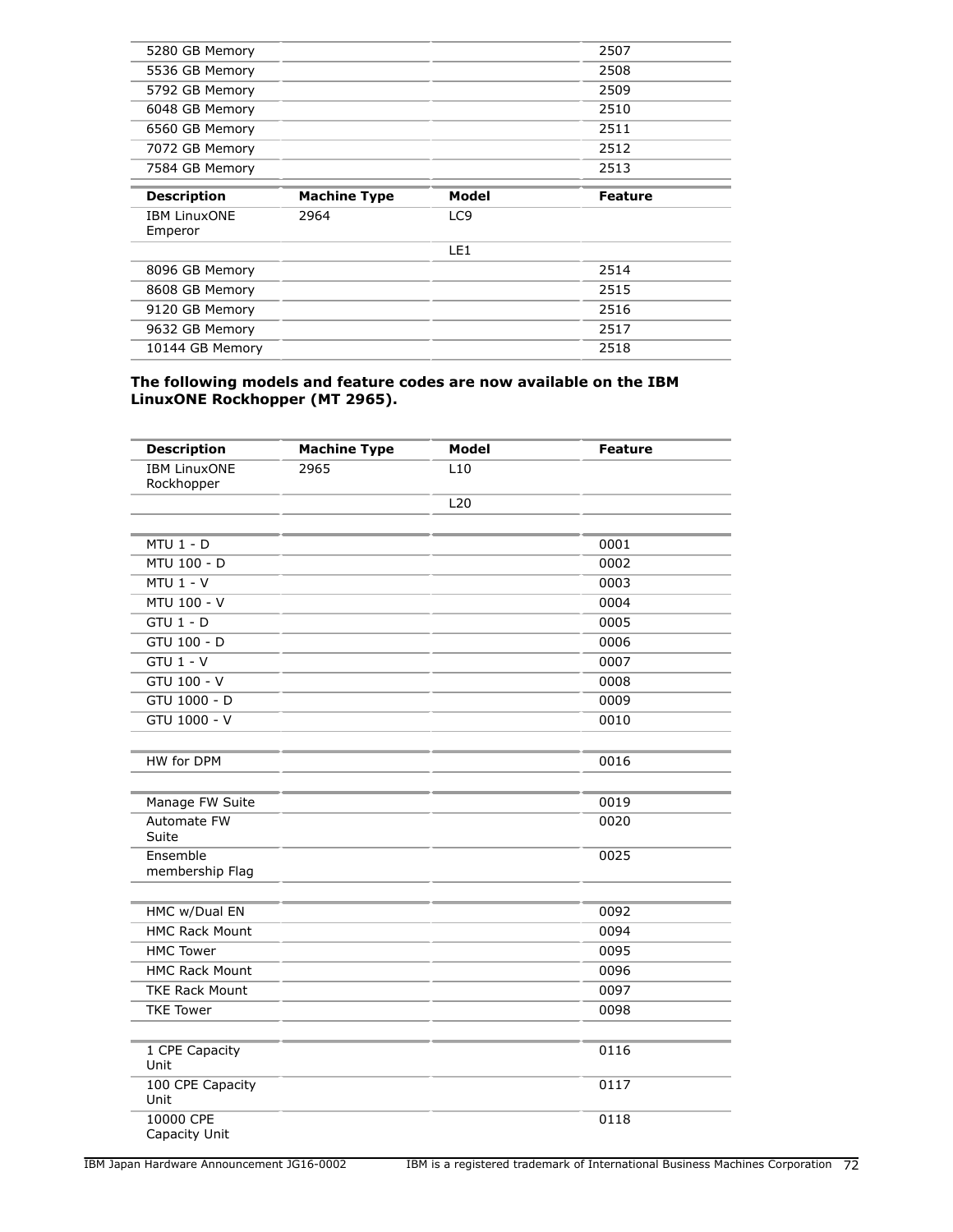| 1 CPE Capacity<br>Unit-IFL   | 0119 |
|------------------------------|------|
| 100 CPE Capacity<br>Unit-IFL | 0120 |
| 1 CPE Capacity<br>Unit-SAP   | 0127 |
| 100 CPE Capacity<br>Unit-SAP | 0128 |
| <b>CPC</b>                   | 0146 |
| Fanout Airflow               | 0165 |
| PCIe fanout Gen3             | 0173 |
| Fanout airflow<br>PCIe       | 0174 |
| US English                   | 0235 |
| France                       | 0236 |
| German/Austrian              | 0237 |
| LA Spanish                   | 0238 |
| Spain                        | 0239 |
| Italian                      | 0240 |
| French Canadian              | 0241 |
| Portuguese                   | 0242 |
| UK English                   | 0243 |
| Norwegian                    | 0244 |
| Sweden Finland               | 0245 |
| Netherlands                  | 0246 |
| Belgian French               | 0247 |
| Denmark                      | 0248 |
| Swiss French/<br>German      | 0249 |
| PCIe Interconnect<br>Gen3    | 0401 |
| Flash Express                | 0403 |
| FICON Express8S<br>10Km LX   | 0409 |
| FICON Express8S<br><b>SX</b> | 0410 |
| 10 GbE RoCE<br>Express       | 0411 |
| OSA-Express5S<br>GbE LX      | 0413 |
| OSA-Express5S<br>GbE SX      | 0414 |
| OSA-Express5S 10<br>GbE LR   | 0415 |
| OSA-Express5S 10<br>GbE SR   | 0416 |
| OSA-Express5S<br>1000BASE-T  | 0417 |
| FICON Express16S<br>LX.      | 0418 |
| FICON Express16S<br>SX       | 0419 |
| zEDC Express                 | 0420 |
| Read-Only Media<br>Option    | 0845 |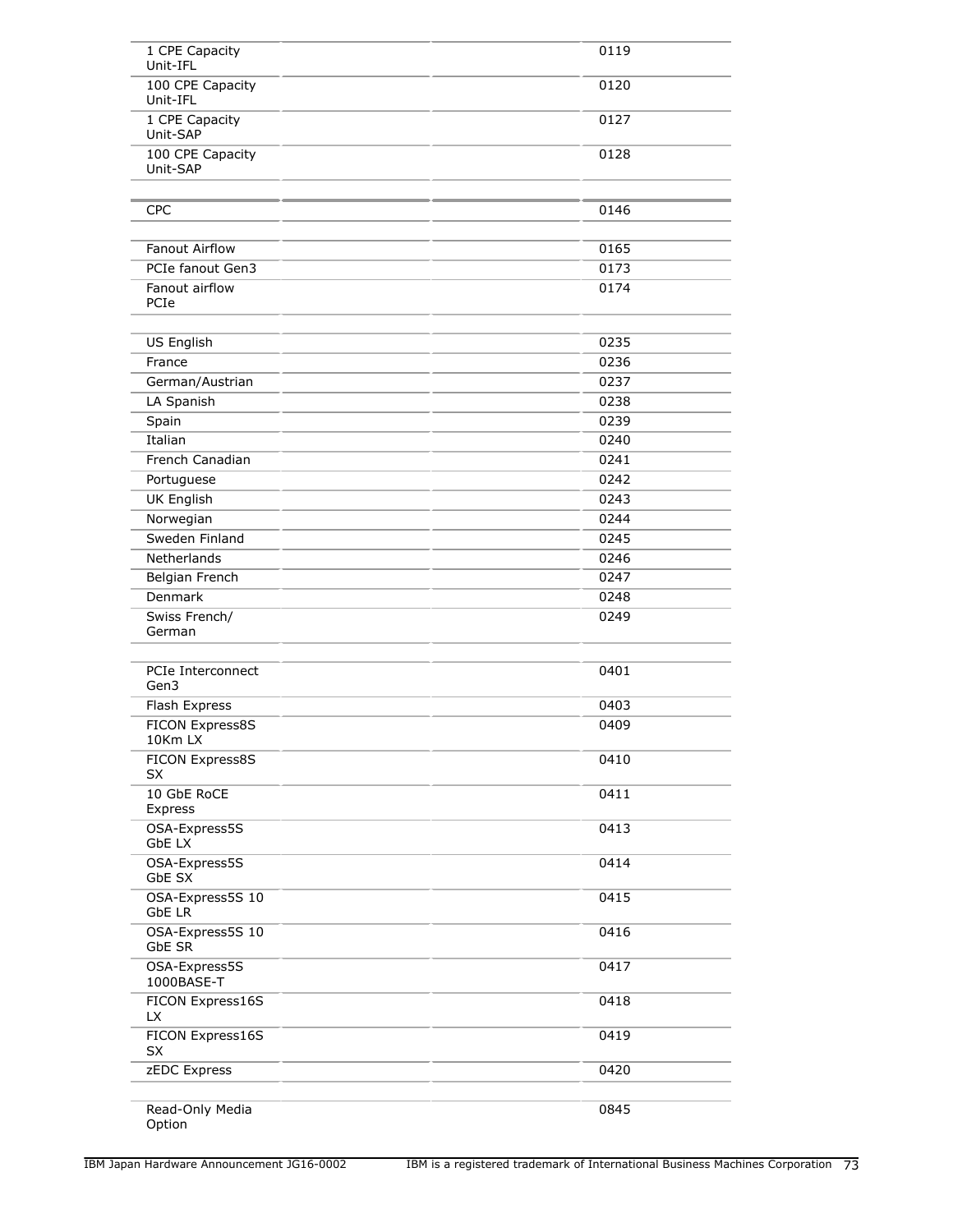| <b>TKE</b> workstation            |                     |              | 0847           |
|-----------------------------------|---------------------|--------------|----------------|
| 32GB USB backup<br>media          |                     |              | 0848           |
| TKE 8.1 LIC                       |                     |              | 0878           |
| Crypto Express5S                  |                     |              | 0890           |
| <b>TKE Smart Card</b><br>Reader   |                     |              | 0891           |
| TKE addl smart<br>cards           |                     |              | 0892           |
| <b>Description</b>                | <b>Machine Type</b> | <b>Model</b> | <b>Feature</b> |
| UID Label for DoD                 |                     |              | 0998           |
|                                   |                     |              |                |
| <b>IBM zAware</b>                 |                     |              | 0011           |
| IBM zAware 2pack                  |                     |              | 1012           |
| IBM zAware 4pack                  |                     |              | 1013           |
| IBM zAware 6pack                  |                     |              | 1014           |
| IBM zAware 10<br>pack             |                     |              | 1015           |
| IBM zAware DR<br>2pack            |                     |              | 1017           |
| IBM zAware DR<br>4pack            |                     |              | 1018           |
| IBM zAware DR<br>6pack            |                     |              | 1019           |
| IBM zAware DR<br>10pack           |                     |              | 1020           |
| <b>STP Enablement</b>             |                     |              | 1021           |
| <b>EMEA Special</b><br>Operations |                     |              | 1022           |
| 16 GB Mem<br>DIMM(5/feat)         |                     |              | 1620           |
| 32 GB Mem<br>DIMM(5/feat)         |                     |              | 1621           |
| 64 GB Mem<br>DIMM(5/feat)         |                     |              | 1622           |
| 128 GB Mem<br>DIMM(5/feat)        |                     |              | 1623           |
| LICCC Ship Via<br>Net Ind         |                     |              | 1750           |
| 3x 16GB Capacity<br>Incr          |                     |              | 1887           |
| 3x 8GB Capacity<br>Incr           |                     |              | 1888           |
| Mega 16GB<br>Capacity Incr        |                     |              | 1890           |
| Mega 8GB<br>Capacity Incr         |                     |              | 1891           |
| 16GB Memory<br>Capacity Incr      |                     |              | 1899           |
| 8GB Memory<br>Capacity Incr       |                     |              | 1903           |
| 8GB Preplanned<br>memory          |                     |              | 1993           |
| 16GB Preplanned<br>memory         |                     |              | 1996           |
| 64 GB Memory                      |                     |              | 3616           |
| 72 GB Memory                      |                     |              | 3617           |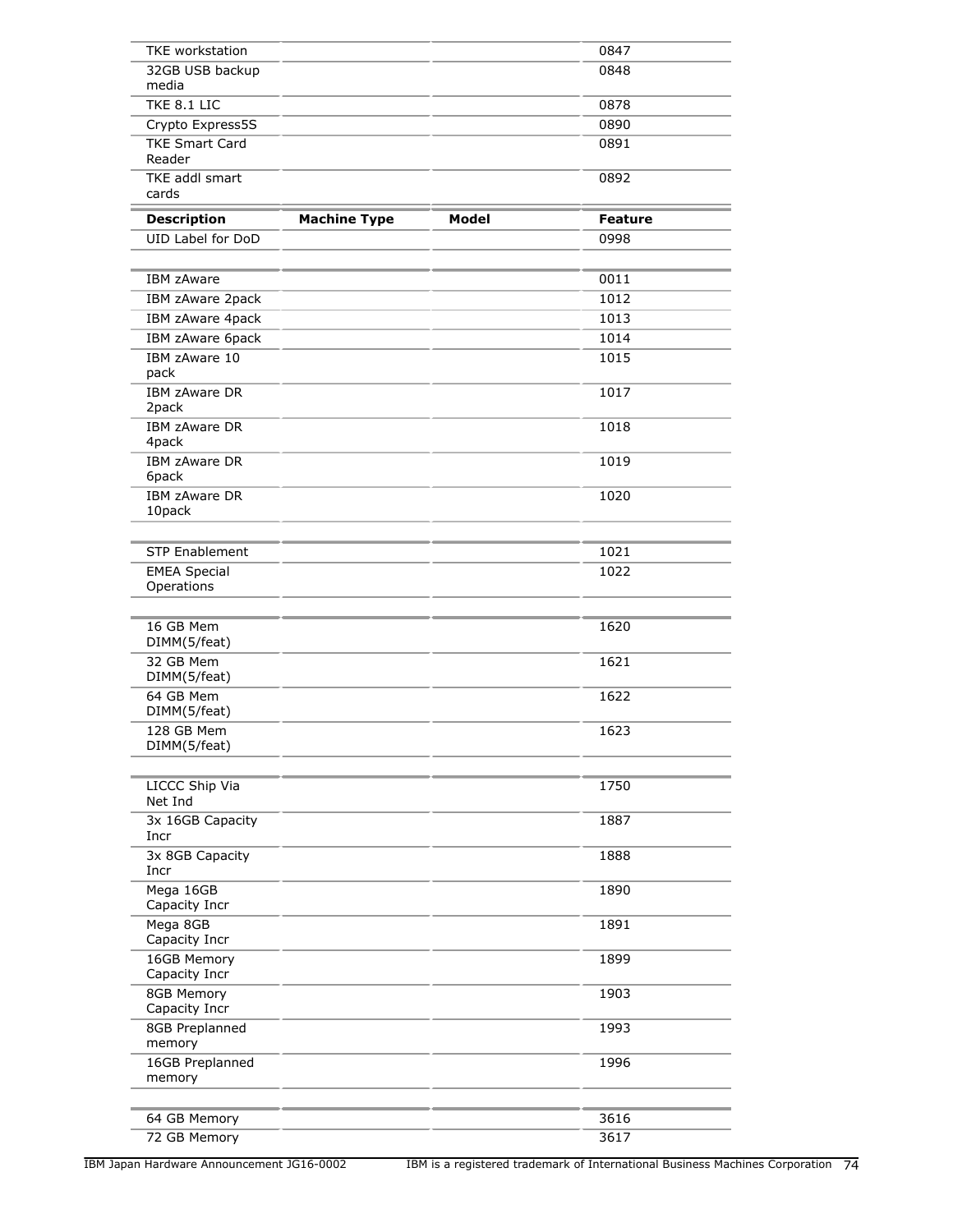| 80 GB Memory            | 3618 |
|-------------------------|------|
| 88 GB Memory            | 3619 |
| 120 GB Memory           | 3623 |
| 152 GB Memory           | 3624 |
| 184 GB Memory           | 3625 |
| 216 GB Memory           | 3626 |
| 248 GB Memory           | 3627 |
| 280 GB Memory           | 3640 |
| 312 GB Memory           | 3641 |
| 344 GB Memory           | 3642 |
|                         | 3643 |
| 408 GB Memory           |      |
| 472 GB Memory           | 3644 |
| 536 GB Memory           | 3645 |
| 600 GB Memory           | 3646 |
| 728 GB Memory           | 3647 |
| 856 GB Memory           | 3648 |
| 984 GB Memory           | 3649 |
|                         |      |
| Flat Panel Display      | 6096 |
| <b>Balanced Power</b>   | 3003 |
| Plan Ahead              |      |
| <b>BPD Pair</b>         | 3012 |
| <b>BPR Pair</b>         | 3013 |
| <b>Internal Battery</b> | 3215 |
| <b>IBF</b>              |      |
|                         |      |
| Universal Lift Tool/    | 3105 |
| Ladder                  |      |
| Lift Tool Upgr kit      | 3103 |
| Serv Docs Optional      | 0033 |
| Print                   |      |
| <b>CPACF Enablement</b> | 3863 |
| PCIe I/O Drawer         | 4032 |
|                         |      |
| Top Exit Cabling        | 7920 |
| Side Covers             | 7921 |
| FQC Bracket &           | 7932 |
| Mounting Hdw            |      |
| LC Duplex 6.6ft         | 7933 |
| Harness                 |      |
| Non Raised Floor        | 7998 |
| Support                 |      |
|                         |      |
| 4-in-1 Bolt Down        | 8021 |
| Kit                     |      |
| Bolt Down Kit NRF       | 8022 |
|                         |      |
| 0-Way Processor         | 3700 |
| A00                     |      |
| 1-Way Processor         | 3703 |
| C <sub>01</sub>         |      |
| $CP - A$                | 6273 |
| $CP-C$                  | 6275 |
| IFL                     | 1924 |
| SAP (optional)          | 1926 |
| Unassigned IFL          | 1928 |
| A00 Capacity            | 9227 |
| Marker                  |      |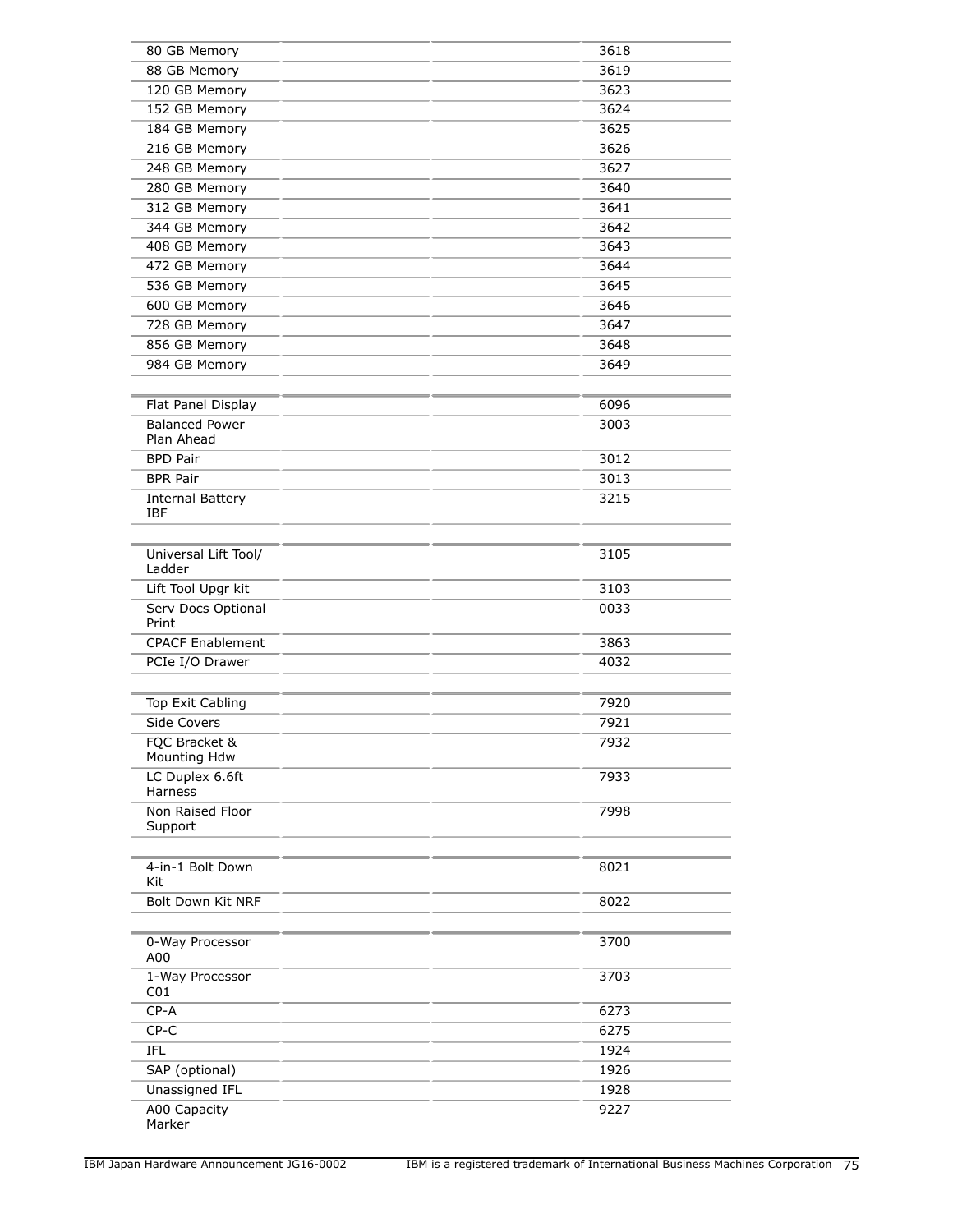| C01 Capacity                         | 9230 |
|--------------------------------------|------|
| Marker                               |      |
|                                      |      |
| <b>Additional CBU</b><br><b>Test</b> | 6805 |
| <b>Total CBU Years</b><br>Ordered    | 6817 |
| <b>CBU Records</b><br>Ordered        | 6818 |
| Single CBU IFL-<br>Year              | 6822 |
| 25 CBU IFL-Year                      | 6823 |
| Single CBU SAP-<br>Year              | 6830 |
| 25 CBU SAP-Year                      | 6831 |
| <b>CBU</b>                           | 6832 |
| Replenishment                        |      |
| Capacity for<br><b>Planned Event</b> | 6833 |
| OPO Sales Flag                       | 6835 |
| OPO Sales Flag<br>Alteration         | 6836 |
| Multi Order Ship<br>Flag             | 9000 |
| Multi Order Rec<br>Only-NB           | 9001 |
| Multi Order Rec<br>Only-MES          | 9002 |
| RPO Action Flag                      | 9003 |
| Downgraded PUs                       | 9004 |
| Per Request                          |      |
| On/Off CoD Act<br>IFL Day            | 9888 |
| On/Off CoD Act<br>100 IFL Day        | 9874 |
| On/Off CoD<br>authorization          | 9896 |
| Perm upgr<br>authorization           | 9898 |
| CIU Activation<br>(Flag)             | 9899 |
| On Line CoD<br>Buying (Flag)         | 9900 |
| On/Off CoD Act<br>SAP Day            | 9909 |
| CBU authorization                    | 9910 |
| CPE authorization                    | 9912 |
| OPO sales<br>authorization           | 9913 |
|                                      |      |
| 1 MSU day                            | 9917 |
| 100 MSU days                         | 9918 |
| 10000 MSU days                       | 9919 |
| 1 IFL day                            | 9920 |
| 100 IFL days                         | 9921 |
| 1 SAP day                            | 9928 |
| 100 SAP days                         | 9929 |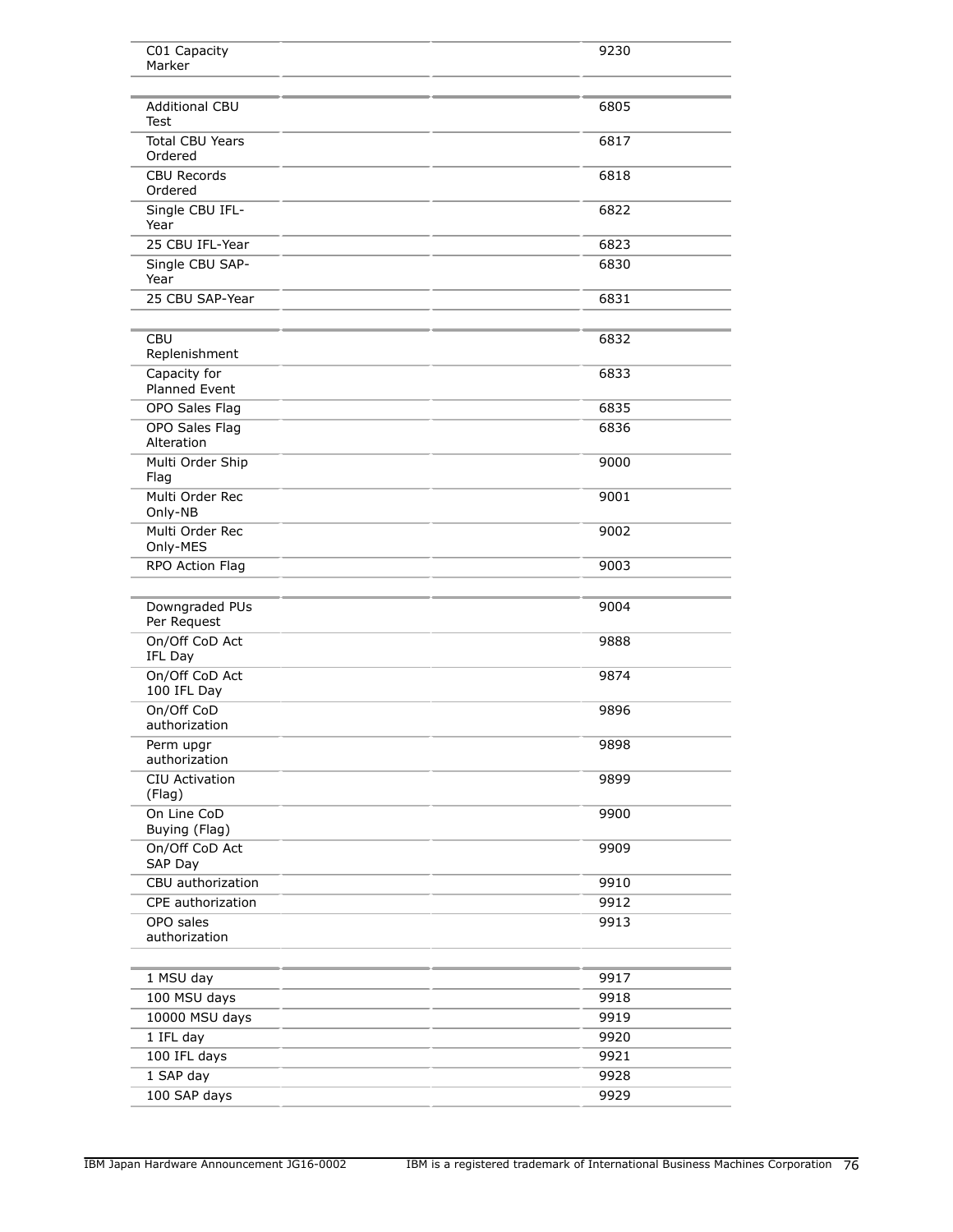| Height Reduce<br>Ship                     |                             |                     | 9975           |
|-------------------------------------------|-----------------------------|---------------------|----------------|
| Height Reduce for<br>Return               |                             |                     | 9976           |
| <b>Description</b>                        | <b>Machine Type</b>         | <b>Model</b>        | <b>Feature</b> |
| 14ft 380-520V DC<br>line cord             |                             |                     | 8966           |
| 6ft 200V 1Ph Cord<br>Top                  |                             |                     | 8971           |
| 6ft 380-520V DC<br>top exit               |                             |                     | 8973           |
| 6ft 200V 3Ph Cord<br>Top Exit             |                             |                     | 8975           |
| 14ft 200V 30A 3<br>Ph Cord                |                             |                     | 8987           |
| 14ft 200V 30A 1<br>Ph Line Cord           |                             |                     | 8990           |
| <b>Description</b>                        | <b>Machine Type</b>         | <b>Model</b>        | <b>Feature</b> |
| 14ft HiLoV 3Ph Cut<br>Top Exit            |                             |                     | 8970           |
| 14ft HiLoV 1Ph Cut<br>Top Exit            |                             |                     | 8972           |
| 14ft 380-520V DC<br>Cut Cord              |                             |                     | 8964           |
| 14ft 380-520V Cut<br>TE                   |                             |                     | 8974           |
| 14t Hi/LoV 3 Ph<br>Cut Cord               |                             |                     | 8988           |
| 14ft HiLoV 1 Ph<br>Cut Cord               |                             |                     | 8991           |
| 14ft HiV 3Ph Cut<br>line-LSZH             |                             |                     | 8998           |
| <b>Description</b>                        | <b>Machine Type</b>         | <b>Model</b>        | <b>Feature</b> |
| <b>IBM LinuxONE</b><br>Rockhopper         | 2965                        | L20                 |                |
| Second CPC                                |                             |                     | 1045           |
| 1112 GB Memory                            |                             |                     | 3650           |
| 1240 GB Memory                            |                             |                     | 3651           |
| 1368 GB Memory                            |                             |                     | 3652           |
| 1496 GB Memory                            |                             |                     | 3653           |
| 1624 GB Memory                            |                             |                     | 3654           |
| 1752 GB Memory                            |                             |                     | 3655           |
| 1880 GB Memory                            |                             |                     | 3656           |
| 2008 GB Memory                            |                             |                     | 3657           |
| 2264 GB Memory                            |                             |                     | 3658           |
| 2520 GB Memory                            |                             |                     | 3659           |
| 2776 GB Memory                            |                             |                     | 3660           |
| 3032 GB Memory                            |                             |                     | 3661           |
| 3288 GB Memory                            |                             |                     | 3662           |
| 3544 GB Memory                            |                             |                     | 3663           |
| 3800 GB Memory                            |                             |                     | 3664           |
| 4056 GB Memory                            |                             |                     | 3665           |
| <b>Description</b><br><b>IBM LinuxONE</b> | <b>Machine Type</b><br>2965 | <b>Model</b><br>L10 | <b>Feature</b> |
| Rockhopper<br>Model L10 Air               |                             |                     | 1056           |
| Cooled                                    |                             | L20                 |                |
| Model L20 Air<br>Cooled                   |                             |                     | 1057           |

IBM Japan Hardware Announcement JG16-0002 IBM is a registered trademark of International Business Machines Corporation 77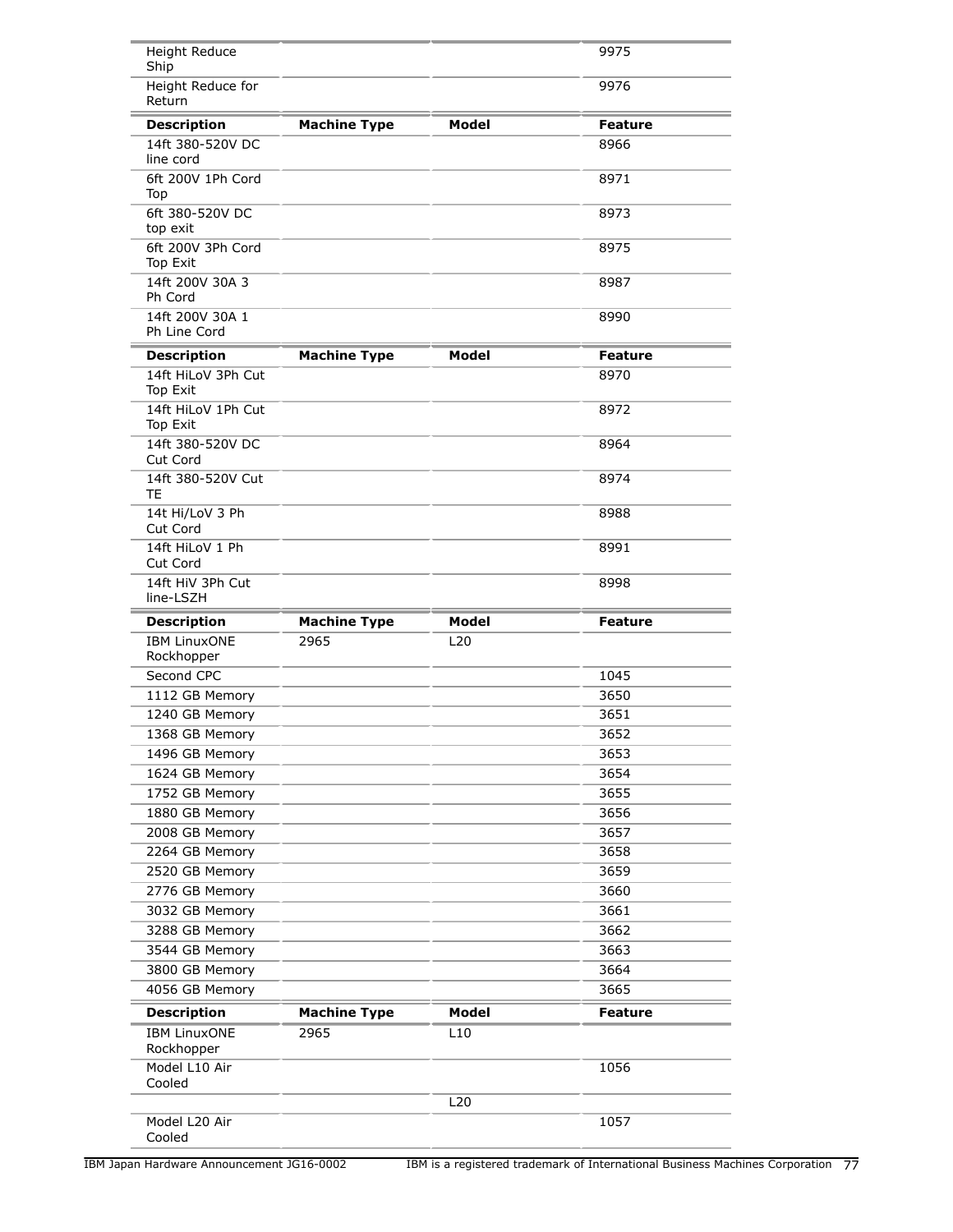| <b>Description</b>             | <b>Machine Type</b> | Model           | <b>Feature</b> |
|--------------------------------|---------------------|-----------------|----------------|
| IBM zEnterprise<br>EC12        | 2827                | H <sub>20</sub> |                |
|                                |                     | H43             |                |
|                                |                     | H66             |                |
|                                |                     | H89             |                |
|                                |                     | HA1             |                |
|                                |                     |                 |                |
| TKE 8.1 LIC                    |                     |                 | 0878           |
| 32GB USB Backup<br>Media       |                     |                 | 0848           |
|                                |                     |                 |                |
| IBM zEnterprise<br><b>BC12</b> | 2828                | H <sub>06</sub> |                |
|                                |                     | H13             |                |
|                                |                     |                 |                |
| TKE 8.1 LIC                    |                     |                 | 0878           |
| 32GB USB Backup<br>Media       |                     |                 | 0848           |

### **The following features are available on LinuxONE Machines (2965: L10, L20; 2964: L30, L63, L96, LC9, LE1) but are not supported by IBM and are not warranted (that is, they are provided by IBM as is):**

- 0025 Ensemble membership
- 0403 Flash Express

### **Model conversions**

| From |                 | To   | <b>Description</b> |       |                               |
|------|-----------------|------|--------------------|-------|-------------------------------|
| M/T  | Model           | M/T  | <b>Model</b>       |       |                               |
| 2818 | M05             | 2965 | N10                | $(*)$ | M05 to<br>N10                 |
| 2818 | M05             | 2965 | N20                | $(*)$ | M05 to<br>N20                 |
| 2818 | M10             | 2965 | N10                | $(*)$ | M10 to<br>N10                 |
| 2818 | M10             | 2965 | N20                | $(*)$ | M10 to<br>N20                 |
| 2828 | H06             | 2965 | N10                | $(*)$ | H06 to<br>N10                 |
| 2828 | H <sub>06</sub> | 2965 | N20                | $(*)$ | <b>H06 to</b><br>N20          |
| 2828 | H13             | 2965 | N10                | $(*)$ | H13 to<br>N <sub>10</sub>     |
| 2828 | H13             | 2965 | N20                | $(*)$ | H13 to<br>N20                 |
|      |                 |      |                    |       |                               |
| 2965 | N10             | 2965 | N20                | $(*)$ | N10 to<br>N20                 |
| 2965 | N20             | 2964 | N30                | $(*)$ | N <sub>20</sub> to<br>N30 air |
| 2965 | L10             | 2965 | L20                |       | L10 to L20                    |
|      |                 |      |                    | $(*)$ |                               |
| 2965 | L10             | 2965 | N <sub>10</sub>    | $(*)$ | L10 to N10                    |
| 2965 | L10             | 2965 | N20                | $(*)$ | L10 to N20                    |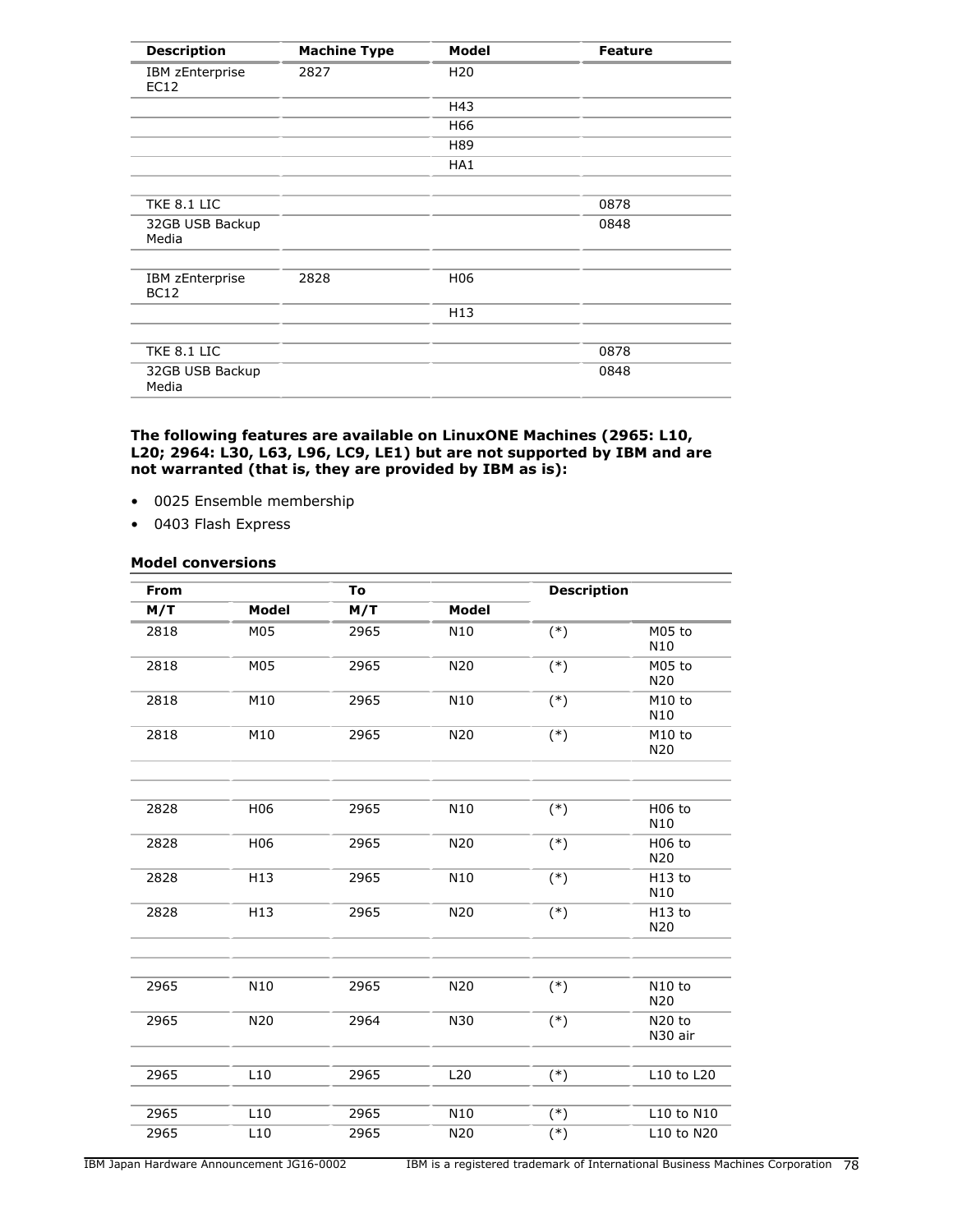| From<br>To |                 |      |                 | <b>Description</b> |                              |
|------------|-----------------|------|-----------------|--------------------|------------------------------|
| M/T        | <b>Model</b>    | M/T  | Model           |                    |                              |
| 2965       | L20             | 2965 | N20             | $(*)$              | $L20$ to $N20$               |
| 2964       | L30             | 2964 | L63             | $(*)$              | L30 air to<br>L63 air        |
| 2964       | L30             | 2964 | L96             | $(*)$              | L30 air to<br>L96 air        |
| 2964       | L30             | 2964 | LC9             | $(*)$              | L30 air to<br>LC9 air        |
| 2964       | L30             | 2964 | LE1             | $(*)$              | L30 air to<br>LE1 air        |
| 2964       | L63             | 2964 | L96             | $(*)$              | L63 air to<br>L96 air        |
| 2964       | L63             | 2964 | LC <sub>9</sub> | $(*)$              | L63 air to<br>LC9 air        |
| 2964       | L63             | 2964 | LE1             | $(*)$              | L63 air to<br>LE1 air        |
| 2964       | L96             | 2964 | LC9             | $(*)$              | L96 air to<br>LC9 air        |
| 2964       | L96             | 2964 | LE1             | $(*)$              | L96 air to<br>LE1 air        |
| 2964       | LC <sub>9</sub> | 2964 | LE1             | $(*)$              | LC9 air to<br>LE1 air        |
| 2964       | L30             | 2964 | L63             | $(*)$              | L30 water                    |
|            |                 |      |                 |                    | to L63<br>water              |
| 2964       | L30             | 2964 | L96             | $(*)$              | L30 water<br>to L96<br>water |
| 2964       | L30             | 2964 | LC9             | $(*)$              | L30 water<br>to LC9<br>water |
| 2964       | L30             | 2964 | LE1             | $(*)$              | L30 water<br>to LE1<br>water |
| 2964       | L63             | 2964 | L96             | $(*)$              | L63 water<br>to L96<br>water |
| 2964       | L63             | 2964 | LC <sub>9</sub> | $(*)$              | L63 water<br>to LC9<br>water |
| 2964       | L63             | 2964 | LE1             | $(*)$              | L63 water<br>to LE1<br>water |
| 2964       | L96             | 2964 | LC <sub>9</sub> | $(*)$              | L96 water<br>to LC9<br>water |
| 2964       | L96             | 2964 | LE1             | $(*)$              | L96 water<br>to LE1<br>water |
| 2964       | LC9             | 2964 | LEI             | $(*)$              | LC9 water<br>to LE1<br>water |
| 2964       | L30             | 2964 | N30             | $(*)$              | L30 air to<br>N30 air        |
| 2964       | L30             | 2964 | N63             | $(*)$              | L30 air to<br>N63 air        |
| 2964       | L30             | 2964 | N96             | $(*)$              | L30 air to<br>N96 air        |
| 2964       | L30             | 2964 | NC <sub>9</sub> | $(*)$              | L30 air to<br>NC9 air        |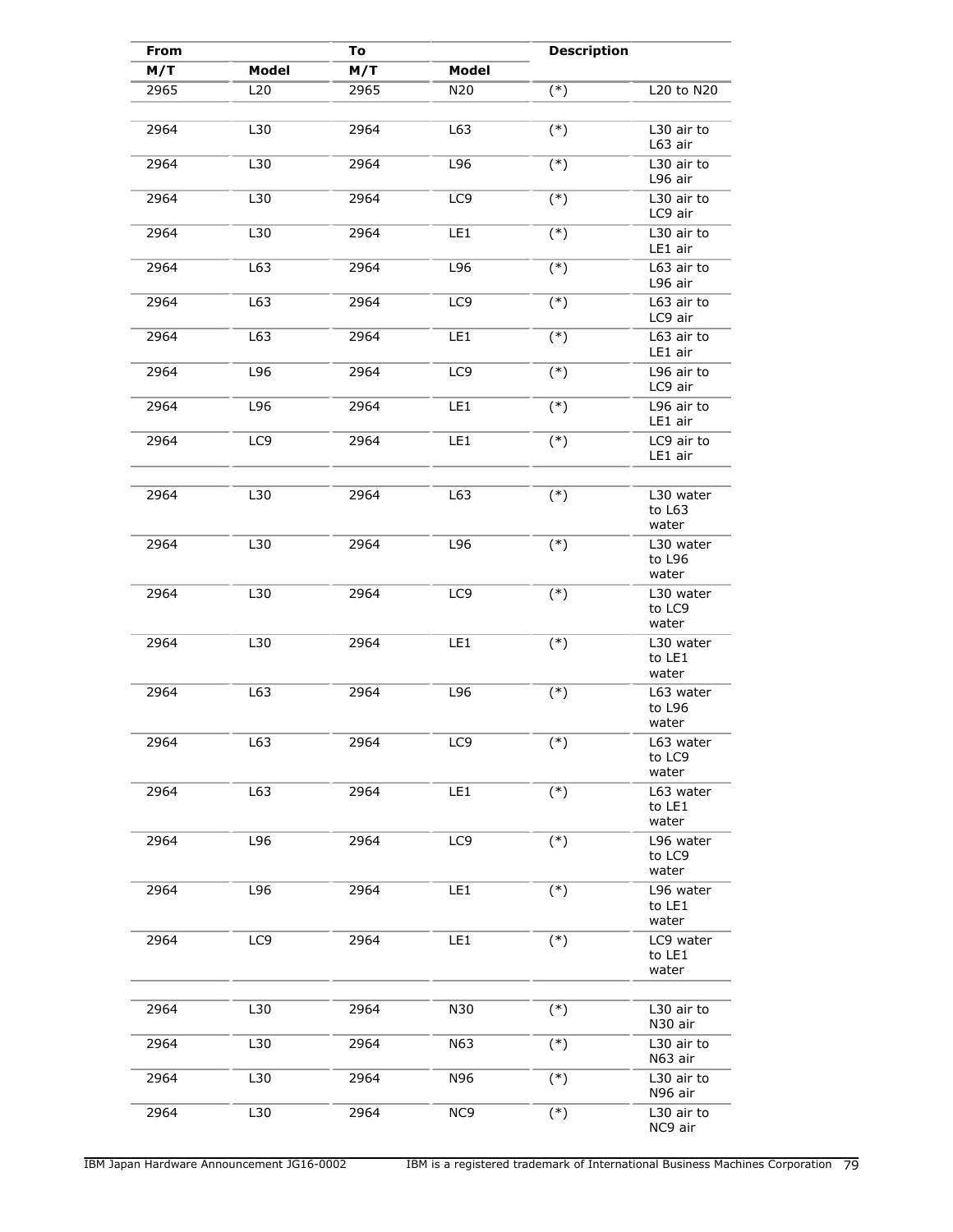| From | To           |      | <b>Description</b> |       |                                |
|------|--------------|------|--------------------|-------|--------------------------------|
| M/T  | <b>Model</b> | M/T  | Model              |       |                                |
| 2964 | L30          | 2964 | NE1                | $(*)$ | L30 air to<br>NE1 air          |
| 2964 | L63          | 2964 | N63                | $(*)$ | L63 air to<br>N63 air          |
| 2964 | L63          | 2964 | N96                | $(*)$ | L63 air to<br>N96 air          |
| 2964 | L63          | 2964 | NC <sub>9</sub>    | $(*)$ | L63 air to<br>NC9 air          |
| 2964 | L63          | 2964 | NE1                | $(*)$ | L63 air to<br>NE1 air          |
| 2964 | L96          | 2964 | N96                | $(*)$ | L96 air to<br>N96 air          |
| 2964 | L96          | 2964 | NC9                | $(*)$ | L96 air to<br>NC9 air          |
| 2964 | L96          | 2964 | NE1                | $(*)$ | L96 air to<br>NE1 air          |
| 2964 | LC9          | 2964 | NC <sub>9</sub>    | $(*)$ | LC9 air to<br>NC9 air          |
| 2964 | LC9          | 2964 | NE1                | $(*)$ | LC9 air to<br>NE1 air          |
| 2964 | LE1          | 2964 | NE1                | $(*)$ | LE1 air to<br>NE1 air          |
|      |              |      |                    |       |                                |
| 2964 | L30          | 2964 | N30                | $(*)$ | L30 water<br>to N30<br>water   |
| 2964 | L30          | 2964 | N63                | $(*)$ | L30 water<br>to N63<br>water   |
| 2964 | L30          | 2964 | N96                | $(*)$ | L30 water<br>to N96<br>water   |
| 2964 | L30          | 2964 | NC <sub>9</sub>    | $(*)$ | L30 water<br>to NC9<br>water   |
| 2964 | L30          | 2964 | NE1                | $(*)$ | L30 water<br>to NE1<br>water   |
| 2964 | L63          | 2964 | N63                | $(*)$ | L63 water<br>to N63<br>water   |
| 2964 | L63          | 2964 | N96                | $(*)$ | L63 water<br>to N96<br>water   |
| 2964 | L63          | 2964 | NC <sub>9</sub>    | $(*)$ | L63 water<br>to NC9<br>water   |
| 2964 | L63          | 2964 | NE1                | $(*)$ | $L63$ water<br>to NE1<br>water |
| 2964 | L96          | 2964 | N96                | $(*)$ | L96 water<br>to N96<br>water   |
| 2964 | L96          | 2964 | NC <sub>9</sub>    | $(*)$ | L96 water<br>to NC9<br>water   |
| 2964 | L96          | 2964 | NE1                | $(*)$ | L96 water<br>to NE1<br>water   |
| 2964 | LC9          | 2964 | NC <sub>9</sub>    | $(*)$ | LC9 water<br>to NC9<br>water   |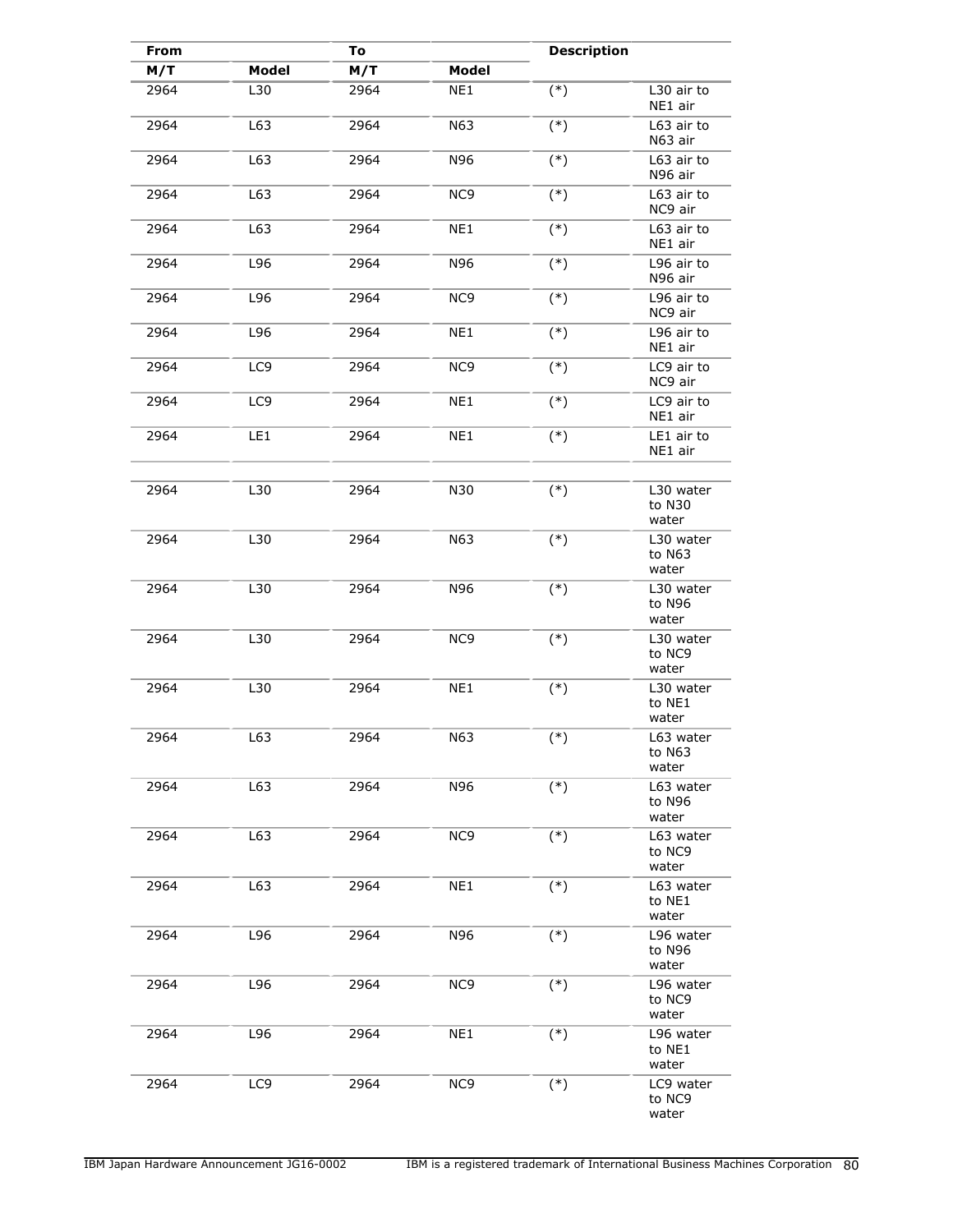| <b>From</b> |                 | To   |       | <b>Description</b> |                              |
|-------------|-----------------|------|-------|--------------------|------------------------------|
| M/T         | Model           | M/T  | Model |                    |                              |
| 2964        | LC <sub>9</sub> | 2964 | NE1   | ′*)                | LC9 water<br>to NE1<br>water |
| 2964        | LE1             | 2964 | NE1   | ′*)                | LE1 water<br>to NE1<br>water |

(\*) Parts removed or replaced become the property of IBM and must be returned.

### **Feature conversions**

The feature conversion list for IBM z13s is now available in the *Library* section of Resource Link.

This list can be obtained at Resource Link by accessing the following website

[http://www.ibm.com/servers/resourcelink/lib03011.nsf/](http://www.ibm.com/servers/resourcelink/lib03011.nsf/pages/2965FeatureConversions?OpenDocument) [pages/2965FeatureConversions?OpenD ocument](http://www.ibm.com/servers/resourcelink/lib03011.nsf/pages/2965FeatureConversions?OpenDocument)

Using the instructions on the Resource Link panels, obtain a user ID and password. Resource Link has been designed for easy access and navigation.

# **Publications**

Publications for machine types 2964 (IBM z13, IBM LinuxONE Emperor) and 2965 (IBM z13s, IBM LinuxONE Rockhopper) are listed below as follows.

The following publications are available now in the *Library* section of Resource Link:

| Title                                                        | Order number           |
|--------------------------------------------------------------|------------------------|
| IBM z13 Installation Manual for Physical<br>Planning         | GC28-6938              |
| IBM z13s Installation Manual for Physical<br>Planning (IMPP) | GC28-6953              |
| PR/SM Planning Guide                                         | SB10-7162              |
| <b>IOCP User's Guide for ICP</b>                             | SB10-7163              |
| Planning for Fiber Optic Links                               | GA <sub>23</sub> -1407 |
|                                                              |                        |

The following publications are shipped with the product and will be available at planned availability in the *Library* section of Resource Link:

| Title                                                           | Order number |
|-----------------------------------------------------------------|--------------|
| IBM z13 Installation Manual                                     | GC28-6936    |
| IBM z13s Installation Manual                                    | GC28-6952    |
| IBM z13 Service Guide                                           | GC28-6937    |
| IBM z13s Service Guide                                          | GC28-6955    |
| Service Guide for TKE Workstations                              | GC28-6942    |
| <b>Systems Safety Notices</b>                                   | G229-9054    |
| IBM z13 Safety Inspection                                       | GC28-6935    |
| IBM z13s Safety Inspection                                      | GC28-6954    |
| Systems Environmental Notices and User<br>Guide                 | Z125-5823    |
| z Systems Statement of Limited Warranty                         | GC28-6946    |
| License Agreement for Machine Code                              | SC28-6872    |
| License Agreement for Machine Code<br>Addendum for Cryptography | GC27-2635    |

The following publications will be available at planned availability in the *Library* section of Resource Link: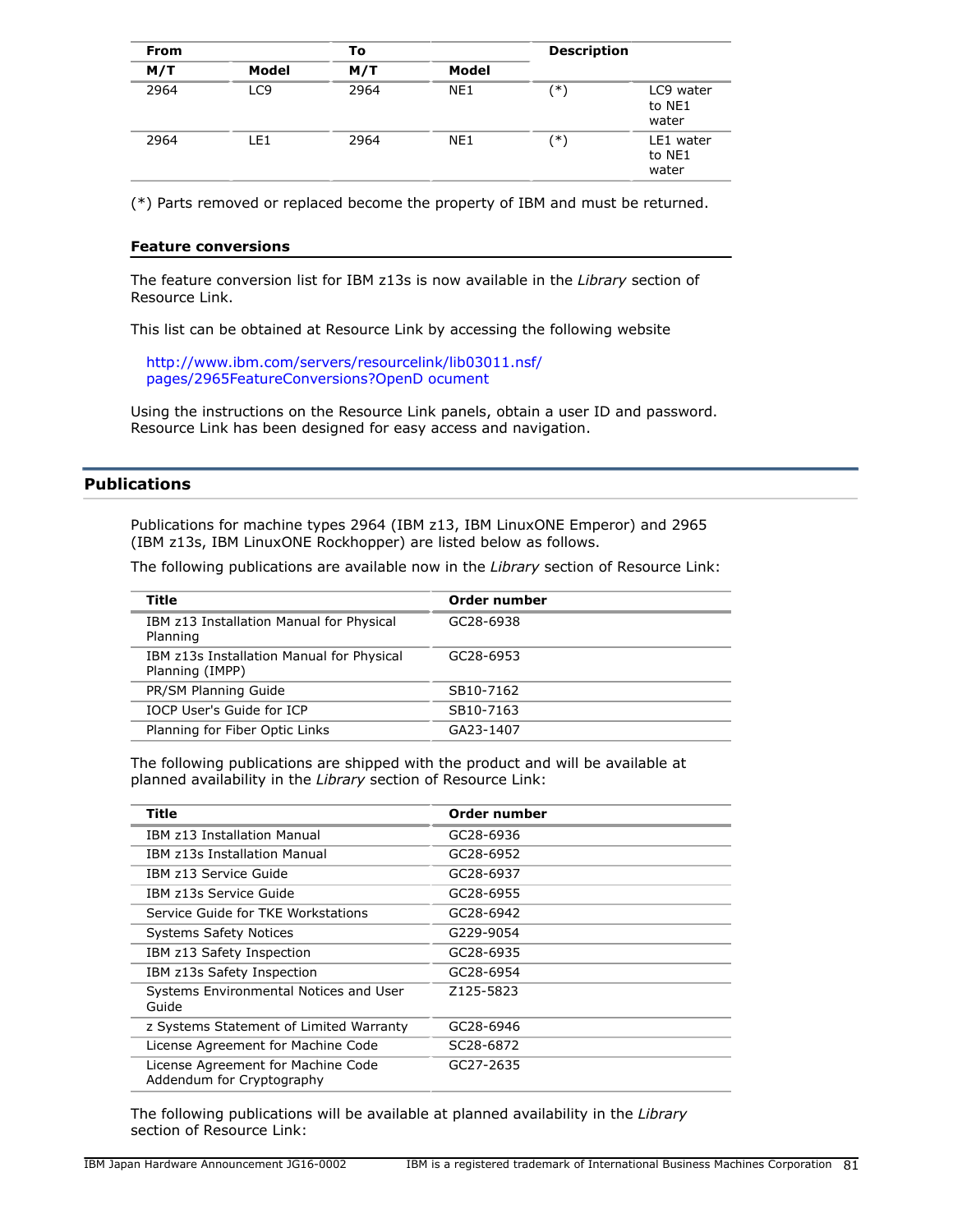| <b>Title</b>                                                         | <b>Order number</b> |
|----------------------------------------------------------------------|---------------------|
| Integrating the HMC's Broadband RSF into<br>your Enterprise          | SC28-6951           |
| Application Programming Interfaces                                   | SB10-7164           |
| Capacity on Demand User's Guide                                      | SC28-6943           |
| Common Information Model (CIM)<br>Management Interface               | SB10-7165           |
| CHPID Mapping Tool User's Guide                                      | GC28-6947           |
| Service Guide for HMC (FC 0096)                                      | GC28-6962           |
| Hardware Management Console Web<br>Services API (V2.13.1)            | SC27-2634           |
| IBM z13 Parts Catalog                                                | GC28-6939           |
| IBM z13s Parts Catalog                                               | GC28-6956           |
| SCSI IPL - Machine Loader Messages                                   | SC28-6948           |
| Service Guide for HMCs and SEs                                       | GC28-6944           |
| Service Guide for Support Element (FC<br>4027, FC 4028, FC 0146)     | GC28-6961           |
| Stand-Alone IOCP User's Guide                                        | SB10-7166           |
| Ensemble Workload Resource Group<br>Management Guide                 | GC27-2633           |
| Ensemble Planning Guide                                              | GC27-2631           |
| IBM z Advanced Workload Analysis<br>Reporter (IBM zAware) Guide V2.0 | SC27-2632           |
| OSA-Express Customer Guide and<br>Reference                          | SA22-7935           |
| OSA/SF on the Hardware Management<br>Console                         | SC14-7580           |
| FICON CTC Reference                                                  | SB10-7167           |
| Maintenance Information for Fiber Optic<br>Links                     | SY27-7694           |
| Hardware Management Console Security                                 | SC28-6960           |
| IBM Dynamic Partition Manager Planning<br>Guide                      | SB10-7168           |

### **Resource Link**

Publications for IBM z Systems and IBM LinuxONE can be obtained at Resource Link by accessing the following website

<http://www.ibm.com/servers/resourcelink>

Using the instructions on the Resource Link panels, obtain a user ID and password. Resource Link has been designed for easy access and navigation.

### **HMC and SE console documentation**

At planned availability, the Hardware Management Console (HMC) and Support Element (SE) console documentation (Version 2.13.1) will be available from IBM Knowledge Center (select z Systems and then select your product from the navigation bar).

IBM Knowledge Center provides you with a single information center where you can access product documentation for IBM systems hardware, operating systems, and server software. Through a consistent framework, you can efficiently find information and personalize your access. IBM Knowledge Center is at

<http://www.ibm.com/support/knowledgecenter>

The following Redbooks<sup>(R)</sup> publications are available now:

| Title                                   | <b>Document number</b> |
|-----------------------------------------|------------------------|
| IBM z13 Technical Guide                 | SG24-8251              |
| IBM z13 and z13s Technical Introduction | SG24-8250              |
| IBM z Systems Functional Matrix         | RFDP-5157              |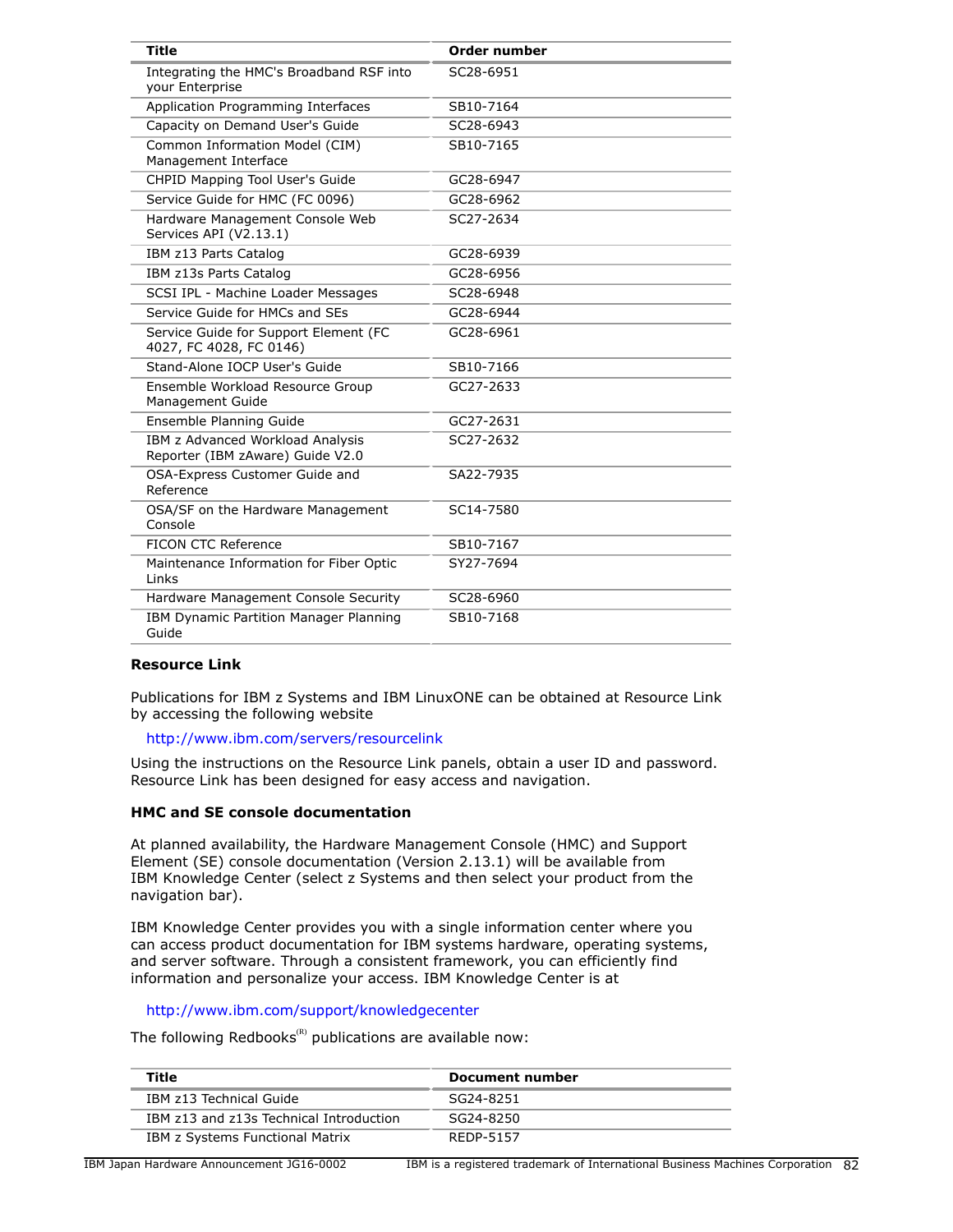|                          | Document number |
|--------------------------|-----------------|
| IBM z13s Technical Guide |                 |

To download these Redbooks publications, go to

<http://www.redbooks.ibm.com/Redbooks.nsf/pages/zEnterprise?Open>

For other IBM Redbooks publications, refer to

<http://www.redbooks.ibm.com/>

### **IBM Publications Center Portal**

The Publications Center is a worldwide central repository for IBM product publications and marketing material with a catalog of 70,000 items. Extensive search facilities are provided. A large number of publications are available online in various file formats, which can currently be downloaded.

The IBM Publications Center Portal is located at

<http://www.ibm.com/shop/publications/order>

### **Services**

### **Global Technology Services**

IBM services include business consulting, outsourcing, hosting services, applications, and other technology management.

These services help you learn about, plan, install, manage, or optimize your IT infrastructure to be an on-demand business. They can help you integrate your highspeed networks, storage systems, application servers, wireless protocols, and an array of platforms, middleware, and communications software for IBM and many non-IBM offerings. IBM is your one-stop shop for IT support needs.

For details on available services, contact your IBM representative or visit

#### <http://www.ibm.com/services/>

For details on available IBM Resiliency Services<sup>™</sup>, contact your IBM representative or visit

<http://www.ibm.com/services/continuity>

For details on education offerings related to specific products, visit

[http://www.ibm.com/services/learning/ites.wss/zz/en?pageType=tp\\_search\\_new](http://www.ibm.com/services/learning/ites.wss/zz/en?pageType=tp_search_new)

## **Technical information**

### **Specified operating environment**

### *Physical specifications*

### **Physical specifications - IBM z13s or IBM LinuxONE Rockhopper Single Frame Air Cooled Machine**

Dimensions (rounded to the nearest 0.1 in or 0.1 cm):

#### **Systems with all covers**

|            | Depth | Width      | Height |
|------------|-------|------------|--------|
| Inches     | 63.0  | つぇ<br>31.U | 79.3   |
| Centimeter | 160.0 | 70<br>0.7  | 201.J  |

IBM Japan Hardware Announcement JG16-0002 IBM is a registered trademark of International Business Machines Corporation 83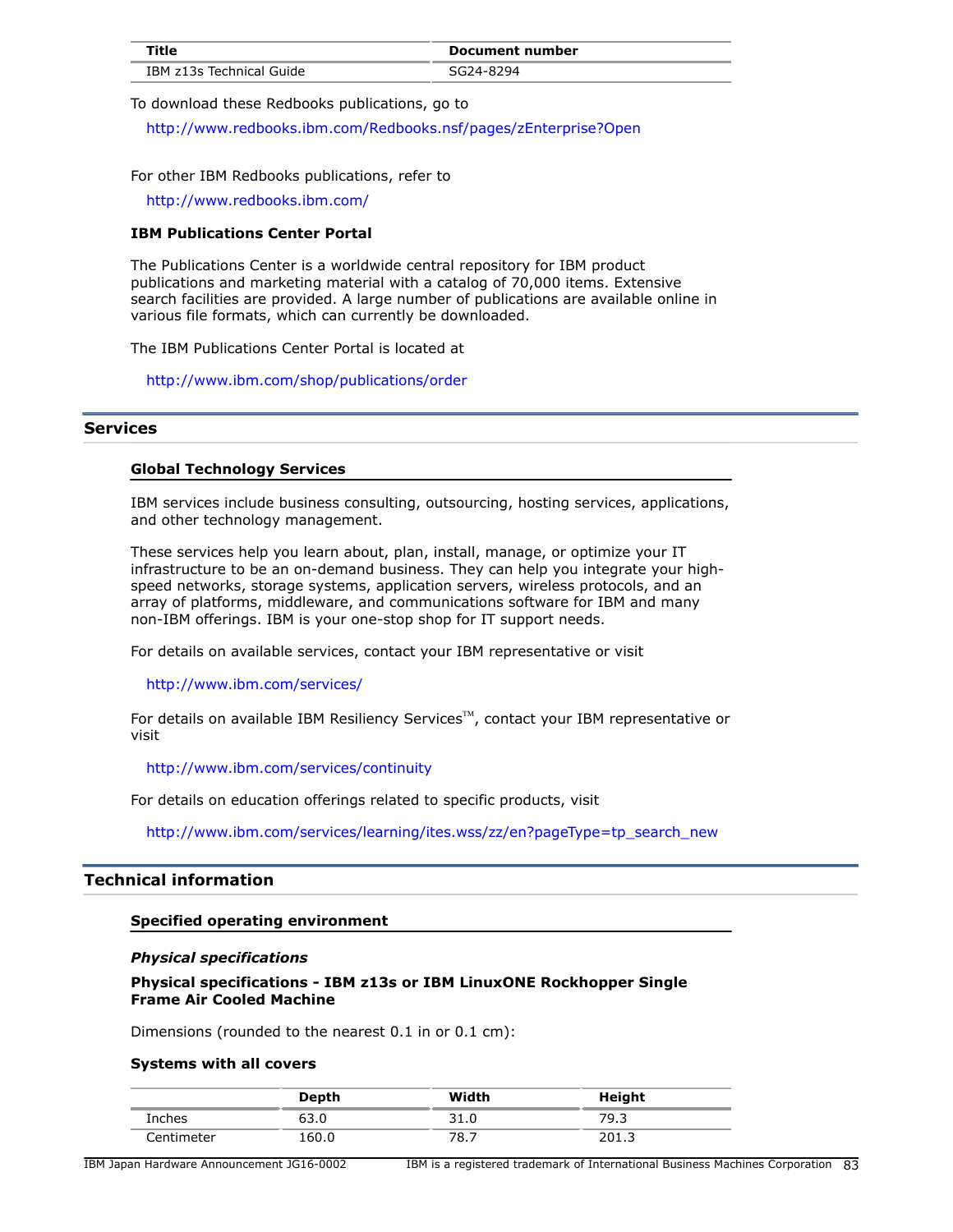|                                    | Depth | Width | Height |
|------------------------------------|-------|-------|--------|
| Inches (O/H IO<br>cable exit)      | 63.0  | 36.6  | 84.8*  |
| Centimeter (O/H)<br>IO cable exit) | 160.0 | 93.0  | 215.3  |

**\*** The height with overhead I/O cable exit differs from the standard height only with the optional optical cable organizer feature installed.

# **Systems with all covers and height reduction**

|            | Depth | Width | Height |
|------------|-------|-------|--------|
| Inches     | 03.U  | 31.0  | ڌ.70   |
| Centimeter | 160.0 | 78.,  | 178.5  |

Approximate weight:

### System with IBF feature

|                             | <b>New Build Minimum System</b><br>Weight                                              |                                | <b>New Build</b><br><b>Maximum</b><br><b>System</b><br>Weight                                                                                |                                                                          |
|-----------------------------|----------------------------------------------------------------------------------------|--------------------------------|----------------------------------------------------------------------------------------------------------------------------------------------|--------------------------------------------------------------------------|
|                             | Model N10<br>(Min. # of<br><b>CPC Drawer</b><br>Coupling<br>Fanouts, No<br>I/O Drawer) | Model L10<br>(1 I/O<br>Drawer) | Model<br>N <sub>20</sub> with<br>2nd CPC<br>Drawer*<br>(Max # of<br><b>CPC Drawer</b><br>Coupling<br>Fanouts,<br>Max $#$ of I/<br>O Drawers) | Model<br>L20 with<br>2nd CPC<br>drawer*<br>(Max $\#$ of I/<br>O Drawers) |
| kg                          | 792                                                                                    | 873                            | 1222                                                                                                                                         | 1215                                                                     |
| Ib                          | 1746                                                                                   | 1925                           | 2693                                                                                                                                         | 2679                                                                     |
| kg (O/H IO<br>cable exit)   | 828                                                                                    | 909                            | 1257                                                                                                                                         | 1251                                                                     |
| $lb$ (O/H IO<br>cable exit) | 1824                                                                                   | 2003                           | 2771                                                                                                                                         | 2757                                                                     |

### System without IBF feature

|                             | <b>New Build Minimum System</b><br>Weight                                                     |                               | <b>New Build</b><br><b>Maximum</b><br>System<br>Weight                                                                                       |                                                                          |
|-----------------------------|-----------------------------------------------------------------------------------------------|-------------------------------|----------------------------------------------------------------------------------------------------------------------------------------------|--------------------------------------------------------------------------|
|                             | Model N10<br>(Min. # of<br><b>CPC Drawer</b><br>Coupling<br><b>Fanouts, No</b><br>I/O Drawer) | Model L10<br>(11/0<br>Drawer) | Model<br>N <sub>20</sub> with<br>2nd CPC<br>Drawer*<br>(Max # of<br><b>CPC Drawer</b><br>Coupling<br>Fanouts,<br>Max $#$ of I/<br>O Drawers) | Model<br>L20 with<br>2nd CPC<br>drawer*<br>(Max $\#$ of I/<br>O Drawers) |
| kg                          | 697                                                                                           | 778                           | 1126                                                                                                                                         | 1120                                                                     |
| Ib                          | 1536                                                                                          | 1715                          | 2483                                                                                                                                         | 2469                                                                     |
| kg (O/H IO<br>cable exit)   | 732                                                                                           | 813                           | 1162                                                                                                                                         | 1155                                                                     |
| $lb$ (O/H IO<br>cable exit) | 1614                                                                                          | 1793                          | 2561                                                                                                                                         | 2547                                                                     |

**\*** Maximum system weight does not include mid-range Earthquake Kit feature (which weighs 120 lbs or 55 kg)

### **Physical specifications - IBM z13 or IBM LinuxONE Emperor Air Cooled Machine**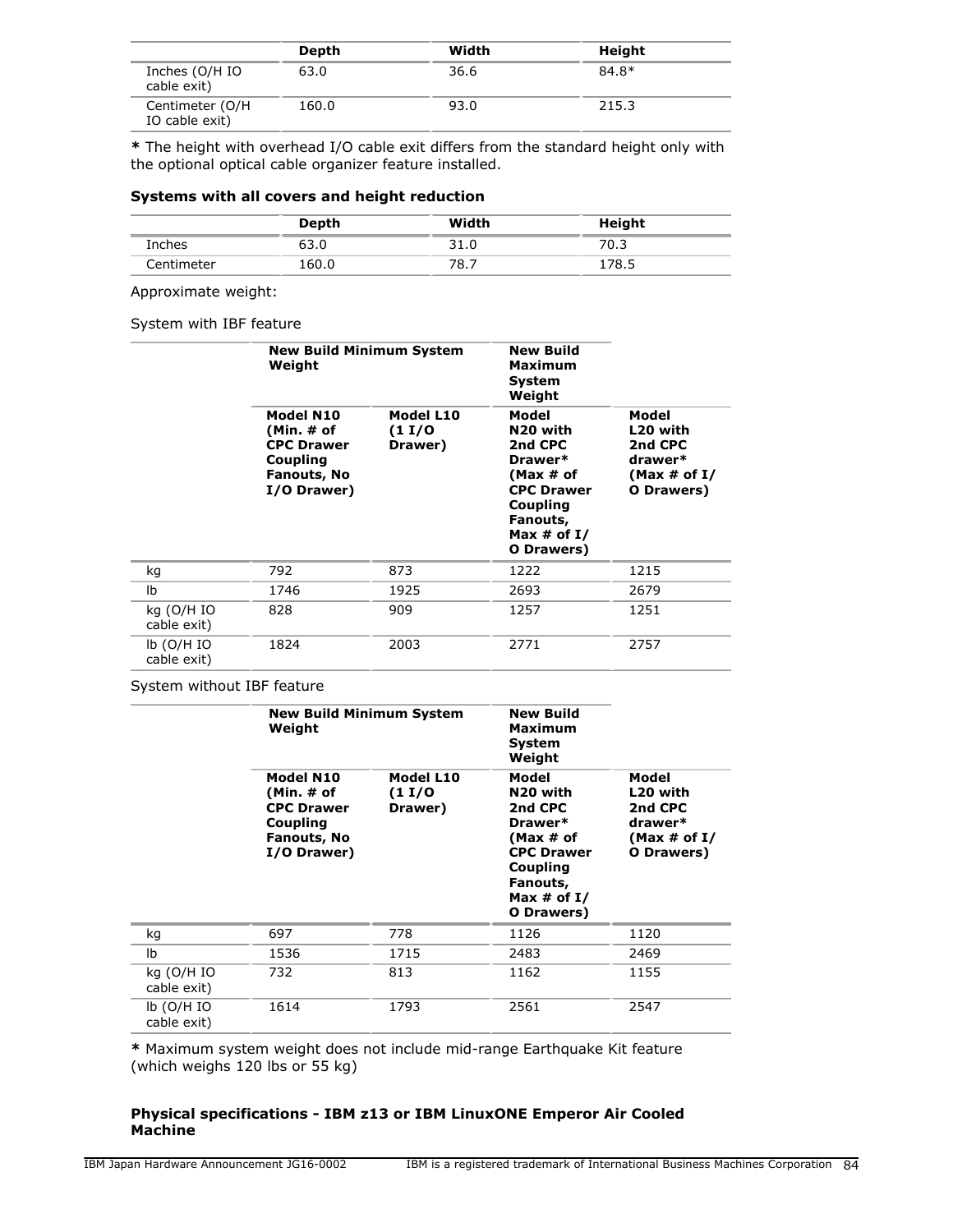Dimensions (rounded to the nearest 0.1 in or 0.1 cm):

|                                   | Depth | Width | <b>Height</b> |
|-----------------------------------|-------|-------|---------------|
| Inches                            | 73.5  | 61.6  | 79.3          |
| Centimeter                        | 186.7 | 156.5 | 201.3         |
| Inches (O/H IO<br>cable exit)     | 73.5  | 72.7  | 84.8*         |
| Centimeter (O/H<br>IO cable exit) | 186.7 | 184.7 | 215.3         |

**\*** The height with overhead I/O cable exit differs from the standard height only with the optional optical cable organizer feature installed.

System with covers and reduction

|            | Depth | Width | Height |
|------------|-------|-------|--------|
| Inches     | 73.5  | 61.6  | 70.3   |
| Centimeter | 186.7 | 156.5 | 178.5  |

Each frame with one side cover and without packaging

|               | Depth | Width | Height |
|---------------|-------|-------|--------|
| <b>Inches</b> | 50.0  | 30.7  | 39.3   |
| Centimeter    |       | 78.0  | 201.3  |

Each frame on casters with one side cover and with packaging (domestic)

|            | Depth | Width       | Height |
|------------|-------|-------------|--------|
| Inches     | 57.4  | 32.4        | 79.8   |
| Centimeter | 145.8 | ຂາ<br>ے . ے | 202.6  |

Each frame with one side cover and with packaging (ARBO crate)

|            | Depth | Width | Height |
|------------|-------|-------|--------|
| Inches     | 63.4  | 36.5  | 87.6   |
| Centimeter | 161.0 | 92.7  |        |

Approximate weight:

System with IBF feature

|                             | <b>New Build Minimum System</b><br>Weight                                                     |                               | <b>New Build</b><br>Maximum<br><b>System</b><br>Weight                                              |                                             |
|-----------------------------|-----------------------------------------------------------------------------------------------|-------------------------------|-----------------------------------------------------------------------------------------------------|---------------------------------------------|
|                             | Model N30<br>(Min. # of<br><b>CPC Drawer</b><br><b>Coupling</b><br>Fanouts, No<br>I/O Drawer) | Model L30<br>(11/0<br>Drawer) | Model NE1*<br>(Max # of<br><b>CPC Drawer</b><br>Coupling<br>Fanouts,<br>Max # of $I/$<br>O Drawers) | Model LE1*<br>(Max $\#$ of I/<br>O Drawers) |
| kg                          | 1513                                                                                          | 1594                          | 2714                                                                                                | 2702                                        |
| Ib                          | 3334                                                                                          | 3513                          | 5983                                                                                                | 5955                                        |
| kg (O/H IO<br>cable exit)   | 1584                                                                                          | 1665                          | 2785                                                                                                | 2772                                        |
| $lb$ (O/H IO<br>cable exit) | 3490                                                                                          | 3669                          | 6139                                                                                                | 6111                                        |

System without IBF feature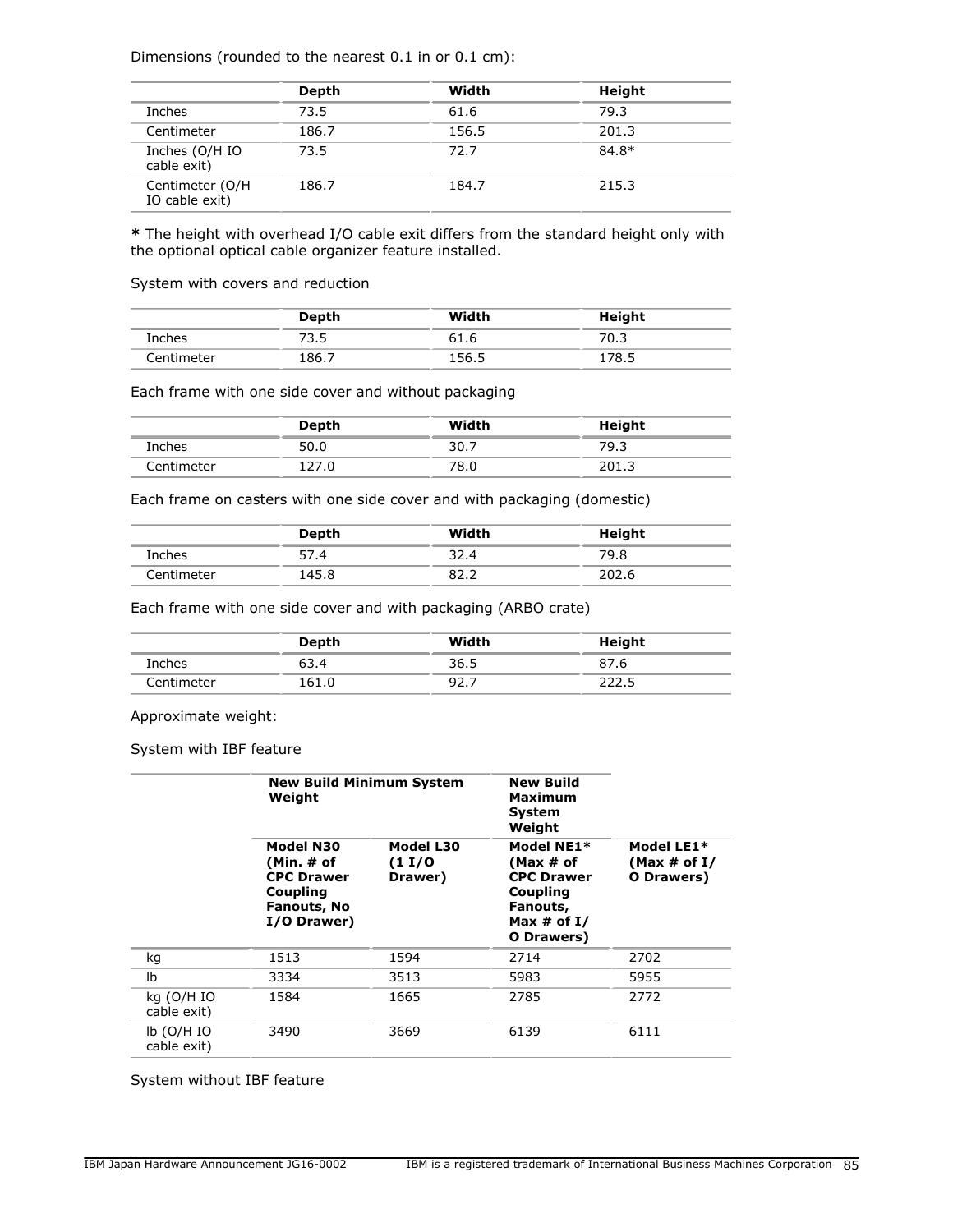|                             | <b>New Build Minimum System</b><br>Weight                                              |                                | <b>New Build</b><br><b>Maximum</b><br>System<br>Weight                                              |                                             |
|-----------------------------|----------------------------------------------------------------------------------------|--------------------------------|-----------------------------------------------------------------------------------------------------|---------------------------------------------|
|                             | Model N30<br>(Min. # of<br><b>CPC Drawer</b><br>Coupling<br>Fanouts, No<br>I/O Drawer) | Model L30<br>(1 I/O<br>Drawer) | Model NE1*<br>(Max # of<br><b>CPC Drawer</b><br>Coupling<br>Fanouts,<br>Max $#$ of I/<br>O Drawers) | Model LE1*<br>(Max $\#$ of I/<br>O Drawers) |
| kg                          | 1310                                                                                   | 1391                           | 2410                                                                                                | 2397                                        |
| lb                          | 2887                                                                                   | 3006                           | 5313                                                                                                | 5285                                        |
| kg (O/H IO<br>cable exit)   | 1381                                                                                   | 1462                           | 2481                                                                                                | 2468                                        |
| $lb$ (O/H IO<br>cable exit) | 3043                                                                                   | 3222                           | 5469                                                                                                | 5441                                        |

**\*** Maximum system weight does not include high-end Earthquake Kit feature (which weighs 180 lbs or 82 kg)

To ensure installability and serviceability in non-IBM industry-standard racks, review the installation planning information for any product-specific installation requirements.

The DC Power feature has no effect on the machine dimensions and weight.

### **Physical specifications - IBM z13or IBM LinuxONE Emperor Water Cooled Machine**

| $\alpha$ interisions (Tounded to the nearest 0.1 m or 0.1 cm). |       |       |         |  |  |
|----------------------------------------------------------------|-------|-------|---------|--|--|
|                                                                | Depth | Width | Height  |  |  |
| Inches                                                         | 77.5  | 61.6  | 79.3    |  |  |
| Centimeter                                                     | 196.9 | 156.5 | 201.3   |  |  |
| Inches (O/H IO<br>cable exit)                                  | 77.5  | 72.7  | $84.8*$ |  |  |

Dimensions (rounded to the nearest 0.1 in or 0.1 cm):

**\*** The height with overhead I/O cable exit differs from the standard height only with the optional optical cable organizer feature installed.

196.9 184.7 215.3

System with covers and reduction

Centimeter (O/H IO cable exit)

|            | Depth | Width | Height |  |
|------------|-------|-------|--------|--|
| Inches     | ر ،   | 61.6  | 70.3   |  |
| Centimeter | 196.9 | 156.5 | 178.5  |  |

Each frame with one side cover and without packaging

|            | Depth | Width | Height |
|------------|-------|-------|--------|
| Inches     | 54.0  | 30.7  | 79.3   |
| Centimeter | 137.  | 78.0  | 201.3  |

Each frame on casters with one side cover and with packaging (domestic)

|               | Depth | Width | Height |
|---------------|-------|-------|--------|
| <b>Inches</b> | 51.4  | 32.4  | 79.8   |
| Centimeter    | 156.0 | 02.Z  | 202.6  |

Each frame with one side cover and with packaging (ARBO crate)

|             | <b>Depth</b> | Width    | Height |
|-------------|--------------|----------|--------|
| Inches      | 68.0         | 36.5     | 87.b   |
| ۔centimeter |              | <u>.</u> | ----   |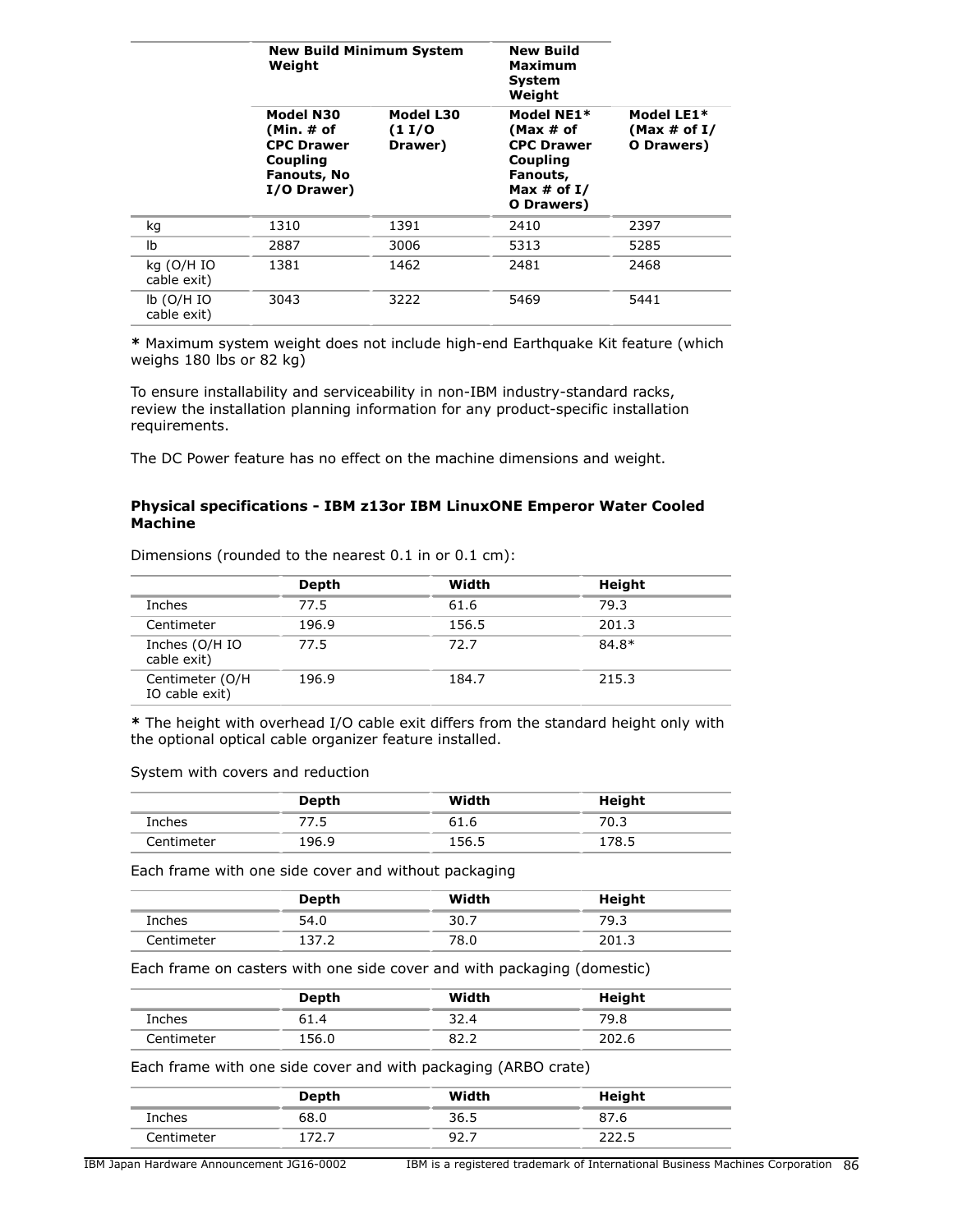### Approximate weight:

### System with IBF feature

|                        | <b>New Build Minimum</b><br><b>System Model N30 or</b><br>L30 No I/O Drawer | <b>New Build Maximum</b><br><b>System Model NE1</b><br>or LE1 Max $#$ of $I/O$<br><b>Drawers</b> |  |
|------------------------|-----------------------------------------------------------------------------|--------------------------------------------------------------------------------------------------|--|
| kg                     | 1546                                                                        | 2737                                                                                             |  |
| Ib                     | 3408                                                                        | 6034                                                                                             |  |
| kg (O/H IO cable exit) | 1600                                                                        | 2791                                                                                             |  |
| lb (O/H IO cable exit) | 3528                                                                        | 6154                                                                                             |  |

System without IBF feature

|                        | <b>New Build Minimum</b><br>System Model N30 or<br>L30 No I/O Drawer | <b>New Build Maximum</b><br><b>System Model NE1 Max</b><br># of I/O Drawers |
|------------------------|----------------------------------------------------------------------|-----------------------------------------------------------------------------|
| kg                     | 1343                                                                 | 2433                                                                        |
| Ib                     | 2961                                                                 | 5363                                                                        |
| kg (O/H IO cable exit) | 1398                                                                 | 2487                                                                        |
| lb (O/H IO cable exit) | 3081                                                                 | 5483                                                                        |

To ensure installability and serviceability in non-IBM industry-standard racks, review the installation planning information for any product-specific installation requirements.

The DC Power feature has no effect on the machine dimensions and weight.

## **Physical specifications - IBM z BladeCenter Extension**

Dimensions:

Each rack with standard covers as installed:

|                                | <b>Depth</b> | Width           | <b>Height</b>                    |
|--------------------------------|--------------|-----------------|----------------------------------|
| Inches                         | 43.3         | 25.5            | 79.8                             |
| Centimeter                     | 109.9        | 64.8            | 202.7                            |
| Palletized rack (Americas)     |              |                 |                                  |
|                                | <b>Depth</b> | Width           | Height                           |
| Inches                         | 51.0         | 32.9            | 78.8                             |
| Centimeter                     | 129.5        | 91.2            | 200.0                            |
| Palletized rack (Asia Pacific) |              |                 |                                  |
|                                | <b>Depth</b> | Width           | Height                           |
| Inches                         | 51.0         | 32.9            | 83.6                             |
| Centimeter                     | 129.5        | 91.2            | 212.5                            |
| Approximate weight per rack:   |              |                 |                                  |
|                                |              | blades per rack | Maximum System Model 004 with 28 |
| kg                             |              | 675             |                                  |
| Ib                             |              | 1490            |                                  |
|                                |              |                 |                                  |

### *Operating environment*

## **Operating environment - IBM z13s or IBM LinuxONE Rockhopper Single Frame Air Cooled Machine**

Temperature:

• 5° to 40°C (41° to 104°F) for all models up to 900 meters above sea level; maximum ambient reduces 1°C per 300 meters and 900 meters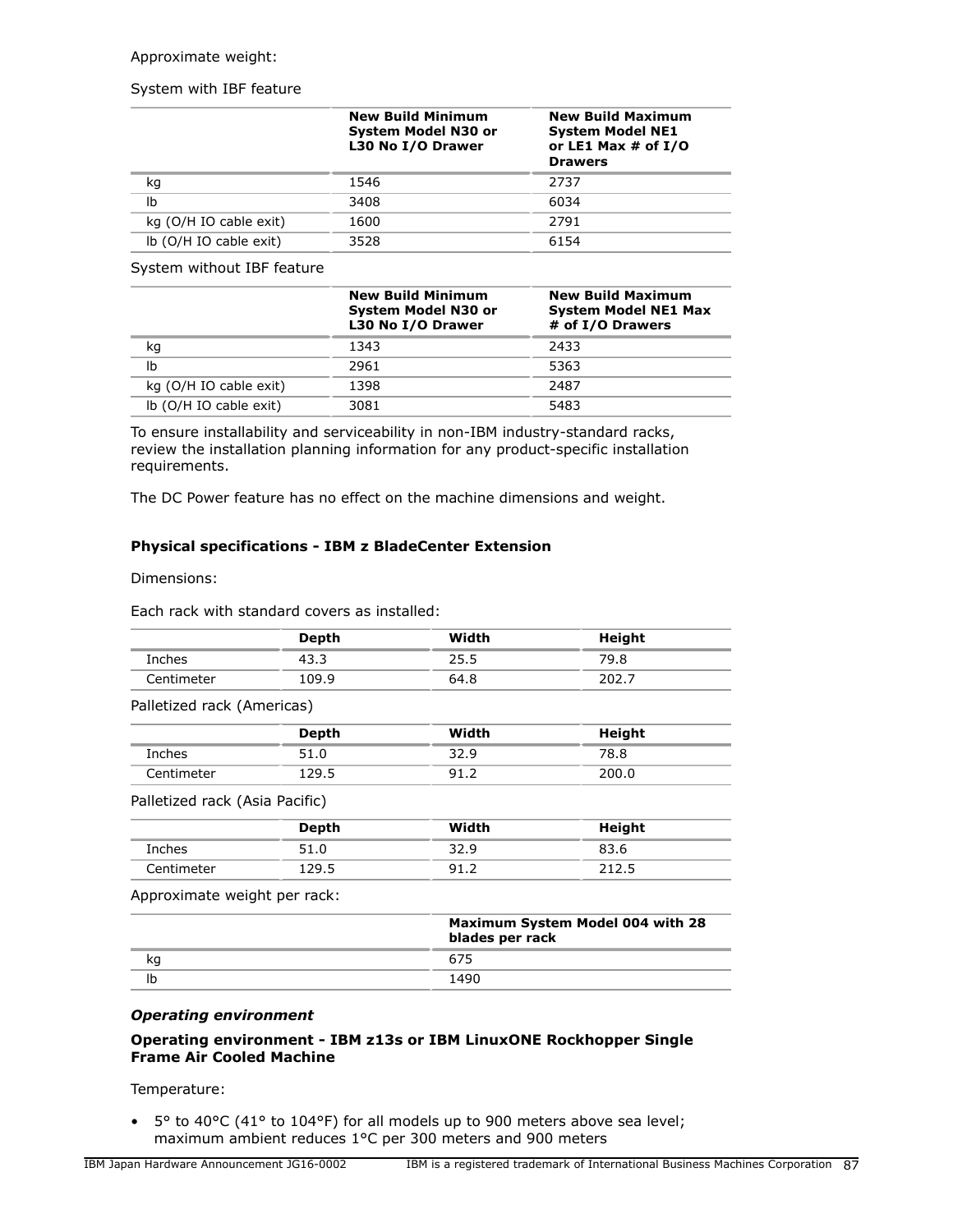Relative Humidity: 8% to 85%

Wet Bulb (Caloric Value): 28°C (82.4°F) Operating Mode

Max Dew Point: 24°C (75.2°F) Operating Mode

Electrical Power (maximum)

| <b>Utility</b> | <b>N10 or L10</b> | <b>N20 or L20</b> | <b>N20 or</b><br>L20 (with<br>2nd CPC<br>Drawer) | Power<br><b>Factor</b> |
|----------------|-------------------|-------------------|--------------------------------------------------|------------------------|
| 200-240 VAC    | 5.35 kVA          | 8.18 kVA          | 9.46 kVA                                         | 0.992                  |
| 380-415 VAC    | 5.67 kVA          | 8.65 kVA          | 9.89 kVA                                         | 0.951                  |
| 480 VAC        | 6.07 kVA          | 9.25 kVA          | 10.49 kVA                                        | 0.909                  |
| 400 VDC        | 5.28 kW           | 8.07 kW           | 9.29 kW                                          | -                      |

Capacity of Exhaust: 3050 cubic meters / hour (1820 CFM)

Noise level:

- Typical Configuration (Model N20 or L20 1 Drawer)
	- Declared A-Weighted Sound Power Level, LWAd(B) = 7.4
	- Declared A-Weighted Sound Pressure Level, LpAm(dB) = 56
- Maximum Configuration (Model N20 or L20 2 Drawers)
	- Declared A-Weighted Sound Power Level, LWAd(B) = 7.6
	- Declared A-Weighted Sound Pressure Level, LpAm(dB) = 58

Leakage and Starting Current: 30 mA / 85 A (approximately 100 microseconds)

### Systems

- Product Category (2011 law): B
- Computer Energy Consumption Efficiency 2011 law (Watts/GTOPS):291
- Japan VCCI, Class A

To ensure installability and serviceability in non-IBM industry-standard racks, review the installation planning information for any product-specific installation requirements.

## **Operating environment - IBM z13 or IBM LinuxONE Emperor Air Cooled Machine**

Temperature:

• 10° to 35°C (50° to 95°F) for all models up to 900 meters above sea level; maximum ambient reduces 1°C per 300 meters and 900 meters

Relative Humidity: 20% to 80%

Wet Bulb (Caloric Value): 25°C (77°F) Operating Mode

Max Dew Point: 21°C (69.8°F) Operating Mode

Electrical Power (maximum)

| <b>Utility</b>  | N30 or     | <b>N63 or</b> | <b>N96 or</b> | NC <sub>9</sub> or | NE1 or      | Power         |
|-----------------|------------|---------------|---------------|--------------------|-------------|---------------|
|                 | <b>L30</b> | L63           | L96           | LC9                | LE1         | <b>Factor</b> |
| 200-240<br>VAC. | $9.9$ kVA  | 18.0<br>kVA   | 22.4<br>kVA   | 27.1<br>kVA        | 27.4<br>kVA | 0.996         |
| 380-415         | 10.1       | 18.5          | 23.0          | 27.8               | 28.1        | 0.978         |
| VAC             | kVA        | kVA           | kVA           | kVA                | kVA         |               |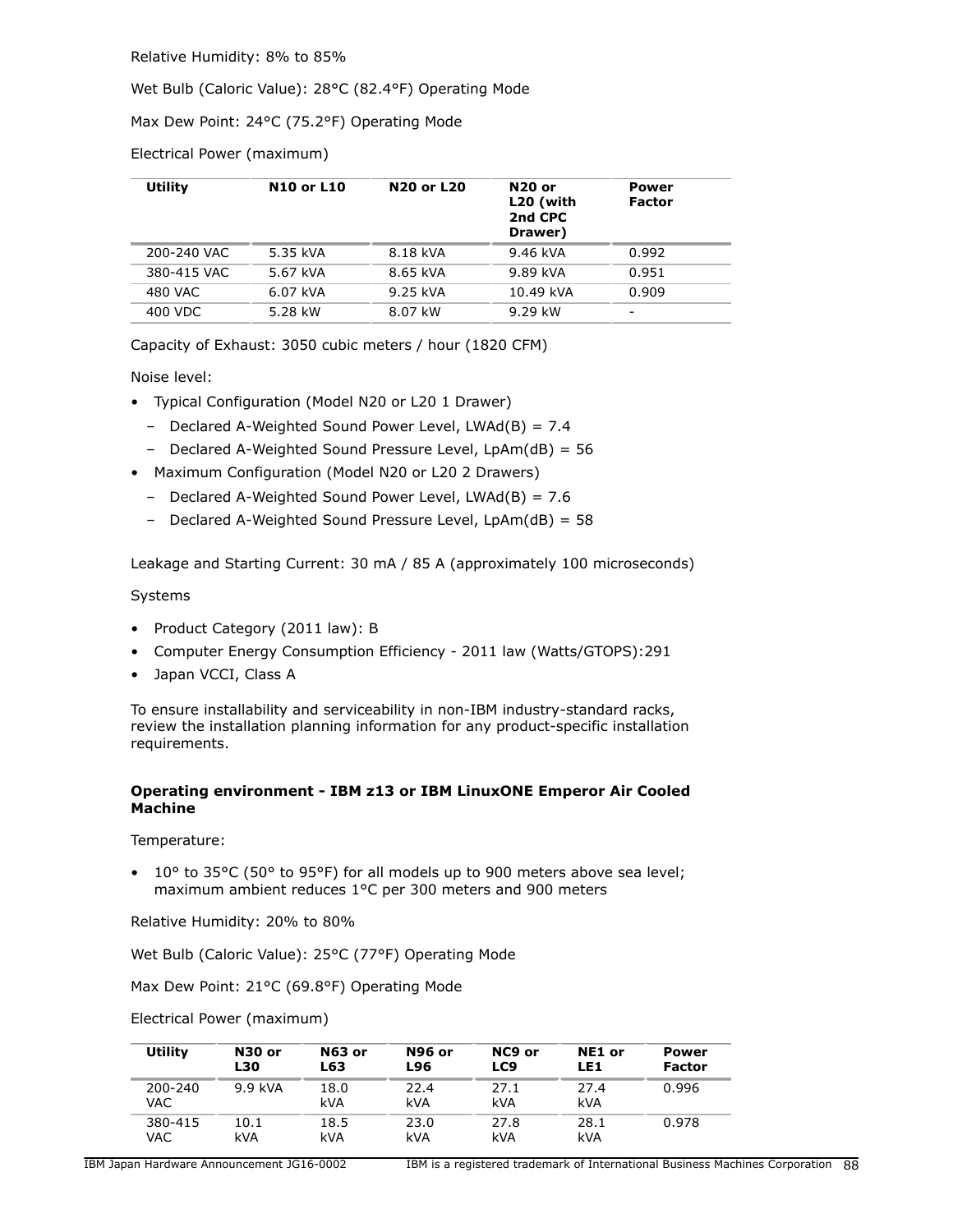| <b>Utility</b> | <b>N30 or</b><br>L30 | N63 or<br>L63 | <b>N96 or</b><br>L96 | NC9 or<br>LC9 | NE1 or<br>LE1 | <b>Power</b><br><b>Factor</b> |
|----------------|----------------------|---------------|----------------------|---------------|---------------|-------------------------------|
| 480 VAC        | 10.5<br>kVA          | 19.1<br>kVA   | 23.8<br>kVA          | 28.8<br>kVA   | 29.1<br>kVA   | 0.958                         |
| 400 VDC        | 9.6 kW               | 17.6 kW       | 21.8 kW              | 26.4 kW       | 26.7 kW       | $\qquad \qquad$               |

Capacity of Exhaust: 6370 cubic meters / hour (3800 CFM)

Noise level:

- Typical Configuration (Model N63 or L63)
	- Declared A-Weighted Sound Power Level, LWAd(B) = 7.8
	- Declared A-Weighted Sound Pressure Level, LpAm(dB) = 59
- Maximum Configuration (Model NE1 or LE1)
	- Declared A-Weighted Sound Power Level, LWAd(B) = 8.2
	- Declared A-Weighted Sound Pressure Level, LpAm(dB) = 63

Leakage and Starting Current: 70 mA / 170 A (approximately 100 microseconds)

Systems

- Product Category (2011 law): B
- Computer Energy Consumption Efficiency 2011 law (Watts/GTOPS):1012
- Japan VCCI, Class A

To ensure installability and serviceability in non-IBM industry-standard racks, review the installation planning information for any product-specific installation requirements.

## **Operating environment - IBM z13 or IBM LinuxONE Emperor Water Cooled Machine**

Temperature:

• 10° to 35°C (50° to 95°F) for all models up to 900 meters above sea level; maximum ambient reduces 1°C per 300 meters and 900 meters

Relative Humidity: 20% to 80%

Wet Bulb (Caloric Value): 25°C (77°F) Operating Mode

Max Dew Point: 21°C (69.8°F) Operating Mode

| Utility         | <b>N30 or</b><br>L30 | <b>N63 or</b><br>L63 | <b>N96 or</b><br><b>L96</b> | NC9 or<br>LC9 | NE1 or<br>LE1      | Power<br><b>Factor</b>   |
|-----------------|----------------------|----------------------|-----------------------------|---------------|--------------------|--------------------------|
| 200-240<br>VAC. | 9.5 kVA              | 17.4<br>kVA          | 21.5<br>kVA                 | 25.5<br>kVA   | 25.8<br><b>kVA</b> | 0.996                    |
| 380-415<br>VAC. | 9.7 kVA              | 17.8<br>kVA          | 22.0<br>kVA                 | 26.2<br>kVA   | 26.4<br><b>kVA</b> | 0.978                    |
| 480 VAC         | 10.1<br>kVA          | 18.4<br>kVA          | 22.8<br><b>kVA</b>          | 27.1<br>kVA   | 27.4<br><b>kVA</b> | 0.958                    |
| 400 VDC         | 9.2 kW               | 16.9 kW              | 20.9 kW                     | 24.9 kW       | 25.1 kW            | $\overline{\phantom{0}}$ |

## Electrical Power (maximum)

Capacity of Exhaust: 5950 cubic meters / hour (3500 CFM)

Noise level:

- Typical Configuration (Model N63 or L63)
	- $-$  Declared A-Weighted Sound Power Level, LWAd(B) = 7.4
	- Declared A-Weighted Sound Pressure Level, LpAm(dB) = 57
- Maximum Configuration (Model NE1 or LE1)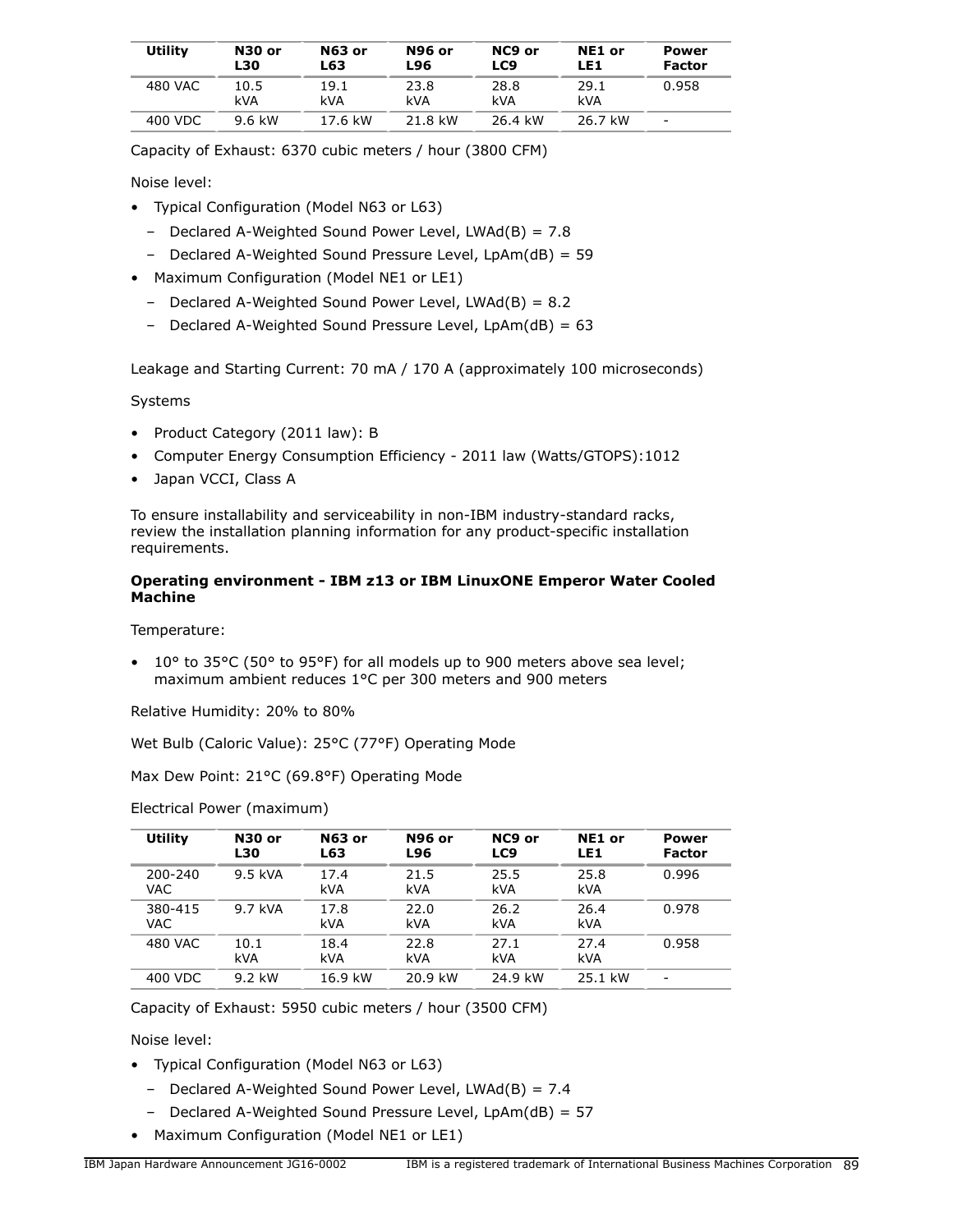- Declared A-Weighted Sound Power Level, LWAd(B) = 7.6
- Declared A-Weighted Sound Pressure Level, LpAm(dB) = 60

Leakage and Starting Current: 70 mA / 170 A (approximately 100 microseconds)

### **Systems**

- Product Category (2011 law): B
- Computer Energy Consumption Efficiency 2011 law (Watts/GTOPS):1012
- Japan VCCI, Class A

To ensure installability and serviceability in non-IBM industry-standard racks, review the installation planning information for any product-specific installation requirements.

### **Operating Environment - IBM z BladeCenter Extension**

Temperature:

• 10 $\degree$  to 32 $\degree$ C (50 $\degree$  to 89 $\degree$ F) for all models up to 900 meters above sea level; maximum ambient reduces 1°C per 300 meters above 900 meters

Relative Humidity: 8 to 80% (percent)

Wet Bulb (Caloric Value): 23°C (73°F) Operating Mode

Max Dew Point: 17°C (62.6°F) - Operating Mode

Electrical Power: All values are maximums for the specified solution size. Power factor is approximately unity for all cases.

- $\bullet$  12.1 kW, 14 blades
- 21.7 kW, 28 blades
- 31.3 kW, 42 blades
- 40.9 kW, 56 blades
- 50.5 kW, 70 blades
- 60.1 kW, 84 blades
- 69.7 kW, 98 blades
- 79.3 kW, 112 blades

Acoustical Noise Level for 28 blade configuration and standard door set:

- Declared A-Weighted Sound Power Level, LWAd (B) = 7.9
- Declared A-Weighted Sound Pressure Level, LpAm  $(dB) = 61$

Acoustical Noise Level for 28 blade configuration and acoustic rear door (#0543):

- Declared A-Weighted Sound Power Level, LWAd  $(B) = 7.5$
- Declared A-Weighted Sound Pressure Level, LpAm (dB) = 57

Acoustical Noise Level for 56 blade configuration and standard door set:

- Declared A-Weighted Sound Power Level, LWAd  $(B) = 8.1$
- Declared A-Weighted Sound Pressure Level, LpAm  $(dB) = 63$

Acoustical Noise Level for 56 blade configuration and acoustic rear door (#0543)

• Declared A-Weighted Sound Power Level, LWAd (B) = 7.7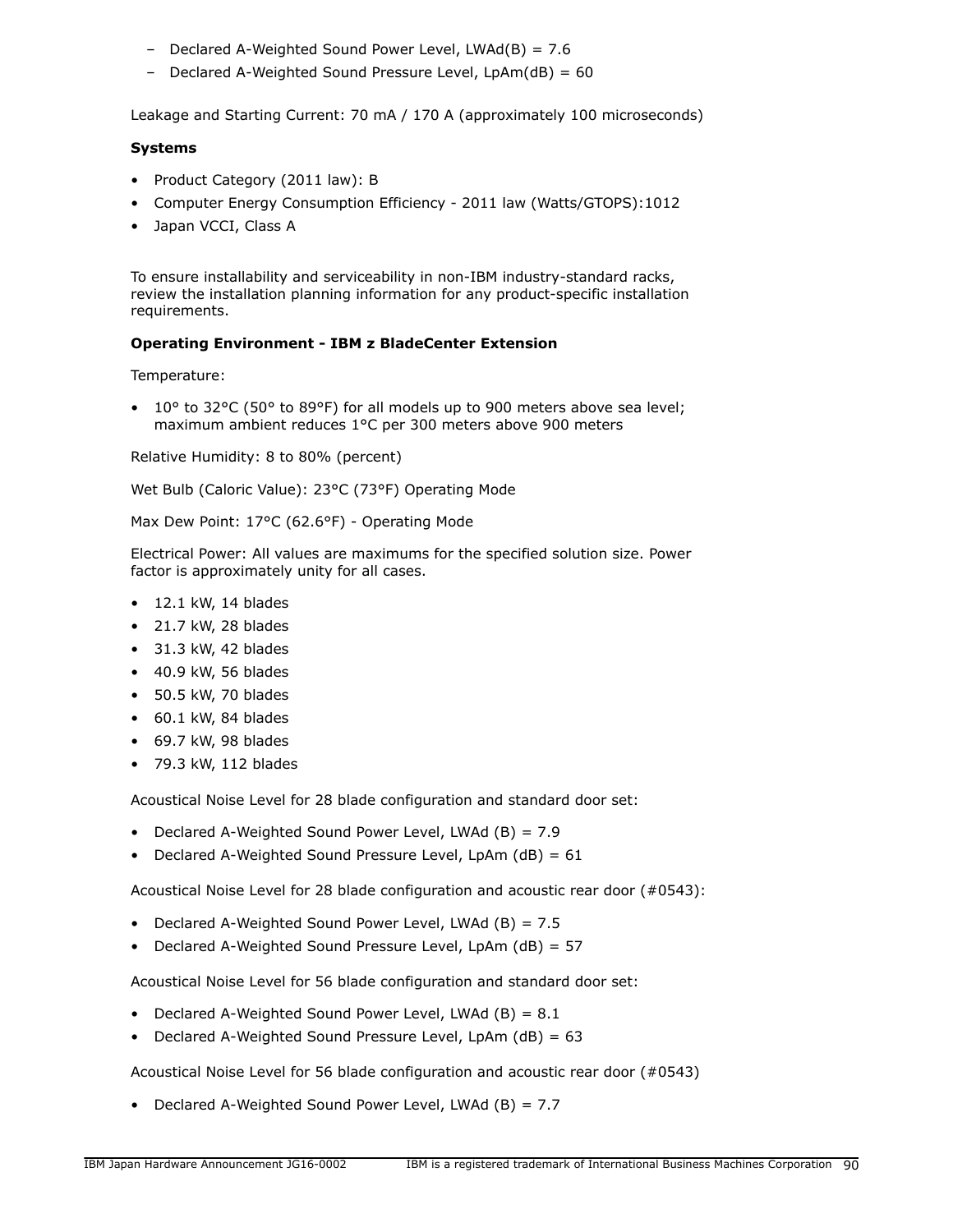• Declared A-Weighted Sound Pressure Level, LpAm (dB) = 59

Acoustical Noise Level for 112 blade configuration and standard door set:

- Declared A-Weighted Sound Power Level, LWAd (B) = 8.3
- Declared A-Weighted Sound Pressure Level, LpAm (dB) = 65

Acoustical Noise Level for 112 blade configuration and acoustic rear door (#0543):

- Declared A-Weighted Sound Power Level, LWAd (B) = 7.9
- Declared A-Weighted Sound Pressure Level, LpAm  $(dB) = 61$

## *Hardware requirements*

The hardware requirements for the IBM z Systems and IBM LinuxONE servers, features, and functions are identified. **A new driver level is required.** HMC (V2.13.1) plus MCLs and the Support Element (V2.13.1) are available on March 10, 2016.

You should review the PSP buckets for minimum Machine Change Levels (MCLs) and software PTF levels before IPLing operating systems.

### **HMC system support**

The new functions available on the Hardware Management Console (HMC) 2.13.1, as described, apply exclusively to z13 and z13s. However, the HMC 2.13.1 will also support the systems listed in the table below.

| <b>Machine Type</b> | <b>Firmware Driver</b> | <b>SE Version</b> |
|---------------------|------------------------|-------------------|
| 2964                | 27                     | 2.13.1            |
| 2965                | 27                     | 2.13.1            |
| 2964                | 27                     | 2.13.1            |
| 2965                | 27                     | 2.13.1            |
| 2964                | 22                     | 2.13.0            |
| 2828                | 15                     | 2.12.1            |
| 2827                | 15                     | 2.12.1            |
| 2818                | 93                     | 2.11.1            |
| 2817                | 93                     | 2.11.1            |
| 2098                | 79                     | 2.10.2            |
| 2097                | 79                     | 2.10.2            |
| 2096                | 67                     | 2.9.2             |
| 2094                | 67                     | 2.9.2             |
|                     |                        |                   |

### **Peripheral hardware and device attachments**

IBM devices previously attached to IBM System z114, z196, zBC12, zEC12 and zSeries servers are supported for attachment to IBM z13, IBM z13s, IBM LinuxONE Emperor, and IBM LinuxONE Rockhopper channels, unless otherwise noted. The subject I/O devices must meet the FICON and Fibre Channel Protocol (FCP) architectures to be supported. I/O devices that meet OEMI architecture requirements are supported only using an external converter. Prerequisite Engineering Change Levels may be required. For further detail, contact IBM service personnel.

While the z13, z13s, LinuxONE Emperor, and LinuxONE Rockhopper support devices as described above, IBM does not commit to provide support or service for an IBM device that has reached its End of Service effective date as announced by IBM.

**Note:** IBM cannot confirm the accuracy of performance, compatibility, or any other claims related to non-IBM products. Questions regarding the capabilities of non-IBM products should be addressed to the suppliers of those products.

Information on switches and directors qualified for IBM z Systems FICON and FCP channels can be found in the Library section of Resource Link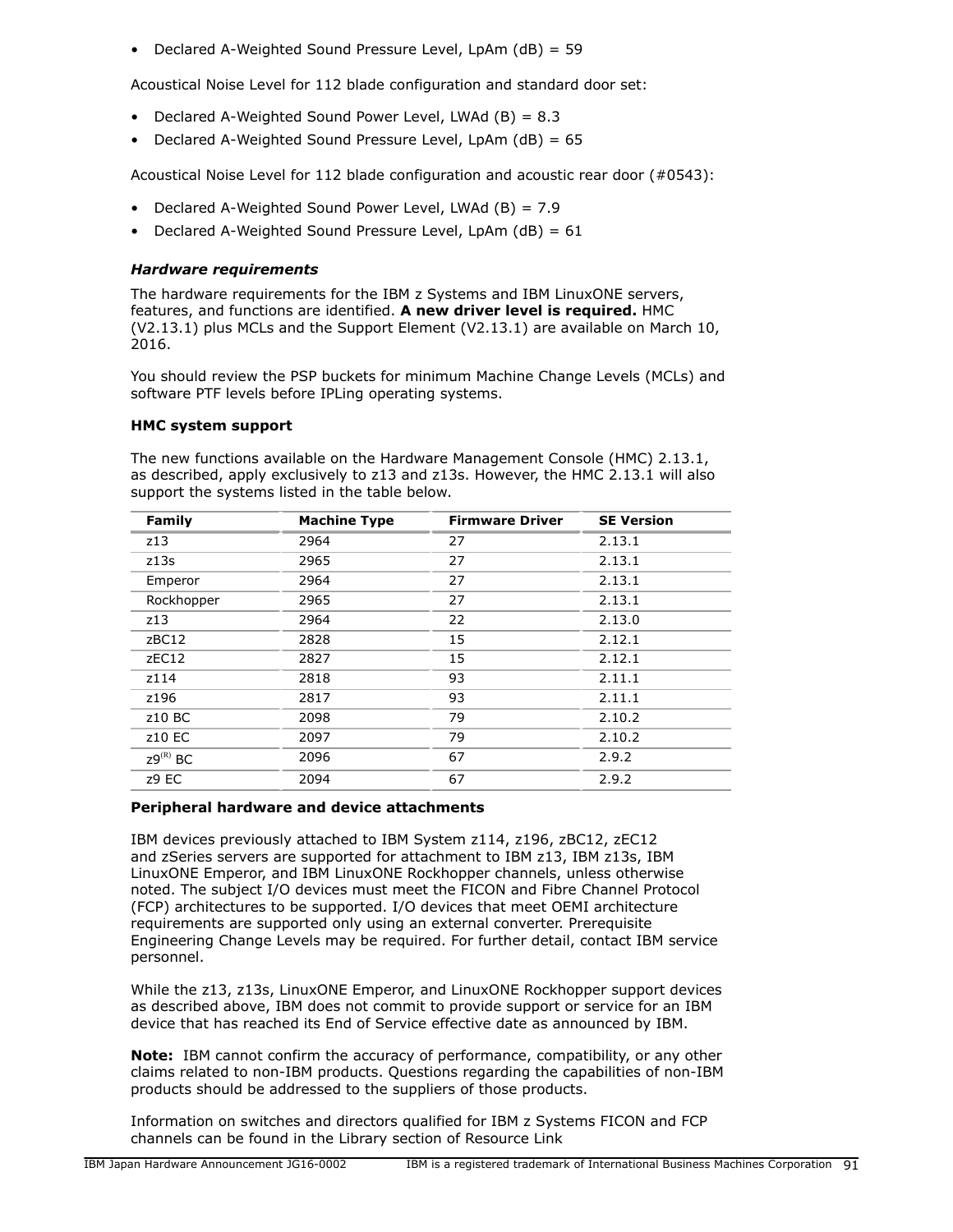### *Software requirements*

## **IBM z13 and IBM z13s require at a minimum:**

- z/OS V2.2 with PTFs
- z/OS V2.1 with PTFs.
- z/OS V1.13 with PTFs.
- z/OS V1.12 with required maintenance (compatibility support only) and extended support agreement.

Note: z/OS V1.12 supports IBM z13 and IBM z13s, however, z/OS V1.12 support was withdrawn September 30, 2014. After that date, an IBM Software Support Services - Service extension for z/OS V1.12 is required. Speak with your IBM representative for details. No exploitation of new IBM z13 and IBM z13s system function is available with z/OS V1.12. Certain functions and features of the IBM z13 and IBM z13s system require later releases of z/OS. For the complete list of software support, see the PSP buckets and the Software requirements section. For more information on the IBM Software Support Services for z/OS V1.12, see Services Announcement [AS14-0008,](http://www.ibm.com/common/ssi/cgi-bin/ssialias?infotype=an&subtype=ca&appname=gpateam&supplier=872&letternum=ENUSAS14-0008) dated June 24, 2014.

- z/VM V6.4. z/VM V6.4 is not yet being announced for availability but is being previewed at this time. For more information on the z/VM V6.4 preview, see Software Announcement [JP16-0014](http://www.ibm.com/common/ssi/cgi-bin/ssialias?infotype=an&subtype=ca&appname=gpateam&supplier=760&letternum=ENUSJP16-0014), dated February 16, 2016. IBM intends, following announcement and availability of z/VM V6.4, that IBM z13 and IBM z13s will support z/VM V6.4.
- z/VM V6.3 with PTFs.
- z/VM V6.2 with PTFs.
- z/VSE V6.1 with PTFs.
- z/VSE V5.2 with PTFs.
- z/VSE V5.1 with PTFs.
- z/TPF V1.1 with PTFs.
- KVM for IBM z Systems V1.1.1.
- Linux on z Systems:
	- SUSE Linux Enterprise Server (SLES) for System  $z^{(R)}$ : SLES 12 or SLES 11.
	- Red Hat Enterprise Linux (RHEL) for System z: RHEL 7 or RHEL 6.
	- Ubuntu 16.04 LTS.

For recommended distribution levels refer to

<http://www.ibm.com/systems/z/os/linux/resources/testedplatforms.html>

## **The following software requirements are listed for features and capabilities supported on IBM z13 and IBM z13s.**

\* Following z/VM V6.4 announcement and availability, IBM intends that z/VM V6.4 will support this feature. See each feature or capability for specific support details.

## **Simultaneous multithreading (SMT)** requires at a minimum:

- z/OS V2.2.
- z/OS V2.1 with PTFs.
- $Z/VM V6.4.*$
- z/VM V6.3 with PTFs.
- KVM for IBM z Systems V1.1.1.
- Linux on z Systems: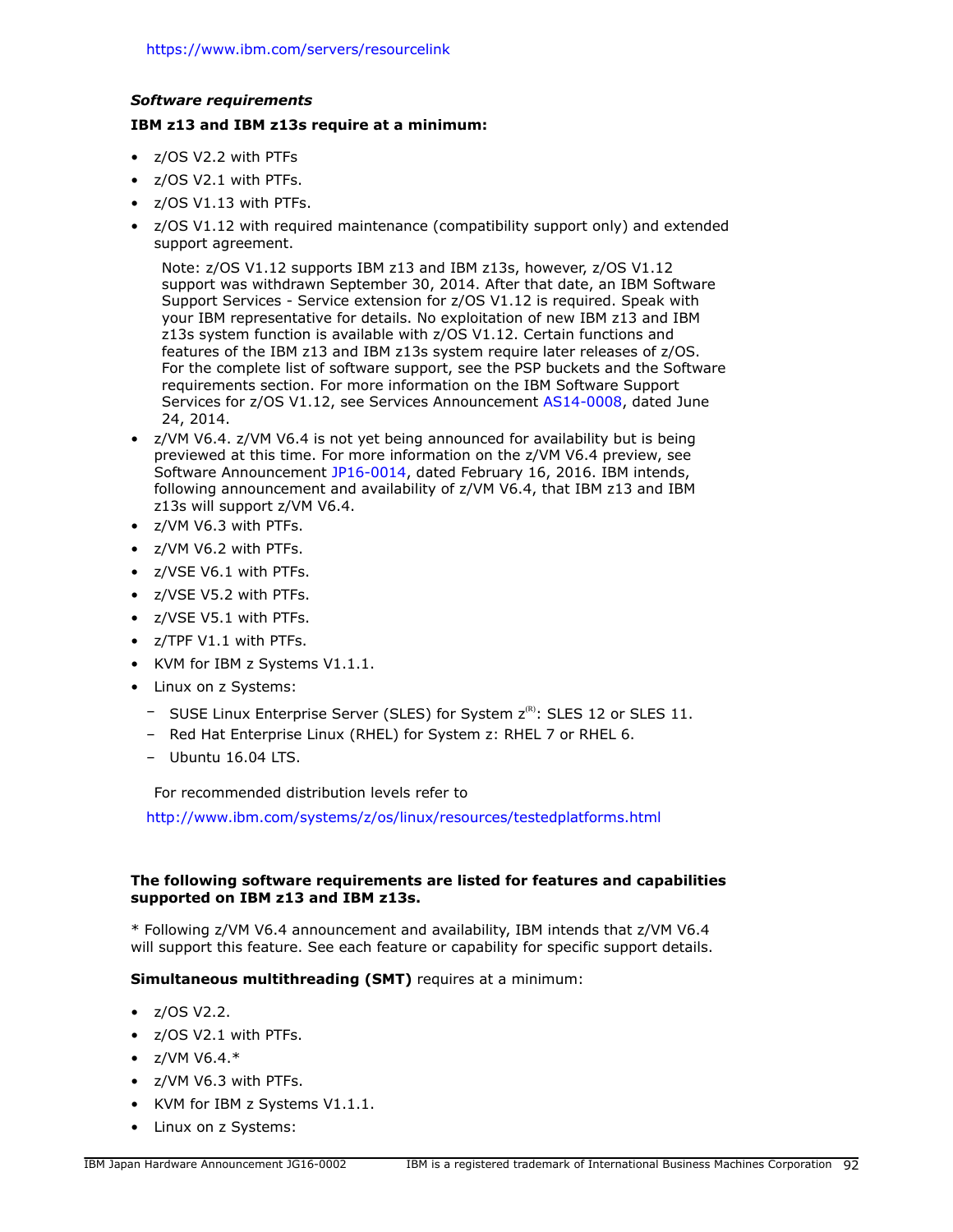- SLES 12 SP1.
- RHEL 7.2.
- Existing distribution of Linux on z Systems can benefit from SMT in a z/VM host.

# **Single Instruction Multiple Data (SIMD)** requires at a minimum:

- $\bullet$  z/OS V2.2.
- z/OS V2.1 with PTFs.
- z/VM V6.4 for guest exploitation.\*
- z/VM V6.3 with PTFs for guest exploitation.
- KVM for IBM z Systems V1.1.1.
- Linux on z Systems:
	- SLES 12 SP1.
	- IBM is working with its Linux distribution partners to include support in future RHEL distribution releases.

**IBM Dynamic Partition Manager (DPM)** requires at a minimum:

- KVM for IBM z Systems V1.1.1.
- Linux on z Systems
	- SLES 12 or SLES 11.
	- RHEL 7 or RHEL 6.

### **Shared Memory Communications - Direct Memory Access (SMC-D)** requires at a minimum:

- z/OS V2.2 with PTFs.
- z/VM V6.4 for guest exploitation.\*
- z/VM V6.3 with PTFs for guest exploitation.
- Linux on z Systems
	- IBM is working with its Linux distribution partners to include support in future distribution releases.

## **Improved Channel Subsystem (CSS) scalability** requires at a minimum:

- z/OS V2.2 with PTFs.
- z/OS V2.1 with PTFs.
- z/OS V1.13 with PTFs.
- z/OS V1.12. Note: See z/OS V1.12 note at the beginning of the Software Requirements.
- $Z/VM V6.4.*$
- z/VM V6.3 with PTFs.
- z/VM V6.2 with PTFs.

## **LPAR enhancement to provide group physical capacity limit enforcement** requires at a minimum:

- z/OS V2.2 with PTFs.
- z/OS V2.1 with PTFs.
- $Z/VM V6.4.*$
- z/VM V6.3 with PTFs.

## **LPAR enhancement to dynamic memory management** requires at a minimum: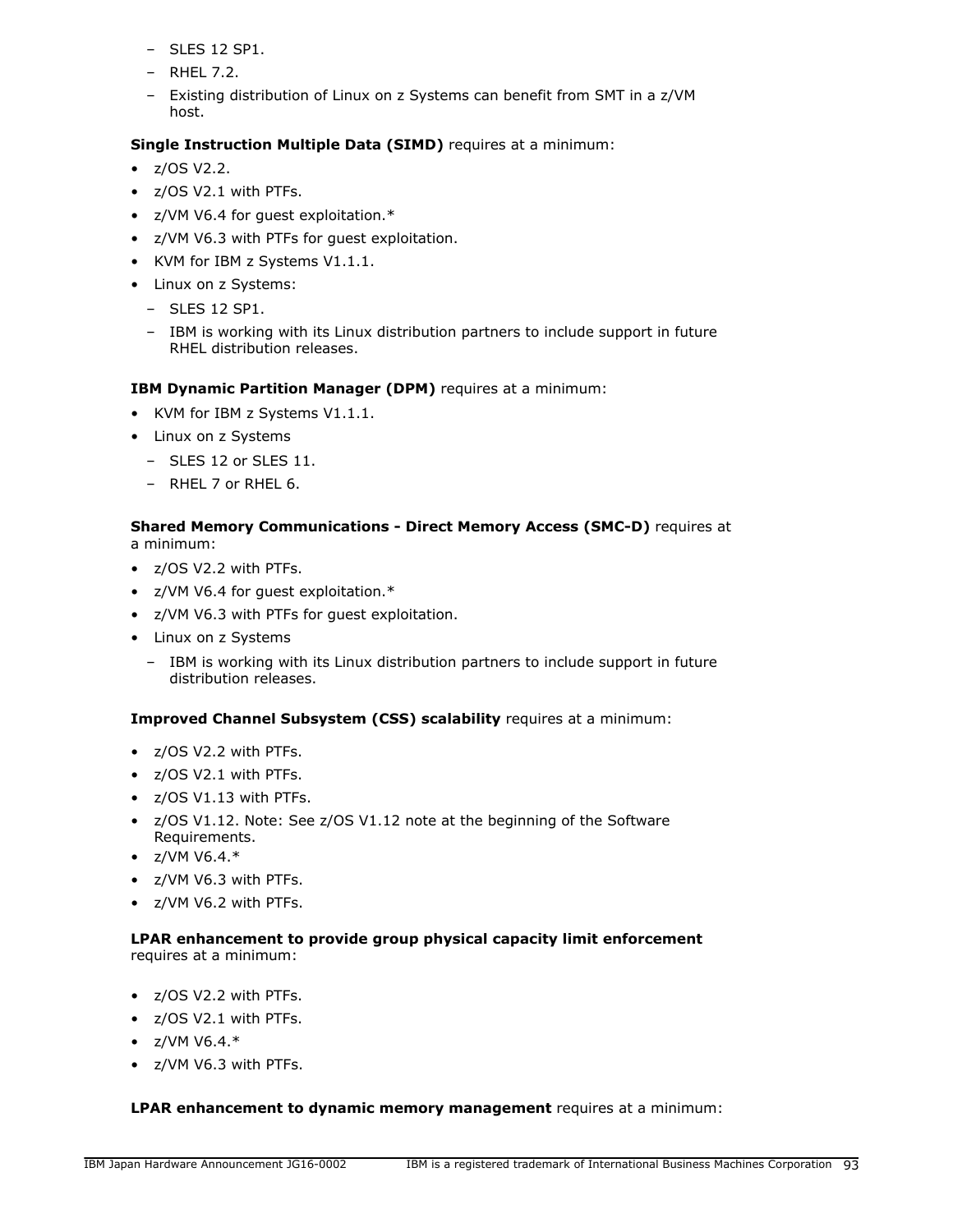- $Z/VM V6.4.*$
- z/VM V6.3 with PTFs.

**FICON Express8S (CHPID type FC)** when utilizing IBM z13 and IBM z13s FICON or Channel-To-Channel (CTC) requires at a minimum:

- z/OS V2.2.
- z/OS V2.1.
- $\bullet$  z/OS V1.13.
- z/OS V1.12. Note: See z/OS V1.12 note at the beginning of the Software Requirements.
- $Z/VM V6.4.*$
- z/VM V6.3.
- z/VM V6.2.
- z/VSE V6.1.
- z/VSE V5.2.
- z/VSE V5.1.
- $\bullet$  z/TPF V1.1.
- KVM for IBM z Systems V1.1.1.
- Linux on z Systems:
	- SLES 12 with service or SLES 11 SP3 with service.
	- RHEL 7.1 with service or RHEL 6.6 with service.
	- For recommended distribution levels refer to

<http://www.ibm.com/systems/z/os/linux/resources/testedplatforms.html>

**FICON Express8S (CHPID type FC)** for support of zHPF single-track operations requires at a minimum:

- z/OS V2.2.
- z/OS V2.1.
- z/OS V1.13.
- z/OS V1.12. Note: See z/OS V1.12 note at the beginning of the Software Requirements.
- z/VM V6.4 for guest exploitation.\*
- z/VM V6.3 with PTFs for guest exploitation.
- z/VM V6.2 with PTFs for guest exploitation.
- z/TPF V1.1 with PTFs.
- KVM for IBM z Systems V1.1.1.
- Linux on z Systems:
	- SLES 12 with service or SLES 11 SP3 with service.
	- RHEL 7.1 with service or RHEL 6.6 with service.

**FICON Express8S (CHPID type FC)** for support of zHPF multi-track operations requires at a minimum:

- z/OS V2.2.
- $\bullet$  z/OS V2.1.
- $\bullet$  z/OS V1.13.
- z/OS V1.12. Note: See z/OS V1.12 note at the beginning of the Software Requirements.
- z/VM V6.4 for guest exploitation.\*
- z/VM V6.3 with PTFs for guest exploitation.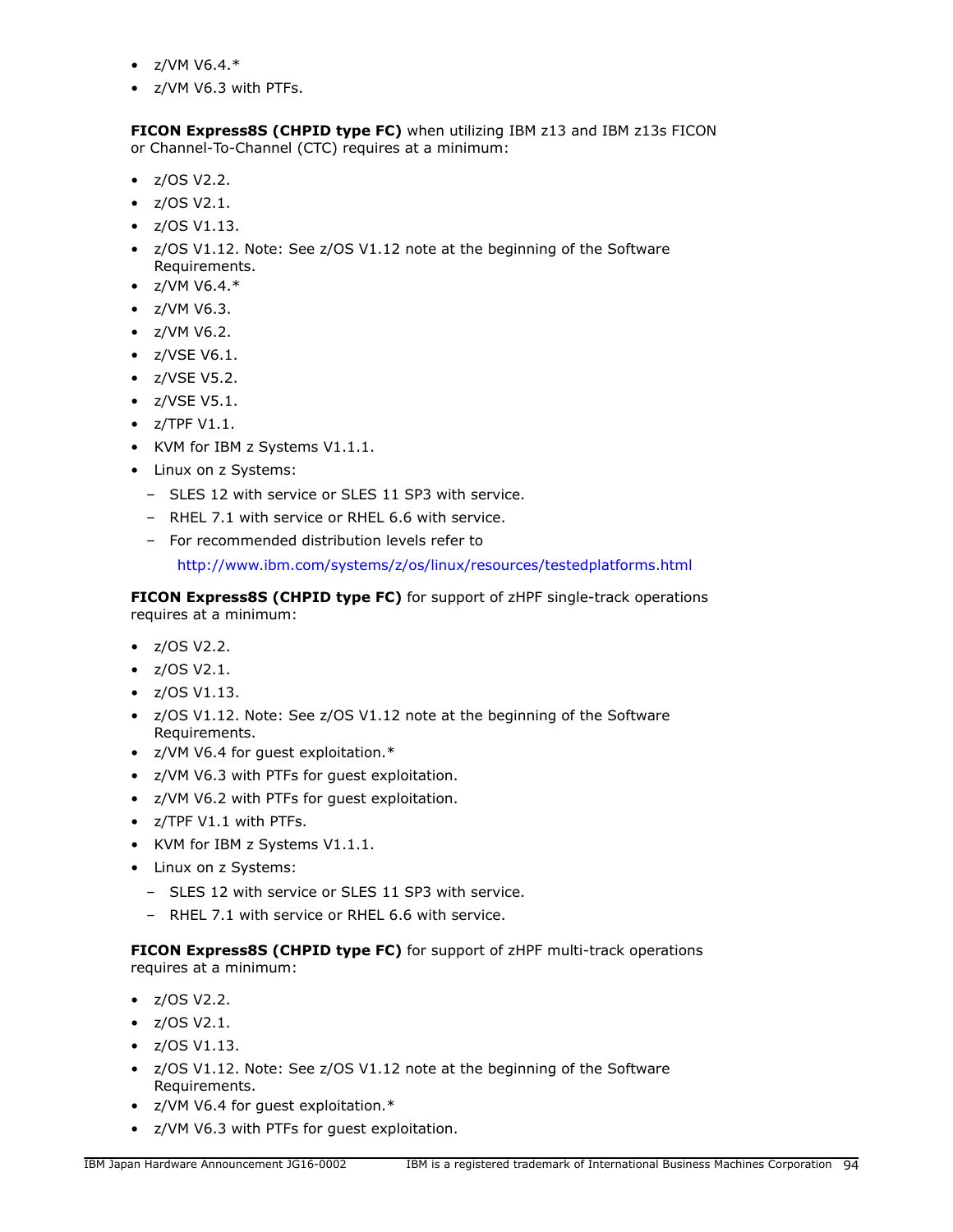- z/VM V6.2 with PTFs for guest exploitation.
- KVM for IBM z Systems V1.1.1.
- Linux on z Systems:
	- SLES 12 with service or SLES 11 SP3 with service.
	- RHEL 7.1 with service or RHEL 6.6 with service.

**FICON Express8S (CHPID type FCP)** for support of SCSI devices requires at a minimum:

- $Z/VM V6.4.*$
- z/VM V6.3.
- z/VM V6.2.
- z/VSE V6.1.
- z/VSE V5.2.
- z/VSE V5.1.
- KVM for IBM z Systems V1.1.1.
- Linux on z Systems:
	- SLES 12 with service or SLES 11 SP3 with service.
	- RHEL 7.1 with service or RHEL 6.6 with service.

# **FICON Express8S (CHPID type FCP) support of hardware data router**

requires at a minimum:

- z/VM V6.4 for guest exploitation.\*
- z/VM V6.3 for guest exploitation.
- KVM for IBM z Systems V1.1.1.
- Linux on z Systems:
	- SLES 12 with service or SLES 11 SP3 with service.
	- RHEL 7.1 with service or RHEL 6.6 with service.
	- For recommended distribution levels refer to

<http://www.ibm.com/systems/z/os/linux/resources/testedplatforms.html>

**T10-DIF support** by the FICON Express8S and FICON Express8 features when defined as CHPID type FCP requires at a minimum:

- z/VM V6.4 for guest exploitation.\*
- z/VM V6.3 for guest exploitation.
- z/VM V6.2 for guest exploitation.
- KVM for IBM z Systems V1.1.1.
- Linux on z Systems:
	- SLES 12 with service (DIF and DIX) or SLES 11 SP3 with service (DIF and DIX).
	- RHEL 7.1 with service (DIF and DIX) or RHEL 6.6 with service (DIF only).

**FICON Express16S (CHPID type FC)** when utilizing FICON or Channel-To-Channel (CTC) requires at a minimum:

- $\bullet$  z/OS V2.2.
- z/OS V2.1.
- $\bullet$  z/OS V1.13.
- z/OS V1.12. Note: See z/OS V1.12 note at the beginning of the Software Requirements.
- $Z/VM V6.4.*$
- z/VM V6.3.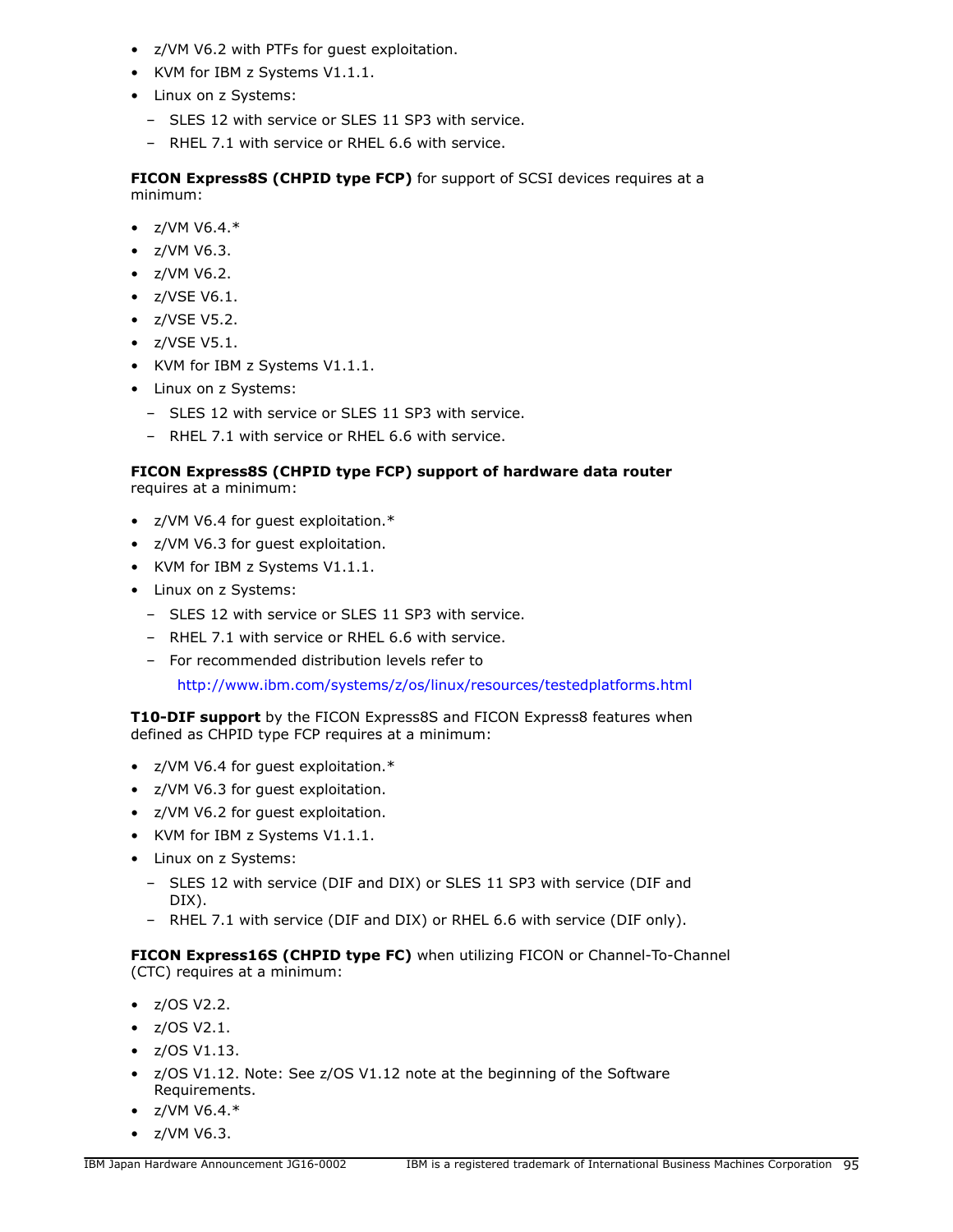- z/VM V6.2.
- z/VSE V6.1.
- z/VSE V5.2.
- z/VSE V5.1.
- $\bullet$  z/TPF V1.1.
- KVM for IBM z Systems V1.1.1.
- Linux on z Systems:
	- SLES 12 with service or SLES 11 SP3 with service.
	- RHEL 7.1 with service or RHEL 6.6 with service.

**FICON Express16S (CHPID type FC)** for support of zHPF single-track operations requires at a minimum:

- z/OS V2.2.
- z/OS V2.1.
- z/OS V1.13.
- z/OS V1.12. Note: See z/OS V1.12 note at the beginning of the Software Requirements.
- z/VM V6.4 for guest exploitation.\*
- z/VM V6.3 with PTFs for guest exploitation.
- z/VM V6.2 with PTFs for guest exploitation.
- KVM for IBM z Systems V1.1.1.
- Linux on z Systems:
	- SLES 12 with service or SLES 11 SP3 with service.
	- RHEL 7.1 with service or RHEL 6.6 with service.

**FICON Express16S (CHPID type FC)** for support of zHPF multi-track operations requires at a minimum:

- z/OS V2.2.
- z/OS V2.1.
- $z/OS V1.13$ .
- z/OS V1.12. Note: See z/OS V1.12 note at the beginning of the Software Requirements.
- z/VM V6.4 for guest exploitation.\*
- z/VM V6.3 with PTFs for guest exploitation.
- z/VM V6.2 with PTFs for guest exploitation.
- KVM for IBM z Systems V1.1.1.
- Linux on z Systems:
	- SLES 12 with service or SLES 11 SP3 with service.
	- RHEL 7.1 with service or RHEL 6.6 with service.

**FICON Express16S (CHPID type FCP)** for support of SCSI devices requires at a minimum:

- $z/VM V6.4.*$
- z/VM V6.3.
- z/VM V6.2.
- z/VSE V6.1.
- z/VSE V5.2.
- z/VSE V5.1.
- KVM for IBM z Systems V1.1.1.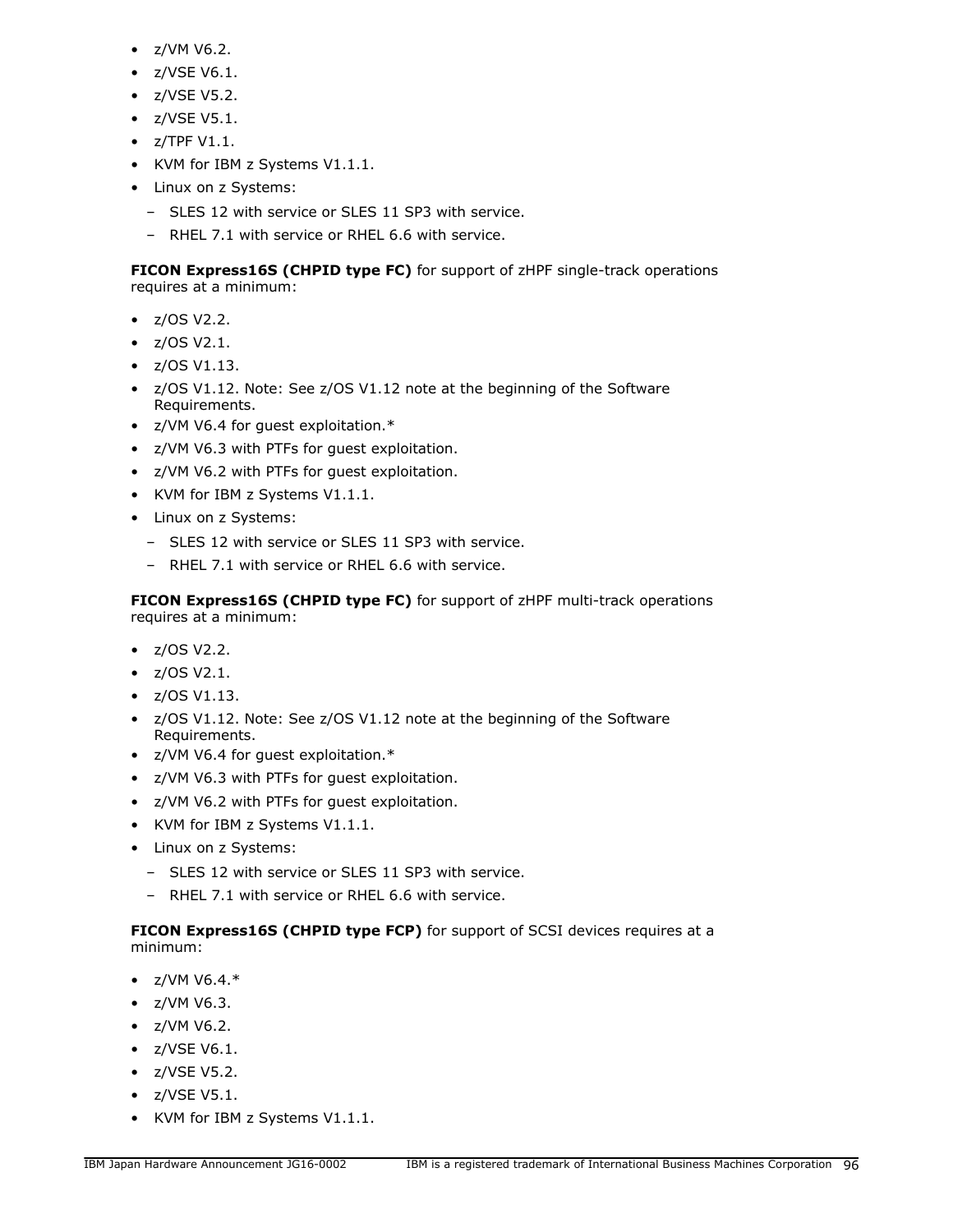- Linux on z Systems:
	- SLES 12 with service or SLES 11 SP3 with service.
	- RHEL 7.1 with service or RHEL 6.6 with service.

### **FICON Express16S (CHPID type FCP) support of hardware data router** requires at a minimum:

- z/VM V6.4 for guest exploitation.\*
- z/VM V6.3 for guest exploitation.
- KVM for IBM z Systems V1.1.1.
- Linux on z Systems:
	- SLES 12 with service or SLES 11 SP3 with service.
	- RHEL 7.1 with service or RHEL 6.6 with service.

**T10-DIF support** by the FICON Express16S features when defined as CHPID type FCP requires at a minimum:

- z/VM V6.4 for guest exploitation.\*
- z/VM V6.3 for guest exploitation.
- z/VM V6.2 for guest exploitation.
- KVM for IBM z Systems V1.1.1.
- Linux on z Systems:
	- SLES 12 with service (DIF and DIX) or SLES 11 SP3 with service (DIF and DIX).
	- RHEL 7.1 with service (DIF and DIX) or RHEL 6.6 with service (DIF only).

### **OSA-Express4S GbE LX (#0404) and GbE SX (#0405)** require at minimum:

CHPID type OSD with exploitation of two ports per CHPID or one port per CHPID:

- $\bullet$  z/OS V2.2.
- z/OS V2.1.
- z/OS V1.13.
- z/OS V1.12. Note: See z/OS V1.12 note at the beginning of the Software Requirements.
- $Z/VM V6.4.*$
- z/VM V6.3.
- z/VM V6.2.
- z/VSE V6.1.
- z/VSE V5.2.
- z/VSE V5.1.
- z/TPF V1.1.
- KVM for IBM z Systems V1.1.1.
- Linux on z Systems:
	- SLES 12 with service or SLES 11 SP3 with service.
	- RHEL 7.1 with service or RHEL 6.6 with service.

# **OSA-Express4S 10 GbE LR (#0406) and 10 GbE SR (#0407)** require at a minimum:

CHPID type OSD:

- z/OS V2.2.
- z/OS V2.1.
- z/OS V1.13.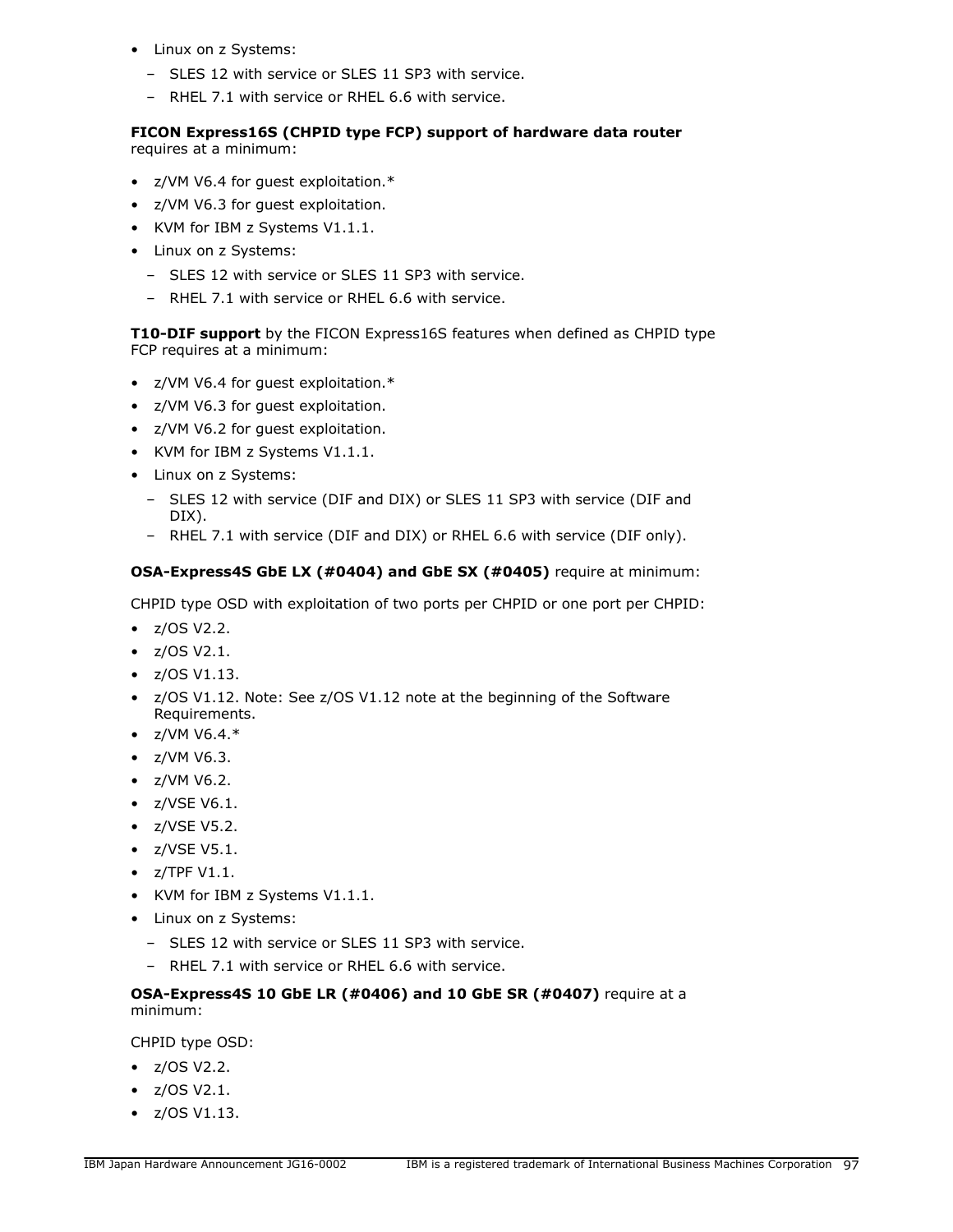- z/OS V1.12. Note: See z/OS V1.12 note at the beginning of the Software Requirements.
- $\bullet$  z/VM V6.4. $*$
- z/VM V6.3.
- z/VM V6.2.
- z/VSE V6.1.
- z/VSE V5.2.
- z/VSE V5.1.
- $\bullet$  z/TPF V1.1.
- KVM for IBM z Systems V1.1.1.
- Linux on z Systems:
	- SLES 12 with service or SLES 11 SP3 with service.
	- RHEL 7.1 with service or RHEL 6.6 with service.

CHPID type OSX for access control to the intraensemble data network (IEDN) from IBM z13 and IBM z13s to Unified Resource Manager functions:

- z/OS V2.2.
- $\bullet$  z/OS V2.1.
- $\bullet$  z/OS V1.13.
- z/OS V1.12. Note: See z/OS V1.12 note at the beginning of the Software Requirements.
- z/VM V6.4 to define, modify, and delete OSX CHPID types when z/VM is the controlling LPAR for dynamic I/O.\*
- z/VM V6.3 to define, modify, and delete OSX CHPID types when z/VM is the controlling LPAR for dynamic I/O.
- z/VM V6.2 to define, modify, and delete OSX CHPID types when z/VM is the controlling LPAR for dynamic I/O.
- z/VSE V6.1.
- z/VSE V5.2.
- z/VSE V5.1.
- z/TPF V1.1 with PTFs.
- KVM for IBM z Systems V1.1.1.
- Linux on z Systems:
	- SLES 12 with service or SLES 11 SP3 with service.
	- RHEL 7.1 with service or RHEL 6.6 with service.

# **OSA-Express4S 1000BASE-T Ethernet (#0408)** requires at minimum:

CHPID type OSC supporting TN3270E and non-SNA DFT with exploitation of two ports per CHPID:

- z/OS V2.2.
- z/OS V2.1.
- $\bullet$  z/OS V1.13.
- z/OS V1.12. Note: See z/OS V1.12 note at the beginning of the Software Requirements.
- $Z/VM V6.4.*$
- z/VM V6.3.
- z/VM V6.2.
- z/VSE V6.1.
- z/VSE V5.2.
- z/VSE V5.1.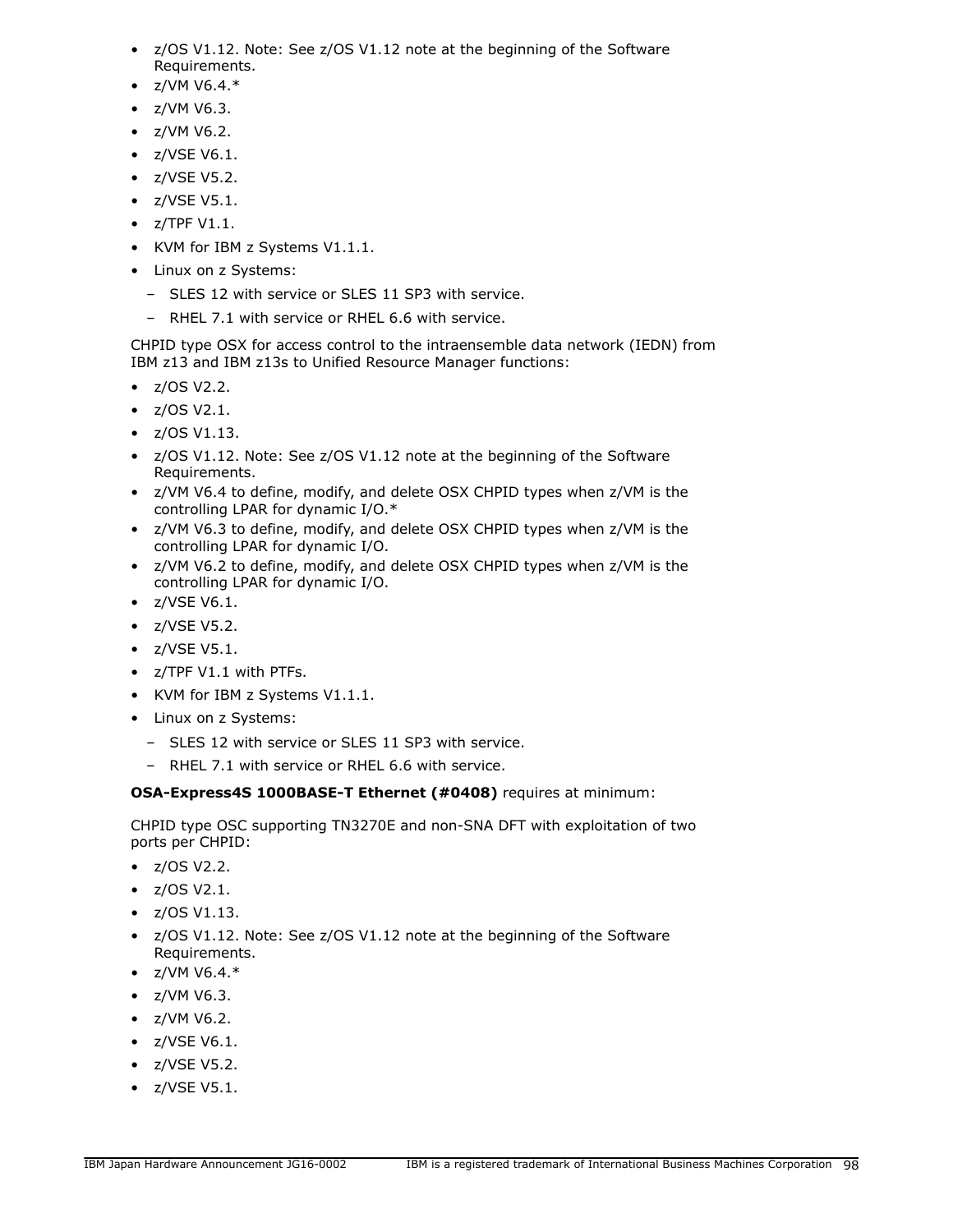CHPID type OSD with exploitation of two ports per CHPID or without maximum port exploitation (one port on the PCIe adapter is available for use):

- $z/OS V2.2$ .
- z/OS V2.1.
- $\bullet$  z/OS V1.13.
- z/OS V1.12. Note: See z/OS V1.12 note at the beginning of the Software Requirements.
- $Z/VM V6.4.*$
- z/VM V6.3.
- z/VM V6.2.
- z/VSE V6.1.
- z/VSE V5.2.
- z/VSE V5.1.
- z/TPF V1.1 with PTFs.
- KVM for IBM z Systems V1.1.1.
- Linux on z Systems:
	- SLES 12 with service or SLES 11 SP3 with service.
	- RHEL 7.1 with service or RHEL 6.6 with service.

# **Inbound workload queuing for Enterprise Extender** (CHPID type OSD):

- z/OS V2.2.
- z/OS V2.1.
- z/OS V1.13 with PTFs.
- z/VM V6.4 for guest exploitation.\*
- z/VM V6.3 for guest exploitation.
- z/VM V6.2 for guest exploitation.

# **Checksum offload for IPv6 packets** (CHPID type OSD):

- z/OS V2.2.
- $\bullet$  z/OS V2.1.
- z/OS V1.13 with PTFs.
- z/VM V6.4 for guest exploitation.\*
- z/VM V6.3 for guest exploitation.
- z/VM V6.2 for guest exploitation.

### **Checksum offload for LPAR-to-LPAR traffic** for IPv4 and IPv6 packets (CHPID type OSD):

- z/OS V2.2.
- z/OS V2.1.
- z/OS V1.13 with PTFs.
- z/VM V6.4 for guest exploitation.\*
- z/VM V6.3 for guest exploitation.
- z/VM V6.2 for guest exploitation.

# **Large Send for IPv6 packets** (CHPID type OSD):

- $z/OS V2.2$ .
- $\bullet$  z/OS V2.1.
- z/OS V1.13 with PTFs.
- z/VM V6.4 for guest exploitation.\*
- z/VM V6.3 for guest exploitation.
- z/VM V6.2 for guest exploitation.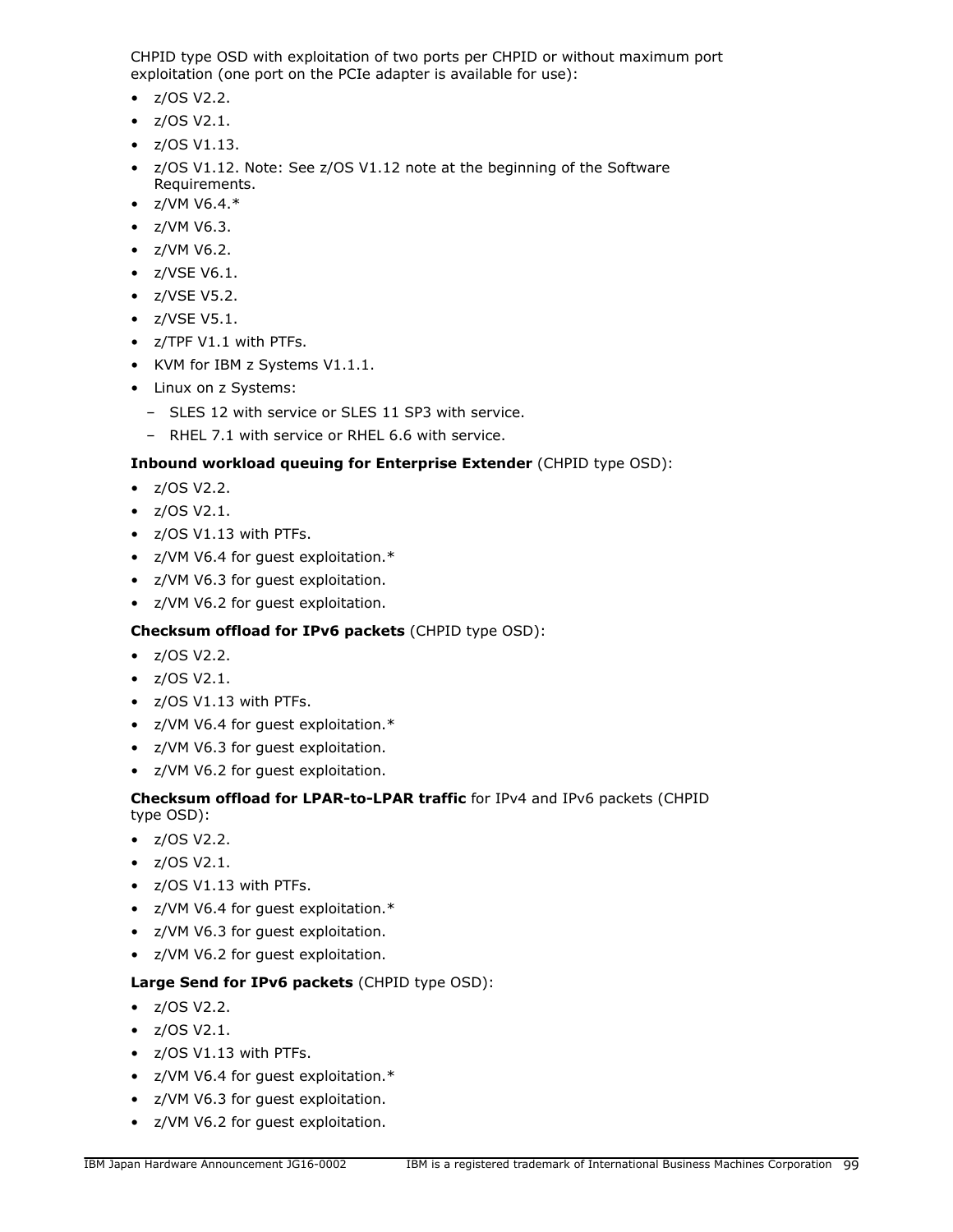**CHPID type OSE** supporting 4 or 2 ports per feature:

- $z/OS V2.2$ .
- $\bullet$  z/OS V2.1.
- $\bullet$  z/OS V1.13.
- z/OS V1.12. Note: See z/OS V1.12 note at the beginning of the Software Requirements.
- $Z/VM V6.4.*$
- z/VM V6.3.
- z/VM V6.2.
- z/VSE V6.1.
- z/VSE V5.2.
- z/VSE V5.1.

# **CHPID type OSM for intranode management network (INMN):**

- $z/OS V2.2$ .
- z/OS V2.1.
- $\bullet$  z/OS V1.13.
- z/OS V1.12. Note: See z/OS V1.12 note at the beginning of the Software Requirements.
- z/VM V6.4 to define, modify, and delete CHPID type OSM when z/VM is the controlling LPAR for dynamic I/O.\*
- z/VM V6.3 to define, modify, and delete CHPID type OSM when z/VM is the controlling LPAR for dynamic I/O.
- z/VM V6.2 to define, modify, and delete CHPID type OSM when z/VM is the controlling LPAR for dynamic I/O.
- KVM for IBM z Systems V1.1.1.
- Linux on z Systems:
	- SLES 12 with service or SLES 11 SP3 with service.
	- RHEL 7.1 with service or RHEL 6.6 with service.

**CHPID type OSN for OSA-Express for NCP** (does not use ports; all communication is LPAR-to-LPAR):

- $z/OS V2.2$ .
- $\bullet$  z/OS V2.1.
- $\bullet$  z/OS V1.13.
- z/OS V1.12. Note: See z/OS V1.12 note at the beginning of the Software Requirements.
- $Z/VM V6.4.*$
- z/VM V6.3.
- z/VM V6.2.
- z/VSE V6.1.
- z/VSE V5.2.
- z/VSE V5.1.
- z/TPF V1.1 with PTFs.
- KVM for IBM z Systems V1.1.1.
- Linux on z Systems:
	- SLES 12 with service or SLES 11 SP3 with service.
	- RHEL 7.1 with service or RHEL 6.6 with service.

# **OSA-Express5S GbE LX (#0413) and GbE SX (#0414)** require at minimum:

CHPID type OSD with exploitation of two ports per CHPID or without maximum port exploitation (one port on the PCIe adapter is available for use):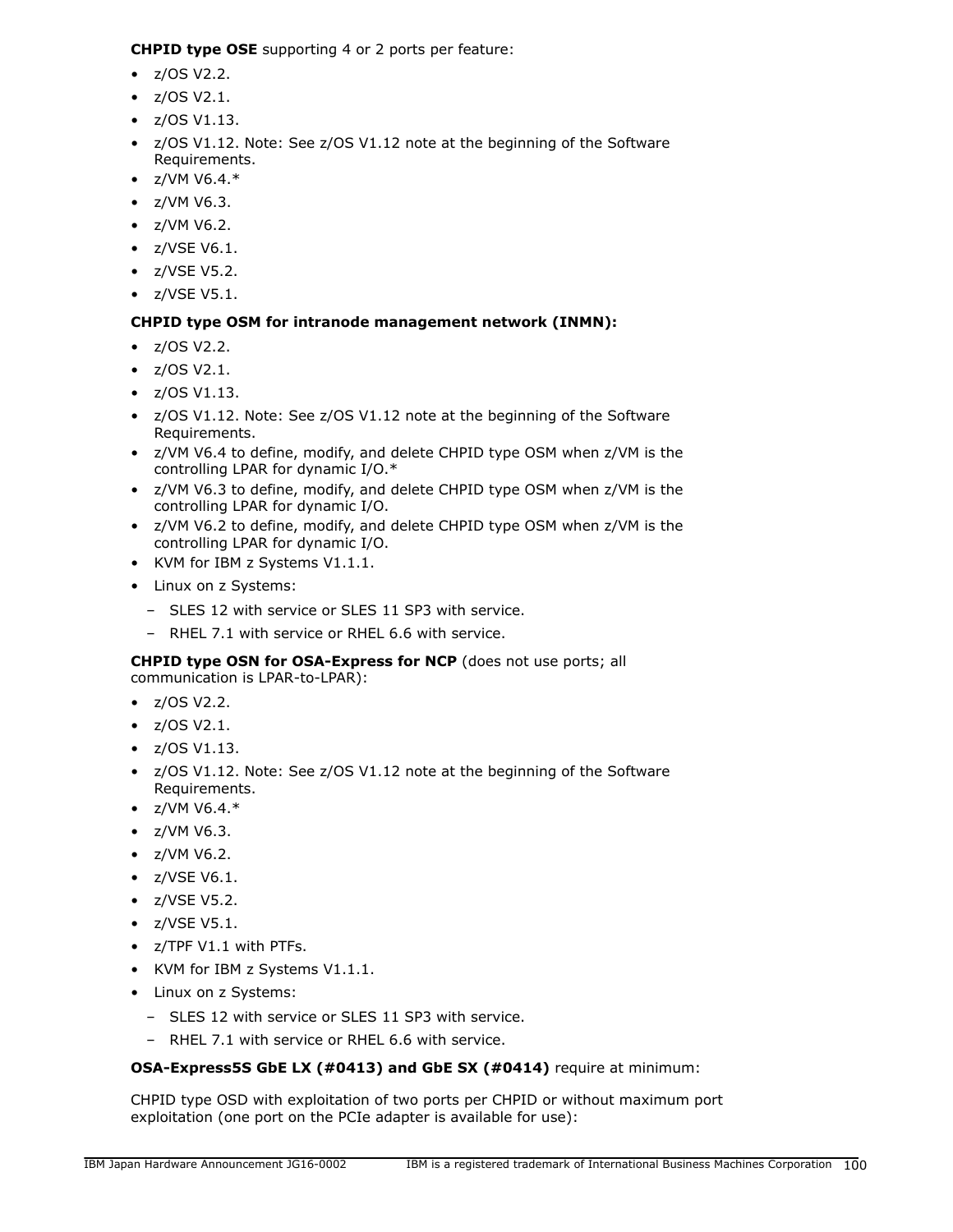- z/OS V2.2.
- z/OS V2.1.
- $\bullet$  z/OS V1.13.
- z/OS V1.12. Note: See z/OS V1.12 note at the beginning of the Software Requirements.
- $Z/VM V6.4.*$
- z/VM V6.3.
- z/VM V6.2.
- z/VSE V6.1.
- z/VSE V5.2.
- z/VSE V5.1.
- z/TPF V1.1 with PTFs.
- KVM for IBM z Systems V1.1.1.
- Linux on z Systems:
	- SLES 12 with service or SLES 11 SP3 with service.
	- RHEL 7.1 with service or RHEL 6.6 with service.

# **OSA-Express5S 10 GbE LR (#0415) and 10 GbE SR (#0416)** require at a minimum:

CHPID type OSD:

- z/OS V2.2.
- z/OS V2.1.
- $\bullet$  z/OS V1.13.
- z/OS V1.12. Note: See z/OS V1.12 note at the beginning of the Software Requirements.
- $z/VM V6.4.*$
- z/VM V6.3.
- z/VM V6.2.
- z/VSE V6.1.
- z/VSE V5.2.
- z/VSE V5.1.
- $\bullet$  z/TPF V1.1.
- KVM for IBM z Systems V1.1.1.
- Linux on z Systems:
	- SLES 12 with service or SLES 11 SP3 with service.
	- RHEL 7.1 with service or RHEL 6.6 with service.

CHPID type OSX for access control to the intraensemble data network (IEDN) from IBM z13 and IBM z13s to Unified Resource Manager functions:

- z/OS V2.2.
- z/OS V2.1.
- $\bullet$  z/OS V1.13.
- z/OS V1.12. Note: See z/OS V1.12 note at the beginning of the Software Requirements.
- z/VM V6.4 to define, modify, and delete OSX CHPID types when z/VM is the controlling LPAR for dynamic I/O.\*
- z/VM V6.3 to define, modify, and delete OSX CHPID types when z/VM is the controlling LPAR for dynamic I/O.
- z/VM V6.2 to define, modify, and delete OSX CHPID types when z/VM is the controlling LPAR for dynamic I/O.
- z/VSE V6.1.
- z/VSE V5.2.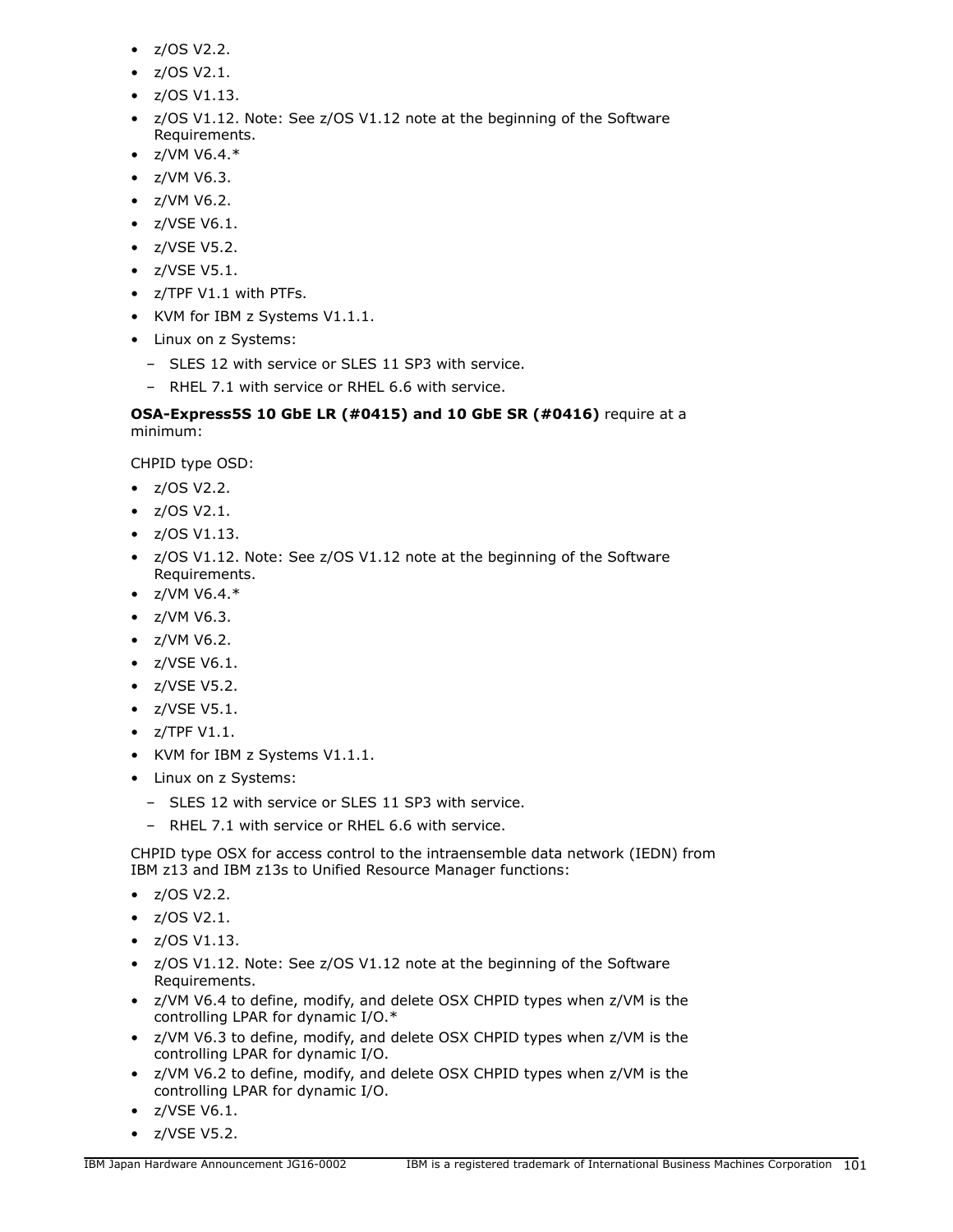- z/VSE V5.1.
- z/TPF V1.1 with PTFs.
- KVM for IBM z Systems V1.1.1.
- Linux on z Systems:
	- SLES 12 with service or SLES 11 SP3 with service.
	- RHEL 7.1 with service or RHEL 6.6 with service.

**OSA-Express5S 1000BASE-T Ethernet (#0417)** requires at minimum:

CHPID type OSC supporting TN3270E and non-SNA DFT with exploitation of two ports per CHPID:

- z/OS V2.2.
- z/OS V2.1.
- $\bullet$  z/OS V1.13.
- z/OS V1.12. Note: See z/OS V1.12 note at the beginning of the Software Requirements.
- $Z/VM V6.4.*$
- z/VM V6.3.
- z/VM V6.2.
- z/VSE V6.1.
- z/VSE V5.2.
- z/VSE V5.1.

CHPID type OSD with exploitation of two ports per CHPID or without maximum port exploitation (one port on the PCIe adapter is available for use):

- z/OS V2.2.
- $\bullet$  z/OS V2.1.
- $\bullet$  z/OS V1.13.
- z/OS V1.12. Note: See z/OS V1.12 note at the beginning of the Software Requirements.
- $Z/VM V6.4.*$
- z/VM V6.3.
- z/VM V6.2.
- z/VSE V6.1.
- z/VSE V5.2.
- z/VSE V5.1.
- z/TPF V1.1 with PTFs.
- KVM for IBM z Systems V1.1.1.
- Linux on z Systems:
	- SLES 12 with service or SLES 11 SP3 with service.
	- RHEL 7.1 with service or RHEL 6.6 with service.

## **Inbound workload queuing for Enterprise Extender** (CHPID type OSD):

- z/OS V2.2.
- z/OS V2.1.
- z/OS V1.13 with PTFs.
- z/VM V6.4 for guest exploitation.\*
- z/VM V6.3 with PTFs for guest exploitation.
- z/VM V6.2 with PTFs for guest exploitation.

## **Checksum offload for IPv6 packets** (CHPID type OSD):

• z/OS V2.2.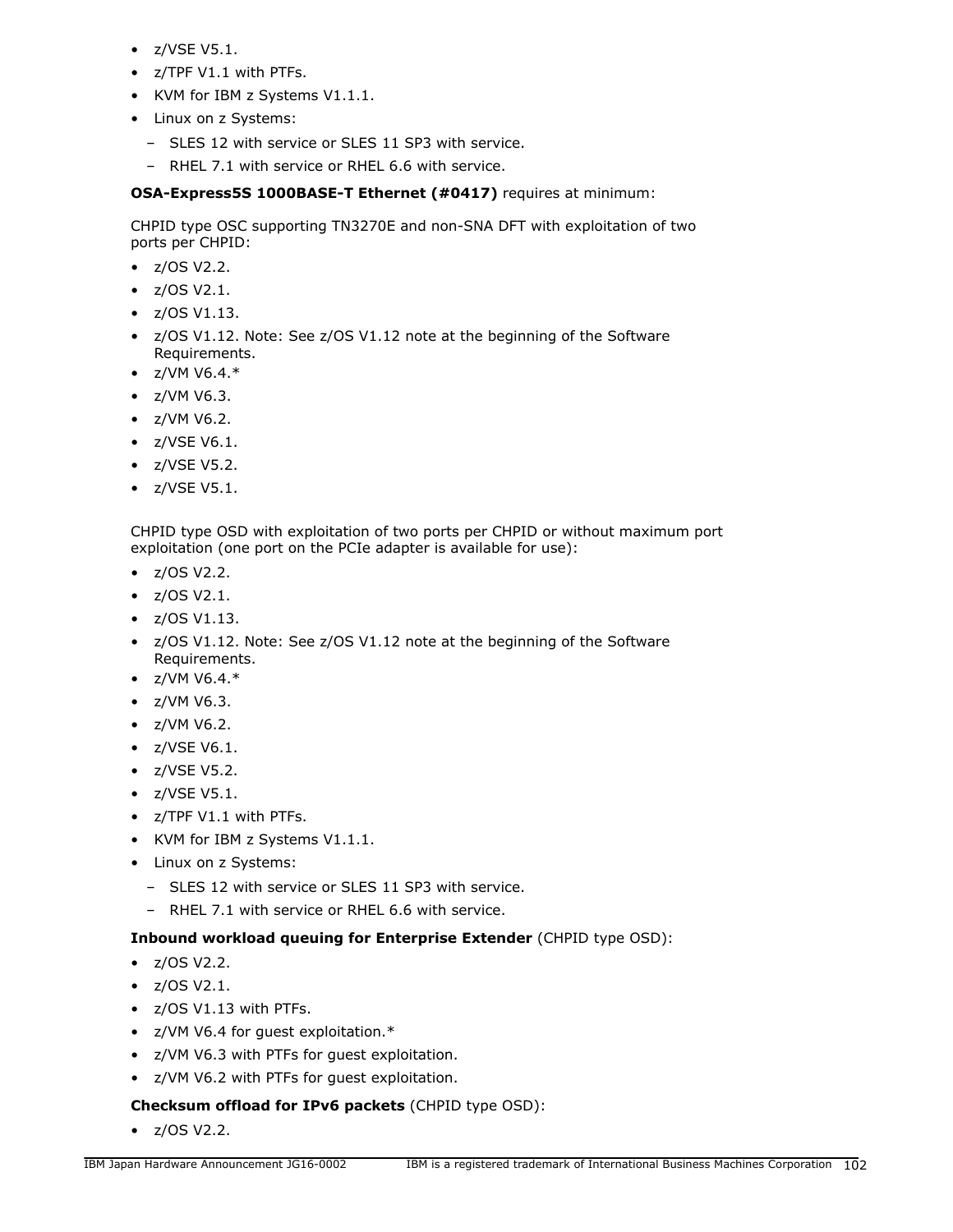- z/OS V2.1.
- z/OS V1.13 with PTFs.
- z/VM V6.4 for guest exploitation.\*
- z/VM V6.3 for guest exploitation.
- z/VM V6.2 for guest exploitation.

# **Checksum offload for LPAR-to-LPAR traffic** for IPv4 and IPv6 packets (CHPID type OSD):

- $z/OS V2.2$ .
- z/OS V2.1.
- z/OS V1.13 with PTFs.
- z/VM V6.4 for guest exploitation.\*
- z/VM V6.3 for guest exploitation.
- z/VM V6.2 for guest exploitation.

# **Large Send for IPv6 packets** (CHPID type OSD):

- z/OS V2.2.
- z/OS V2.1.
- z/OS V1.13 with PTFs.
- z/VM V6.4 for guest exploitation.\*
- z/VM V6.3 for guest exploitation.
- z/VM V6.2 for guest exploitation.

# **CHPID type OSE** supporting 4 or 2 ports per feature:

- $z/OS V2.2$ .
- $z/OS V2.1$ .
- $\bullet$  z/OS V1.13.
- z/OS V1.12. Note: See z/OS V1.12 note at the beginning of the Software Requirements.
- $z/VM V6.4.*$
- z/VM V6.3.
- z/VM V6.2.
- z/VSE V6.1.
- z/VSE V5.2.
- z/VSE V5.1.

## **CHPID type OSM for intranode management network (INMN):**

- $z/OS V2.2$ .
- $\bullet$  z/OS V2.1.
- z/OS V1.13.
- z/OS V1.12. Note: See z/OS V1.12 note at the beginning of the Software Requirements.
- z/VM V6.4 to define, modify, and delete CHPID type OSM when z/VM is the controlling LPAR for dynamic I/O.\*
- z/VM V6.3 to define, modify, and delete CHPID type OSM when z/VM is the controlling LPAR for dynamic I/O.
- z/VM V6.2 to define, modify, and delete CHPID type OSM when z/VM is the controlling LPAR for dynamic I/O.
- KVM for IBM z Systems V1.1.1.
- Linux on z Systems:
	- SLES 12 with service or SLES 11 SP3 with service.
	- RHEL 7.1 with service or RHEL 6.6 with service.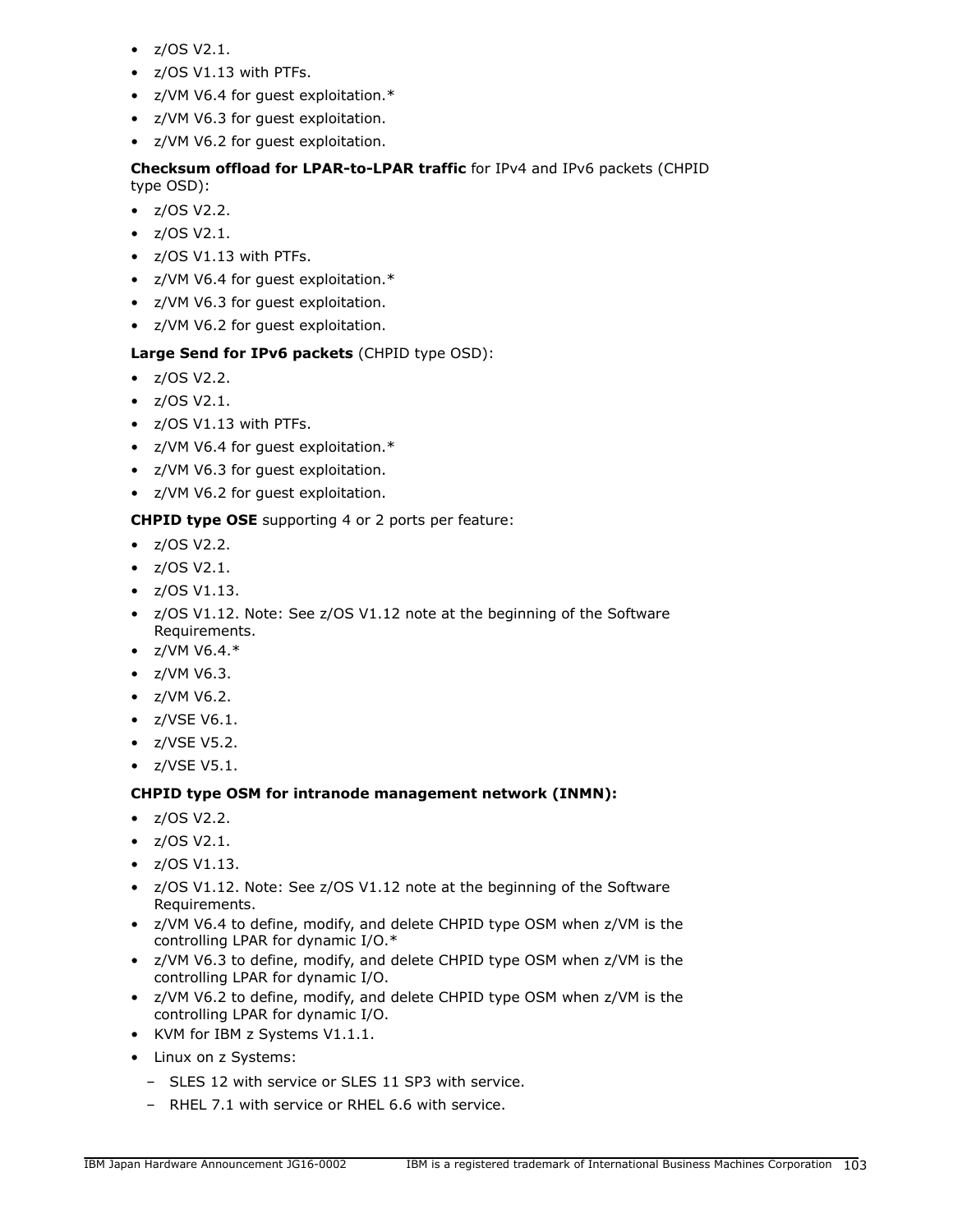# **CHPID type OSN for OSA-Express for NCP** (does not use ports; all

communication is LPAR-to-LPAR):

- $\bullet$  z/OS V2.2.
- $\bullet$  z/OS V2.1.
- $\bullet$  z/OS V1.13.
- z/OS V1.12. Note: See z/OS V1.12 note at the beginning of the Software Requirements.
- $Z/VM V6.4.*$
- z/VM V6.3.
- z/VM V6.2.
- z/VSE V6.1.
- z/VSE V5.2.
- z/VSE V5.1.
- z/TPF V1.1 with PTFs.
- KVM for IBM z Systems V1.1.1.
- Linux on z Systems:
	- SLES 12 with service or SLES 11 SP3 with service.
	- RHEL 7.1 with service or RHEL 6.6 with service.

# **IBM Integrated Coupling Adapter (ICA SR)** requires at a minimum:

- z/OS V2.2.
- z/OS V2.1 or V1.13 with PTFs.
- z/VM V6.4 to define, modify, and delete CHPID type CS5 when z/VM is the controlling LPAR for dynamic I/O. \*
- z/VM V6.3 with PTFs to define, modify, and delete CHPID type CS5 when z/VM is the controlling LPAR for dynamic I/O.
- z/VM V6.2 with PTFs to define, modify, and delete CHPID type CS5 when z/VM is the controlling LPAR for dynamic I/O.

# **Support for 256 Coupling CHPIDs** requires at a minimum:

- z/OS V2.2.
- z/OS V2.1 or V1.13 with PTFs.
- z/VM 6.4 for guest exploitation.\*
- z/VM 6.3 with PTFs for guest exploitation.
- z/VM 6.2 with PTFs for guest exploitation.

# **Crypto Express5S (#0890) Toleration,** which treats Crypto Express5S as cryptographic coprocessors and accelerators, requires at a minimum:

- z/OS V2.1 with PTFs.
- z/OS V1.13 with PTFs.
- z/VM V6.4 for guest exploitation.\*
- z/VM V6.3 with PTFs for guest exploitation.
- z/VM V6.2 with PTFs for guest exploitation.
- z/VSE V6.1.
- z/VSE V5.2 with PTFs.
- z/VSE V5.1 with PTFs.
- KVM for IBM z Systems V1.1.1.
- Linux on z Systems:
	- SLES 12 with service or SLES 11 SP3 with service.
	- RHEL 7.1 with service or RHEL 6.6 with service.
	- For CCA secure-key cryptography with Linux on z Systems, clients can download the CCA 5.0 rpm and its readme (with recommended distribution levels required for use with CCA 5.0) from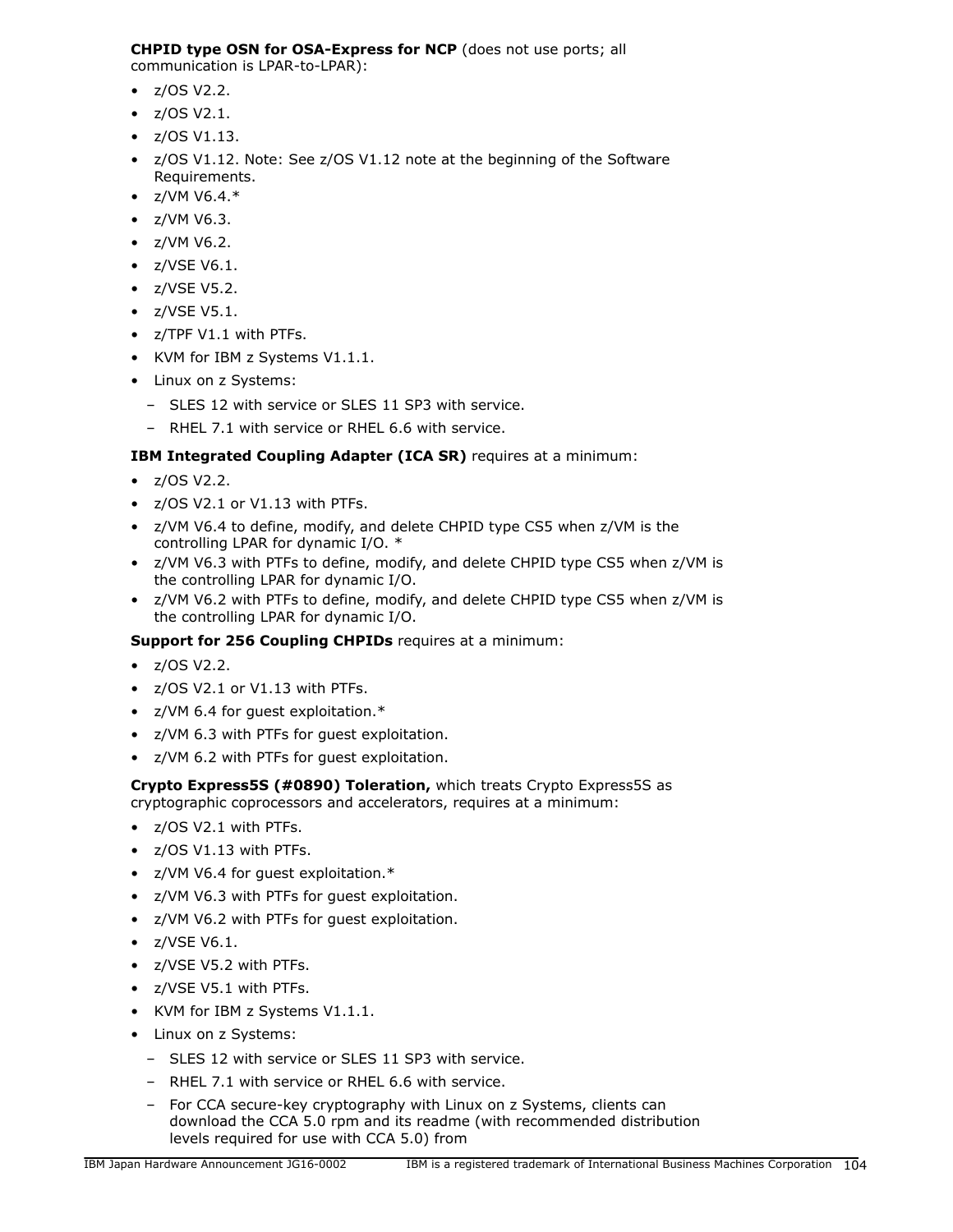<http://www.ibm.com/security/cryptocards/pciecc2/lonzsoftware.shtml>

– For EP11 secure-key cryptography with Linux on z Systems, clients can download the EP11 1.1 rpm and its readme (with recommended distribution levels required for use with EP11 1.1) from

<http://www.ibm.com/security/cryptocards/pciecc2/lonzsoftware.shtml>

### **Crypto Express5S (#0890) support of greater than 16 domains** requires at a minimum:

- $\bullet$  z/OS V2.2.
- $\bullet$  z/OS V2.1
	- with the Enhanced Cryptographic Support for z/OS V1R13 z/OS V2R1 web deliverable installed or
	- with PTFs
- $\bullet$  z/OS V1.13
	- with the Enhanced Cryptographic Support for z/OS V1R13 z/OS V2R1 web deliverable installed or
	- with PTFs
- z/VM V6.4 for guest exploitation.\*
- z/VM V6.3 with PTFs for guest exploitation.
- z/VM V6.2 with PTFs for guest exploitation.
- z/VSE V6.1.
- z/VSE V5.2 with PTFs.
- z/VSE V5.1 with PTFs.
- KVM for IBM z Systems V1.1.1.
- Linux on z Systems: latest maintenance levels of:
- SLES 12 with service or SLES 11 SP3 with service.
- RHEL 7.1 with service or RHEL 6.7 with service.
- For CCA secure-key cryptography with Linux on z Systems, clients can download the CCA 5.0 rpm and its readme (with recommended distribution levels required for use with CCA 5.0) from

<http://www.ibm.com/security/cryptocards/pciecc2/lonzsoftware.shtml>

– For EP11 secure-key cryptography with Linux on z Systems, clients can download the EP11 1.1 rpm and its readme (with recommended distribution levels required for use with EP11 1.1) from

### <http://www.ibm.com/security/cryptocards/pciecc2/lonzsoftware.shtml>

**Crypto Express5S (#0890) support of Visa Format Preserving Encryption** requires at a minimum:

- $z/OS V2.2$ .
- z/OS V2.1 with the Enhanced Cryptographic Support for z/OS V1R13 z/OS V2R1 web deliverable installed.
- z/OS V1.13 with the Enhanced Cryptographic Support for z/OS V1R13 z/OS V2R1 web deliverable installed.
- z/VM V6.4 for guest exploitation.\*
- z/VM V6.3 with PTFs for guest exploitation.
- z/VM V6.2 with PTFs for guest exploitation.
- KVM for IBM z Systems V1.1.1.
- Linux on z Systems: No distribution supported except for CCA.
- Linux on z Systems with CCA 5.0. Clients can download the CCA 5.0 rpm and its readme (with recommended distribution levels required for use with CCA 5.0) from

<http://www.ibm.com/security/cryptocards/pciecc2/lonzsoftware.shtml>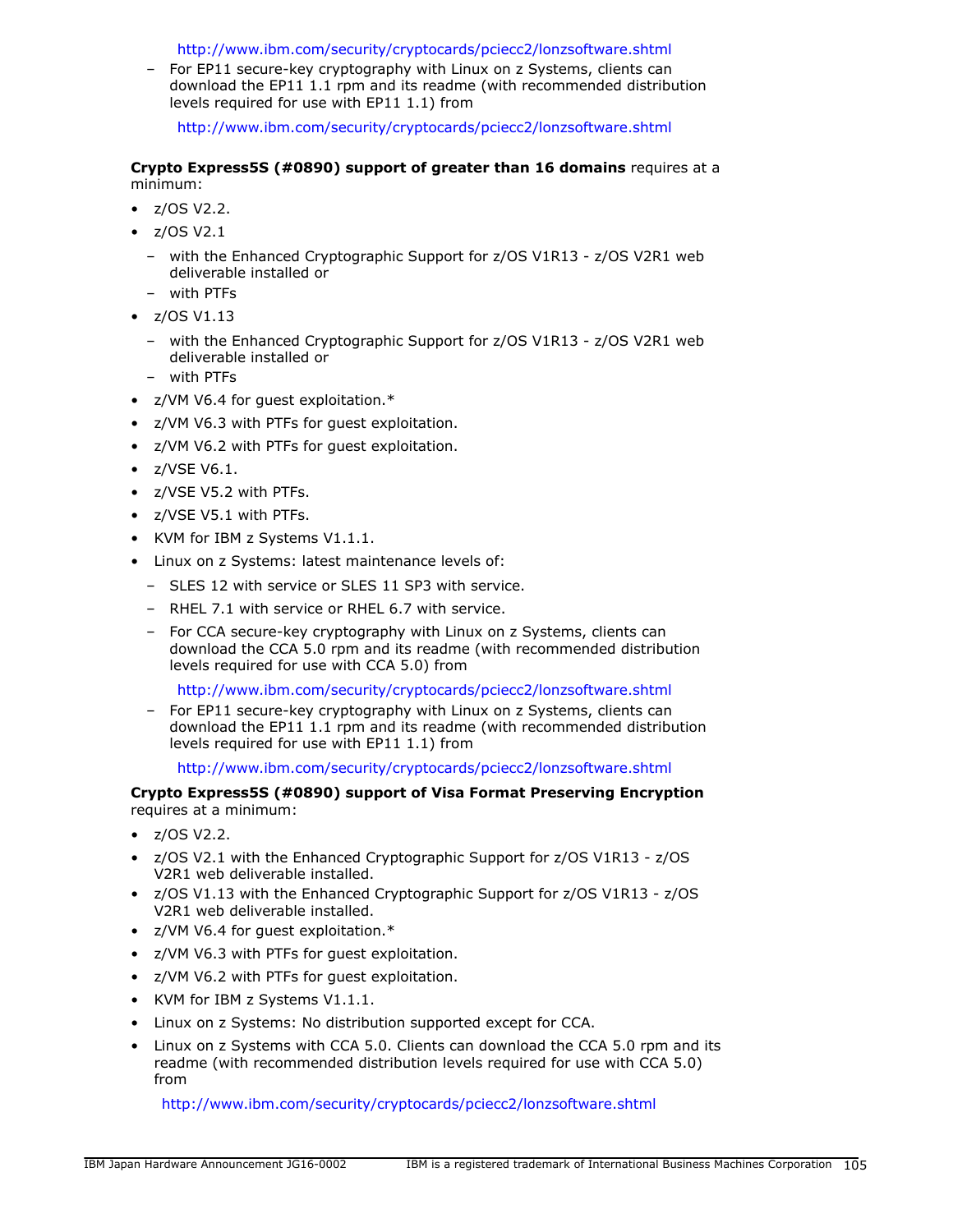**Crypto Express5S (#0890) support of Visa Data Secure Platform (DSP)\* - Point to Point Encryption (P2PE), Secure AES GCM encryption mode, Interoperable ECC key derivation algorithm, and Addition of new Key Check Value Algorithm** requires at a minimum:

- z/OS V2.2 with the Cryptographic Support for z/OS V1R13 z/OS V2R2 web deliverable installed with PTFs.
- z/OS V2.1 with the Cryptographic Support for z/OS V1R13 z/OS V2R2 web deliverable installed with PTFs.
- z/OS V1.13 with the Cryptographic Support for z/OS V1R13 z/OS V2R2 web deliverable installed with PTFs.
- z/VM V6.4 for guest exploitation.\*
- z/VM V6.3 with PTFs for guest exploitation.
- z/VM V6.2 with PTFs for guest exploitation.

## **Trusted Key Entry (TKE) 8.1 Licensed Internal Code (LIC) (#0878) in order to manage Crypto Express5S** requires at a minimum:

- z/OS V2.2 with the Cryptographic Support for z/OS V1R13 z/OS V2R2 web deliverable installed with PTFs.
- z/OS V2.1 with the Cryptographic Support for z/OS V1R13 z/OS V2R2 web deliverable installed with PTFs.
- z/OS V1.13 with the Cryptographic Support for z/OS V1R13 z/OS V2R2 web deliverable installed with PTFs.

## **Software support for Regional Crypto Enablement (RCE) (#0901)** requires at a minimum:

- z/OS V2.2 with the Cryptographic Support for z/OS V1R13 z/OS V2R2 web deliverable installed with PTFs.
- z/OS V2.1 with the Cryptographic Support for z/OS V1R13 z/OS V2R2 web deliverable installed with PTFs.
- z/OS V1.13 with the Cryptographic Support for z/OS V1R13 z/OS V2R2 web deliverable installed with PTFs.
- z/VM V6.4 for z/OS guest exploitation.\*
- z/VM V6.3 with PTFs for z/OS guest exploitation.
- z/VM V6.2 with PTFs for z/OS guest exploitation.
- Clients will need to directly contact the approved vendor for required software.

## **10GbE RoCE Express (#0411) for Shared Memory Communications - Remote Direct Memory Access (SMC-R)** requires at a minimum:

- z/OS V2.2.
- z/OS V2.1 with PTFs.
- z/OS V1.13 with PTFs (compatibility support only).
- z/OS V1.12 with PTFs (compatibility support only). Note: See z/OS V1.12 note at the beginning of the Software Requirements.
- z/VM V6.4 for guest exploitation.\*
- z/VM V6.3 with PTFs for guest exploitation.
- Linux on z Systems:
	- IBM is working with its Linux distribution partners to include support in future distribution releases.

### **10GbE RoCE Express (#0411) for Ethernet communications (which does not require a peer OSA) including Single Root I/O Virtualization (SR-IOV)** requires at a minimum:

- $\bullet$  z/OS V2.2.
- z/OS V2.1 with PTFs.
- z/OS V1.13 with PTFs (compatibility support only).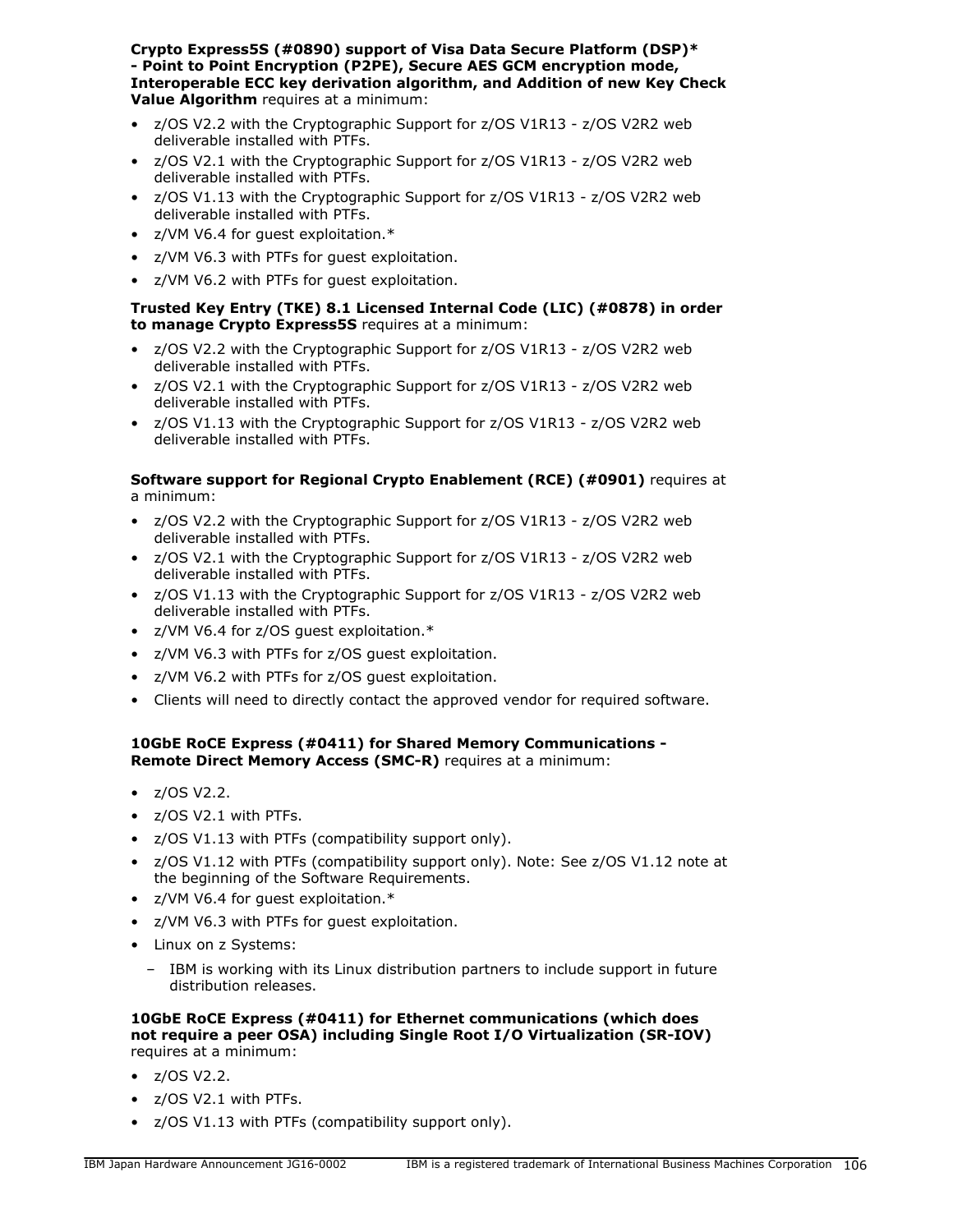- z/OS V1.12 with PTFs (compatibility support only). Note: See z/OS V1.12 note at the beginning of the Software Requirements.
- z/VM V6.4 for guest exploitation.\*
- z/VM V6.3 with PTFs for guest exploitation.
- Linux on z Systems: Currently limited to experimental support in:
	- SLES 12 or SLES11 SP3 with latest maintenance.
	- RHEL 7.0.

## **XL C/C++ support of ARCH(11) and TUNE(11) parameters** requires at a minimum:

- $\bullet$  z/OS V2.2.
- z/OS V2.1 with a web deliverable from the z/OS download site

<http://www.ibm.com/systems/z/os/zos/tools/downloads/#webdees>

# **Transactional memory** requires at a minimum:

- $\bullet$  z/OS V2.2.
- z/OS V2.1.
- z/OS V1.13 with PTFs.
- KVM for IBM z Systems V1.1.1.
- Linux on z Systems:
	- SLES 12 or SLES 11 SP3.
	- RHEL 7 or RHEL 6.4.

## **IBM zAware** requires at a minimum:

- For monitored z/OS servers:
	- z/OS V2.2.
	- z/OS V2.1.
	- z/OS V1.13 with PTFs.

Note: z/OS V1.13 LPARs on prior server generations (for example, z196, z114, or z10) can provide data to the IBM zAware LPAR if they have the PTFs installed and are configured to exploit IBM zAware.

- z/VM V6.4 in support of monitoring Linux on z Systems guests.\*
- z/VM V6.3 with PTFs in support of monitoring Linux on z Systems guests.
- z/VM V6.2 with PTFs in support of monitoring Linux on z Systems guests.
- The following browsers are supported for the GUI: Firefox 31 and Internet Explorer 9,10, and 11.

**Flash Express** requires at a minimum:

- z/OS V2.2.
- $\bullet$  z/OS V2.1.
- z/OS V1.13 with PTFs and the z/OS V1.13 RSM Enablement Offering web deliverable installed. The web deliverable is available on

<http://www.ibm.com/systems/z/os/zos/downloads/>

- Linux on z Systems:
	- SLES 12 or SLES 11 SP3.
	- RHEL 7 or RHEL 6.4.

## **zEDC Express (#0420) for compression acceleration** requires at a minimum:

- z/OS V2.2 with the "zEnterprise Data Compression (zEDC) for z/OS" feature of z/ OS.
- z/OS V2.1 with the "zEnterprise Data Compression (zEDC) for z/OS" feature of z/ OS.
- z/VM 6.4 for guest exploitation.\*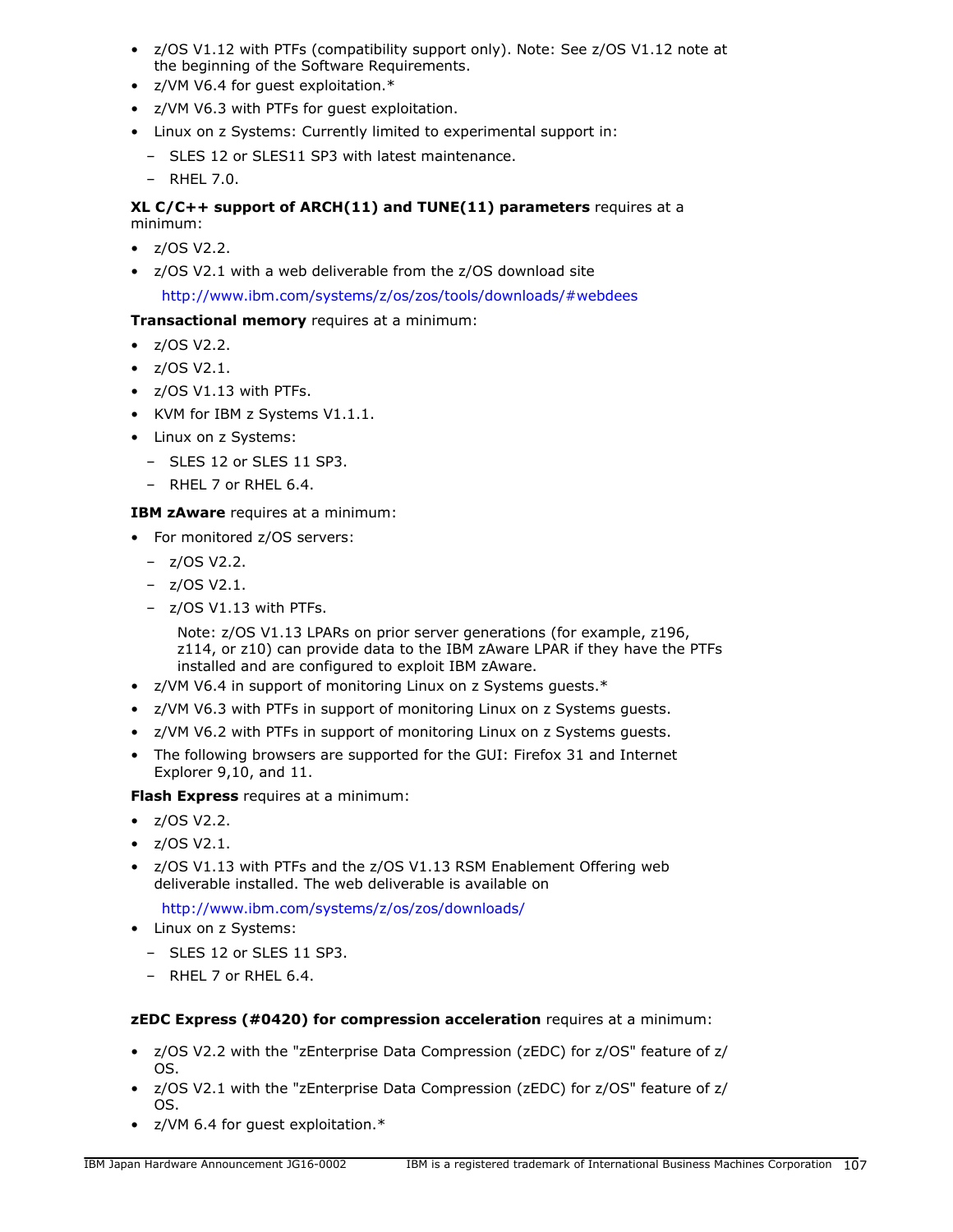- z/VM 6.3 with PTFs for guest exploitation.
- Linux on z Systems:
- IBM is working with its Linux distribution partners to include support in future distribution releases.

# **2 GB Large Pages** requires at a minimum:

- z/OS V2.2.
- $\bullet$  z/OS V2.1.
- z/OS V1.13 with PTFs and the z/OS V1.13 RSM Enablement Offering web deliverable installed. The web deliverable is available on

<http://www.ibm.com/systems/z/os/zos/downloads/>

• zTPF V1.1 with PTFs.

### **z/OS global resource serialization (GRS) support for FICON CTCs** requires at a minimum:

- z/OS V2.2.
- z/OS V2.1.
- z/OS V1.13 with PTFs.
- z/OS V1.12 with PTFs. Note: See z/OS V1.12 note at the beginning of the Software Requirements.

## **IBM LinuxONE Emperor and IBM LinuxONE Rockhopper require at a minimum:**

- z/VM V6.4. z/VM V6.4 is not yet being announced for availability but is being previewed at this time. For more information on the z/VM V6.4 preview, see Software Announcement [JP16-0014](http://www.ibm.com/common/ssi/cgi-bin/ssialias?infotype=an&subtype=ca&appname=gpateam&supplier=760&letternum=ENUSJP16-0014), dated February 16, 2016. IBM intends, following announcement and availability of z/VM V6.4, that IBM LinuxONE Emperor and IBM LinuxONE Rockhopper will support z/VM V6.4.
- z/VM V6.3 with PTFs.
- z/VM V6.2 with PTFs.
- KVM for IBM z Systems V1.1.1.
- Linux on IBM LinuxONE:
	- SUSE Linux Enterprise Server (SLES) for System z: SLES 12 or SLES 11.
	- Red Hat Enterprise Linux (RHEL) for System z: RHEL 7 or RHEL 6.
	- Ubuntu 16.04 LTS.

For recommended distribution levels refer to

<http://www.ibm.com/systems/z/os/linux/resources/testedplatforms.html>

# **The following software requirements are listed for features and capabilities supported on IBM LinuxONE servers.**

\* Following z/VM V6.4 announcement and availability, IBM intends that z/VM V6.4 will support this feature. See each feature or capability for specific support details.

## **Simultaneous multithreading (SMT)** requires at a minimum:

- $Z/VM V6.4.*$
- z/VM V6.3 with PTFs.
- KVM for IBM z Systems V1.1.1.
- Linux on IBM LinuxONE
	- SLES 12 SP1.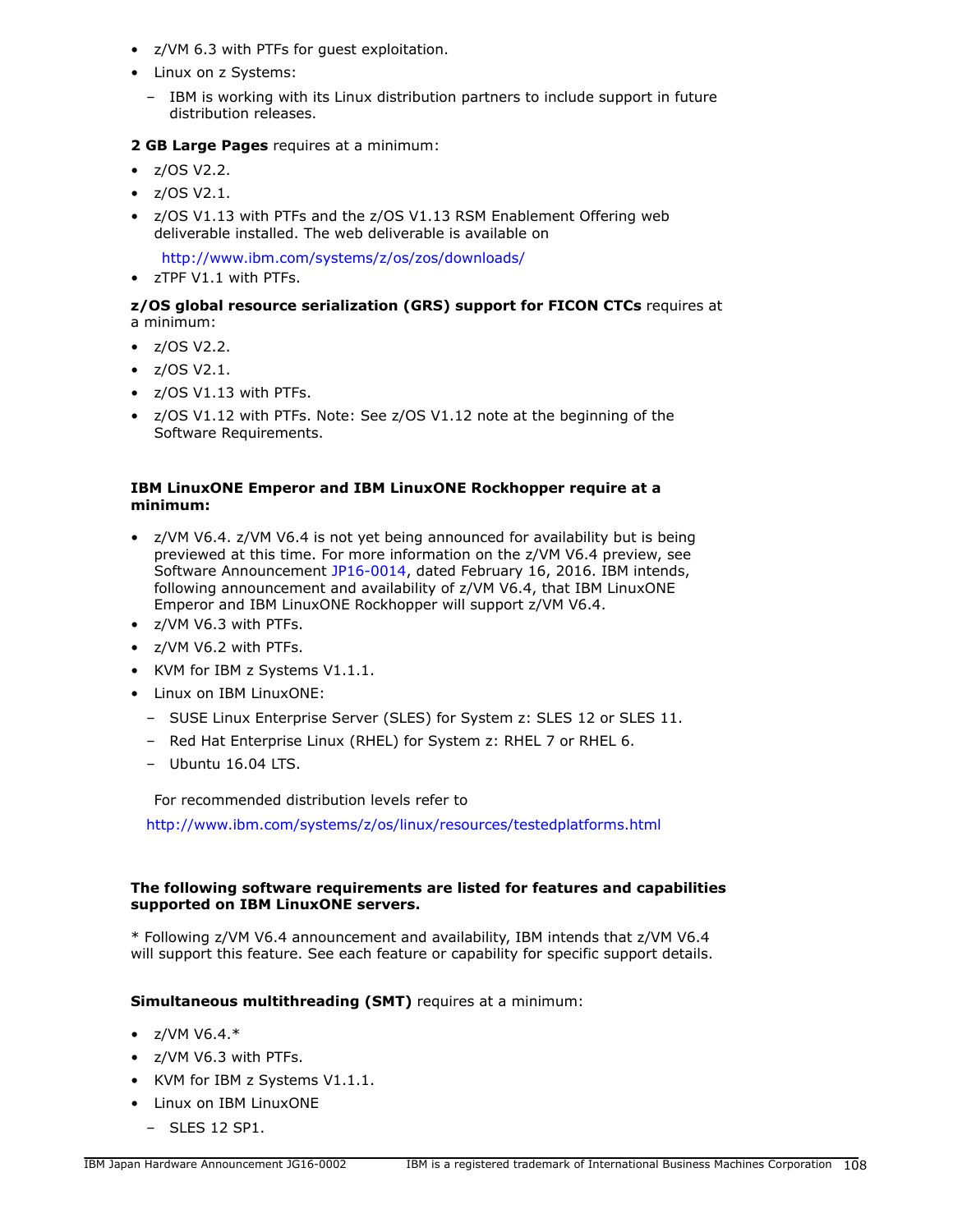- RHEL 7.2.
- Existing distribution of Linux on z Systems can benefit from SMT in a z/VM host.

**Single Instruction Multiple Data (SIMD)** requires at a minimum:

- z/VM V6.4 for guest exploitation.\*
- z/VM V6.3 with PTFs for guest exploitation.
- KVM for IBM z Systems V1.1.1.
- Linux on IBM LinuxONE
	- SLES 12 SP1.
	- IBM is working with its Linux distribution partners to include support in future RHEL distribution releases.

# **IBM Dynamic Partition Manager (DPM)** requires at a minimum:

- KVM for IBM z Systems V1.1.1.
- Linux on IBM LinuxONE
	- $-$  SLES 12 or SLES 11.
	- RHEL 7 or RHEL 6.

# **Improved Channel Subsystem (CSS) scalability** requires at a minimum:

- $z/VM V6.4.*$
- z/VM V6.3 with PTFs.
- z/VM V6.2 with PTFs.

### **LPAR enhancement to provide group physical capacity limit enforcement** requires at a minimum:

- $Z/VM V6.4.*$
- z/VM V6.3 with PTFs.

### **LPAR enhancement to dynamic memory management** requires at a minimum:

- $Z/VM V6.4.*$
- z/VM V6.3 with PTFs.

**FICON Express8S (CHPID type FC)** when utilizing IBM LinuxONE Emperor and IBM LinuxONE Rockhopper FICON or Channel-To-Channel (CTC) requires at a minimum:

- $Z/VM V6.4.*$
- z/VM V6.3.
- z/VM V6.2.
- KVM for IBM z Systems V1.1.1.
- Linux on IBM LinuxONE:
	- SLES 12 with service or SLES 11 SP3 with service.
	- RHEL 7.1 with service or RHEL 6.6 with service.
	- For recommended distribution levels refer to

<http://www.ibm.com/systems/z/os/linux/resources/testedplatforms.html>

**FICON Express8S (CHPID type FC)** for support of zHPF single-track operations requires at a minimum: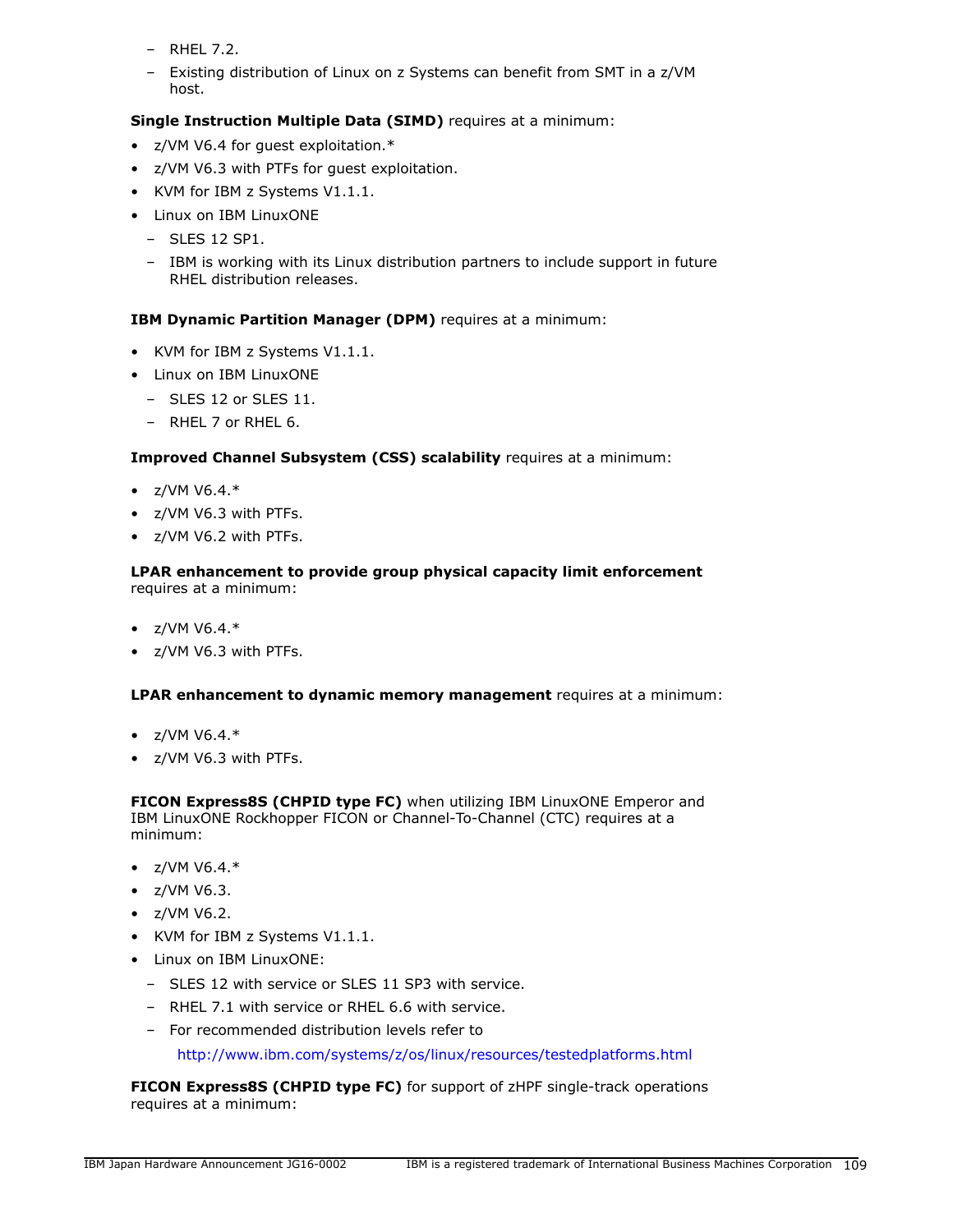- z/VM V6.4 for guest exploitation.\*
- z/VM V6.3 with PTFs for guest exploitation.
- z/VM V6.2 with PTFs for guest exploitation.
- KVM for IBM z Systems V1.1.1.
- Linux on IBM LinuxONE:
	- SLES 12 with service or SLES 11 SP3 with service.
	- RHEL 7.1 with service or RHEL 6.6 with service.

**FICON Express8S (CHPID type FC)** for support of zHPF multitrack operations requires at a minimum:

- z/VM V6.4 for guest exploitation.\*
- z/VM V6.3 with PTFs for guest exploitation.
- z/VM V6.2 with PTFs for guest exploitation.
- KVM for IBM z Systems V1.1.1.
- Linux on IBM LinuxONE:
	- SLES 12 with service or SLES 11 SP3 with service.
	- RHEL 7.1 with service or RHEL 6.6 with service.

**FICON Express8S (CHPID type FCP)** for support of SCSI devices requires at a minimum:

- $Z/VM V6.4.*$
- z/VM V6.3.
- z/VM V6.2.
- KVM for IBM z Systems V1.1.1.
- Linux on IBM LinuxONE:
	- SLES 12 with service or SLES 11 SP3 with service.
	- RHEL 7.1 with service or RHEL 6.6 with service.

# **FICON Express8S (CHPID type FCP) support of hardware data router**

requires at a minimum:

- z/VM V6.4 for guest exploitation.\*
- z/VM V6.3 for guest exploitation.
- KVM for IBM z Systems V1.1.1.
- Linux on IBM LinuxONE:
	- SLES 12 with service or SLES 11 SP3 with service.
	- RHEL 7.1 with service or RHEL 6.6 with service.

**T10-DIF support** by the FICON Express8S and FICON Express8 features when defined as CHPID type FCP requires at a minimum:

- z/VM V6.4 for guest exploitation.\*
- z/VM V6.3 for guest expoitation.
- z/VM V6.2 for guest exploitation.
- KVM for IBM z Systems V1.1.1.
- Linux on IBM LinuxONE:
	- SLES 12 with service (DIF and DIX) or SLES 11 SP3 with service (DIF and DIX).
	- RHEL 7.1 with service (DIF and DIX) or RHEL 6.6 with service (DIF only).

**FICON Express16S (CHPID type FC)** when utilizing FICON or Channel-To-Channel (CTC) requires at a minimum: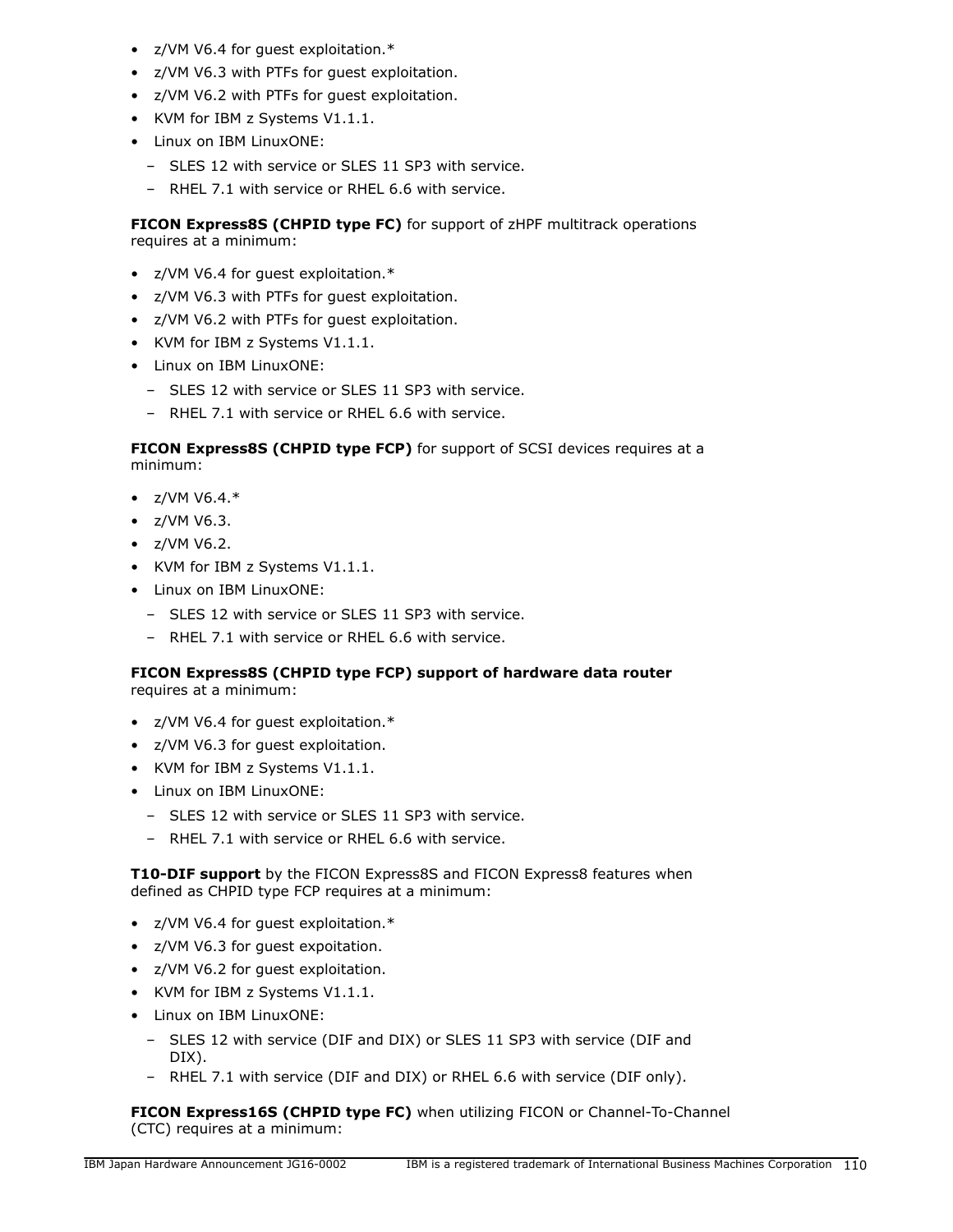- $Z/VM V6.4.*$
- z/VM V6.3.
- z/VM V6.2.
- KVM for IBM z Systems V1.1.1.
- Linux on IBM LinuxONE:
	- SLES 12 with service or SLES 11 SP3 with service.
	- RHEL 7.1 with service or RHEL 6.6 with service.

**FICON Express16S (CHPID type FC)** for support of zHPF single-track operations requires at a minimum:

- z/VM V6.4 for guest exploitation.\*
- z/VM V6.3 with PTFs for guest exploitation.
- z/VM V6.2 with PTFs for guest exploitation.
- KVM for IBM z Systems V1.1.1.
- Linux on IBM LinuxONE:
	- SLES 12 with service or SLES 11 SP3 with service.
	- RHEL 7.1 with service or RHEL 6.6 with service.

**FICON Express16S (CHPID type FC)** for support of zHPF multi-track operations requires at a minimum:

- z/VM V6.4 for guest exploitation.\*
- z/VM V6.3 with PTFs for guest exploitation.
- z/VM V6.2 with PTFs for guest exploitation.
- KVM for IBM z Systems V1.1.1.
- Linux on IBM LinuxONE:
	- SLES 12 with service or SLES 11 SP3 with service.
	- RHEL 7.1 with service or RHEL 6.6 with service.

**FICON Express16S (CHPID type FCP)** for support of SCSI devices requires at a minimum:

- $Z/VM V6.4.*$
- z/VM V6.3.
- z/VM V6.2.
- KVM for IBM z Systems V1.1.1.
- Linux on IBM LinuxONE:
	- SLES 12 with service or SLES 11 SP3 with service.
	- RHEL 7.1 with service or RHEL 6.6 with service.

# **FICON Express16S (CHPID type FCP) support of hardware data router**

requires at a minimum:

- z/VM V6.4 for guest exploitation.\*
- z/VM V6.3 for guest exploitation.
- KVM for IBM z Systems V1.1.1.
- Linux on IBM LinuxONE:
	- SLES 12 with service or SLES 11 SP3 with service.
	- RHEL 7.1 with service or RHEL 6.6 with service.

**T10-DIF support** by the FICON Express16S features when defined as CHPID type FCP requires at a minimum: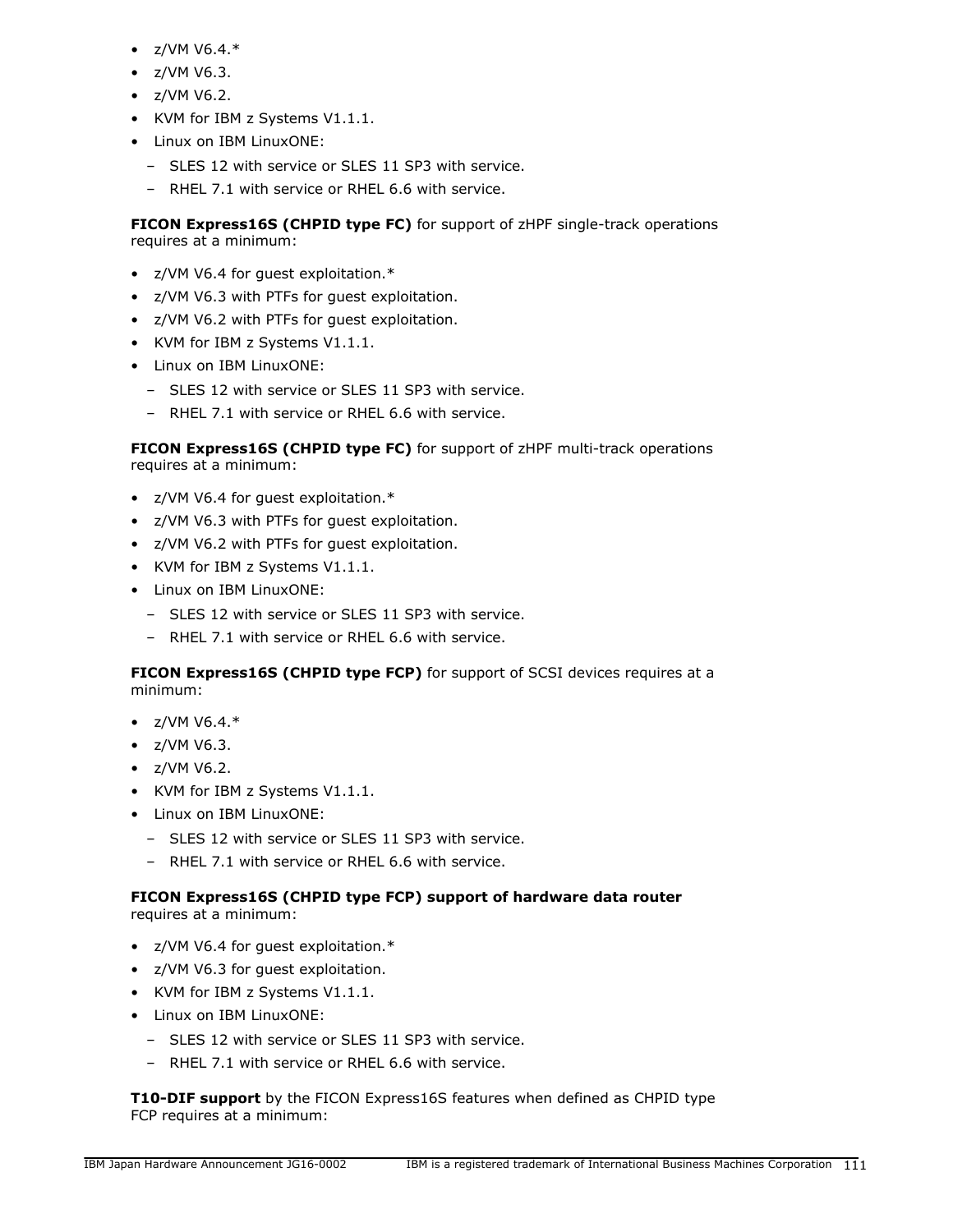- z/VM V6.4 for guest exploitation.\*
- z/VM V6.3 for guest exploitation.
- z/VM V6.2 for guest exploitation.
- KVM for IBM z Systems V1.1.1.
- Linux on IBM LinuxONE:
	- SLES 12 with service (DIF and DIX) or SLES 11 SP3 with service (DIF and DIX).
	- RHEL 7.1 with service (DIF and DIX) or RHEL 6.6 with service (DIF only).

# **OSA-Express4S GbE LX (#0404) and GbE SX (#0405)** require at minimum:

CHPID type OSD with exploitation of two ports per CHPID or one port per CHPID:

- $z/VM V6.4.*$
- z/VM V6.3.
- z/VM V6.2.
- KVM for IBM z Systems V1.1.1.
- Linux on IBM LinuxONE:
	- SLES 12 with service or SLES 11 SP3 with service.
	- RHEL 7.1 with service or RHEL 6.6 with service.

# **OSA-Express4S 10 GbE LR (#0406) and 10 GbE SR (#0407)** require at a minimum:

CHPID type OSD:

- $Z/VM V6.4.*$
- z/VM V6.3.
- z/VM V6.2.
- KVM for IBM z Systems V1.1.1.
- Linux on IBM LinuxONE:
	- SLES 12 with service or SLES 11 SP3 with service.
	- RHEL 7.1 with service or RHEL 6.6 with service.

# **OSA-Express4S 1000BASE-T Ethernet (#0408)** requires at minimum:

CHPID type OSC supporting TN3270E and non-SNA DFT with exploitation of two ports per CHPID:

- $Z/VM V6.4.*$
- z/VM V6.3.
- z/VM V6.2.

CHPID type OSD with exploitation of two ports per CHPID or without maximum port exploitation (one port on the PCIe adapter is available for use):

- $Z/VM V6.4.*$
- z/VM V6.3.
- z/VM V6.2.
- KVM for IBM z Systems V1.1.1.
- Linux on IBM LinuxONE:
	- SLES 12 with service or SLES 11 SP3 with service.
	- RHEL 7.1 with service or RHEL 6.6 with service.

# **Inbound workload queuing for Enterprise Extender** (CHPID type OSD):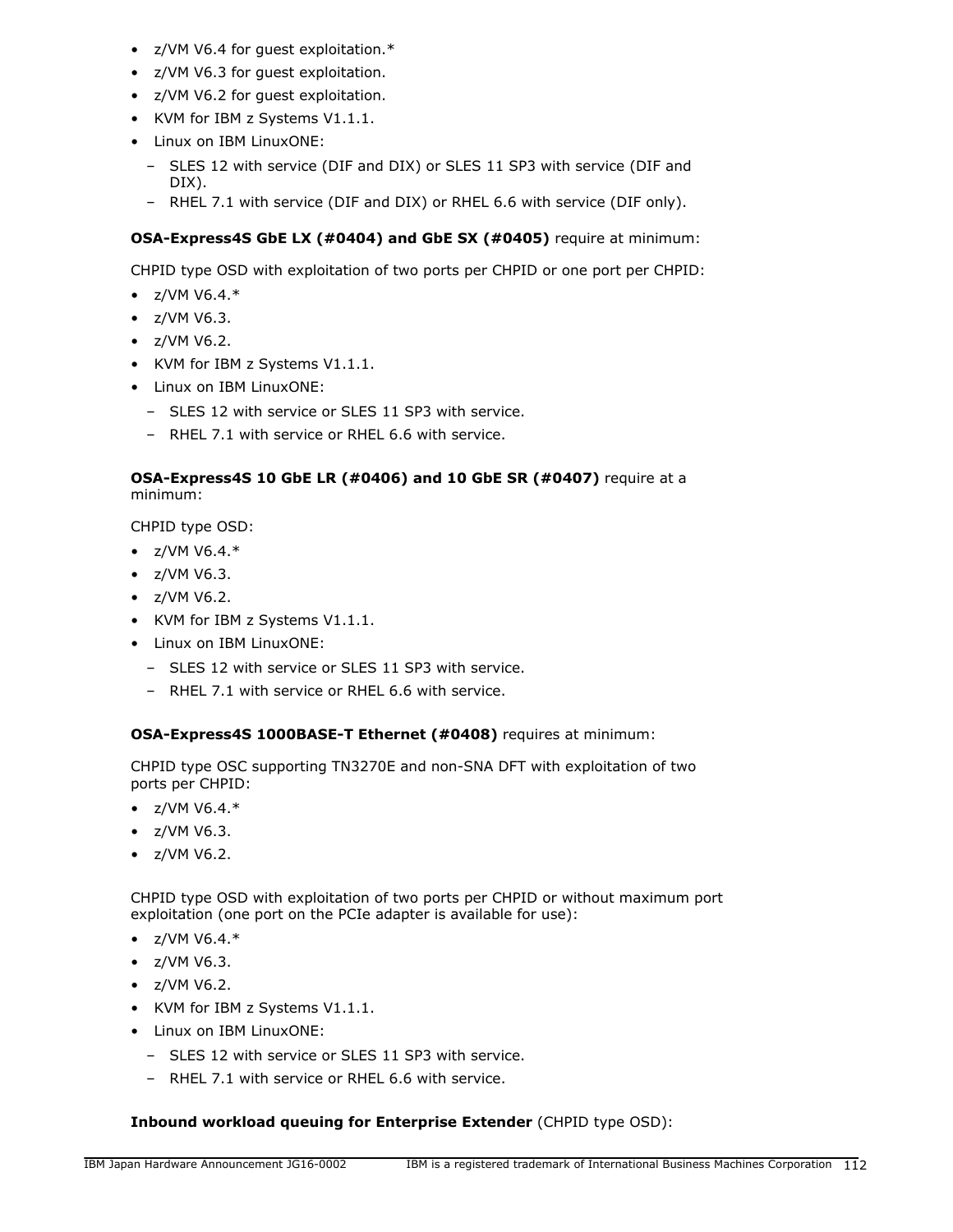- z/VM V6.4 for guest exploitation.\*
- z/VM V6.3 for guest exploitation.
- z/VM V6.2 for guest exploitation.

# **Checksum offload for IPv6 packets** (CHPID type OSD):

- z/VM V6.4 for guest exploitation.\*
- z/VM V6.3 for guest exploitation.
- z/VM V6.2 for guest exploitation.

# **Checksum offload for LPAR-to-LPAR traffic** for IPv4 and IPv6 packets (CHPID type OSD):

- z/VM V6.4 for guest exploitation.\*
- z/VM V6.3 for guest exploitation.
- z/VM V6.2 for guest exploitation.

# **Large Send for IPv6 packets** (CHPID type OSD):

- z/VM V6.4 for guest exploitation.\*
- z/VM V6.3 for guest exploitation.
- z/VM V6.2 for guest exploitation.

### **CHPID type OSE** supporting 4 or 2 ports per feature:

- $Z/VM V6.4.*$
- z/VM V6.3.
- $\bullet$  z/VM V6.2.

**CHPID type OSN for OSA-Express for NCP** (does not use ports; all communication is LPAR-to-LPAR):

- $z/VM V6.4.*$
- z/VM V6.3.
- z/VM V6.2.
- KVM for IBM z Systems V1.1.1.
- Linux on IBM LinuxONE:
	- SLES 12 with service or SLES 11 SP3 with service.
	- RHEL 7.1 with service or RHEL 6.6 with service.

# **OSA-Express5S GbE LX (#0413) and GbE SX (#0414)** require at minimum:

CHPID type OSD with exploitation of two ports per CHPID or without maximum port exploitation (one port on the PCIe adapter is available for use):

- $Z/VM V6.4.*$
- z/VM V6.3.
- z/VM V6.2.
- KVM for IBM z Systems V1.1.1.
- Linux on IBM LinuxONE:
	- SLES 12 with service or SLES 11 SP3 with service.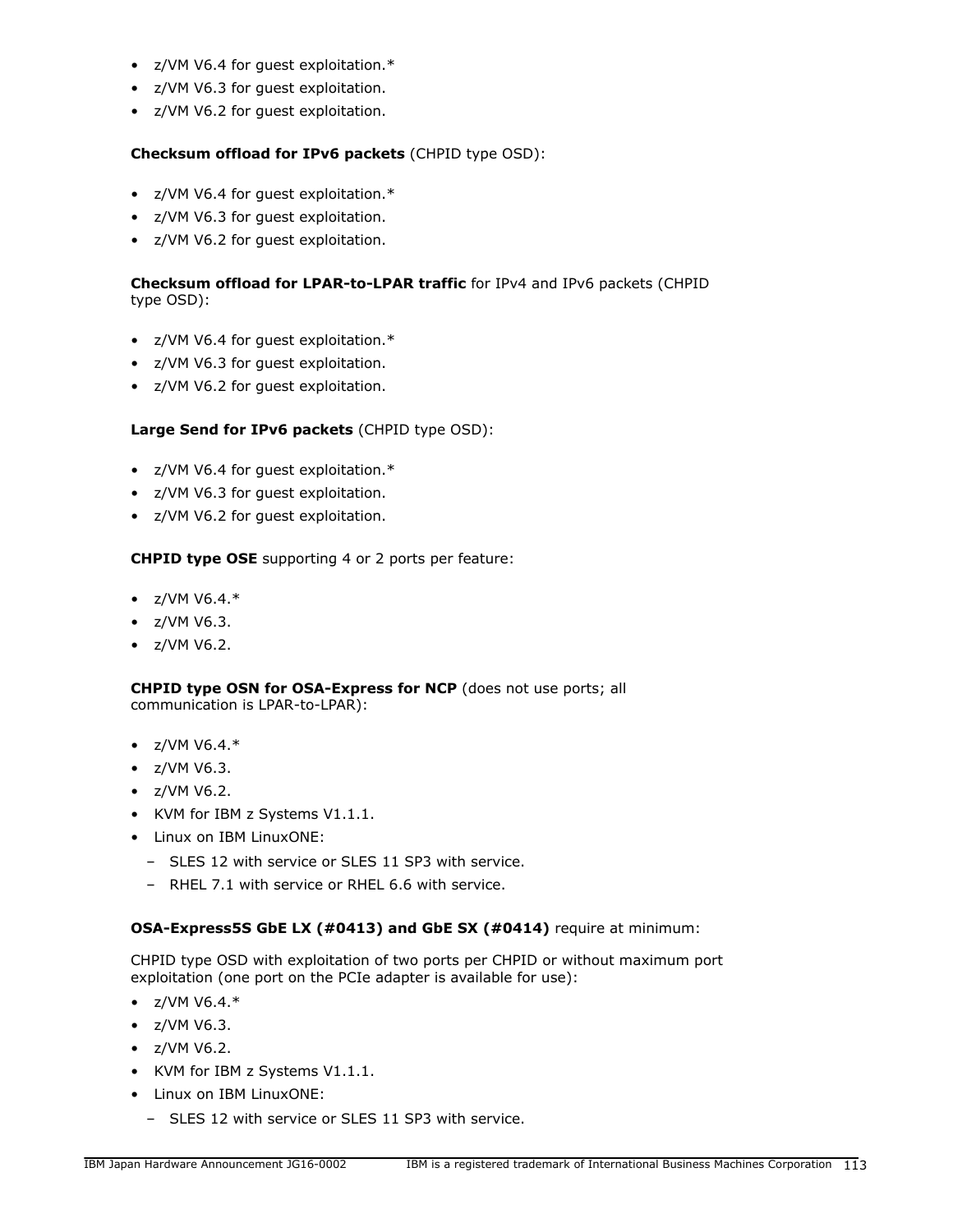– RHEL 7.1 with service or RHEL 6.6 with service.

### **OSA-Express5S 10 GbE LR (#0415) and 10 GbE SR (#0416)** require at a minimum:

CHPID type OSD:

- $z/VM V6.4.*$
- z/VM V6.3.
- z/VM V6.2.
- KVM for IBM z Systems V1.1.1.
- Linux on IBM LinuxONE:
	- SLES 12 with service or SLES 11 SP3 with service.
	- RHEL 7.1 with service or RHEL 6.6 with service.

### **OSA-Express5S 1000BASE-T Ethernet (#0417)** requires at minimum:

CHPID type OSC supporting TN3270E and non-SNA DFT with exploitation of two ports per CHPID:

- $Z/VM V6.4.*$
- z/VM V6.3.
- z/VM V6.2.

CHPID type OSD with exploitation of two ports per CHPID or without maximum port exploitation (one port on the PCIe adapter is available for use):

- $z/VM V6.4.*$
- z/VM V6.3.
- z/VM V6.2.
- KVM for IBM z Systems V1.1.1.
- Linux on IBM LinuxONE:
	- SLES 12 with service or SLES 11 SP3 with service.
	- RHEL 7.1 with service or RHEL 6.6 with service.

# **Inbound workload queuing for Enterprise Extender** (CHPID type OSD):

- z/VM V6.4 for guest exploitation.\*
- z/VM V6.3 with PTFs for guest exploitation.
- z/VM V6.2 with PTFs for guest exploitation.

### **Checksum offload for IPv6 packets** (CHPID type OSD):

- z/VM V6.4 for guest exploitation.\*
- z/VM V6.3 for guest exploitation.
- z/VM V6.2 for guest exploitation.

### **Checksum offload for LPAR-to-LPAR traffic** for IPv4 and IPv6 packets (CHPID type OSD):

- z/VM V6.4 for guest exploitation.\*
- z/VM V6.3 for guest exploitation.
- z/VM V6.2 for guest exploitation.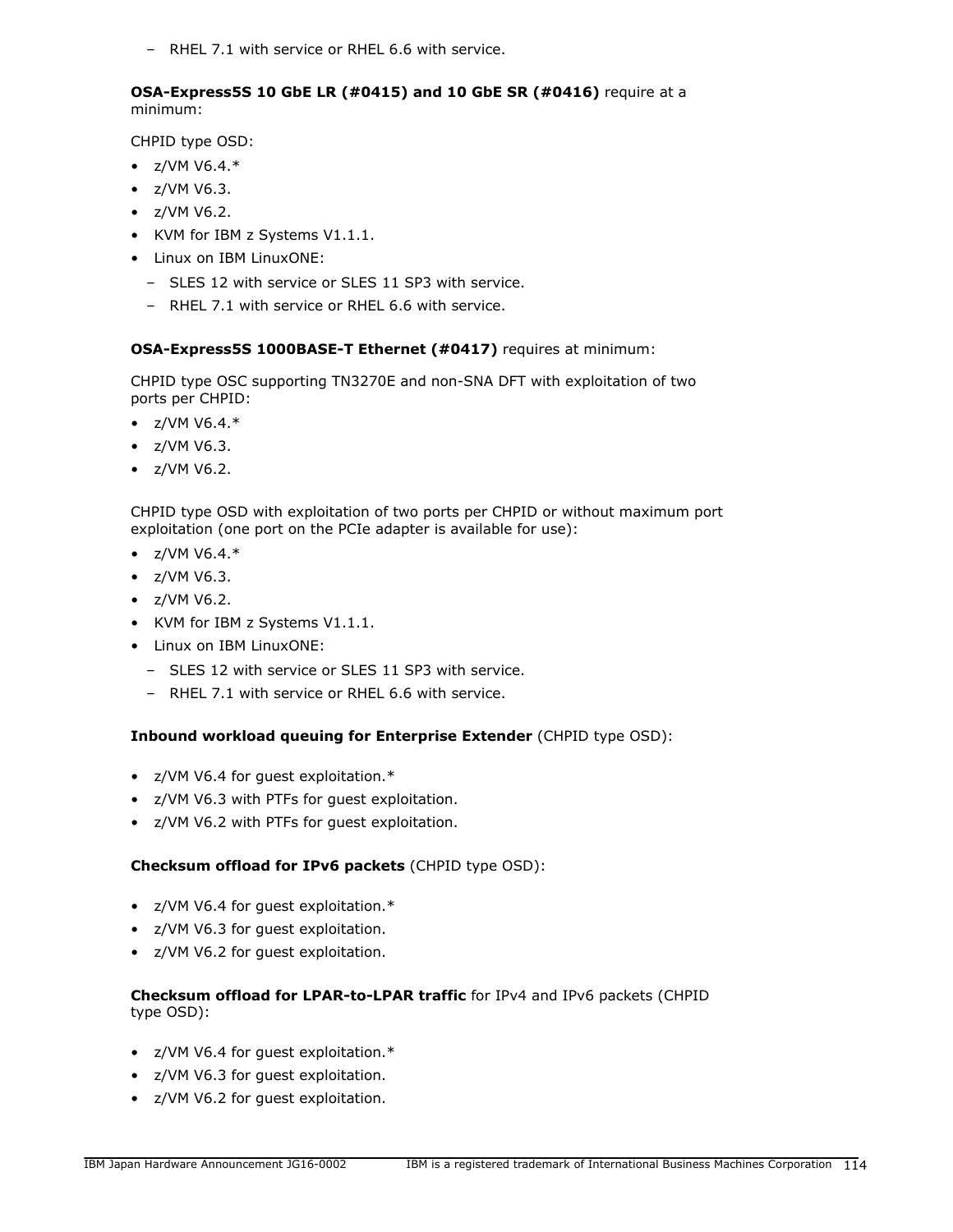# **Large Send for IPv6 packets** (CHPID type OSD):

- z/VM V6.4 for guest exploitation.\*
- z/VM V6.3 for guest exploitation.
- z/VM V6.2 for guest exploitation.

**CHPID type OSE** supporting 4 or 2 ports per feature:

- $z/VM V6.4.*$
- $\bullet$  z/VM V6.3.
- z/VM V6.2.

**CHPID type OSN for OSA-Express for NCP** (does not use ports; all communication is LPAR-to-LPAR):

- $Z/VM V6.4.*$
- z/VM V6.3.
- z/VM V6.2.
- KVM for IBM z Systems V1.1.1.
- Linux on IBM LinuxONE:
	- SLES 12 with service or SLES 11 SP3 with service.
	- RHEL 7.1 with service or RHEL 6.6 with service.

**Crypto Express5S (#0890) Toleration,** which treats Crypto Express5S as cryptographic coprocessors and accelerators, requires at a minimum:

- z/VM V6.4 for guest exploitation.\*
- z/VM V6.3 with PTFs for guest exploitation.
- z/VM V6.2 with PTFs for guest exploitation.
- KVM for IBM z Systems V1.1.1.
- Linux on IBM LinuxONE:
	- SLES 12 with service or SLES 11 SP3 with service.
	- RHEL 7.1 with service or RHEL 6.6 with service.
	- For CCA secure-key cryptography with Linux on z Systems, clients can download the CCA 5.0 rpm and its readme (with recommended distribution levels required for use with CCA 5.0) from

<http://www.ibm.com/security/cryptocards/pciecc2/lonzsoftware.shtml>

– For EP11 secure-key cryptography with Linux on z Systems, clients can download the EP11 1.1 rpm and its readme (with recommended distribution levels required for use with EP11 1.1) from

<http://www.ibm.com/security/cryptocards/pciecc2/lonzsoftware.shtml>

### **Crypto Express5S (#0890) support of greater than 16 domains** requires at a minimum:

- z/VM V6.4 for guest exploitation.\*
- z/VM V6.3 with PTFs for guest exploitation.
- z/VM V6.2 with PTFs for guest exploitation.
- KVM for IBM z Systems V1.1.1.
- Linux on IBM LinuxONE:
	- SLES 12 with service or SLES 11 SP3 with service.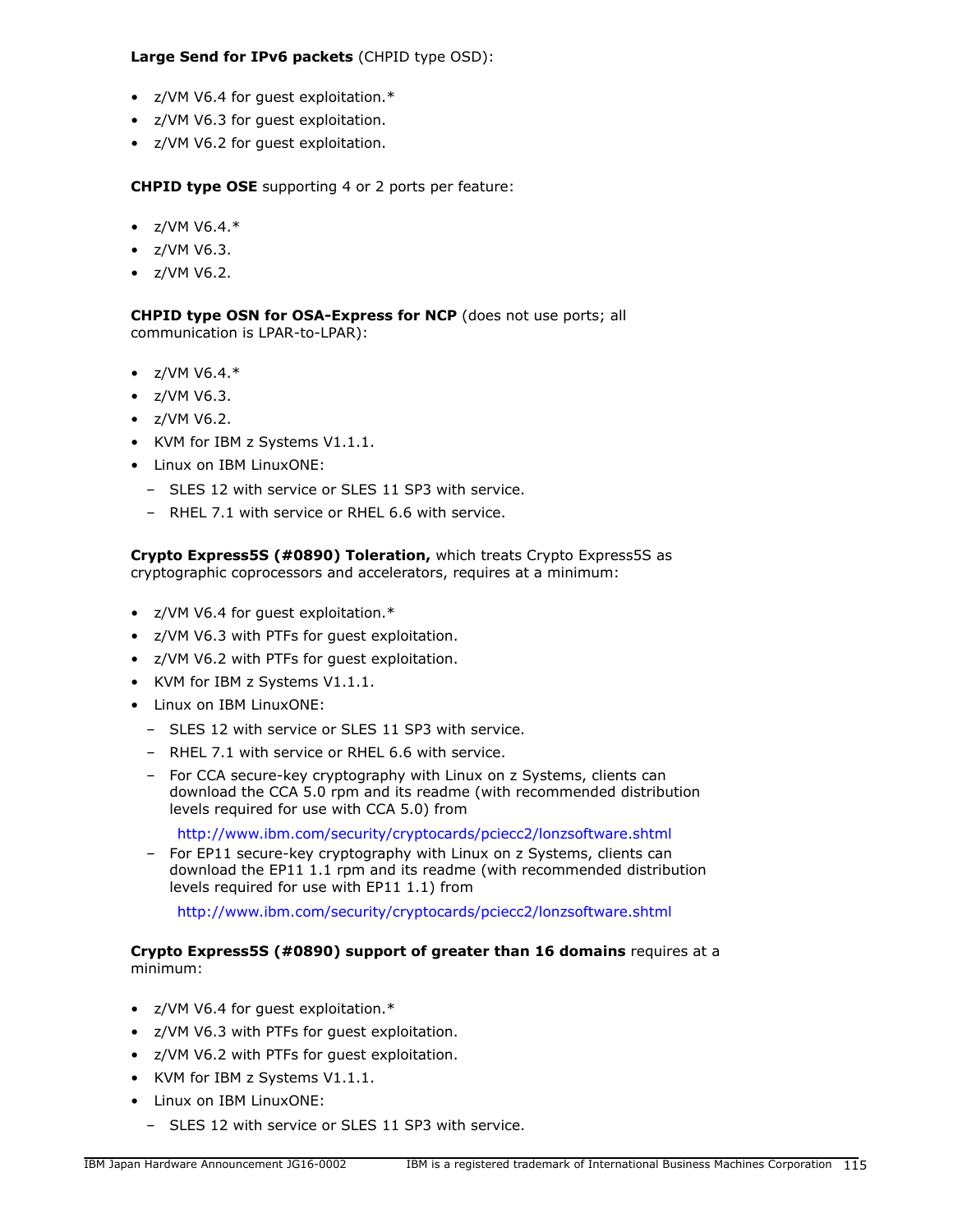- RHEL 7.1 with service or RHEL 6.6 with service.
- For CCA secure-key cryptography with Linux on z Systems, clients can download the CCA 5.0 rpm and its readme (with recommended distribution levels required for use with CCA 5.0) from

<http://www.ibm.com/security/cryptocards/pciecc2/lonzsoftware.shtml>

– For EP11 secure-key cryptography with Linux on z Systems, clients can download the EP11 1.1 rpm and its readme (with recommended distribution levels required for use with EP11 1.1) from

<http://www.ibm.com/security/cryptocards/pciecc2/lonzsoftware.shtml>

#### **10GbE RoCE Express (#0411) for Ethernet communications (which does not require a peer OSA) including Single Root I/O Virtualization (SR-IOV)** requires at a minimum:

- z/VM V6.4 for guest exploitation.\*
- z/VM V6.3 with PTFs for guest exploitation.
- Linux on IBM LinuxONE: Currently limited to experimental support in:
	- SLES 12 or SLES11 SP3 with latest maintenance.
	- RHEL 7.0.

#### **Transactional memory** requires at a minimum:

- KVM for IBM z Systems V1.1.1.
- Linux on IBM LinuxONE:
	- SLES 12 or SLES 11 SP3.
	- RHEL 7 or RHEL 6.4.

#### **IBM zAware** requires at a minimum:

- z/VM V6.4 in support of monitoring Linux on IBM LinuxONE guests.\*
- z/VM V6.3 with PTFs in support of monitoring Linux on IBM LinuxONE guests.
- z/VM V6.2 with PTFs in support of monitoring Linux on IBM LinuxONE guests.
- The following browsers are supported for the GUI: Firefox 31 and Internet Explorer 9,10, and 11.

#### **Flash Express (#0403)** requires at a minimum:

- Linux on LinuxONE:
	- SLES 12 or SLES 11 SP3.
	- $-$  RHFL 7 or RHFL 6.4.

#### **zEDC Express (#0420) for compression acceleration** requires at a minimum:

- z/VM 6.4 for guest exploitation.\*
- z/VM 6.3 with PTFs for guest exploitation.
- Linux on LinuxONE:
	- IBM is working with its Linux distribution partners to include support in future distribution releases.

#### **Planning information**

#### *Customer responsibilities*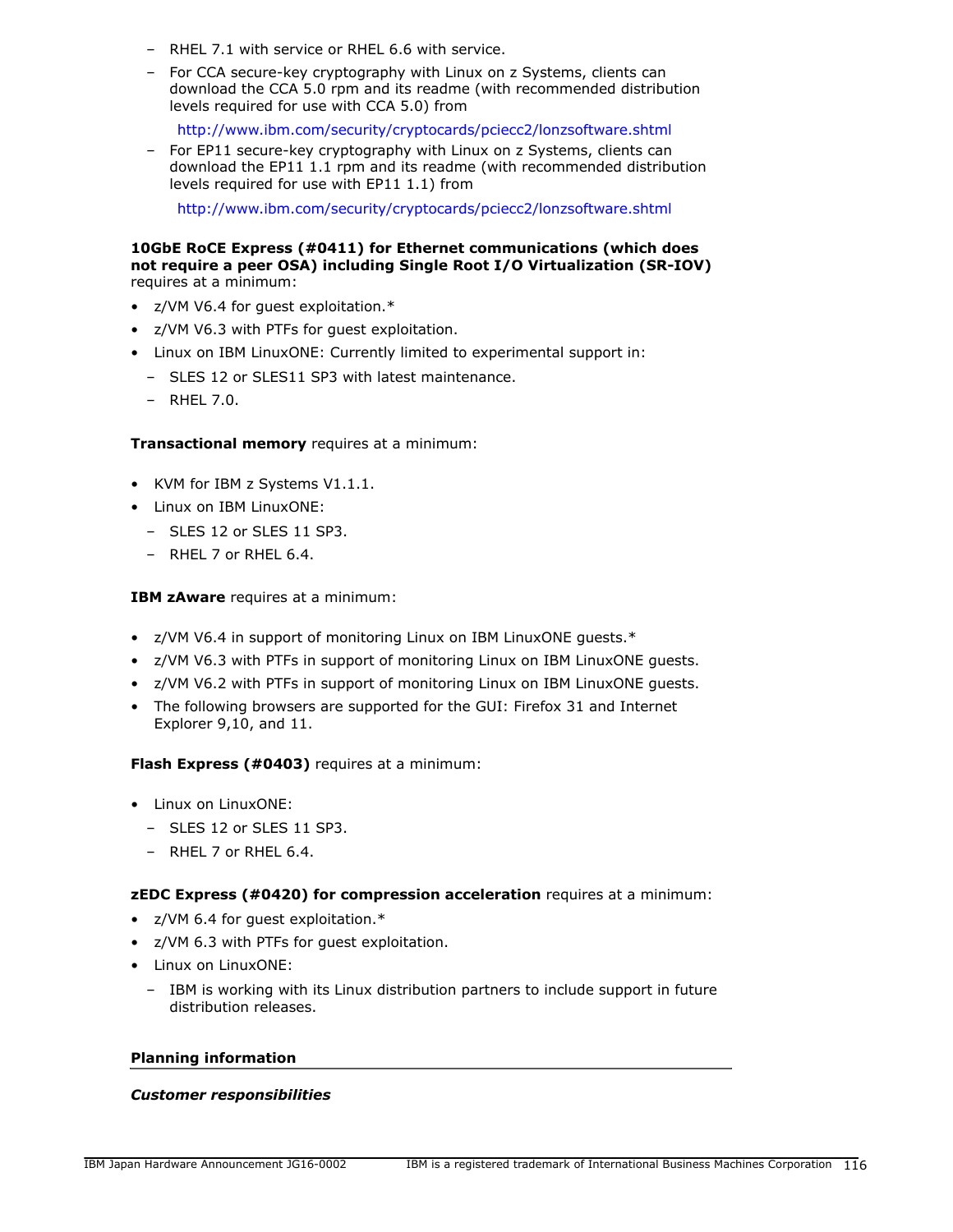Information on customer responsibilities for site preparation can be found in the Library section of Resource Link on

<http://www.ibm.com/servers/resourcelink>

#### *Installability*

The average installation time for a z13, z13s, LinuxONE Emperor, or LinuxONE Rockhopper is approximately 22 installer hours. This does not include planning hours. This assumes a full Solution Assurance Product Review, and implementation of the cable services have been performed. See your IBM representative for details on these services.

#### **Security, auditability, and control**

The z13, z13s, LinuxONE Emperor, and LinuxONE Rockhopper use the security and auditability features and functions of host hardware, host software, and application software.

The customer is responsible for evaluation, selection, and implementation of security features, administrative procedures, and appropriate controls in application systems and communications facilities.

### **Terms and conditions**

#### **Products - terms and conditions**

#### *Warranty period*

One year.

**The following features are available on LinuxONE Machines (2965: L10, L20; 2964: L30, L63, L96, LC9, LE1) but are not supported by IBM and are not warranted (that is, they are provided by IBM as is):**

- 0025 Ensemble membership
- 0403 Flash Express

#### **Warranty period -- IBM z BladeCenter Extension**

One year.

An IBM part or feature installed during the initial installation of an IBM machine is subject to a full warranty effective on the date of installation of the machine. An IBM part or feature that replaces a previously installed part or feature assumes the remainder of the warranty period for the replaced part or feature. An IBM part or feature added to a machine without replacing a previously installed part or feature is subject to a full warranty effective on its date of installation. Unless specified otherwise, the warranty period, type of warranty service, and service level of a part or feature are the same as those for the machine in which it is installed.

#### *Extended Warranty Service*

zBX provides increased service over normal blades with the following characteristics:

• IBM intends to deliver the enhanced IBM z Systems model of service and support for all blade products that are supported for use in the zBX. The enhanced service and support for blade products is intended to be available when the blades are installed in a zBX and activated via a unique IBM z Systems feature code (feature #0612 and #0613). This service model includes 24x7 on-site support, including FRU replacement by the client's local Service Support Representative (SSR), during the zBX's warranty period. As such, a customer who installs supported blades and acquires the requisite feature code on the zBX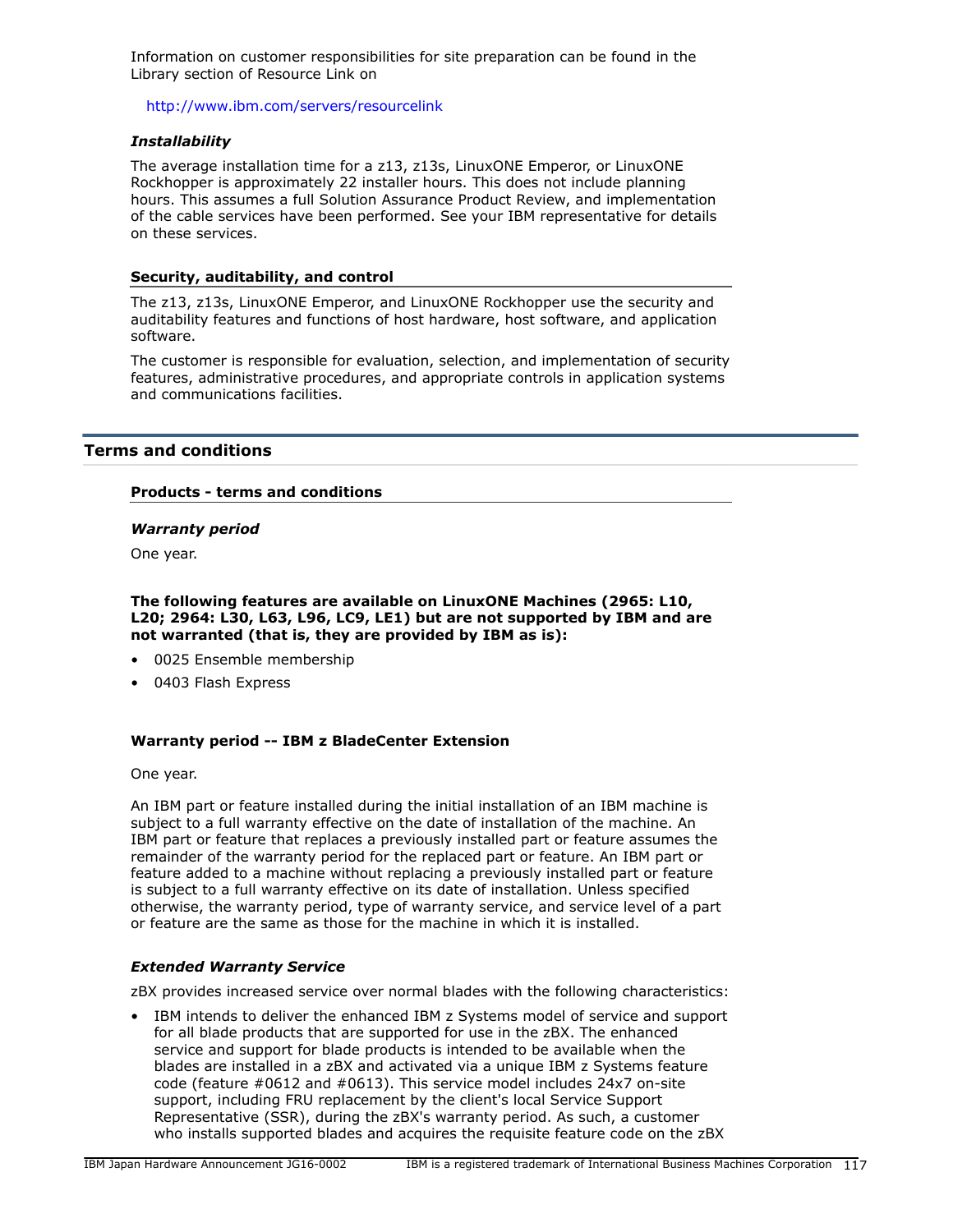will receive the benefits of the zBX warranty service. This practice is valid unless the customer removes the blade and requests to have such service delivered according to the blade's entitlement.

- Warranty service upgrades and post-warranty IBM maintenance contracts should not be purchased by customers when ordering a blade for installation in a zBX since IBM z Systems is providing the higher level of service for blades while they are installed in a zBX.
- For all hardware that will be installed in IBM z Systems servers serviced by IBM during their warranty period or under a post-warranty IBM maintenance service contract, there must be an active software maintenance agreement (SWMA) in place in order to service the software under its control. For example, for each POWER7<sup>(R)</sup> blade in the zBX (feature #0612), there must be an active PowerVM<sup>(R)</sup> EE SWMA in place. Failure to maintain SWMA may result in IBM not being able to service that particular #0612.
- The blades will be customer supplied and customer installed in this zBX solution.

### *Warranty service*

The specified level of maintenance service may not be available in all worldwide locations. Additional charges may apply outside IBM's normal service area. Contact your local IBM representative or your reseller for country- and location-specific information. IBM will repair the failing machine at your location and verify its operation. You must provide a suitable working area to allow disassembly and reassembly of the IBM machine. The area must be clean, well lit, and suitable for the purpose. The following service is available as warranty for your machine type.

• 24 hours per day, 7 days a week, same day response

# *Warranty service upgrades*

If required, IBM will provide repair service depending on the types of maintenance service specified for the machine. Contact your local representative.

The following service is provided.

• 24 hours per day, 7 days a week, same day response

### *Usage plan machine*

No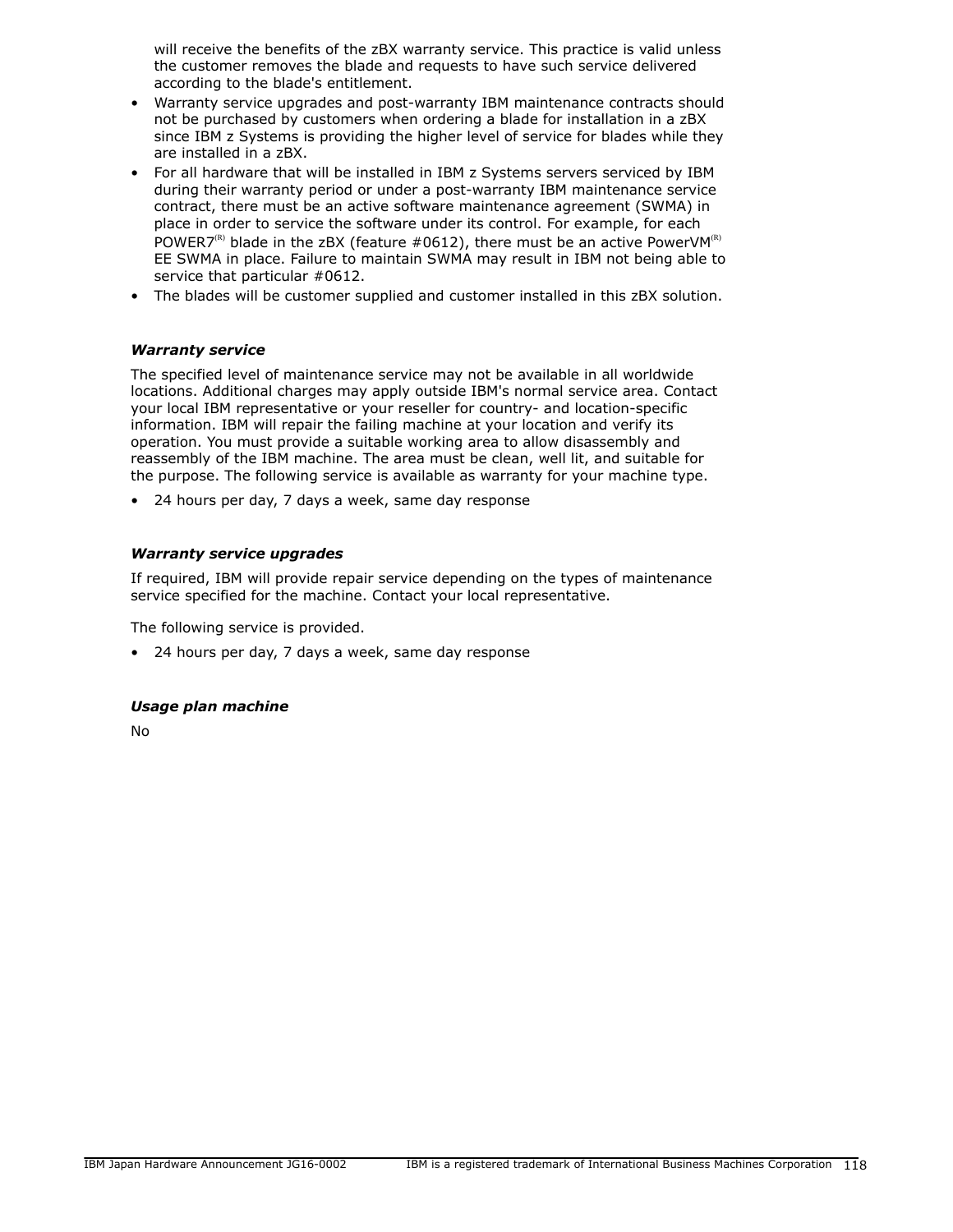### *IBM hourly service rate classification*

Three.

When a type of service involves the exchange of a machine part, the replacement may not be new, but will be in good working order.

#### **General terms and conditions**

#### *Field-installable features*

Yes

#### *Model conversions*

Yes

#### *Machine installation*

Installation is performed by IBM. IBM will install the machine in accordance with the IBM installation procedures for the Machine. In the United States, contact IBM at 1-800-IBM-SERV (426-7378). In other countries contact the local IBM office.

#### *Graduated program license charges apply*

No

#### *Licensed Machine Code*

IBM Licensed Internal Code (LIC) is licensed for use by a customer on a Specific Machine, designated by serial number, under the terms and conditions of the IBM Agreement for Licensed Internal Code, to enable a Specific Machine to function in accordance with its Specifications, and only for the capacity authorized by IBM and which the customer has acquired. You can obtain the agreement at

[http://www.ibm.com/servers/support/machine\\_warranties/machine\\_code.html](http://www.ibm.com/servers/support/machine_warranties/machine_code.html)

or by contacting your IBM representative.

Specific Machine LIC Type Model

2965-N10

2965-N20

2965-L10

2965-L20

2964-L30

2964-L63

2964-L96

2964-LC9

2964-LE1

**Terms for use of IBM zAware:** The terms for use of IBM zAware are specified in the IBM Customer Agreement, Attachment for the IBM zAware Offering (in the US, form number Z125-8993-US). Each enterprise is required to sign this contract one time within a given country before IBM will accept an order for its first-ever instance of the IBM zAware enablement feature (feature #0011).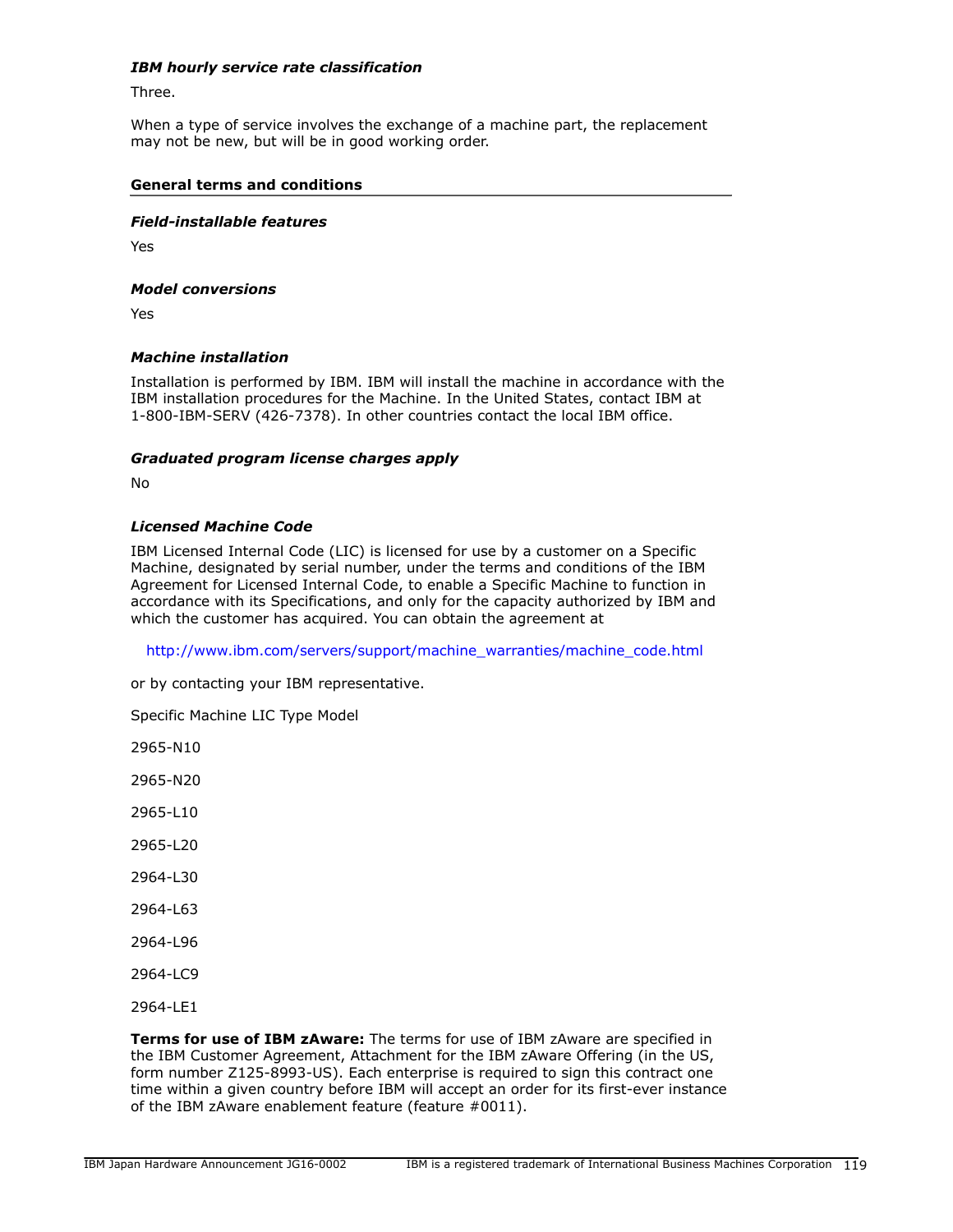**Cryptography technology:** Cryptography technology is included with the IBM z13s, IBM LinuxONE Emperor, and IBM LinuxONE Rockhopper cryptography features. This technology is delivered through the machine's Licensed Internal Code, and requires license terms in addition to the standard IBM License Agreement for Machine Code (LMC) referenced above. These additional terms are delivered through the LMC's Addendum for Cryptography, which is available on

[http://www.ibm.com/systems/support/machine\\_warranties/](http://www.ibm.com/systems/support/machine_warranties/machine_code_cryptadd.html) [machine\\_code\\_cryptadd.html](http://www.ibm.com/systems/support/machine_warranties/machine_code_cryptadd.html)

The terms of this Cryptography Addendum are included with the LMC when a cryptography feature is included in the IBM z13s, IBM LinuxONE Emperor, or IBM LinuxONE Rockhopper order, or when a cryptography feature is carried forward as part of an MES order into IBM z13s, IBM LinuxONE Emperor, or IBM LinuxONE Rockhopper.

**IBM z Systems cryptography features** include Visa Format Preserving Encryption technology (FPE), which is owned by Visa. Clients who wish to use the FPE functionality of IBM z Systems cryptography features must first enter into a separate agreement with Visa for use of this advanced technology; such Clients should contact either their Visa account manager or Visa at P2PE@visa.com. Clients who use IBM z Systems cryptography features but do not make use of the FPE functionality are not required to enter into any such agreement with Visa.

# *Machine Code License Acceptance Requirement*

**Acceptance-By-Use Machine:** Yes, acceptance of the Machine Code license terms is conveyed through the user's initial use of the Machine.

# *Other Installed Licensed Code*

None

# **Prices**

For all local charges, contact your IBM representative.

### **IBM Global Financing**

IBM Global Financing offers competitive financing to credit-qualified customers to assist them in acquiring IT solutions. Offerings include financing for IT acquisition, including hardware, software, and services, from both IBM and other manufacturers or vendors. Offerings (for all customer segments: small, medium, and large enterprise), rates, terms, and availability can vary by country. Contact your local IBM Global Financing organization or visit

### <http://www.ibm.com/financing>

IBM Global Financing offerings are provided through IBM Credit LLC in the United States and other IBM subsidiaries and divisions worldwide to qualified commercial and government customers. Rates are based on a customer's credit rating, financing terms, offering type, equipment type and options, and may vary by country. Other restrictions may apply. Rates and offerings are subject to change, extension or withdrawal without notice.

Financing solutions from IBM Global Financing can help you stretch your budget and affordably acquire the new product. But beyond the initial acquisition, our endto-end approach to IT management can also help keep your technologies current, reduce costs, minimize risk, and preserve your ability to make flexible equipment decisions throughout the entire technology lifecycle.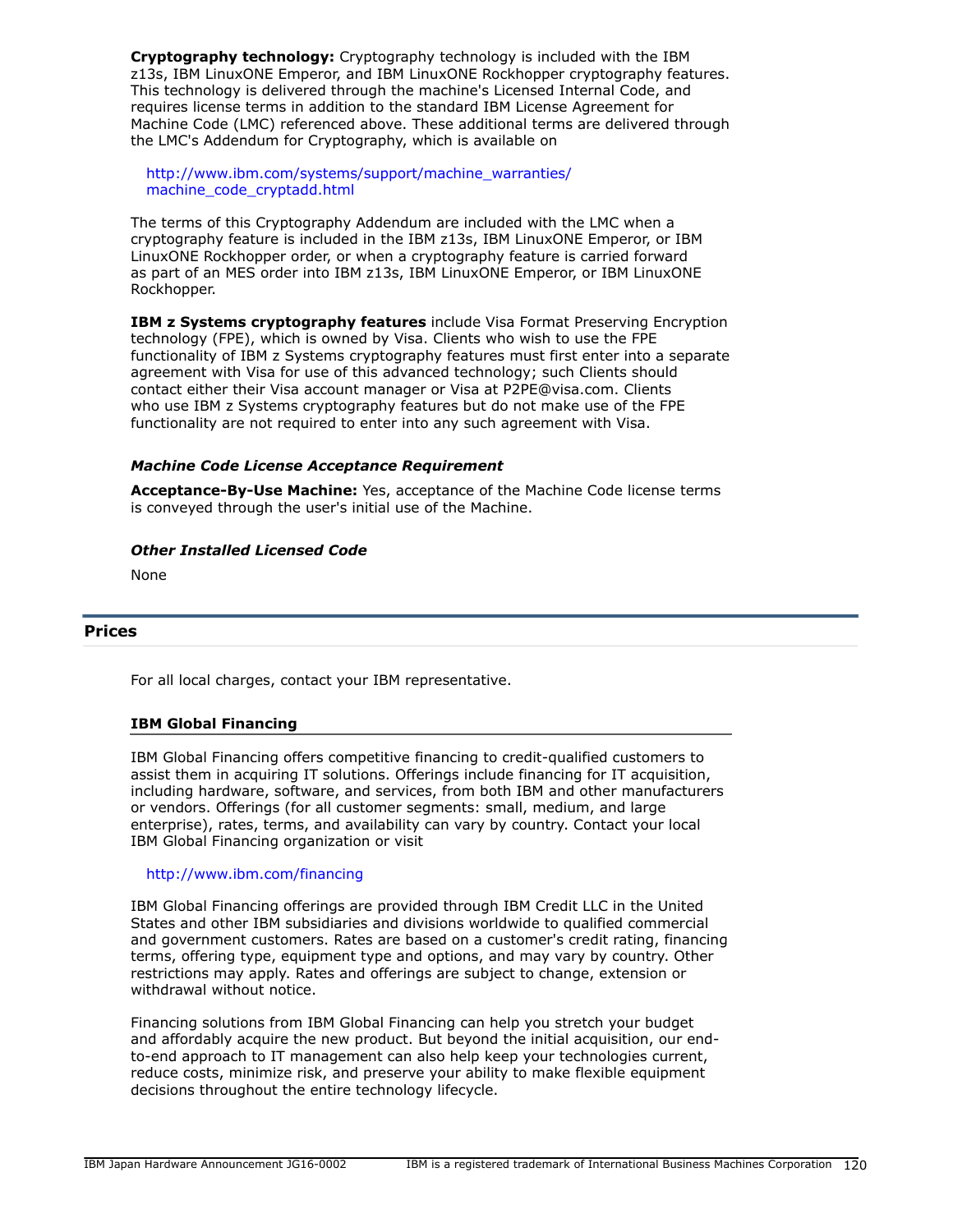# **AP distribution**

\* Brunei Darussalam, Cambodia, Indonesia, Lao People's Democratic Republic, Malaysia, Philippines, Singapore, Thailand, Timor-Leste, and Vietnam

\*\* Bangladesh, Bhutan, India, Maldives, Nepal, and Sri Lanka

### *Trademarks*

z13s, IBM z13, IBM z13s, IBM z Systems, z Systems, z13, IBM LinuxONE, IBM LinuxONE Emperor, IBM LinuxONE Rockhopper, IBM Spectrum Scale, GPFS, PR/SM, IBM z, Processor Resource/Systems Manager, HiperSockets, z10 and IBM Resiliency Services are trademarks of IBM Corporation in the United States, other countries, or both.

IBM, zEnterprise, GDPS, z/VM, z/OS, InfoSphere, BigInsights, z/VSE, DB2, Resource Link, Global Technology Services, CICS, z/Architecture, Express, FICON, HyperSwap, Parallel Sysplex, WebSphere, System Storage, VIA, POWER, Redbooks, z9, System z, POWER7 and PowerVM are registered trademarks of IBM Corporation in the United States, other countries, or both.

Linux is a registered trademark of Linus Torvalds in the United States, other countries, or both.

Oracle and Java are trademarks of Oracle and/or its affiliates in the United States, other countries, or both.

Microsoft is a trademark of Microsoft Corporation in the United States, other countries, or both.

Cloudant is a registered trademark of Cloudant in the U.S. and other countries. Other company, product, and service names may be trademarks or service marks of others.

#### *Terms of use*

IBM products and services which are announced and available in your country can be ordered under the applicable standard agreements, terms, conditions, and prices in effect at the time. IBM reserves the right to modify or withdraw this announcement at any time without notice. This announcement is provided for your information only.Additional terms of use are located on

#### [Terms of use](http://www.ibm.com/legal/jp/ja/)

For the most current information regarding IBM products, consult your IBM representative or reseller, or visit the IBM worldwide contacts page

<http://www.ibm.com/planetwide/jp/>

#### **Corrections**

## **(Corrected on July 27, 2016)**